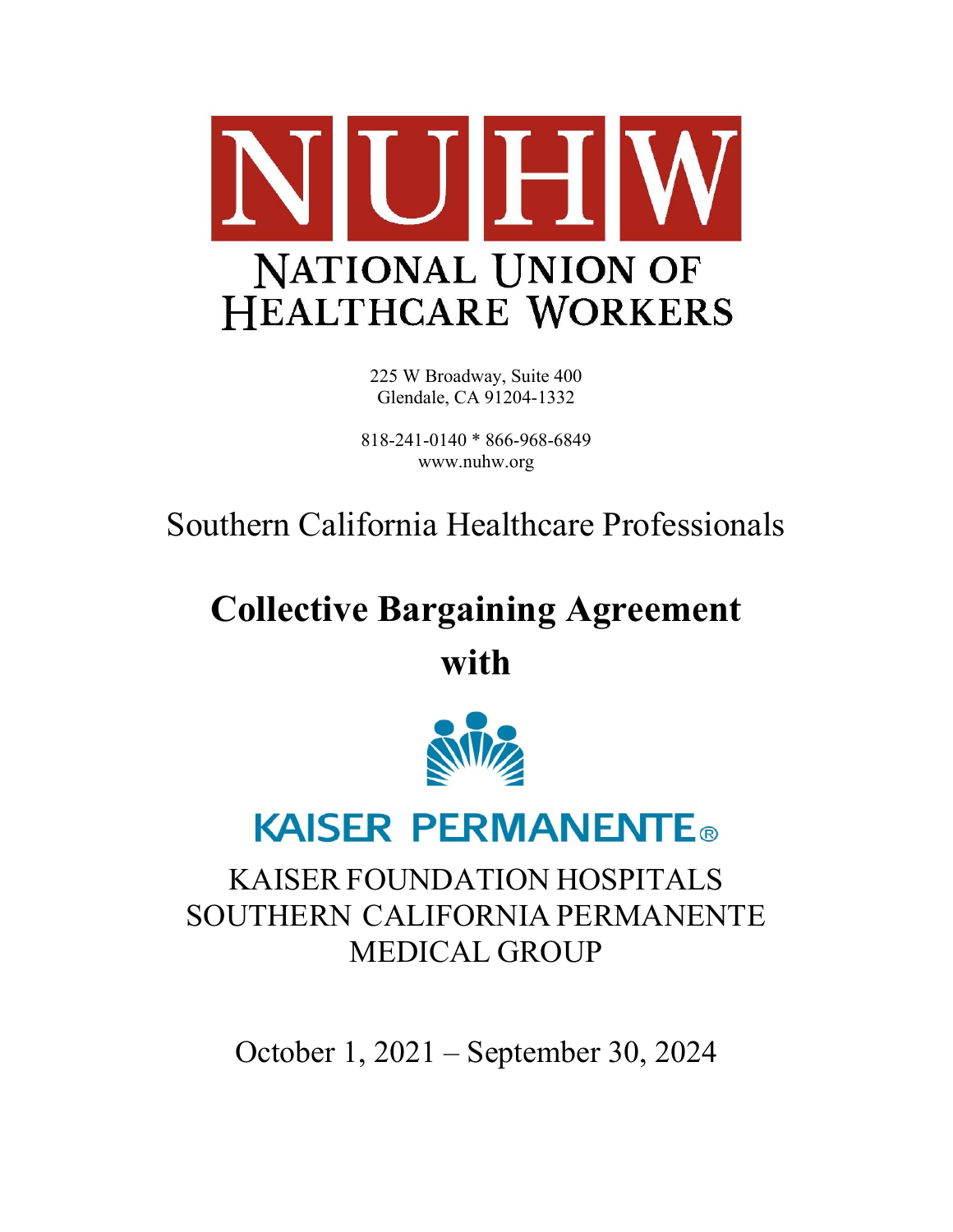### **WEINGARTEN RIGHTS/STATEMENT**

#### **Additional Representation Rights:**

The following holding of the U.S. Supreme Court in NLRB v. Weingarten, Inc., shall apply to investigatory interviews conducted by the employer that an employee, upon his/her request, is entitled to have a Union representative present during an investigatory interview in which the employee is required to participate where the employee reasonably believes that such investigation will result in disciplinary action. The right to the presence of a Union representative (Union Organizer or Union Steward) is conditioned upon a requirement that the Union representative be available for participation in such investigatory interview within twenty-four hours, excluding Saturday, Sunday, and Holidays, of the employee's request for his or her presence.

#### **Weingarten Rules/Statement:**

"I request to have a Union representative present on my behalf during the meeting because I believe it may lead to disciplinary action being taken against me. If I am denied my right to have a Union representative present, I will refuse to answer accusatory questions and any I believe may lead to discipline."

**Rule 1:** The employee must make a clear request for Union representation before or during the interview. The employee cannot be punished for making this request.

**Rule 2:** After the employee makes the request, the employer must choose from among three options:

- 1. Grant the request and delay questioning until Union representation arrives and has a chance to consult privately with the employee;
- 2. Deny the request and end the interview immediately;
- 3. Give the employee a choice of having the interview without representation or ending the interview.

**Rule 3:** If the employer denies the request for Union representation and continues to ask questions, the employer commits an unfair labor practice and the employee has the right to refuse to answer. The employer may not discipline the employee for such refusal.

*This page is for informational purposes only and is not part of the collective bargaining agreement.*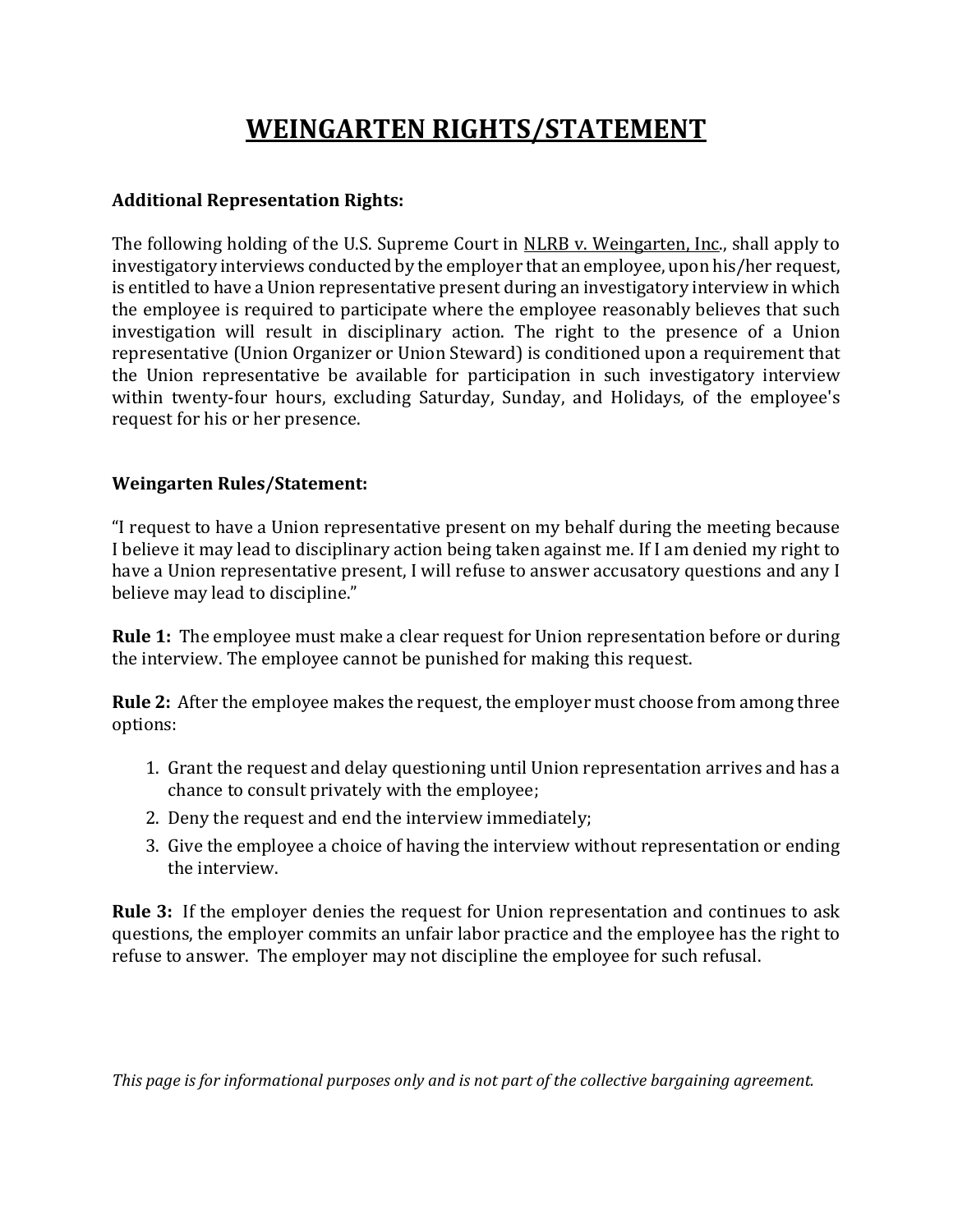### **TABLE OF CONTENTS**

| 100  |                                                             |  |
|------|-------------------------------------------------------------|--|
| 200  | ARTICLE II - COURTEOUS AND RESPONSIBLE RELATIONSHIPS 1      |  |
| 300  |                                                             |  |
| 400  |                                                             |  |
| 500  |                                                             |  |
| 600  | ARTICLE VI - UNION / MANAGEMENT COMMITMENT TO QUALITY       |  |
| 700  |                                                             |  |
| 800  | ARTICLE VIII - REGIONAL PROFESSIONAL PRACTICE COMMITTEE(S)5 |  |
| 900  |                                                             |  |
| 1000 |                                                             |  |
| 1100 |                                                             |  |
| 1200 | ARTICLE XII - UNION REPRESENTATIVES AND UNION STEWARDS  8   |  |
| 1300 |                                                             |  |
| 1400 |                                                             |  |
| 1500 |                                                             |  |
| 1600 |                                                             |  |
| 1700 |                                                             |  |
| 1800 |                                                             |  |
| 1900 | ARTICLE XIX - JOB POSTINGS AND FILLING VACANCIES  20        |  |
| 2000 |                                                             |  |
| 2100 |                                                             |  |
| 2200 |                                                             |  |
| 2300 |                                                             |  |
| 2400 |                                                             |  |
| 2500 |                                                             |  |
| 2600 |                                                             |  |
| 2700 |                                                             |  |
| 2800 |                                                             |  |
| 2900 |                                                             |  |
| 3000 |                                                             |  |
| 3100 |                                                             |  |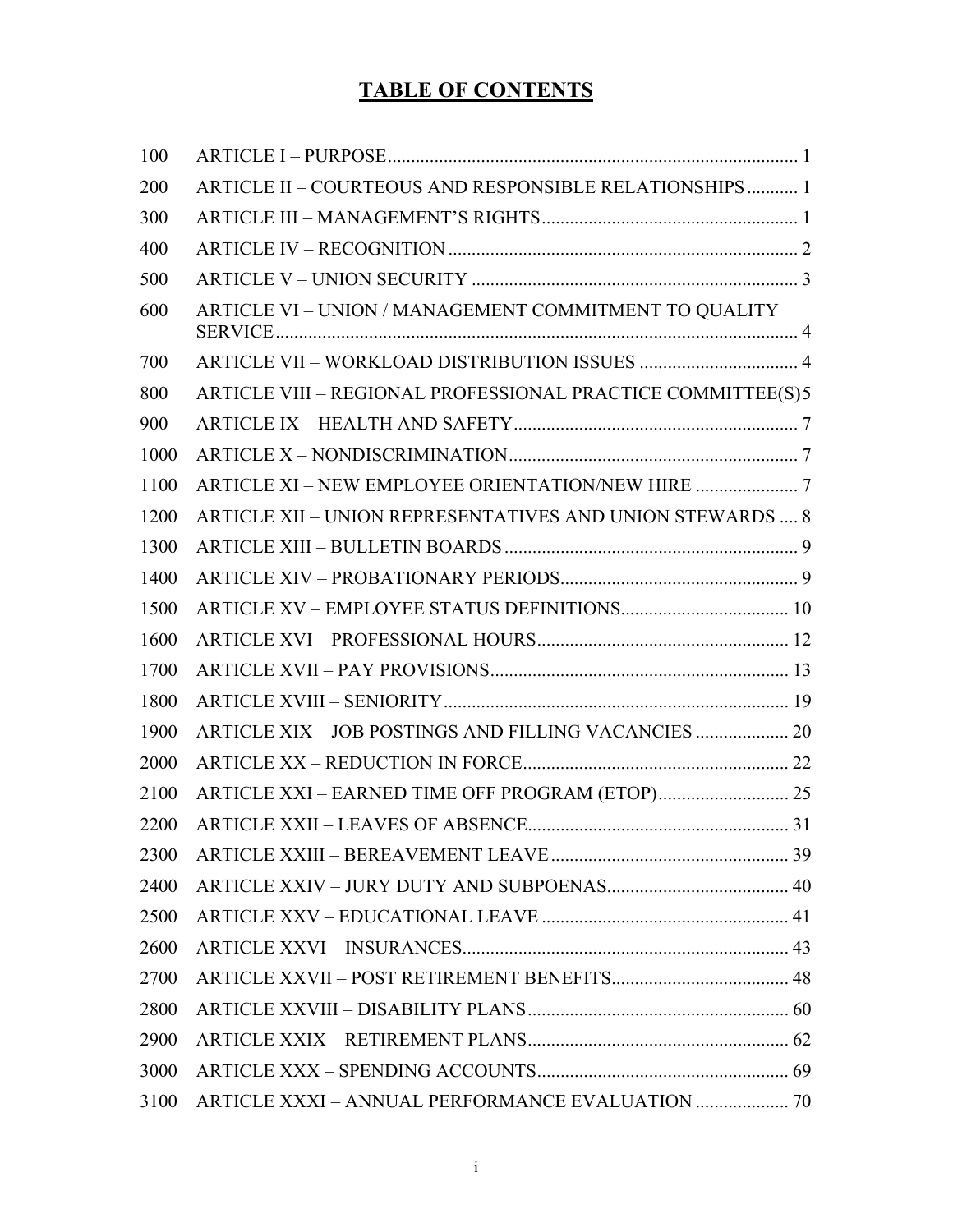|      | 3400 ARTICLE XXXIV - ISSUE RESOLUTION AND GRIEVANCE AND    |  |
|------|------------------------------------------------------------|--|
|      | 3500 ARTICLE XXXV – CONFORMITY TO LAW – SAVINGS CLAUSE  79 |  |
| 3600 | ARTICLE XXXVI – CONFIDENTIALITY OF RECORDS AND             |  |
|      |                                                            |  |
|      |                                                            |  |
|      | APPENDIX B - KAISER FOUNDATION HEALTH PLAN COPAYMENTS 88   |  |
|      |                                                            |  |
|      |                                                            |  |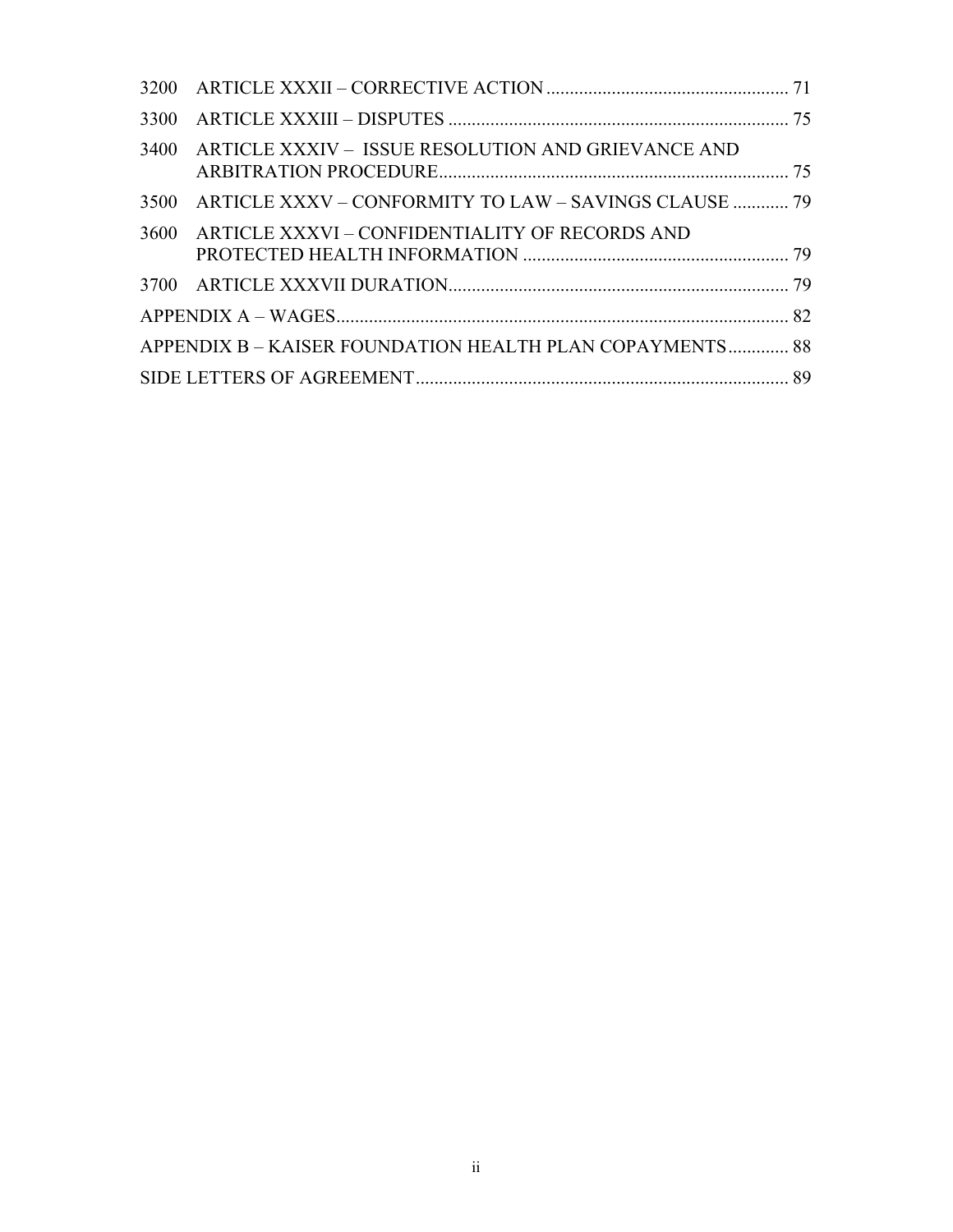### 100 **ARTICLE I – PURPOSE**

101 It is the intent and purpose of the parties to set forth herein their Agreement covering rates of pay, hours of work and conditions of employment for employees covered by this Agreement, to collaboratively work to provide high quality, affordable services and care for patients and members, and to promote harmonious relations between the Employer and the Union.

### 200 **ARTICLE II – COURTEOUS AND RESPONSIBLE RELATIONSHIPS**

- 201 The Union and the Employer, including all Kaiser Permanente managers, supervisors, physicians, employees, and Union staff, agree:
- 202 That ethical and fair treatment of one another is an integral part of providing high quality patient care.
- 203 To treat one another, regardless of position or profession, with dignity, respect and trust, and recognize and appreciate the individual contribution each of us makes in our daily work.
- 204 To exhibit a personal, caring attitude toward each person we interact with and do so in ways that ensure courtesy, compassion, kindness and honesty.
- 205 To treat one another in the ways we want to be treated ourselves, including clear communications of expectations regarding performance, support of individual opportunities for growth, and provision of opportunities for input into decisions when they impact people directly.
- 206 The Union and the Employer shall be responsible for improving communications among all levels of the organization and shall be accountable for modeling and implementing the commitments of this Article.

### 300 **ARTICLE III – MANAGEMENT'S RIGHTS**

301 The Union recognizes that the Employer has the duty and the right to manage its facilities and to direct the working forces. This includes, for example, the right to hire, transfer, promote, demote, layoff, discipline and discharge employees, subject to the terms of this Agreement and the grievance procedure.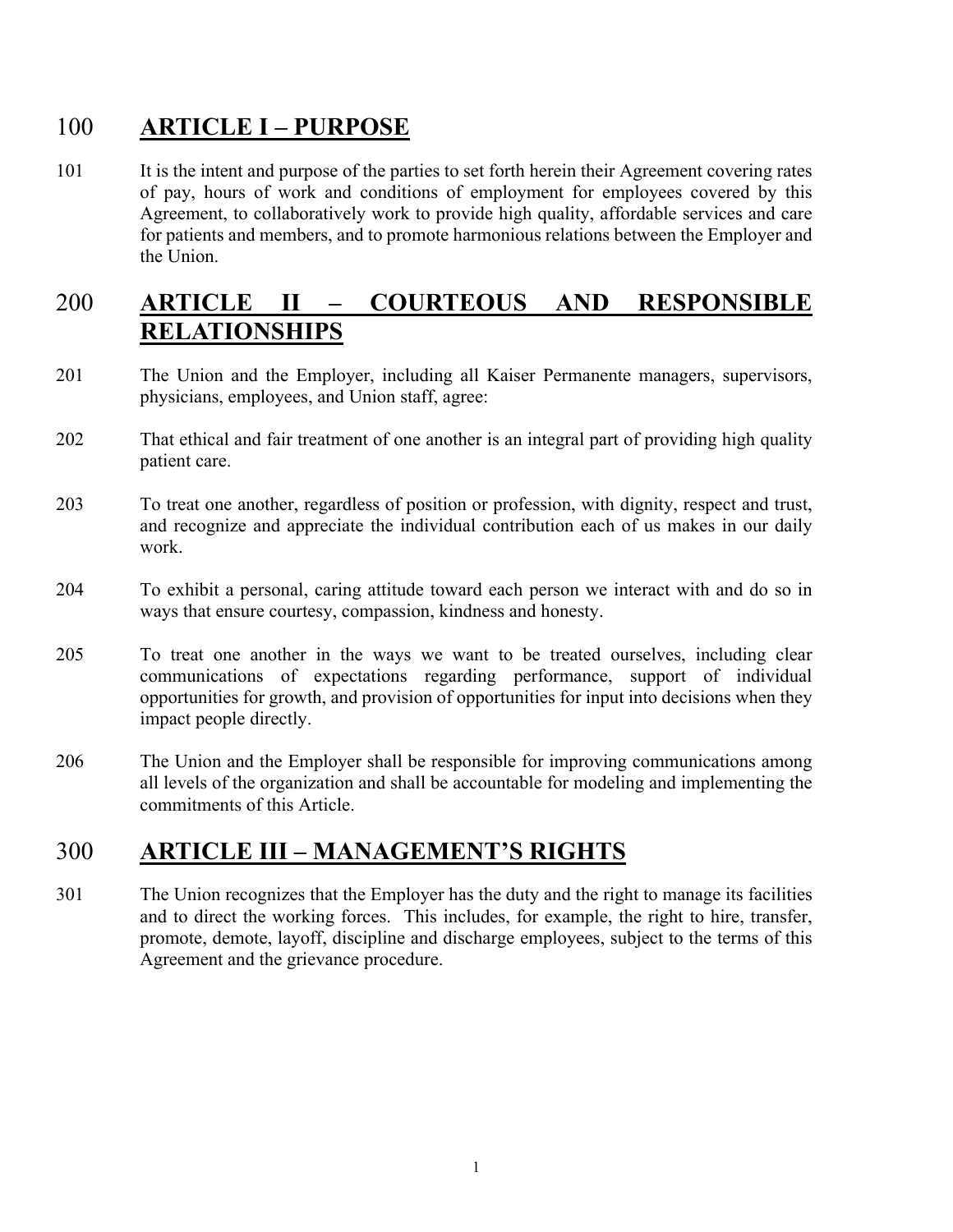### 400 **ARTICLE IV – RECOGNITION**

#### 401 **Section 1 – Recognition**

402 The Employer recognizes National Union of Health Care Workers, as the exclusive bargaining agent with respect to wages, hours, and working conditions for employees in classifications shown in Appendix A.

#### 403 **Section 2 – New Classifications**

- 404 If the Employer establishes a new classification within the scope of work performed by classifications represented in this Agreement, an interim rate of pay shall be established. Such rate shall be presented to the Union. The purpose of this action will be to reach agreement with the Union concerning the rate assigned.
- 405 In the event no agreement is reached on the rate, the Employer may place the interim rate into effect, and the Union may use the grievance procedure in objecting to the rate established for the job.
- 406 If no grievance is filed within the time limits set forth in Article XXXIV, the interim rate shall be considered permanent by mutual agreement between the parties.

#### 407 **Section 3 – Volunteers and Special Programs**

- 408 The volunteer's role in the facilities is to provide services to patients that may not otherwise be offered.
- 409 The Employer agrees that programs such as volunteer programs and summer youth programs shall not be utilized to displace bargaining unit employees or to fill positions previously occupied by bargaining unit employees, nor shall they be used to reduce their hours of work.
- 410 The Employer shall notify the Union upon commencement of volunteer programs and summer youth programs of the number of participants, their classification, work location, hours of work per week, and the duration of the program.

#### 411 **Section 4 – Subcontracting**

412 It is not the intent of the Employer to subcontract bargaining unit work. However, consistent with current and past practice, the Employer may use subcontractors to meet operational needs, and the use of such subcontractors will not result in the elimination of bargaining unit positions.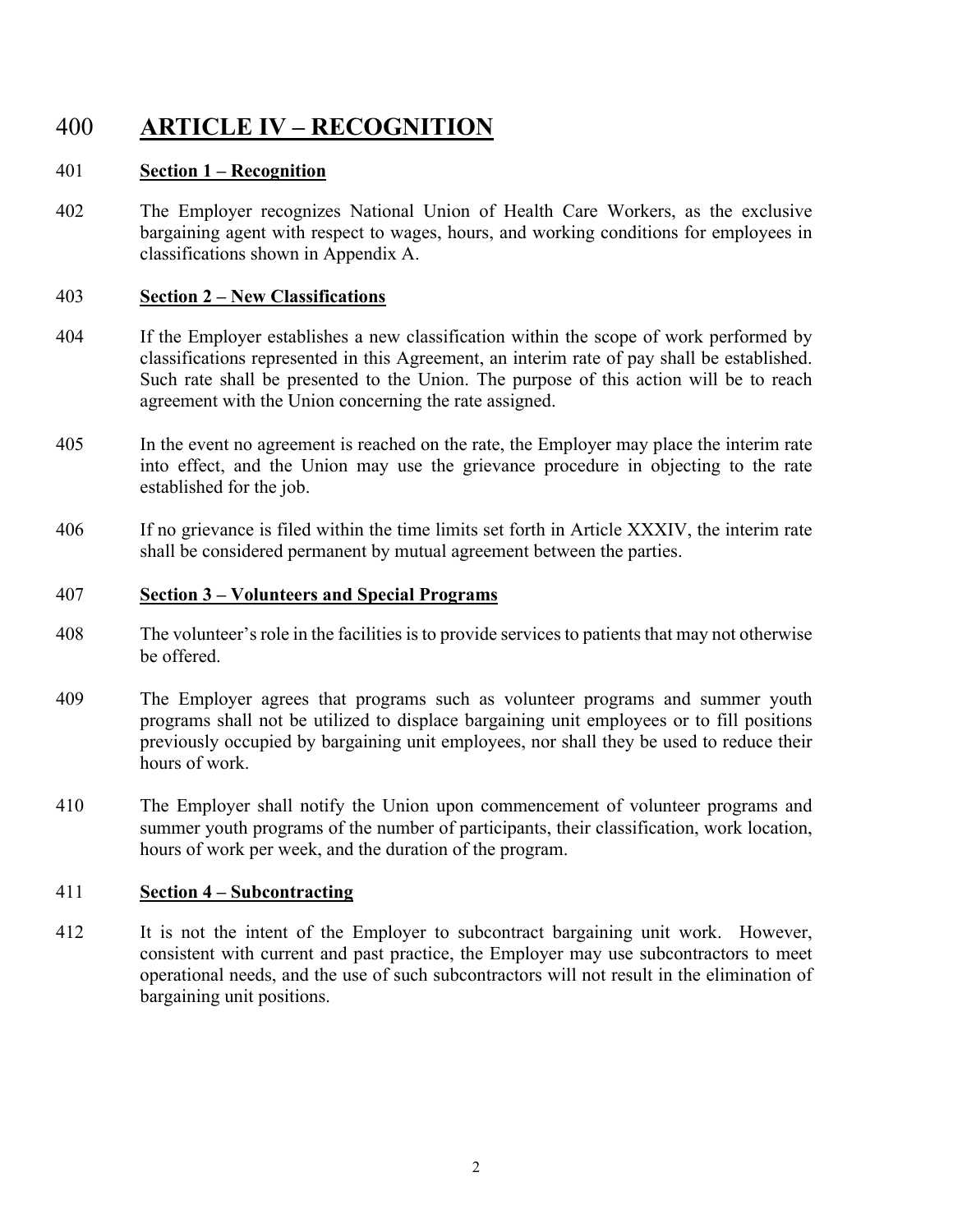### 500 **ARTICLE V – UNION SECURITY**

#### 501 **Section 1 – Membership Requirements**

- 502 It shall be a condition of employment that all employees covered by this Agreement and those hired on or after its effective date shall, within thirty-one (31) days following the beginning of such employment become and remain members of the Union or tender to the Union a fee equal to the initiation fees and periodic dues that are the obligations of members.
- 503 Employees who are required hereunder to join the Union and maintain membership in the Union, or pay initiation fees and periodic dues uniformly required of members, and who fail to do so shall upon notice of such fact in writing from the Union to the Employer be discharged.

#### 504 **Section 2 – Deduction and Remittance of Union Dues and Fees**

- 505 The Employer will honor written assignments of wages to the Union for the payment of Union dues and fees, uniformly required, when such assignments are authorized by a signed dues deduction form.
- 506 The Employer will promptly remit to the Union dues and fees deducted pursuant to such assignments together with a list on hard copy and a disk or electronically (on compatible format) supporting the amount of dues remitted including sufficient detail of employee information and individual payments.
- 507 The Employer will honor assignment of wages to the Union's Committee on Political Education (C.O.P.E.) fund, when such assignments are submitted in a form agreed to by the Employer and the Union and will promptly remit such contributions to the Union. It is understood by all parties that such contribution will be on an individual and voluntary basis.

#### 508 **Section 3 – Information**

509 At the time of employment, a copy of this Agreement shall be given by the Employer to each employee. Within thirty (30) days after the execution date of this Agreement, the Employer will provide the Union with a master list of all employees who are subject to the provisions of this Agreement, giving the names, classifications, dates of employment, and rates of pay. On or before the tenth (10th) of each month subsequent to the establishment of the master list, the Employer will forward to the Union the names, classifications, dates of employment and rates of pay of new employees and the names of those employees who have resigned or who have been terminated.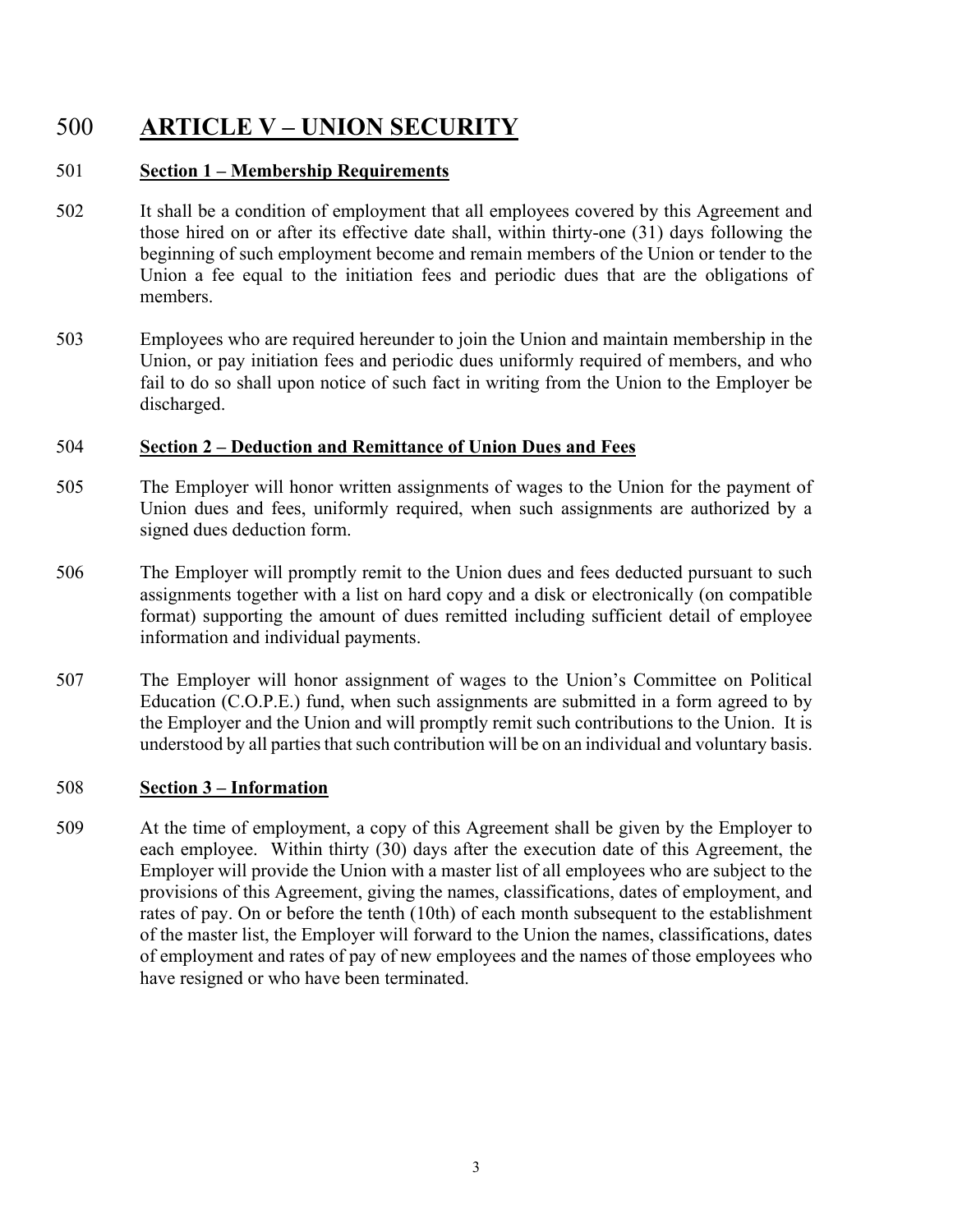#### 510 **Section 4 – Employer Indemnification**

511 The Union shall indemnify the Employer and hold it harmless against any and all suits, claims, demands and liabilities that shall arise out of or by reason of any action that shall be taken by the Employer for the purpose of complying with the foregoing provisions of this Article, or in reliance on any list or certificate which shall have been furnished to the Employer under any of such provisions.

### 600 **ARTICLE VI – UNION / MANAGEMENT COMMITMENT TO QUALITY SERVICE**

601 The Union and the Employer mutually recognize the importance of promoting cooperation and understanding among the Employer, the Union, and the employees and the additional importance of promoting a work environment that provides for a high degree of satisfaction for providers, employees and patients. The parties recognize the mutual benefit that may be derived from the delivery of quality medical care and the courteous and dignified delivery of services.

### 700 **ARTICLE VII – WORKLOAD DISTRIBUTION ISSUES**

#### 701 **Section 1 – Equitable Workload Distribution**

- 702 It is the intent of the Employer to distribute the workload equitably among employees in both single work units and departments with due regard for employee safety.
- 703 When an employee is absent for any reason and if a replacement cannot be obtained in time, it is the intent of the Employer to distribute the workload equitably among the employees in the work unit so that no undue hardship may be placed on an individual worker.

#### 704 **Section 2 – Workload Distribution**

705 The parties recognize and agree that there are classifications that, as part of their routine duties, perform work normally performed by members of the bargaining unit.

#### 706 **Section 3 – Technology**

707 The parties also recognize that changes in technology, health care providers and/or methods of health care delivery may impact work performed by members of the bargaining unit. At the Union's request, the Employer will confer with the Union regarding the impact of such changes.

#### 708 **Section 4 – Addressing Workload Issues at the Medical Center**

709 In addition, in order to address workload issues at the Medical Center level, the parties have agreed to the following: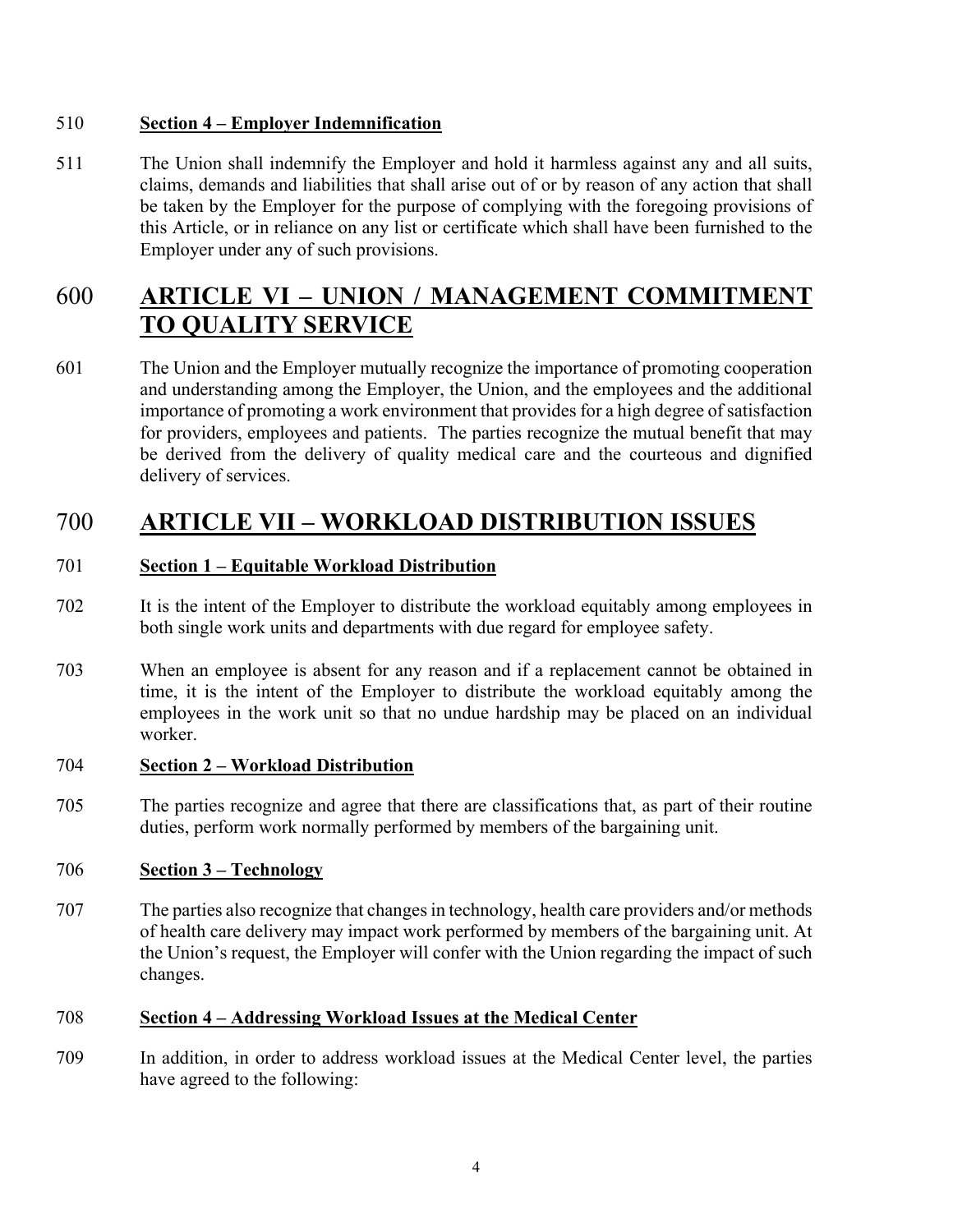- 710 Either party may initiate a request to convene a local committee to address a workload issue. Such a request must be in writing and outline the issues to be discussed;
- 711 The local committee shall consist of the following: Not more than three (3) Union representatives (including the appropriate field representative or steward and a member of the impacted classification), and not more than three (3) Employer representatives (including a member of the impacted classification, the Administrator or designee and the Human Resources Leader, or designee);
- 712 The party receiving such a request will arrange for a meeting within thirty (30) days of receipt of the request;
- 713 The parties at such meeting shall attempt to resolve the issues presented in the initial request. In the event the parties are unable to reach a mutually acceptable agreement, the matter may be pursued through a dispute resolution procedure; and,
- 714 The above mechanism is in no way intended to add to, delete from or modify any provision of the current Collective Bargaining Agreement.

#### 715 **Section 5 – Staffing**

- 716 The parties acknowledge a mutual interest in adequate staffing.
- 717 As such, within ninety (90) days of ratification of this Agreement, the parties will convene committees at each Medical Center where there are bargaining unit employees.
- 718 Such committees shall discuss staffing issues and implement solutions by mutual agreement.
- 719 The above mechanism is not intended to add to, delete from or modify any provision of the Collective Bargaining Agreement.

### 800 **ARTICLE VIII – REGIONAL PROFESSIONAL PRACTICE COMMITTEE(S)**

#### 801 **Section 1 – Local, Discipline-Specific Work Groups**

802 The Employer recognizes the professional status of the individual disciplines and agrees to work collaboratively on issues involving the professional practice for employees covered by this Agreement. Local discipline-specific work groups will be created at each Medical facility where there are bargaining unit members.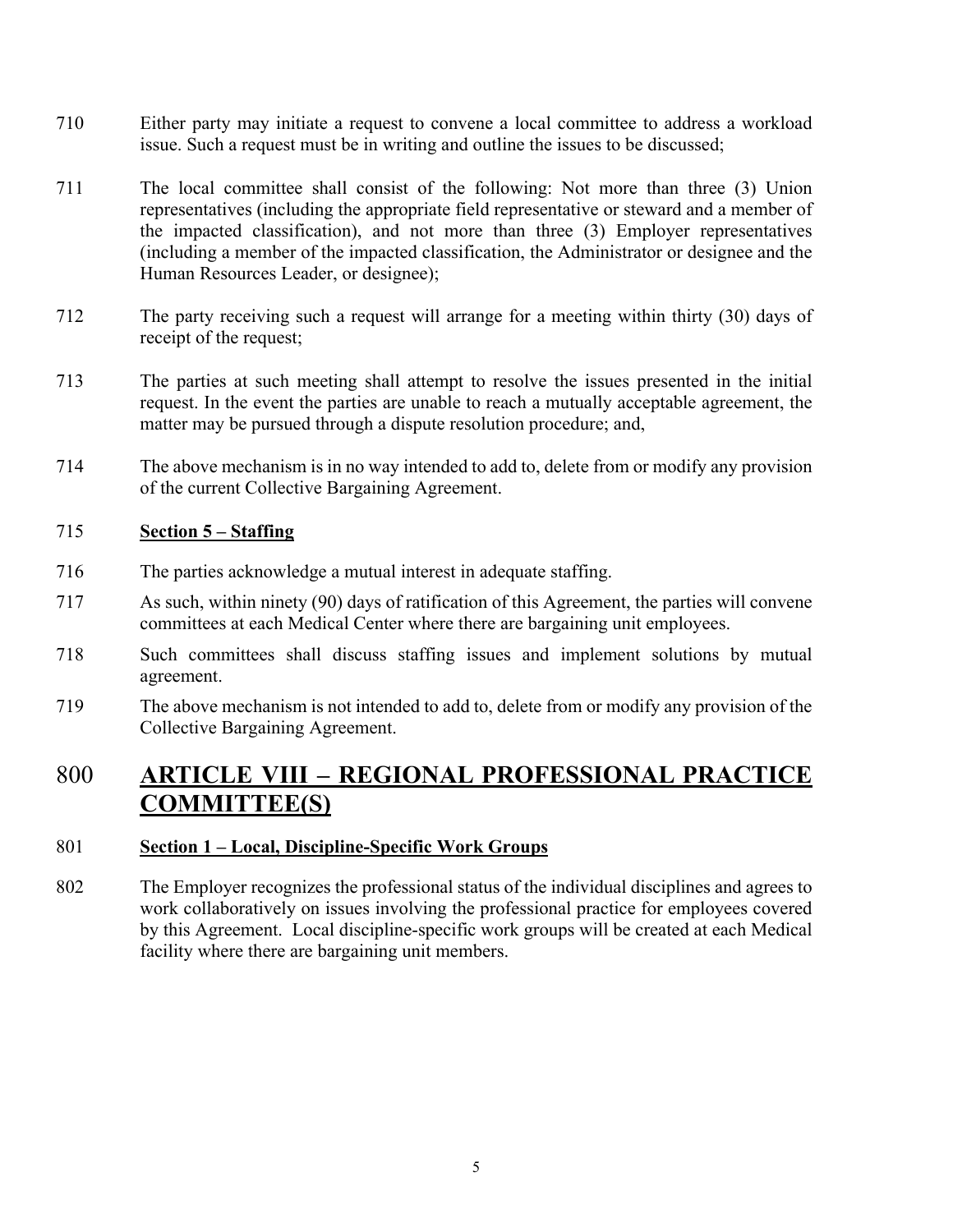#### 803 **Section 2 – Convening of Regional Professional Practice Steering Committee**

804 Within (90) days of the ratification of this Agreement, the parties will convene a Regional Professional Practice Steering Committee. This committee will contain one (1) or two (2) representatives from each functional discipline, as well as a representative from the institutional Union. The committee will also include four to eight (4 to 8) management representatives, with a minimum of one (1) from each functional discipline, as well as a representative from Regional Labor Relations.

#### 805 **Section 3 – Steering Committee and Subcommittees**

806 The Regional Professional Practice Steering will meet bi-annually, or more frequently as needed, to evaluate consistency of practices throughout the Region by overseeing subcommittees and to review any new Union or management interests. Within ninety (90) days of the ratification of this Agreement, the steering committee will charter subcommittees, which shall represent each discipline (Audiology, Health Education, Food and Nutrition, and Speech Pathology). Additional subcommittees may be chartered as needed. The steering committee and subcommittees will utilize interest-based problemsolving techniques and consensus decision-making.

#### 807 **Section 4 – Scope of Committees**

- 808 The number of representatives comprising the subcommittees will be determined by the Steering Committee. The subcommittees will meet quarterly to review current practices throughout the Region, and make recommendations as appropriate. If there is a timesensitive agenda item(s), either party can request to meet more frequently. Agenda items may include reviewing and evaluating the following:
	- Evaluations, exams, education, and time required for providing services;
	- Best scheduling practices;
	- Technological and program changes;
	- Productivity and access;
	- Continuing educational opportunities for the disciplines in the Union;
	- Workload and staffing issues;
	- Clinical practices throughout the region;
	- Coordination between inpatient and outpatient services;
	- Advanced hiring criteria;
	- Additional items as requested by either party; and,
	- Initiatives and projects, as early as feasible.
	- Telecommuting
	- Career Ladder for Registered Dietitians

#### 809 **Section 5 – Recommendations**

810 Recommendation(s) will be submitted to the appropriate administrative body as determined by the committee(s).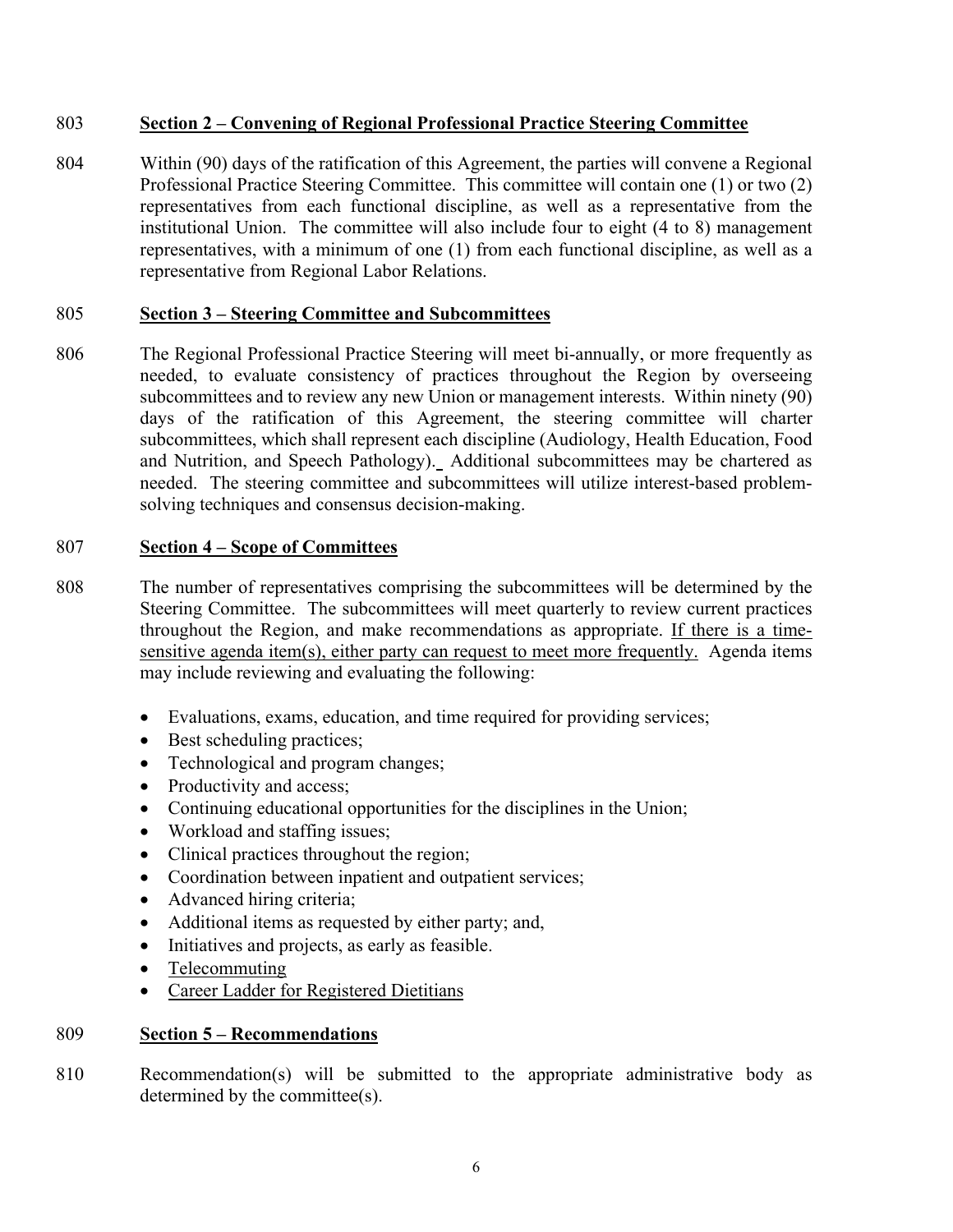#### 811 **Section 6 – Committee and Subcommittee Basic Guidelines**

- 812 Each party will select its own representatives to committees and subcommittees. Committees and Subcommittees will establish their own ground rules and basic operating guidelines. Recommended guidelines include the following:
	- A representative for each party will serve as co-chairpersons for each meeting;
	- Co-chairs will develop agenda items for each meeting;
	- Committees may be trained in Interest Based Problem Solving (IBPS) and Consensus Decision Making (CDM) and use IBPS and CDM to resolve issues and arrive at decisions/recommendations;
	- Minutes will be kept for each meeting and distributed to committee members.

#### 813 **Section 7 – Limitation on Scope of Committees**

814 This mechanism is in no way intended to add to, delete from, or to modify any provisions of the basic Labor Agreement.

### 900 **ARTICLE IX – HEALTH AND SAFETY**

901 The Employer will comply with applicable Federal and California laws and regulations related to Occupational Safety and Health. Likewise, it is the duty of each employee to comply with all health and safety regulations of the Employer. In the event any safety or health hazard is detected it shall be promptly reported to the Administrative Supervisor.

### 1000 **ARTICLE X – NONDISCRIMINATION**

1001 The Employer and the Union agree there shall be no discrimination against any employee or applicant because of membership in the Union or lawful activities on behalf of the Union, or because of race, color, religion, creed, national origin, ancestry, gender, sexual orientation, gender identity, age, physical or mental disabilities, political affiliation, marital status, medical condition (as defined by applicable law), or veteran status.

### 1100 **ARTICLE XI – NEW EMPLOYEE ORIENTATION/NEW HIRE**

1101 The Union and the Employer shall coordinate times for Union Representatives/Stewards to meet with new bargaining unit members up to sixty (60) minutes during the New Employee Orientation period. The Employer will provide the Union Representative with New Employee Orientation schedules and updates as they occur. Such time will be scheduled within the new employee orientation agenda. It is further understood that, should the Union designate a Union Steward to meet with new employees, the Steward's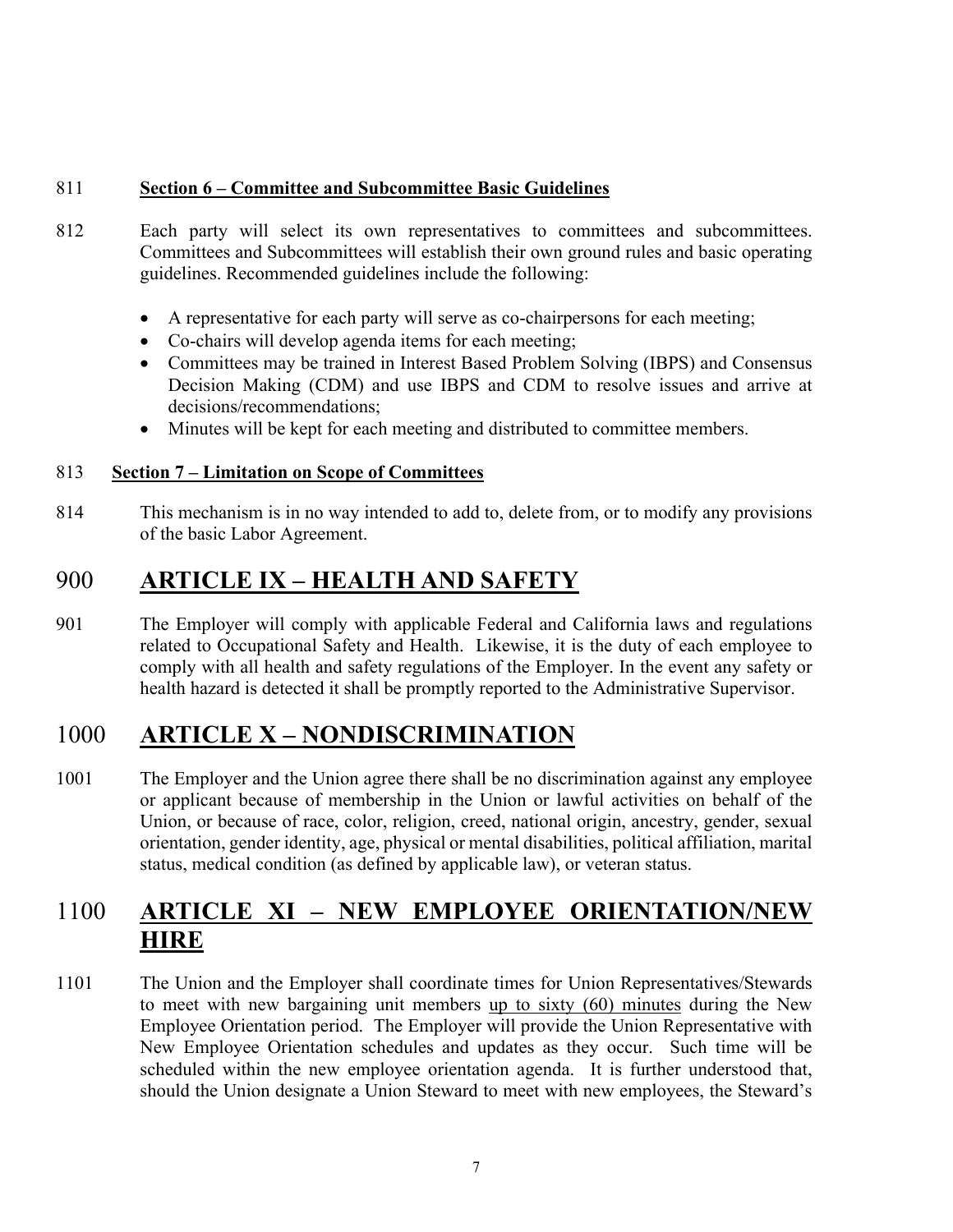time will be paid, and the Steward will be released from work for the time needed to meet with employees.

### 1200 **ARTICLE XII – UNION REPRESENTATIVES AND UNION STEWARDS**

#### 1201 **Section 1 – Union Staff Representatives Access**

- 1202 A duly authorized Union Staff Representative shall have access to the facility at any operational time for the purpose of observing working conditions, monitoring compliance with this Agreement or following-up on inquiries and concerns of bargaining unit employees.
- 1203 It is understood by the parties that Union Staff Representatives have legal obligations as employee representatives and, as such, have access rights beyond those of the public and other non-employees.
- 1204 Union Staff Representatives will abide by patient confidentiality, infection control, and other Employer policies applicable to employees when using their access rights.
- 1205 When entering any of the Employer's facilities, Union Staff Representatives will wear their Union Representative badge issued by the Employer or the Union.
- 1206 Union Staff Representatives may confer with an employee and/or his/her supervisor or an Employer representative on Employer time in connection with a complaint or problem concerning the employee, but such conference should not interfere with the work of the employee or the delivery of patient care.

#### 1207 **Section 2 – Union Shop Stewards**

- 1208 Periodically, the Union will notify the Employer in writing the names of duly authorized Union Shop Stewards.
- 1209 The Employer agrees that there will be no discrimination against the Shop Steward because of Union activity.
- 1210 Shop Stewards will obtain permission from their immediate supervisor before leaving their work area to conduct Union business. Stewards shall not lose pay because of their participation in activities related to grievances, investigations or disciplinary meetings.

#### 1211 **Section 3 – Steward Training Days**

1212 Up to fifteen (15) stewards shall have a maximum of six (6) days per year for training and development. There will be a maximum of one (1) steward per department at each medical center. Stewards who attend these meetings on a regularly scheduled day to work shall be paid for the number of hours the employee would have received had he/she worked.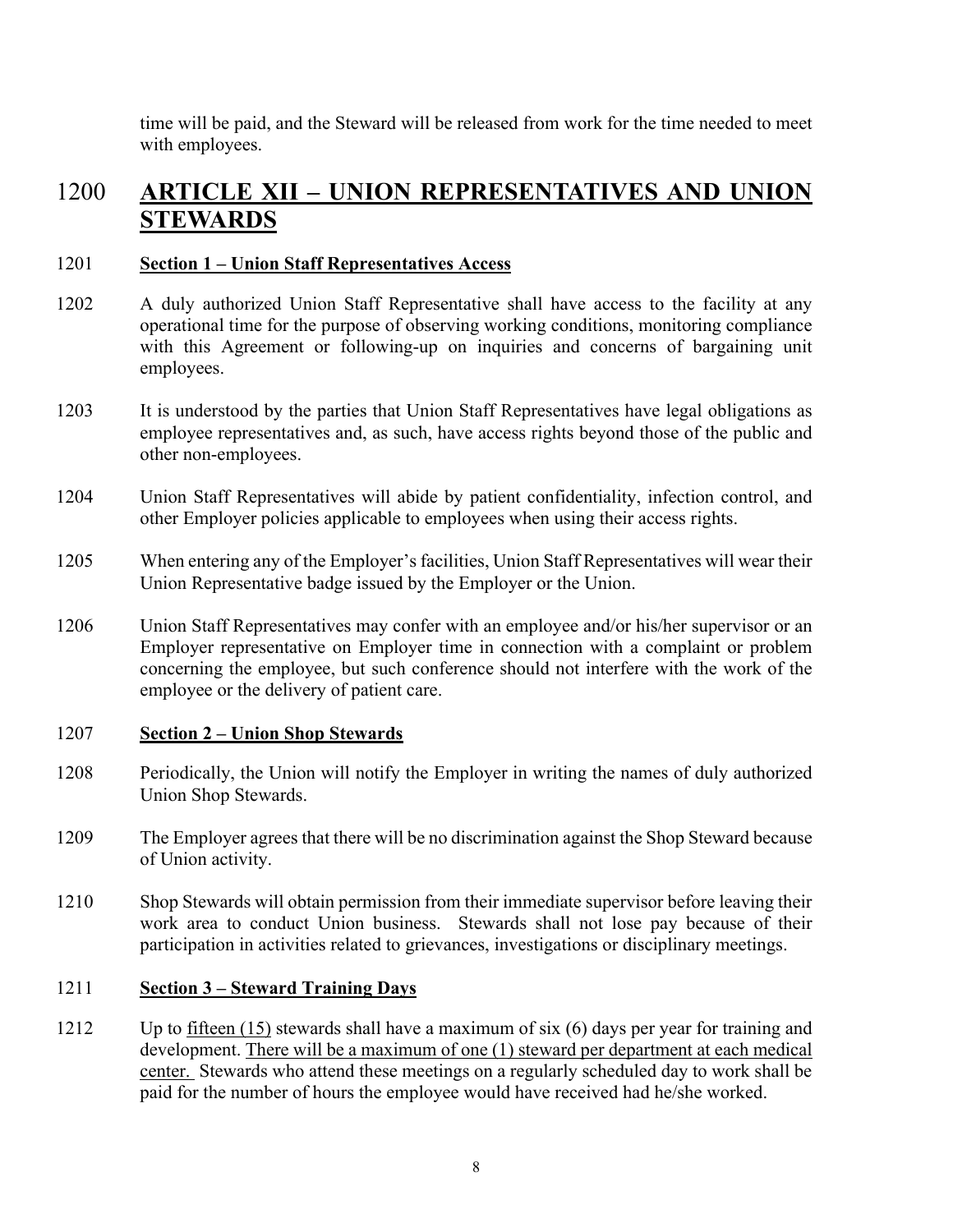### **ARTICLE XIII – BULLETIN BOARDS**

 The Employer will provide adequate space at each facility for posting Union communications. In the event the Union demonstrates the need for a glass-enclosed, locked bulletin board, such shall be provided for the Union's use.

### **ARTICLE XIV – PROBATIONARY PERIODS**

#### **Section 1 – Probationary Period for Regular Employees**

 The probationary period for employees regularly scheduled for twenty (20) hours or more per week shall be ninety (90) calendar days.

#### **Section 2 – Probationary Period for Employees Working Fewer than Twenty (20) Hours**

 The probationary period for employees regularly scheduled for fewer than twenty (20) hours per week shall be three hundred (300) hours or ninety (90) calendar days, whichever occurs later.

#### **Section 3 – Termination During Probationary Period**

 During the probationary period, employees may be discharged without recourse to the grievance procedure.

#### **Section 4 – Extension of Probationary Period**

- The probationary period may be extended only by mutual agreement between the Employer, the employee and the Union.
- **Section 5 Probationary Period While on Leave**
- If an employee is on leave at any time during the probationary period, time spent on leave will not count towards fulfilling the probationary period.

#### **Section 6 – Training/Orientation/Evaluation of Probationary Employees**

 Probationary employees shall be provided with appropriate training and orientation tools and a written performance evaluation shall be issued upon completion of sixty (60) calendar days.

#### **Section 7 – One (1) Probationary Period**

In no case shall an employee be required to serve more than one probationary period.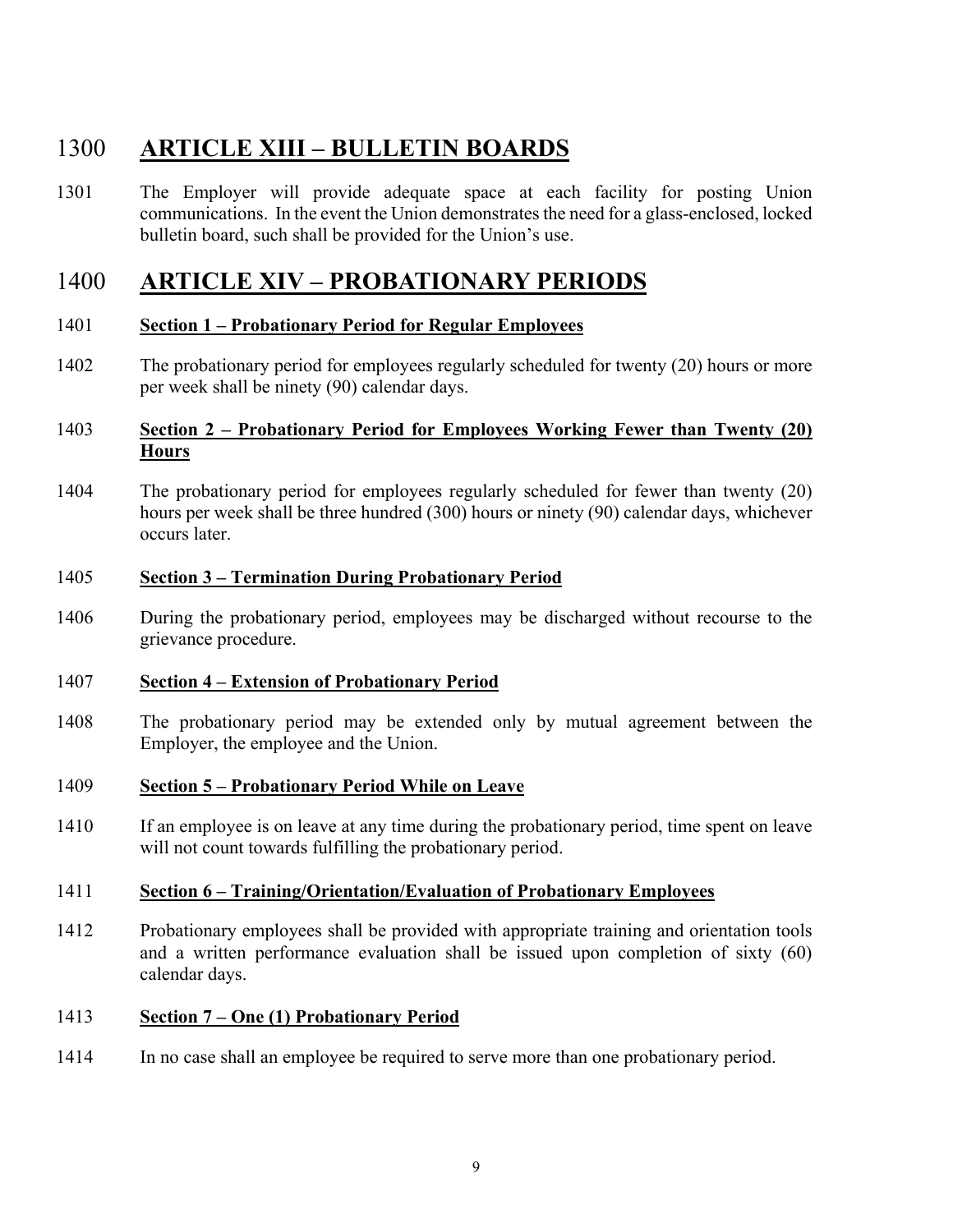### 1500 **ARTICLE XV – EMPLOYEE STATUS DEFINITIONS**

#### 1501 **Section 1 – Full-time Employees**

1502 A regular full-time employee is one who is regularly scheduled to work forty (40) hours per week on a predetermined and continuing basis.

#### 1503 **Section 2 – Part-time Employees**

1504 A regular part-time employee is one who is regularly scheduled to work fewer than forty (40) hours per week on a predetermined and continuing basis.

#### 1505 **Section 3 – Part-Time Employees Working Additional Hours**

1506 In cases where a regular part-time employee works thirty-two (32) or more hours in a workweek on a non-replacement basis for a period of thirteen (13) consecutive pay periods, the Employer shall meet at the Union's request to attempt to reach a resolution.

#### 1507 **Section 4 – Per Diem Employees and Availability Requirements**

1508 A Per Diem employee is one who works as a replacement on an intermittent basis or on an as needed basis. For Per Diem employees hired after February 15, 2022 or who become Per Diem after February 15, 2022, availability requirements will be as follows: Eight (8) shifts per quarter, three (3) of which must be weekend shifts.

#### 1509 **Section 5 – Temporary Employees**

1510 A temporary employee is an employee who is hired for a specific period of time not to exceed six (6) months. The Employer may request and the Union will not unreasonably deny extensions to this period. Paid time off and other benefits such as insured benefits and health and dental plan coverage, do not apply to temporary employees.

#### 1511 **Section 6 – Clinical Fellowship Year Employees**

- 1512 A. Speech Pathology
- 1513 Employees with the designation Clinical Fellowship Year (CFY/RPE) are hired for a specified period of time which is generally nine (9) months in the case of full-time employees, and up to eighteen (18) months in the case of part-time employees.
- 1514 B. Audiology
- 1515 Employees in an AUD externship year are generally hired for twelve (12) months as full-time employees.
- 1516 C. Eligibility for Benefits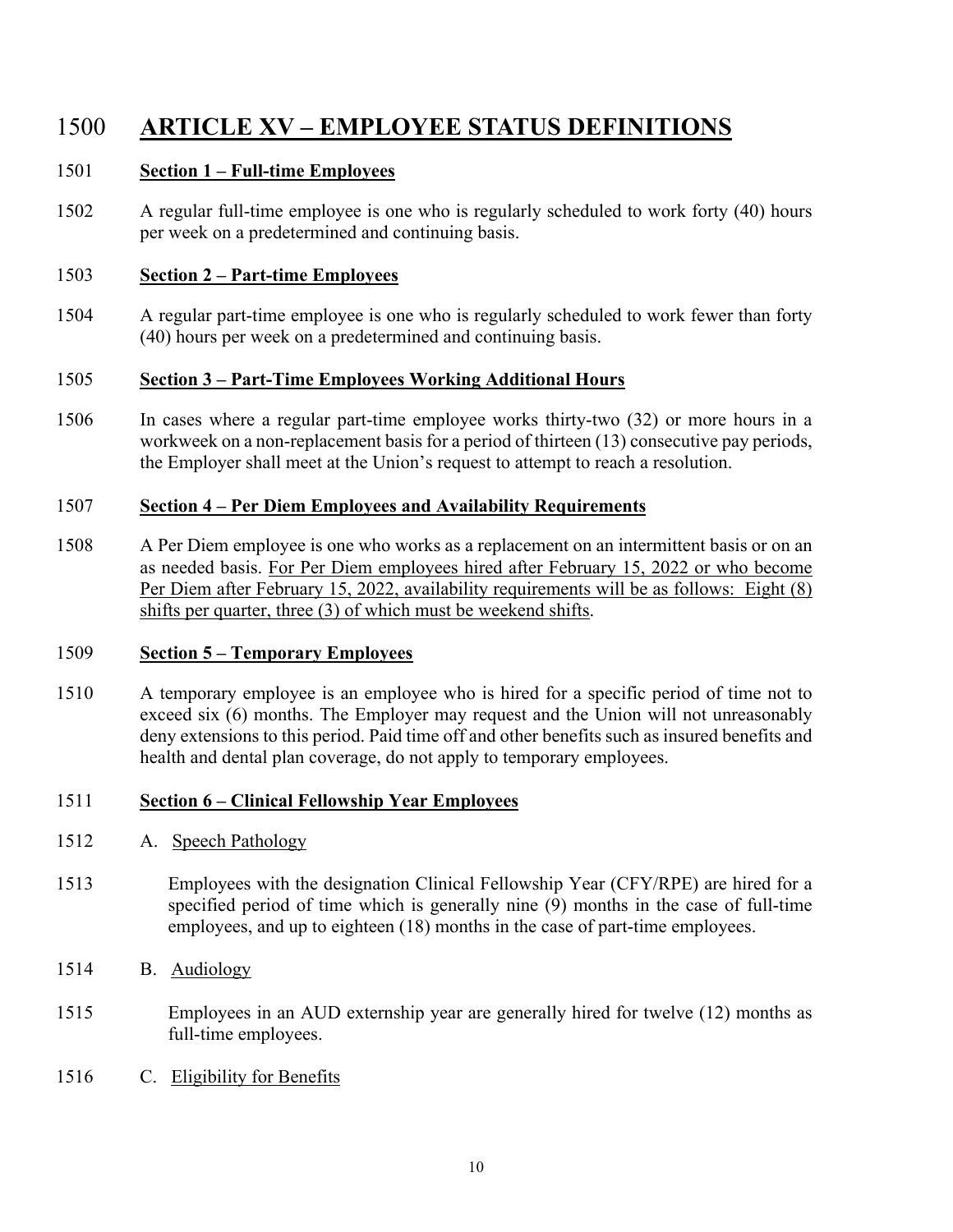1517 Eligibility for benefits for employees in a Clinical Fellowship program or an AUD externship is based on status (e.g., full or part-time).

#### 1518 **Section 7 – Employee Request For Temporary Reduction Of Hours**

- 1519 A. Request and Duration
- 1520 An employee may submit a request for a temporary change in scheduled hours. The duration of the request will be for a period that is not less than three (3) months and not more than six (6) months. This temporary reduction in hours may be granted for the following reasons:
	- Parenting
	- Personal Problems
	- Family Illness
	- Education/Professional Development
- 1521 B. Request in Writing
- 1522 Requests for a temporary change in scheduled hours must be submitted in writing to the Department Administrator. The employee must provide as much notice as possible in making the request. The Employer will make every effort to approve such requests. However, the granting of such requests will be at the sole discretion of the Employer.
- 1523 C. Reduction in Hours and Leaves of Absence
- 1524 If a temporary reduction in hours is granted to an employee for any reason that qualifies as a leave of absence required under applicable law, such reduced hours shall be so designated and acknowledged as such by the employee and Employer. It is also understood that such reduced hours will run concurrently with other leaves of absence where appropriate.
- 1525 D. Consideration for Operations of the Department
- 1526 The reduction of hours must not unduly disrupt the operations of the department.
- 1527 E. Extensions of Reduction in Hours
- 1528 The Employer may grant an extension to the temporary reduction in hours. The employee will be required to submit a written request for such extension. However, the total period of the temporary reduction in hours shall not exceed one (1) year. The granting of such extensions will be at the sole discretion of the Employer.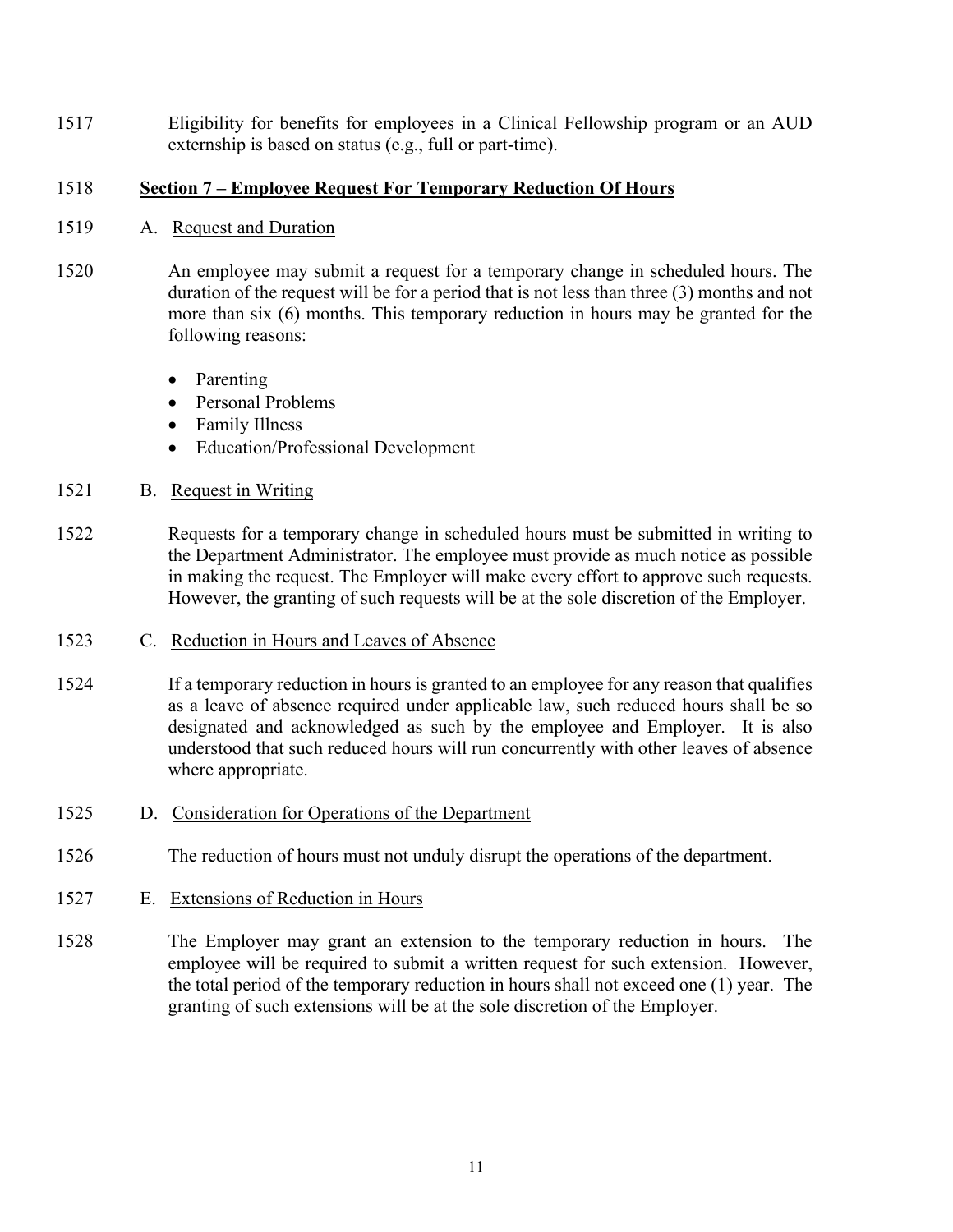#### 1529 F. Affect of Reduction on Benefits

- 1530 It is understood that such a change in scheduled hours may result in changes in eligibility for benefits. Such a change in scheduled hours may also result in a reduction in Service and Credited Service for pension plan calculation purposes.
- 1531 G. Not a Reduction in Force
- 1532 Any adjustment to an employee's scheduled hours made pursuant to this Section shall not be considered a Reduction in Force under the terms of the collective bargaining agreement.

### 1600 **ARTICLE XVI – PROFESSIONAL HOURS**

#### 1601 **Section 1 – Professional Nature of the Work**

1602 The parties recognize the professional nature of the work performed by the employees covered by this Agreement. Regular full-time employees are generally scheduled eighty (80) hours in a bi-weekly period and employees are expected to work their schedule. Conversely, it is recognized that an employee's schedule may vary due to the professional nature of the work and operational requirements.

#### 1603 **Section 2 – Scheduling**

- 1604 The establishment of master or departmental operating schedules will be done collaboratively. The Employer will exercise its efforts in good faith to provide regular fulltime employees with two (2) consecutive days off in a weekly period; however, where weekend coverage is needed or required, the Employer will exercise its efforts in good faith to provide regular full-time employees with four (4) days off in a bi-weekly period, two (2) of which will be consecutive.
- 1605 It is understood that the final right to establish schedules shall rest with the Employer.

#### 1606 **Section 3 – Notice of Absence**

1607 An employee shall notify Management as soon as possible when such employee has knowledge of the need for an absence.

#### 1608 **Section 4 – Notice of Schedule Change and Consideration of Seniority**

1609 When an employee's regular schedule or starting time is changed, the employee shall be advised as far in advance as possible. In such instances, and where feasible, seniority and employee preferences will be considered.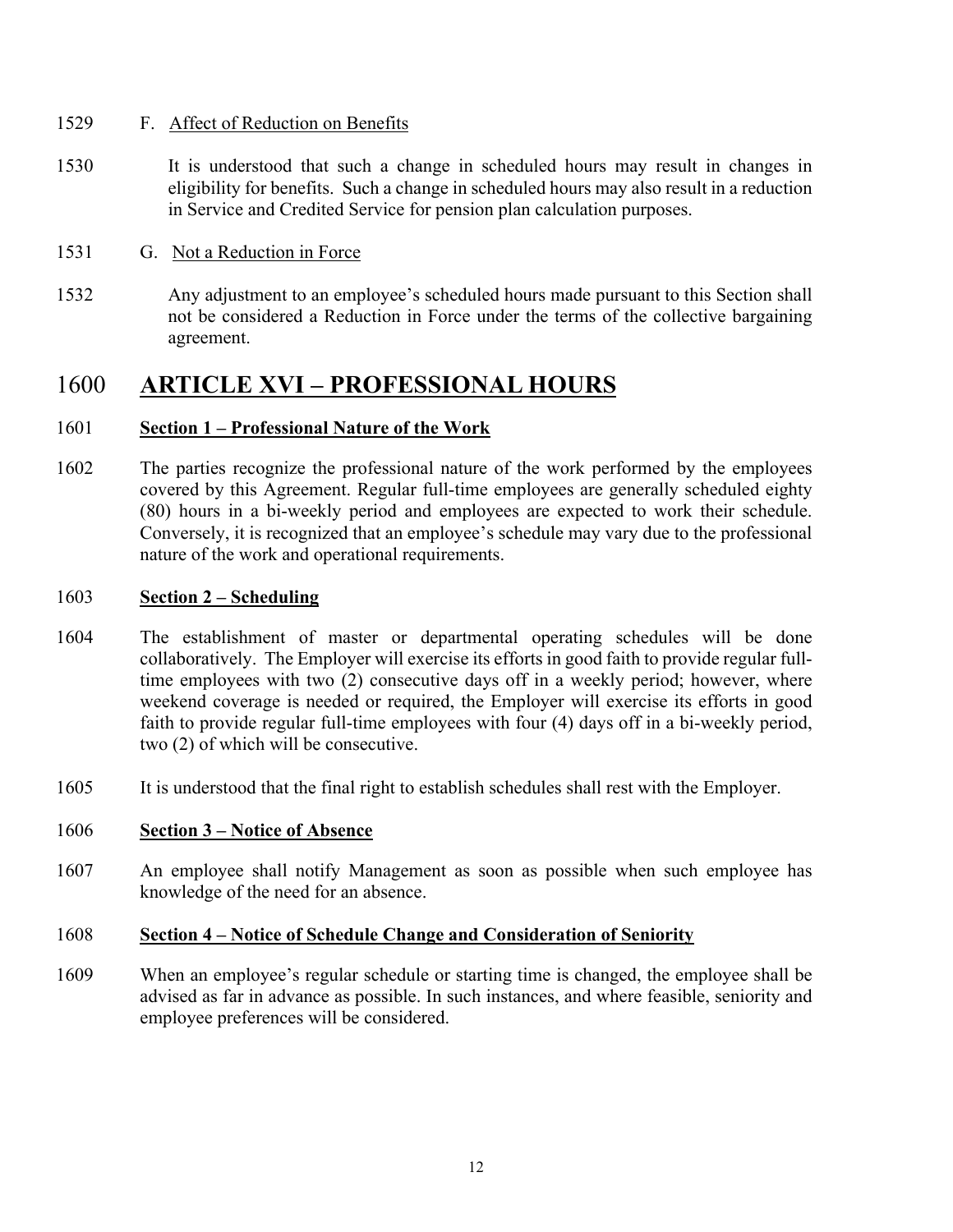#### **Section 5 – Changes in Scheduling and Bargaining**

 If in the interest of efficient operations, it becomes necessary to change schedules departing from the master or departmental operating schedule, the Employer shall notify the Union of the change. If so requested, the Employer shall bargain with the Union to arrange mutually satisfactory schedules. In such instances, and where possible, the Employer will consider the preferences of the concerned employees.

### **ARTICLE XVII – PAY PROVISIONS**

- **Section 1 Wages Across the Board Increases**
- A. 2021 Wage Increase
- There will be an across-the-board wage increase of three percent (3%) effective October 4, 2021.
- B. 2022 Wage Increase
- There will be an across-the-board wage increase of two percent (2%) effective October 3, 2022.
- C. 2023 Wage Increase
- There will be an across-the-board wage increase of two percent (2%) effective October 2, 2023.
- **Section 2 Lump Sum Bonuses**
- October 3, 2022
- Full-time and Part-time employees employed on October 3, 2022 will receive a two per cent (2.0%) lump sum bonus calculated based on the compensated hours they were paid in the 26 full pay periods preceding the October 3, 2022 contractual year.
- October 2, 2023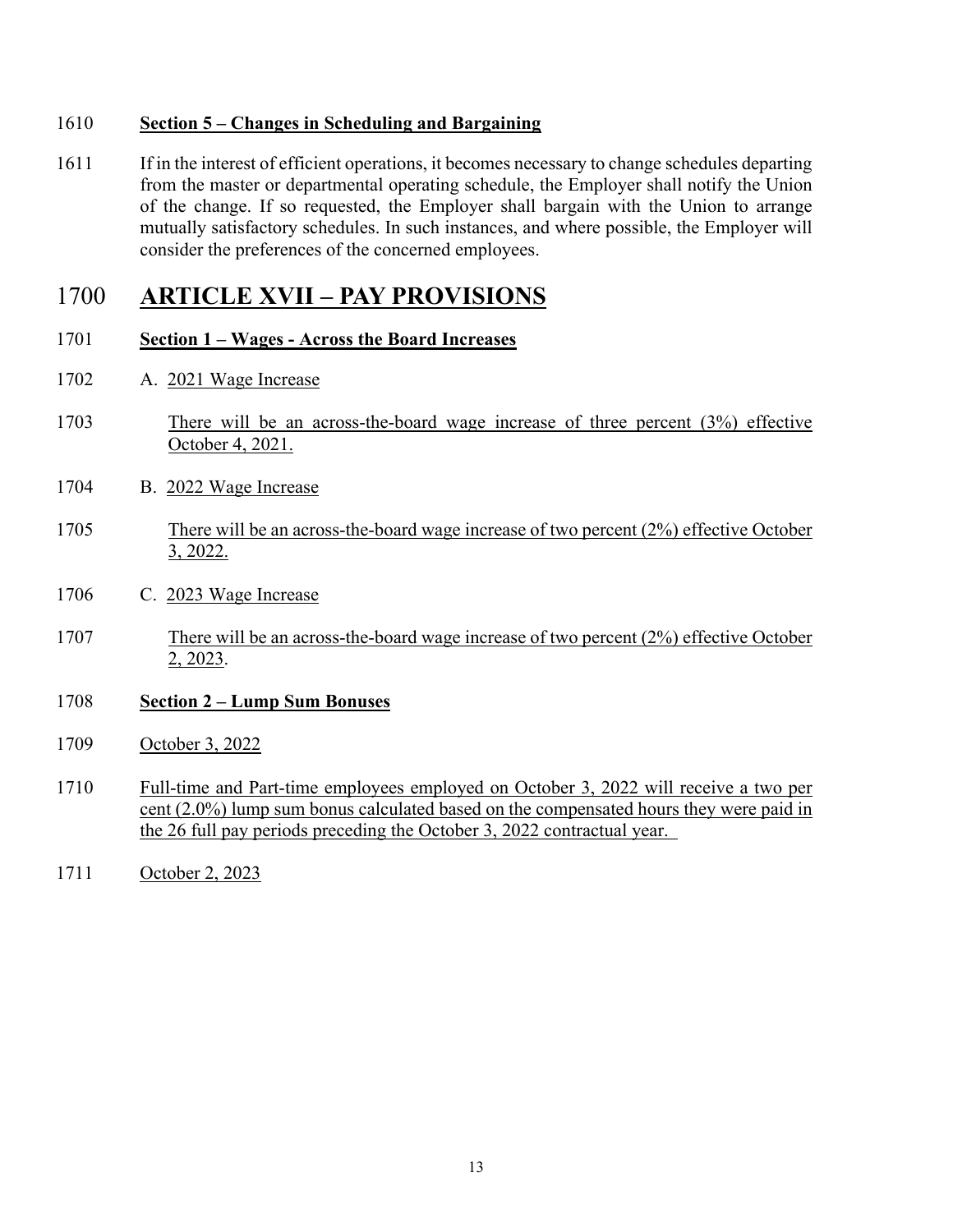- 1712 Full-time and Part-time employees employed on October 2, 2023 will receive a two per cent (2.0%) lump sum bonus calculated based on the compensated hours they were paid in the twenty-six full pay periods preceding the October 2, 2023 contractual year.
- 1713 The first lump sum bonus will be paid no later than 60 days following October 15, 2022. The subsequent October 2, 2023 payment will be paid no later than 60 days following the end of the pay period to include October 2, 2023.
- 1714 Earnings to include: Compensated hours includes regular hours worked, overtime, vacation, sick and training time (includes extra shifts and shift premiums). It excludes bonuses and benefits.
- 1715 Period of Pay: Covers 26 pay periods, or 1 year of earnings
- 1716 Payment: Subject to applicable state/federal withholdings.

#### 1717 **Section 4 – Salary Step Increases**

- 1718 A. Progression Through Wage Structure for Regular Employees
- 1719 Full-time and part-time employees shall progress within the Wage Structure on the anniversary date of hire into a classification covered by this Agreement. Full-time and part-time employees hired beyond the Start Rate will progress from their date of hire based upon their tenure (i.e., an employee hired at the Three (3) Year Step will advance to the Four (4) Year Step after one (1) year of employment).
- 1720 B. Progression for Per Diem Employees
- 1721 Step progression for Per Diem employees on the Per Diem Wage Structure will be based on hours paid, i.e., one (1) year of service equates to 2,000 hours.
- 1722 C. Adjustments for Leaves of Absence
- 1723 Employees' date for step progression will be adjusted for leaves of absence as applicable.
- 1724 D. Effective Date of Tenure and Across the Board Increases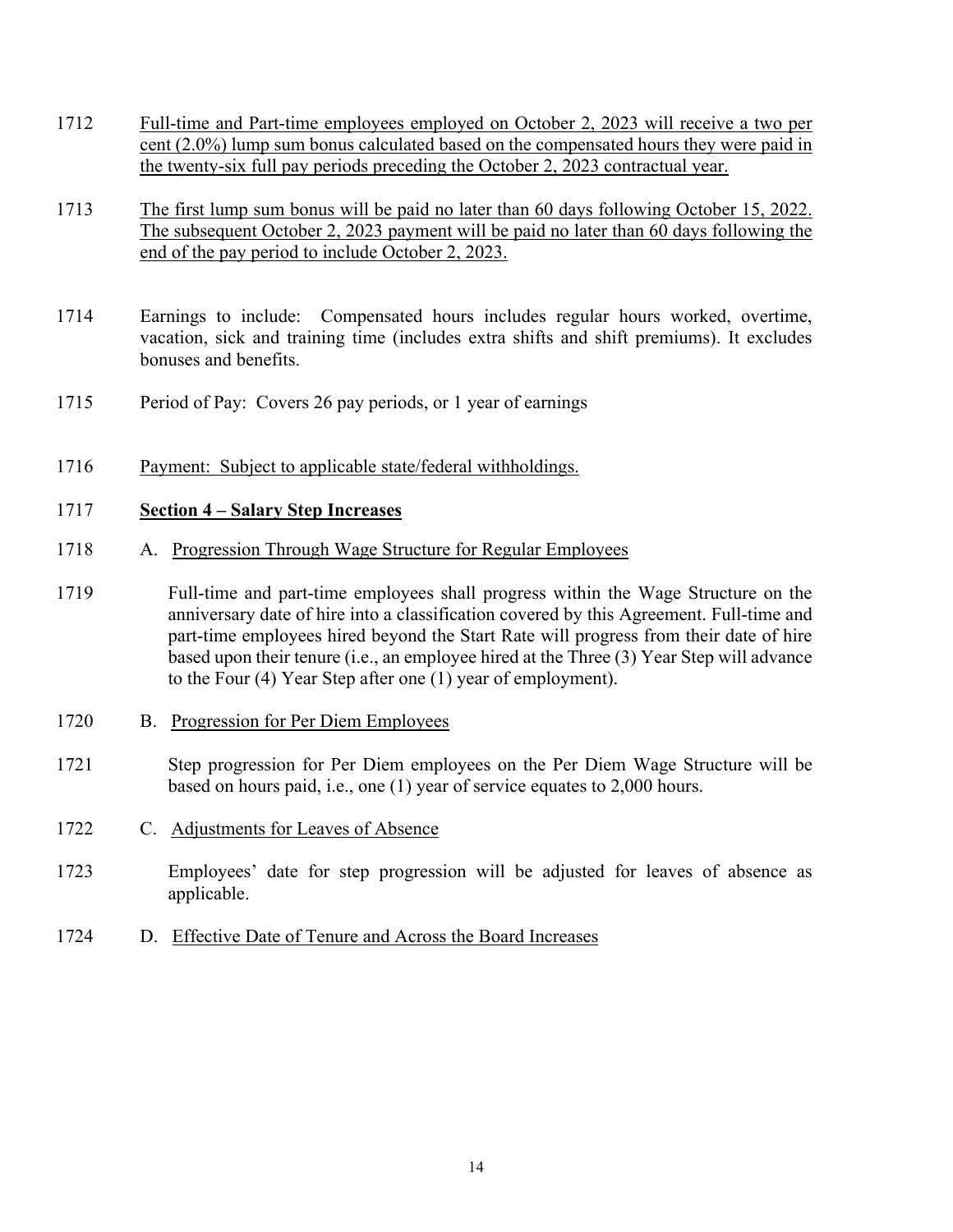1725 Tenure increases and across-the-board increases shall become effective at the beginning of the first  $(1<sup>st</sup>)$  full payroll period nearest the employee's date of eligibility for such increase.

#### 1726 **Section 5 – Payday and Paychecks**

- 1727 Payday shall be every other Friday. When a payday falls on a holiday, employees shall be paid on the day immediately preceding the holiday.
- 1728 Employees upon written request may direct automatic deposit of their paycheck to a bank or saving institution of their choice provided such bank or institution participates in the National Automatic Clearing House Association. Employees electing automatic deposit shall receive a check stub or equivalent information each pay period indicating all payments made.
- 1729 Paycheck shortages shall be paid by no later than the end of the next business day upon request of the employee; otherwise, paycheck shortages shall be paid on the next pay period or per applicable law.

#### 1730 **Section 6 – Shift Differentials**

- 1731 A. For Time Worked Only
- 1732 Shift differential will be paid for time worked only. Evening shift differential will be paid at \$2.75 per hour. Night shift differential will be paid at \$4.50 per hour.
- 1733 B. Differential Eligibility
- 1734 To be eligible for an evening or night shift differential, an employee's starting time must fall between the following hours:

Evening: Shifts beginning at 2:00 pm, up to and including 6:00 pm Night: Shifts beginning at 10:00 pm up to and including 2:00 am

1735 An employee who begins a workday schedule other than as described above will receive evening shift differential for all hours worked between 6:00 pm and 12:00 am, and night shift differential for all hours worked between 12:00 am and 6:00 am.

#### 1736 **Section 7 – Bilingual Pay**

- 1737 A. Bilingual Differential
- 1738 Employees who have a demonstrated ability in more than one (1) language, and are routinely required to perform evaluation, therapy, education and consultation in a language other than English, shall receive a bilingual differential not to exceed two hundred dollars (\$200) per month (\$1.154/hr.) for all hours worked. Effective April 28,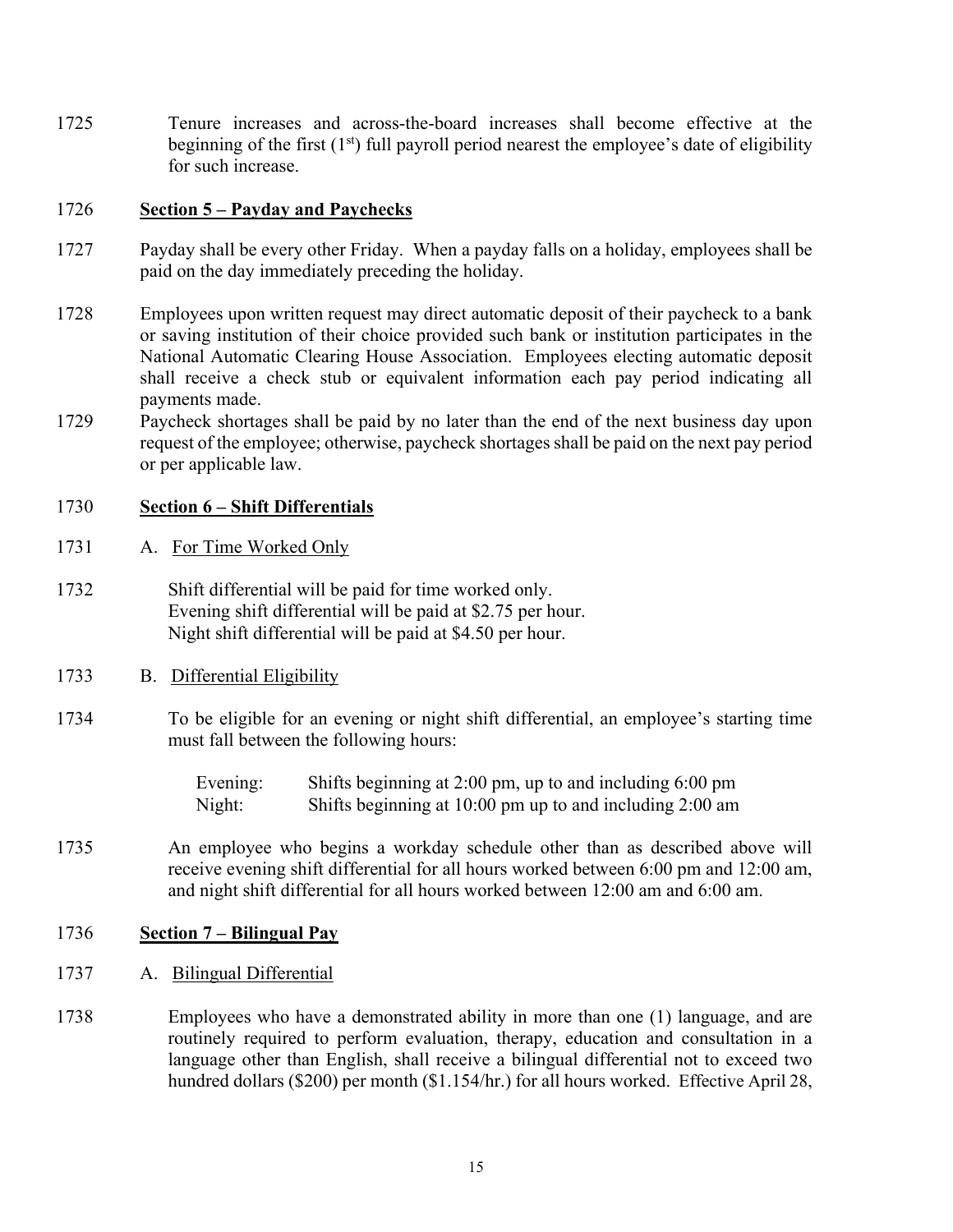2020, bilingual differential for Speech Pathologists will be modified from \$1.154 to \$1.50 per hour for all hours worked, not to exceed two hundred sixty dollars (\$260) per month.

- 1739 B. Eligibility and Hours Worked Only
- 1740 In order to receive the differential, employees must satisfy the Employer's eligibility requirements. Bilingual differential will be paid on hours worked only.
- 1741 **Section 8 Standby**
- 1742 A. Definition
- 1743 An employee is on standby status when he/she is not scheduled to work and is engaged to be available for consultation and/or to come to the workplace. An employee on standby may be required to carry a pager and is expected to respond in a timely fashion when contacted by the Employer.
- 1744 B. Tools Available While on Standby
- 1745 Where feasible, the Employer shall attempt to provide employees on standby with appropriate tools to allow such employees to perform work-related functions while away from the workplace (e.g., RAS tokens).
- 1746 C. Standby Pay and Eligibility
- 1747 While an employee is on standby, he/she shall be paid \$12.00 per hour up to a maximum of four (4) hours for each instance of standby. Standby pay only applies to full and part-time employees.
- 1748 D. Speech Pathologists
- 1749 If a Speech Pathologist on standby is required to come to the workplace, he/she shall be paid for a minimum of two (2) hours, at the employee's regular rate of pay. For the purposes of this paragraph, the time period for the regular rate of pay shall commence at the time the employee arrives at the workplace after being called in from standby

#### 1750 **Section 9 – Advance Hire**

- 1751 A. Advance Hire Audiologist and Speech Pathologist
- 1752 Audiologists and Speech Pathologists hired from outside Kaiser Permanente may be placed on the wage structure based on their comparable, previously paid, experience as follows:

| Less than 1 year experience              | Step 1 Start Rate  |
|------------------------------------------|--------------------|
| 1 year to less than 2 years' experience  | Step 2 1-year rate |
| 2 years to less than 3 years' experience | Step 3 2-year rate |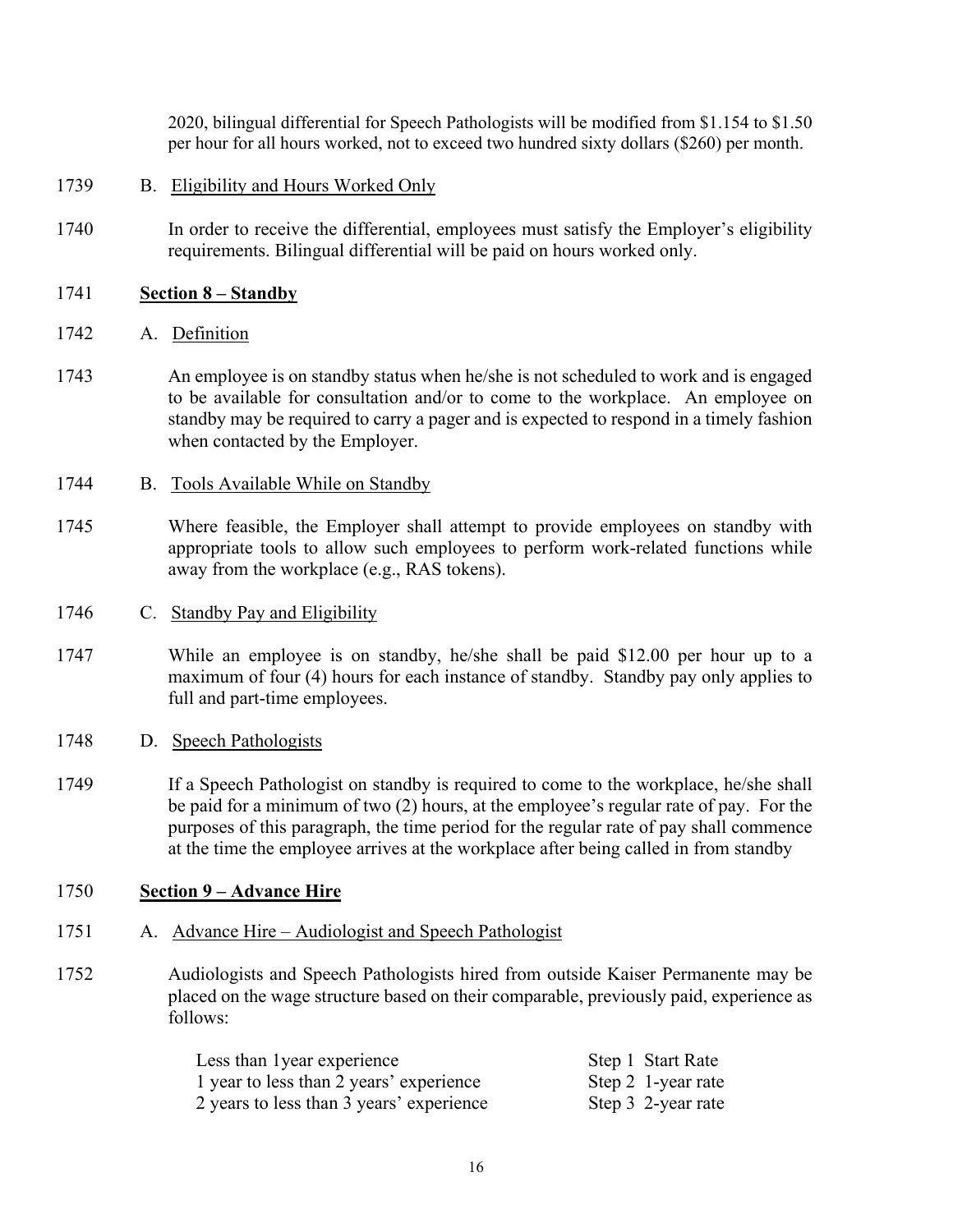| 3 years to less than 4 years' experience | Step 4 3-year rate |
|------------------------------------------|--------------------|
| 4 years to less than 5 years' experience | Step 5 4-year rate |
| 5 years to less than 6 years' experience | Step 6 5-year rate |
| 6 years to less than 7 years' experience | Step 7 6-year rate |
| 7 or more years' experience              | Step 8 7-year rate |

- 1753 B. Advance Hire Dietitian and Health Educator
- 1754 Dietitians and Health Educators hired from the outside may be placed on the wage structure based on their comparable, previously paid, experience as follows:

| Less than 2 years' experience            | Step 1 Start Rate  |
|------------------------------------------|--------------------|
| 2 years to less than 4 years' experience | Step 2 1-year rate |
| 4 years to less than 6 years' experience | Step 3 2-year rate |
| 6 or more years' experience              | Step 4 3-year rate |

#### 1755 **Section 10 – Mileage Reimbursement**

1756 Employees required to use their personal automobile for authorized Employer business will be reimbursed according to the Employer's current policy on mileage reimbursement.

#### 1757 **Section 11 – Termination pay**

1758 When an employee is voluntarily or involuntarily separated from employment, the employee will be paid all monies owed pursuant to applicable Collective Bargaining Agreements, state or federal laws.

#### 1759 **Section 12 – Alternate Compensation Program (ACP)**

- 1760 A. Eligibility
- 1761 A newly hired and newly eligible employee who is regularly scheduled to work twenty (20) hours or more per week has the option to participate in the Alternate Compensation Program (ACP). Participation begins on the 1st day of the pay period following enrollment.
- 1762 B. Pay Differential in Lieu of Certain Benefits
- 1763 ACP is an optional benefit program, which provides an eligible employee with a twenty percent (20%) wage rate differential in exchange for his or her participation in certain benefit plans.
- 1764 C. Proof of Other Medical Coverage
- 1765 Proof of other medical coverage is required to participate in the ACP and must be provided on an annual basis in order to continue ACP participation.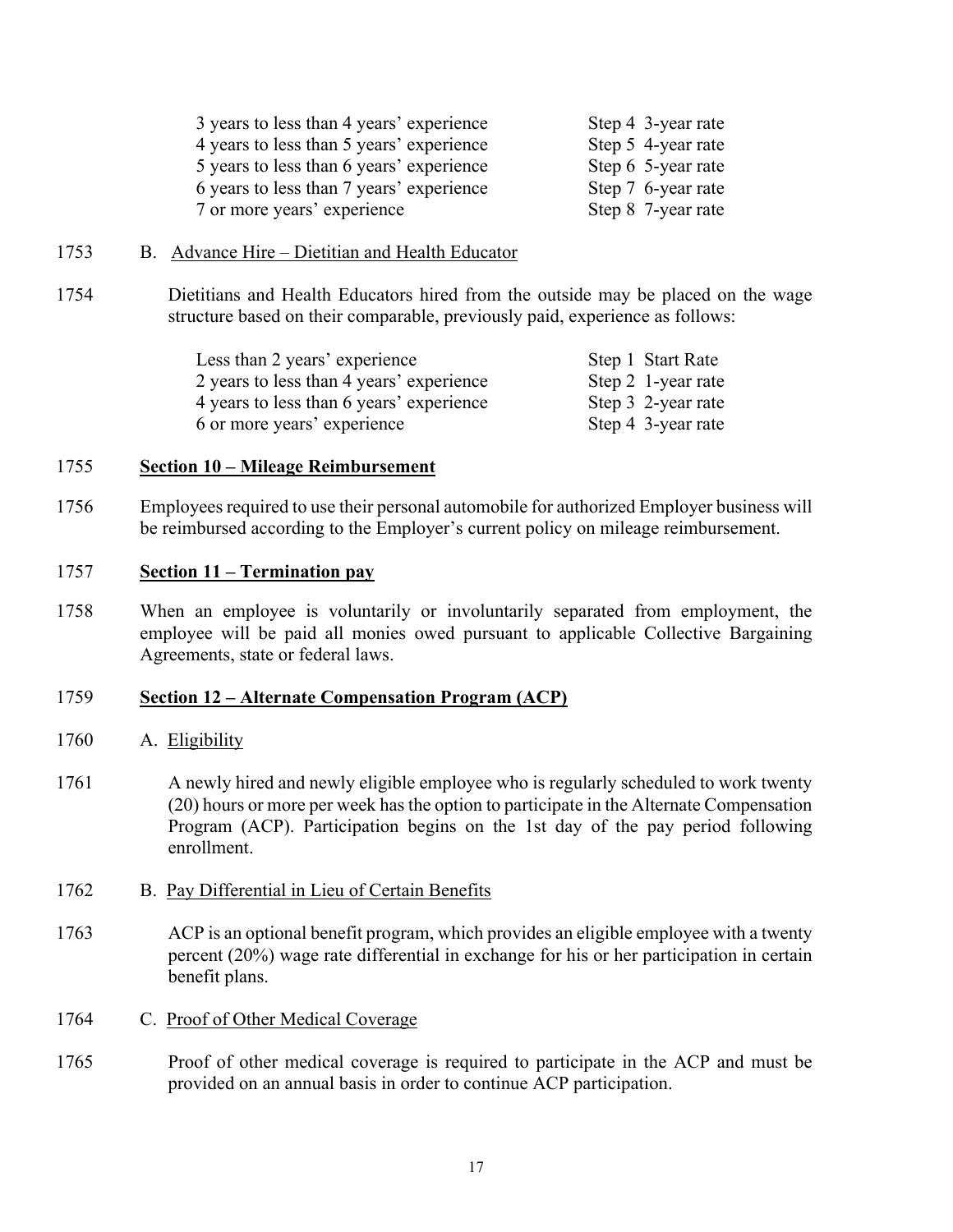#### 1766 D. ACP Participation

1767 An employee must remain in the ACP for the duration of the payroll calendar year. An employee may withdraw from ACP during the ACP payroll calendar year due to a loss of other medical coverage or a qualified family or employment status change. During the annual open enrollment period of each year, an employee will have the opportunity to enroll in or withdraw from the ACP.

#### 1768 E. Payroll Calendar Year

- 1769 A payroll calendar year is determined by the biweekly payroll cycles within each year. This means that an ACP payroll calendar year can begin prior to January 1 and end prior to December 31, depending on the biweekly cycles.
- 1770 F. Exchanged Benefits
- 1771 An employee enrolling in ACP is not eligible for Health Plan, Dental Plan, Employerpaid Life Insurance, Disability Plans, Earned Time Off Program, Bereavement Leave, Educational Leave, and other paid time off.
- 1772 G. ESL Account Frozen
- 1773 An employee who elects to participate in the ACP will have his/her Extended Sick Leave accounts frozen upon entering the ACP, and frozen ESL hours will not be available for use. Hours already accrued at the time of transfer to ACP will be available when employees return to the regular benefits program. No additional hours will accrue while in the ACP.
- 1774 H. Cash Out of ETO
- 1775 An employee who elects to participate in the ACP will receive a payoff for all accrued Earned Time Off (ETO) upon entering the ACP. Such payoff will be at the base wage rate that is in effect on the day prior to entering the ACP. No additional hours will accrue while in the ACP.
- 1776 I. Benefits Participation of an Employee in ACP
- 1777 An employee will have the option to participate or, as applicable, be automatically enrolled in the following benefits:
	- Additional hours will be paid at the ACP wage rate differential;
	- Commuter Spending Account;
	- Dependent Care Spending Account;
	- Designated Holidays worked paid at one and a half  $(1\frac{1}{2})$  times the base wage rate; unworked Designated Holiday will not be paid;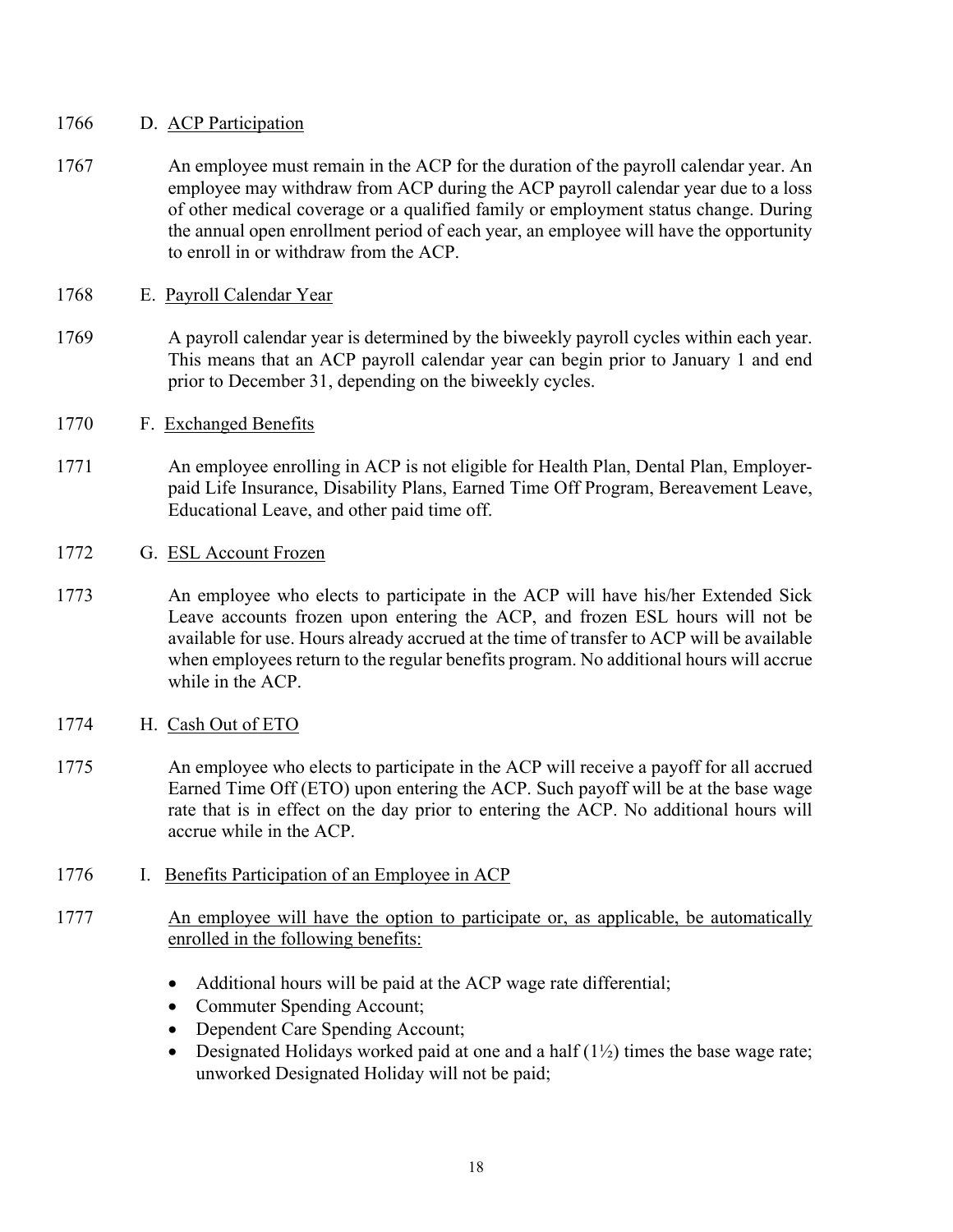- Employee-purchased Optional Life Insurance (for employees scheduled to work thirty-two (32) hours or more per week);
- Health Care Spending Account
- Jury Duty paid at the ACP wage rate differential;
- Kaiser Permanente Southern California Employees Defined Contribution (EDC) (at the base wage rate);
- Kaiser Permanente Southern California Social Services Pension Plan (KPSCSSPP), (with FAMC at the base wage rate without the 20% ACP differential)
- Shift differentials paid on all applicable hours;
- Survivor Assistance Benefit (paid at the base wage rate without the 20% ACP differential);
- Tax-Deferred Retirement Savings;
- Tuition Reimbursement: and
- Unpaid Leaves of Absence (no benefits associated with the leaves).
- 1778 J. Unpaid Leave for Employees in ACP
- 1779 An employee may take two (2) weeks of unpaid leave per calendar year. Additional weeks of unpaid leave may be granted at the sole discretion of the Employer. An employee in the ACP may exercise seniority on the vacation schedule to obtain his/her two (2) weeks of unpaid leave.
- 1780 K. Post Retirement Benefit for Employees in ACP
- 1781 An employee who retires while enrolled in the ACP and otherwise meets eligibility for post-retirement benefits will be provided with post-retirement benefits.

### 1800 **ARTICLE XVIII – SENIORITY**

#### 1801 **Section 1 – Definition of Seniority**

1802 Seniority shall be defined as the most recent date of hire into a classification covered by this Agreement.

#### 1803 **Section 2 – Identical Seniority Dates**

1804 In the event two (2) or more employees have identical seniority dates, the employee with the lowest employee number will be considered the more senior.

#### 1805 **Section 3 – Loss of Seniority**

- 1806 Any employee covered by this Agreement shall lose all seniority rights under this Agreement for the following:
	- Discharge for just cause.
	- Voluntary resignation.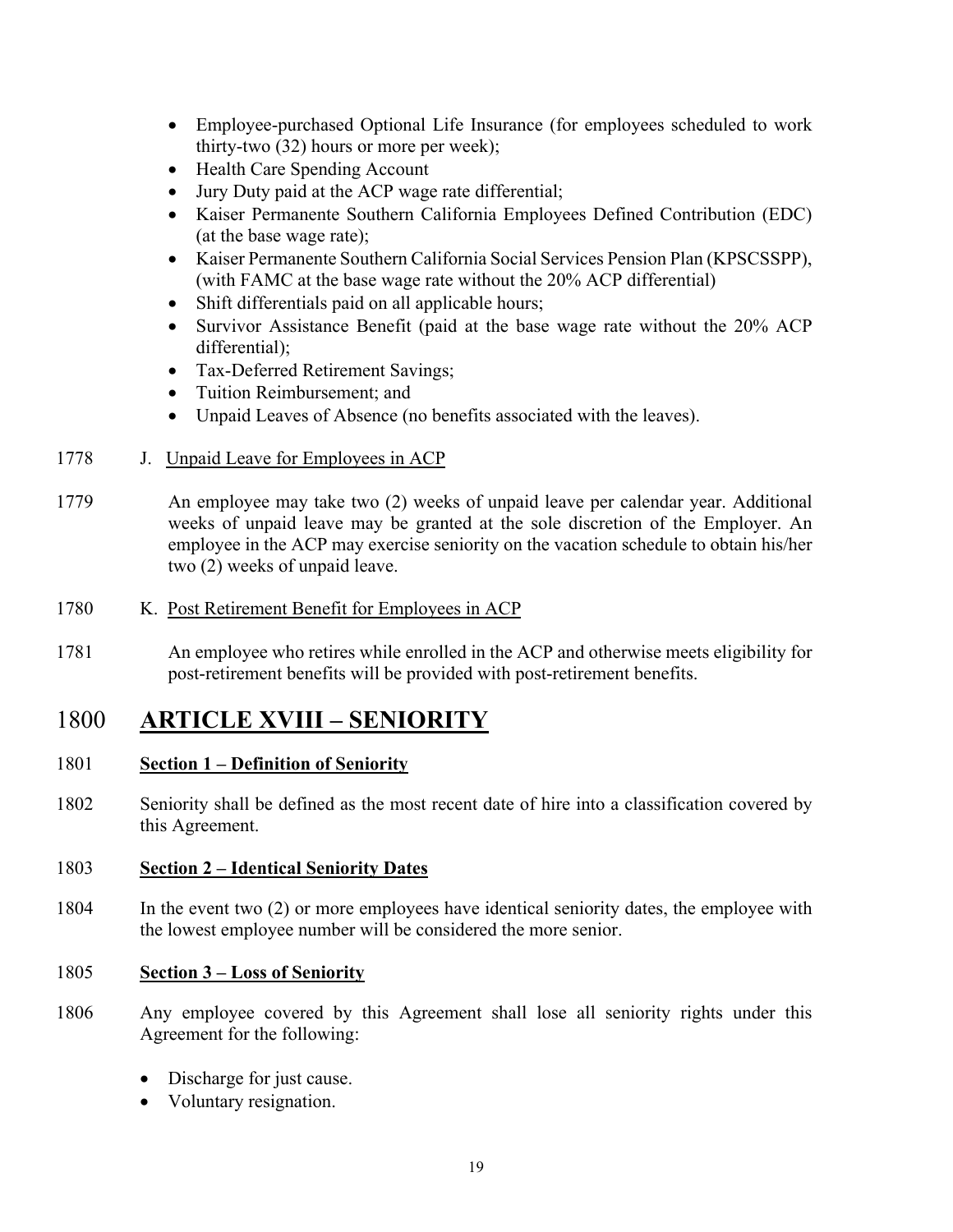- Layoff beyond recall eligibility.
- Failure to return from leave of absence.
- Transfer from the Bargaining Unit.
- Retirement

#### 1807 **Section 4 – Service Credit (Benefit Purposes)**

1808 Service Credit shall be defined as the length of continuous employment with the Employer less any absence from employment, except regularly scheduled days off which exceed sixty (60) calendar days for which no compensation is received. Leaves of absence of sixty-one (61) days or more will be deducted in their entirety from service credit.

### 1900 **ARTICLE XIX – JOB POSTINGS AND FILLING VACANCIES**

#### 1901 **Section 1 – Job Postings**

1902 Position vacancies shall be posted for seven (7) calendar days in all facilities with employees covered by this Agreement. A copy of all such postings shall include classification, work location, entity, department, minimum qualifications, date of posting and wage or salary grade.

#### 1903 **Section 2 – Filling Vacancies**

1904 In filling any vacancy covered by this Agreement, all qualified transfer applicants with demonstrated satisfactory job performance (i.e., no active discipline in file, as defined in Article XXXII, Corrective Action) shall be preferred over outside applicants, provided they apply within the (7) calendar day internal posting period. In the event the employee cannot be released to the new position immediately, the Union and the Employer will meet to discuss a reasonable timeline for the employee's release.

#### 1905 **Section 3 – Transfers: Full-time, Part-time and Per Diem Employees**

- 1906 In the event two (2) or more Employees bid for a posted vacancy within the seven (7) day posting period and who, in the assessment of the Employer, possess the experience and skill defined in the posted requirements, the selection of such employees shall be based on demonstrated satisfactory job performance (i.e., no active discipline in file as defined in Article XXXII, Corrective Action) and bargaining unit seniority.
- 1907 Employees shall receive consideration for vacancies in the order below. Per Diem employees shall not receive preferential consideration over full and part-time employees. Per Diem employees shall exercise seniority only among themselves.
	- 1. Entity (within a Medical Center and its outlying clinics) or Regional Offices; and,
	- 2. Southern California Region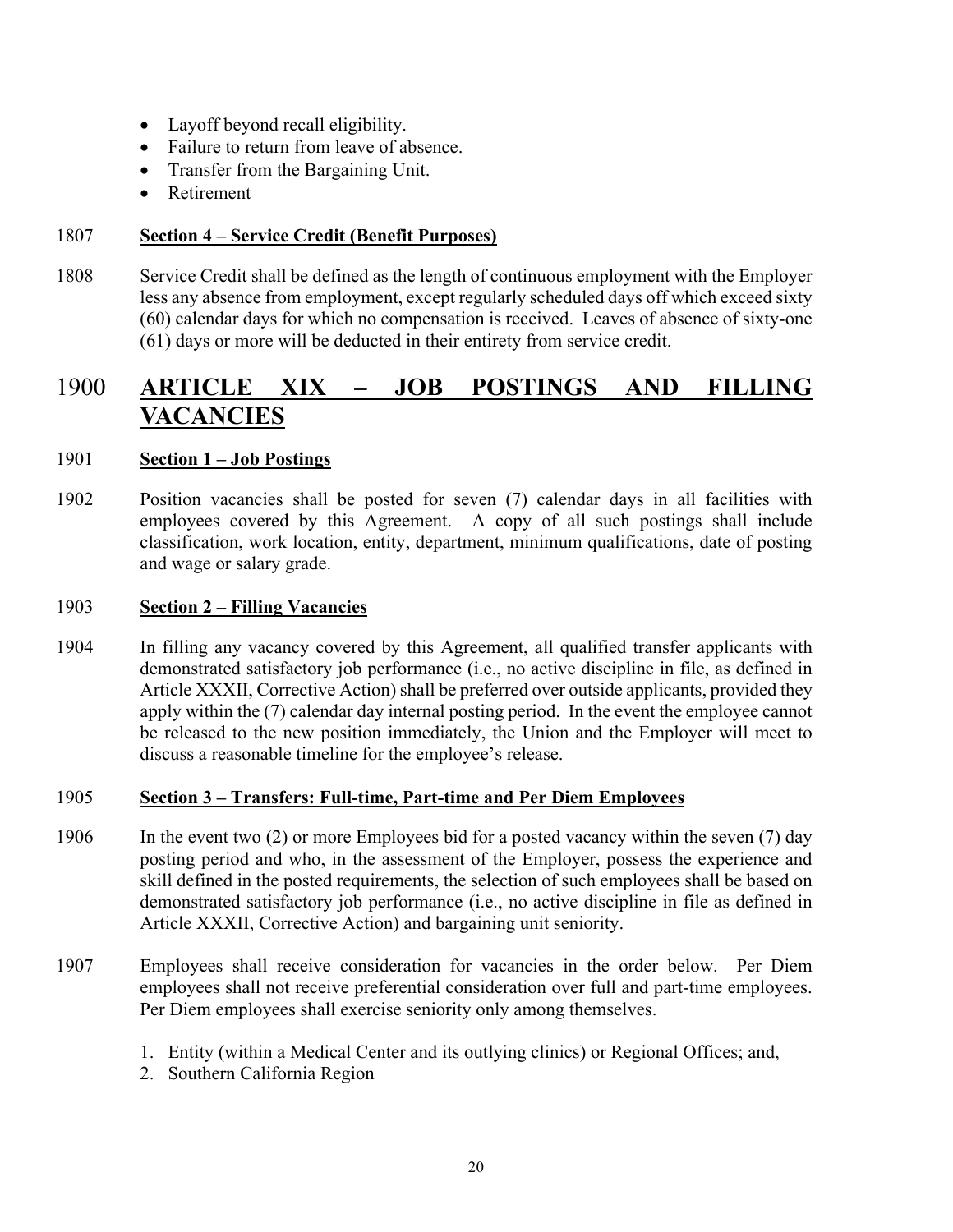#### 1908 **Section 4 – Involuntary Transfers**

1909 In extraordinary circumstances, the Employer is not precluded from transferring an employee from one work location to another, using inverse seniority.

#### 1910 **Section 5 – Denial of Transfer**

1911 If an employee is denied a transfer, the Employer shall notify the applicant of the reason for the denial.

#### 1912 **Section 6 – Evaluation Periods**

- 1913 A. Evaluation for a Change in Classification
- 1914 An employee who transfers into a bargaining unit vacancy that results in a change in classification shall serve an evaluation period for the first ninety (90) calendar days in his/her new classification. An employee who fails to pass the evaluation period in the new classification, will be returned to her or his former classification and, if feasible, work assignment and work location.
- 1915 The employee may elect to return to his/her former classification and position, or a comparable position, within the first fourteen (14) days of the evaluation period.
- 1916 The employee shall have full access to the grievance procedure during this evaluation period. The employee shall receive a written performance evaluation by the completion of her or his evaluation period.
- 1917 B. Evaluation for a Change in Position but Same Classification
- 1918 An employee who remains in the same job classification upon transfer to a new position shall serve an evaluation period for the first sixty (60) days in the new position. An employee who fails to successfully pass the evaluation period will be returned to her/his former or comparable position, work assignment and work location.
- 1919 The employee may elect to return to his/her former classification and position, or a comparable position, within the first thirty (30) days of the trial period.
- 1920 The employee shall receive a written performance evaluation by the completion of her/his evaluation period.
- 1921 C. Evaluation for Per Diem Employees Transferring to a Regular Position
- 1922 When Per Diem employees transfer to part-time or full-time positions in the same classification, they will be required to undergo a sixty (60) day evaluation period if the duties are significantly different from those performed while working as Per Diem.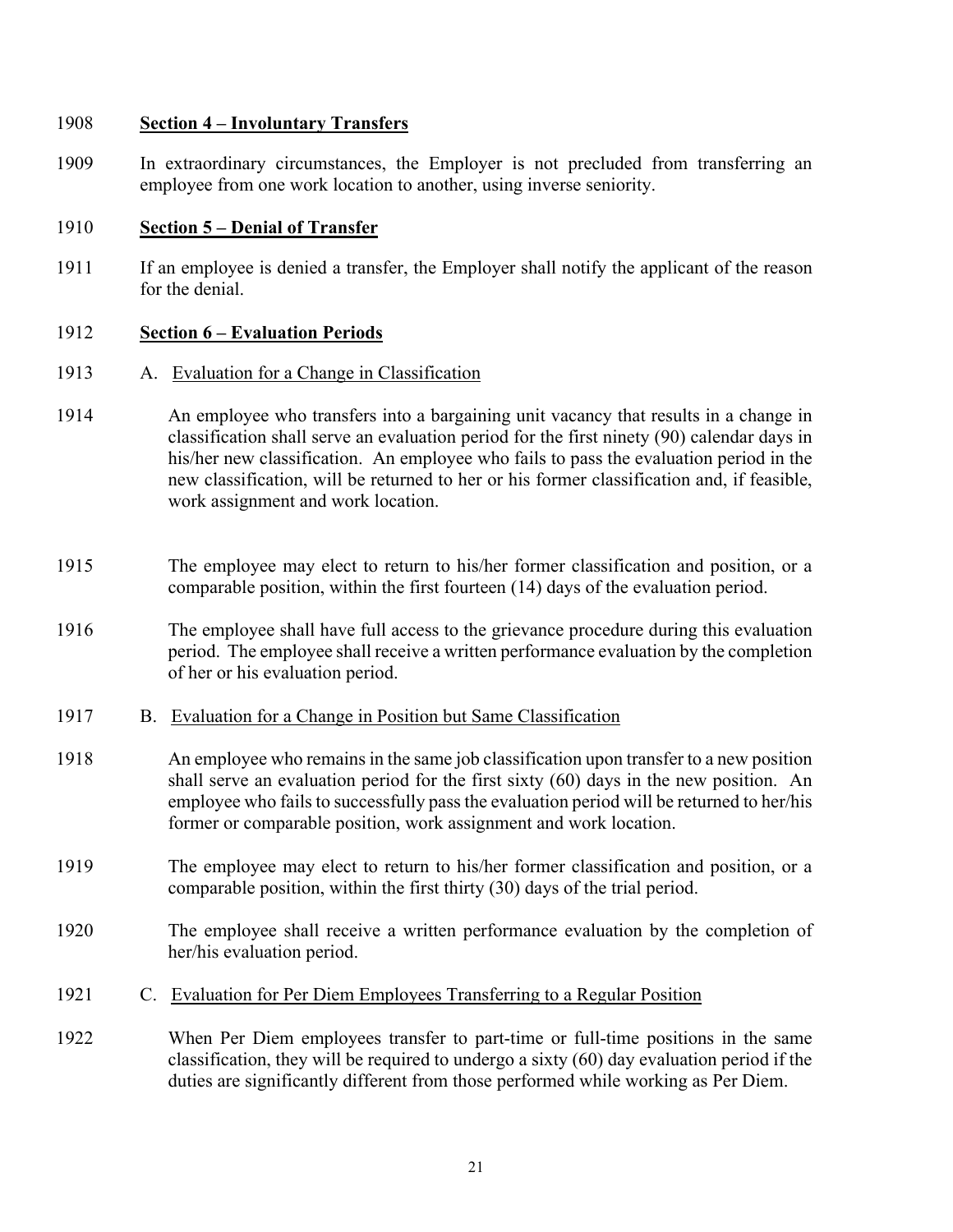- 1923 D. Requests for Extensions of Evaluation Period
- 1924 The Employer may request from the Union and the Union will not unreasonably deny extensions to the above evaluation periods, not to exceed thirty (30) days. In order to request an extension of any such period, the Employer must send a written request to the Union prior to the expiration of the period.

#### 1925 **Section 7 – Office Space**

1926 In the event two (2) or more employees within a work location bid for a more preferable office space, the employee having more seniority shall be granted the vacant office space, subject to the efficiency of operations.

### 2000 **ARTICLE XX – REDUCTION IN FORCE**

#### 2001 **Section 1 – Definition**

- 2002 Reduction in force shall be defined as the elimination of an employee's position in a department. Reduction from full-time to either part-time or per diem status is deemed to be a reduction in force. Reduction in hours of a part-time employee which results in a status change to per diem or results in the loss of benefits is deemed to be a reduction in force.
- 2003 For employees with the designations of Clinical Fellowship Year (CFY), Required Professional Experience (RPE) and AUD (Doctorate of Audiology), the completion of such a professional externship or release of such an employee shall not constitute a reduction in force under this Article.

#### 2004 **Section 2 – Notice**

2005 The Employer will make every effort to give the Union sixty (60) days notice in advance of a reduction in force.

#### 2006 **Section 3 – Bargaining Over the Impact**

2007 At the Union's request, the Employer agrees to bargain over the impact of a reduction in force.

#### 2008 **Section 4 – Modifying the Procedure for a Reduction in Force**

2009 Nothing contained herein shall prevent the parties from mutually agreeing to modify the procedure should a reduction in force occur. Such modifications or agreements may include the use of attrition, immediate placement in a comparable position or maintaining an impacted employee in his/her position while a comparable position is found.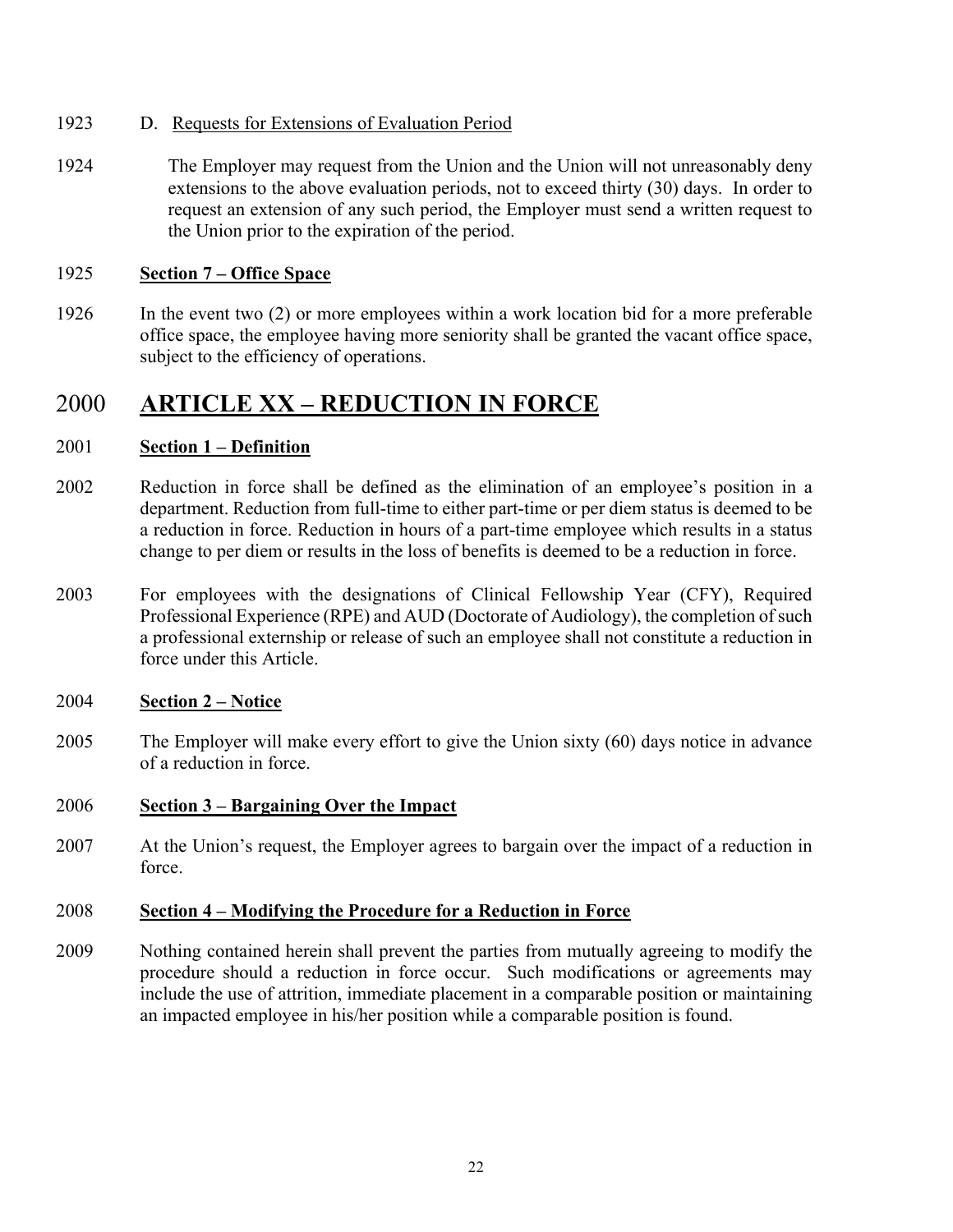#### 2010 **Section 5 – Seniority in a Reduction in Force**

2011 In a reduction in force and subsequent recall, the principal of bargaining unit seniority shall govern, providing that employees possess required qualifications.

#### 2012 **Section 6 – Application to Full-time and Part-time Employees Only**

2013 Reduction in force language outlined in this Article will only apply to full-time and parttime employees.

#### 2014 **Section 7 – Voluntary Lay Off**

2015 At any step in this process, an employee may elect a voluntary layoff and retain recall rights.

#### 2016 **Section 8 – Procedure for Reduction in Force**

- 2017 In the event of a reduction in force, the following steps will be followed in order to determine placement of the affected employee(s).
- 2018 A. Step One
- 2019 The affected employee may be placed into any vacant position of the same status and classification, provided he/she meets the position requirements, in the following order (the Union agrees to waive posting and seniority for purposes of such placement):
	- 1. Medical Center Area or Regional Offices;
	- 2. Southern California Region
- 2020 An affected full-time employee, at his/her option, will be placed into any vacant parttime position in the employee's classification in the above order, provided he/she meets the position requirements.
- 2021 Such employees shall retain recall rights, as provided for in this Article. For purposes of such placement, the Union agrees to waive posting and seniority.
- 2022 An employee placed into a comparable vacant/open position(s) within the Medical Center Area/Regional Offices will not have displacement or recall rights.
- 2023 If an employee rejects an open comparable position offered at this Step, within the Medical Center Area/Regional Offices, the employee will forfeit all displacement rights. Such refusal would result in the employee being laid off with recall rights.
- 2024 B. Step Two
- 2025 Unless otherwise provided for in this Article, employees who are not placed in accordance with the preceding step, may displace the least senior employee in his/her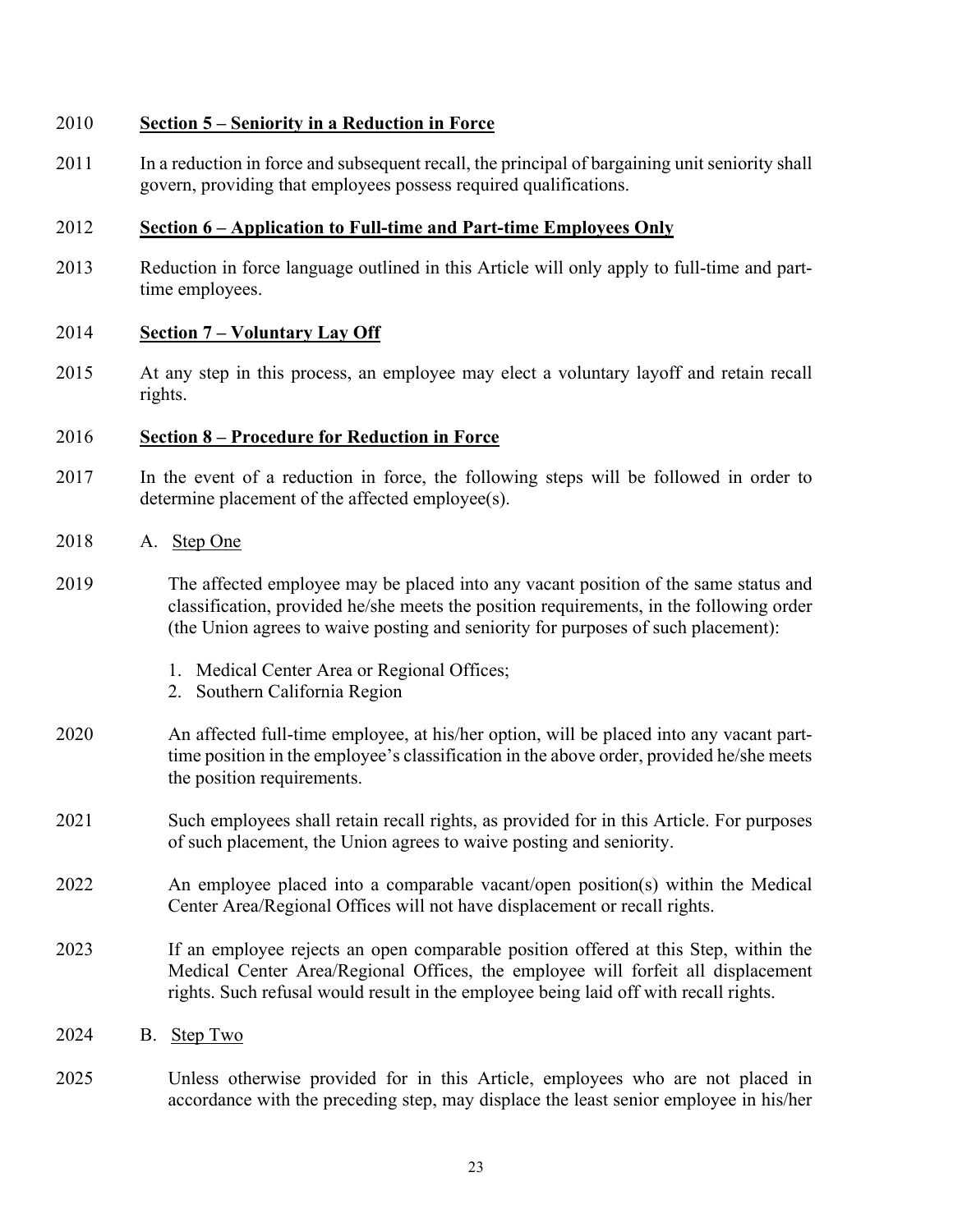current classification and status, provided he/she meets the minimum position requirements, in the following order (the Union agrees to waive posting and seniority for purposes of such placement):

- 1. Medical Center Area/Regional Offices;
- 2. Southern California Region (at employee's option)
- 2026 Prior to an affected employee displacing another bargaining unit employee in the order above; a contract or agency employee working in the same classification as the affected employee and in the affected employee's Medical Center Area or Regional Offices, will be released.
- 2027 An affected full-time employee may displace the least senior part-time employee in his/her classification in his/her Medical Center Area or Regional Offices, provided the affected full-time employee has greater seniority than the displaced part-time employee. An employee who rejects displacing another employee in his/her classification and status in the Medical Center Area or Regional Offices shall be laid off with recall rights.
- 2028 An affected employee who is unable to displace another employee in a comparable position in the Medical Center Area or Regional Offices, and who rejects displacing another employee in a comparable position outside the Medical Center Area/Regional Offices, shall be laid off, and retain recall rights as provided for in this Article.

#### 2029 **Section 9 – Recall**

- 2030 The following employees shall have recall rights under this Article:
	- An impacted employee who elected layoff at any time in the Reduction in Force process;
	- An affected full-time employee who elected a change in status to either part-time or per diem at any point in the Reduction in Force process;
	- An employee who was unable to displace another employee in a comparable position in the Medical Center Area or Regional Offices, and who did not displace another employee in a comparable position outside the Medical Center Area or Regional Offices; and,
	- An affected full-time employee who was placed into a vacant part-time position in his/her classification, or displaced a part-time employee in his/her classification.
- 2031 Employees shall have recall rights in accordance with this provision for twelve (12) months from the date the employee was laid off or had his/her status reduced.
- 2032 Employees on recall will be given first preference, in order of bargaining unit seniority, for available vacancies for which they qualify.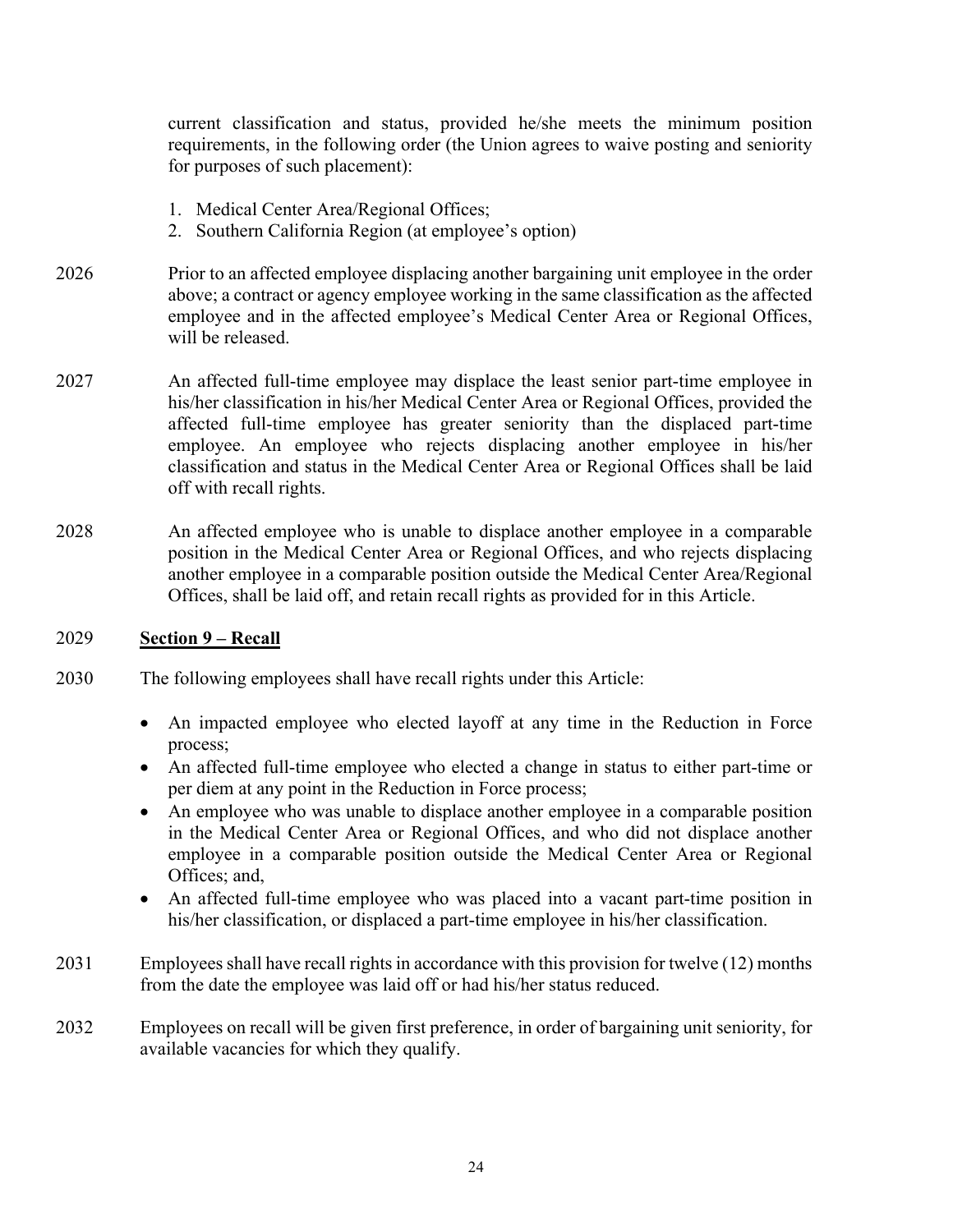2033 A laid-off employee may refuse a job offer and retain full recall rights if the job is not comparable in status and classification to his/her former position at the time of layoff and not within the Medical Center Area/Regional Offices. An employee on recall who declines a comparable position within his/her Medical Center Area/Regional Offices shall be removed from the recall list. Additionally, a laid-off employee who accepts a job that is not comparable shall retain recall rights for the remaining term back to a comparable status and classification within his/her Medical Center Area/Regional Offices at the time of layoff.

### 2100 **ARTICLE XXI – EARNED TIME OFF PROGRAM (ETOP)**

#### 2101 **Section 1 – Components of ETO and Eligibility**

- 2102 The Earned Time Off Program (ETOP) comprises the following three (3) components:
	- Designated Holidays
	- Earned Time Off Account (ETO)
	- Extended Sick Leave Bank (ESL)
- 2103 Eligibility
- 2104 An employee is eligible for ETOP if he/she is regularly scheduled to work.

#### 2105 **Section 2 – Holidays**

- 2106 A. Designated Holidays
- 2107 Effective on his/her date of hire, an employee shall be eligible for the following designated paid holidays:

| New Year's Day                          | Labor Day        |  |
|-----------------------------------------|------------------|--|
| Memorial Day                            | Thanksgiving Day |  |
| Independence Day                        | Christmas Day    |  |
| Martin Luther King Day (effective 2023) |                  |  |

- 2108 B. Designated Holiday Schedule
- 2109 All Designated Holidays will be observed on the actual calendar day, and all conditions and benefits applying to such holiday will be in effect that day only. However, in the event the Employer closes any of its facilities/departments on the Friday preceding a Saturday Designated Holiday or on a Monday following a Sunday Designated Holiday, then the Friday or Monday will be designated as a holiday for unworked holiday pay for an employee who does not work either the actual holiday or the Designated Holiday.
- 2110 C. Eligibility for Designated Holiday Pay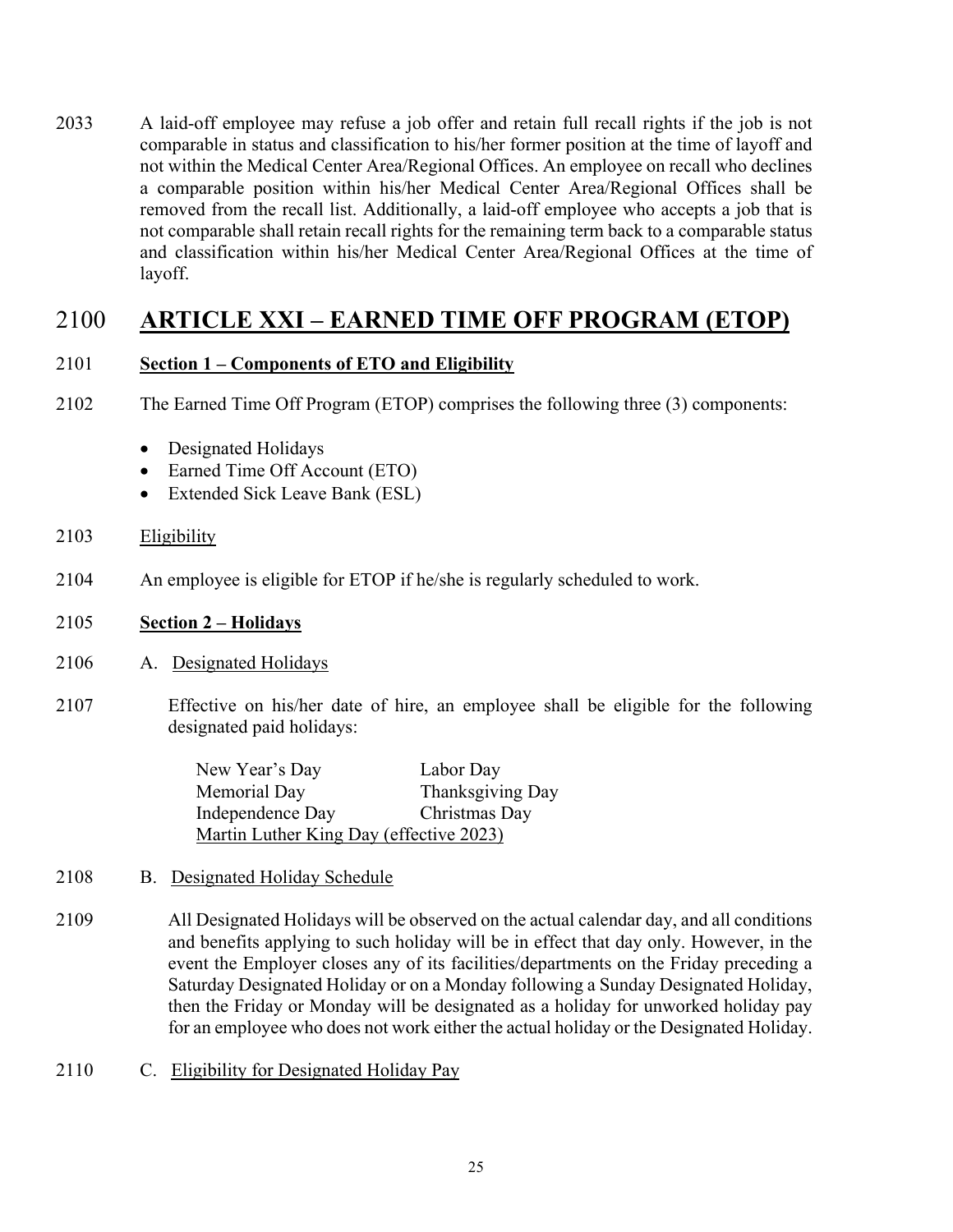2111 An employee is not eligible for Designated Holiday pay if he/she is on layoff, leave of absence, or unpaid time off. If a Designated Holiday occurs during paid Earned Time Off (ETO) or Extended Sick Leave (ESL), the employee will be paid Designated Holiday pay in lieu of ETO or ESL.

#### 2112 D. Designated Holiday Worked

2113 When an employee is required to work on a Designated Holiday he/she will receive his/her hourly base rate of pay. The employee may elect to take an alternate day off for working the Designated Holiday. The alternate day off will be paid at straight time, and must be taken within thirty (30) calendar days of the Designated Holiday that the employee worked. As an alternative, the employee may request to be paid two (2) times his/her regular rate of pay for working the Designated Holiday, subject to the efficiency of operations.

#### 2114 E. Designated Holiday Not Worked

2115 A full-time employee shall receive eight (8) hours pay for a Designated Holiday not worked. If an employee's scheduled day off falls on a Designated Holiday, the employee will receive eight (8) hours pay for that day or an additional day off with eight (8) hours pay. A full-time employee shall not suffer a reduction in pay during a pay period in which a Designated Holiday occurs. An employee who is scheduled to work less than forty (40) hours per week shall receive prorated holiday pay for holiday hours not worked, based upon his/her weekly regularly scheduled hours.

#### 2116 **Section 3 – Use of Earned Time Off**

- 2117 Earned Time Off (ETO) account hours can be used for any reason, such as illness, vacation, or personal/family reasons. Annual ETO, insofar as possible, will be granted at times most desired by an employee. In order to balance and meet service and staffing requirements, an employee and his/her supervisor/manager should plan time off schedules as much in advance as possible. For same day unplanned ETO use, an employee must follow departmental notification procedures. An employee will make every attempt to report the anticipated length of the unplanned absence.
- 2118 A. Denial of requests
- 2119 ETO requests shall not be unreasonably denied. However, in determining the granting of ETO requests, the supervisor/manager shall reserve the right to evaluate and grant requests on the basis of impact on the orderly operations of the facility.
- 2120 B. Earned Time Off and FMLA
- 2121 ETO shall run concurrently with Family Leave if such use qualifies under the Family Leave provisions.
- 2122 C. Scheduling Earned Time Off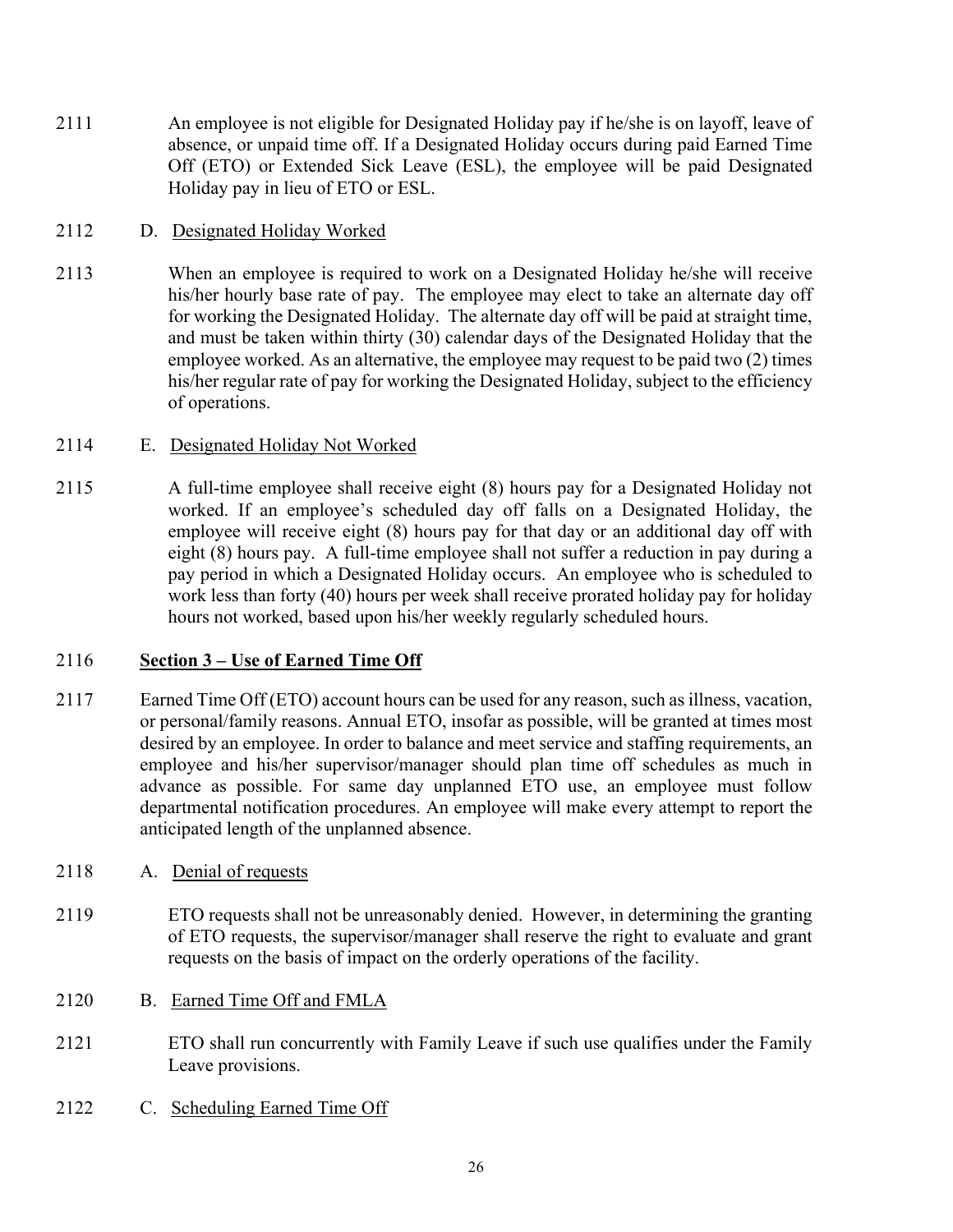2123 Each department will establish and follow a written policy for scheduling ETO. Until the department policy is established, if there is a conflict in scheduling ETO, approval will be based on seniority employing a rotation cycle, starting with the most senior person. Each year it will descend to the employee with progressively less seniority at that department within the Medical Center. Approved Earned Time Off may be cancelled by an employee at least five (5) business days in advance of the scheduled time off. Cancellation requests of fewer than five (5) business days prior to the scheduled Earned Time Off period will require review and approval by Management.

#### 2124 **Section 4 – Earned Time Off Account**

2125 Each full-time employee shall accrue ETO on a monthly basis in accordance with the following schedule:

| <b>Years of Service</b> | <b>Hours per Month*</b> | Days per Month* | Days per Year* |
|-------------------------|-------------------------|-----------------|----------------|
|                         | 14.00                   | 1.75            | 21.00          |
| $5 - 8$                 | 17.33                   | 2.16            | 26.00          |
| $9 - 10$                | 20.66                   | 2.58            | 31.00          |
| $11+Years$              | 24.00                   | 3.00            | 36.00          |

*\*Rounded to two (2) decimal places.* 

- 2126 A. Maximum Earned Time Off
- 2127 The maximum number of hours that can be accumulated in an employee's ETO account is five hundred (500).
- 2128 B. Proration for Part-timers
- 2129 A part-time employee shall accrue ETO prorated on a monthly basis based on his/her regularly scheduled hours.
- 2130 C. Leave Accrual Date
- 2131 Leave Accrual Date shall be used to determine "Years of Service" for the Earned Time Program. The Leave Accrual Date is the most recent date of hire, adjusted for breaksin-service in accordance with the Rehire Policy and guidelines.
- 2132 The Leave Accrual Date is also adjusted for unpaid leaves of absence that exceed sixty (60) days, excluding an Occupational Leave of Absence, or a Military Leave. A Leave of Absence of sixty-one (61) days or more will be deducted in its entirety from the Leave Accrual Date.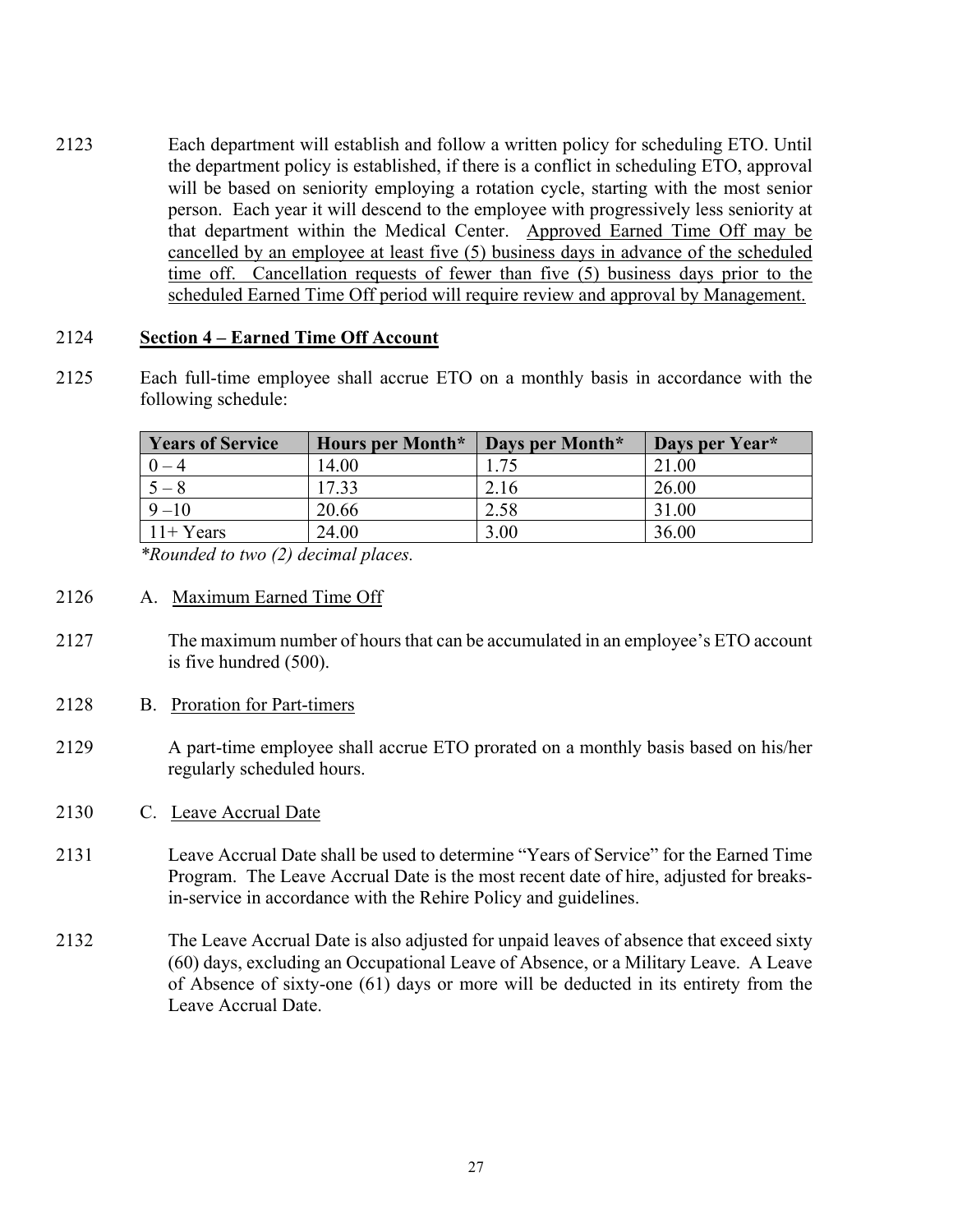#### **Section 5 – Earned Time Off Pay**

- ETO pay for an employee shall be at the hourly rate in effect at the time ETO is taken. A part-time employee who is scheduled to work less than forty (40) hours per week shall have his/her ETO pay prorated on the basis of his/her scheduled hours.
- A. Earned Time Off Payment Upon Termination
- Any accrued but not used ETO hours will be paid out upon termination, or retirement.

#### B. In-Service Cash-Out Program

 An eligible employee may make an irrevocable election to cash out a portion of his/her ETO during the annual election period in accordance with the existing Employer's guidelines.

#### **Section 6 – Extended Sick Leave Bank**

- In addition to the ETO account, there is an Extended Sick Leave (ESL) bank. An employee may use the hours in the ESL on the first  $(1<sup>st</sup>)$  day of hospitalization (inpatient or outpatient with physician prescribed time off) or after three (3) consecutive calendar days of disability.
- An employee will accrue six (6) hours of ESL each month for a total of nine (9) ESL days per year, regardless of his/her years of service.
- The employee may be required to provide certification of illness and/or disability to justify the employee's absence from work for the period claimed.
- A. Proration for Extended Sick Leave for Part-timers
- A part-time employee will accrue ESL hours prorated based upon his/her regularly scheduled hours.
- B. No Maximum Accrual of Extended Sick Leave
- There is no limit to the number of hours an employee may accumulate in his/her ESL.
- C. ESL Not Paid Upon Termination
- Upon retirement or termination for any reason, an employee will not be paid for any remaining unused sick leave hours.
- D. ESL and FMLA
- ESL taken for Family Leave purposes will run concurrently with Family Leave.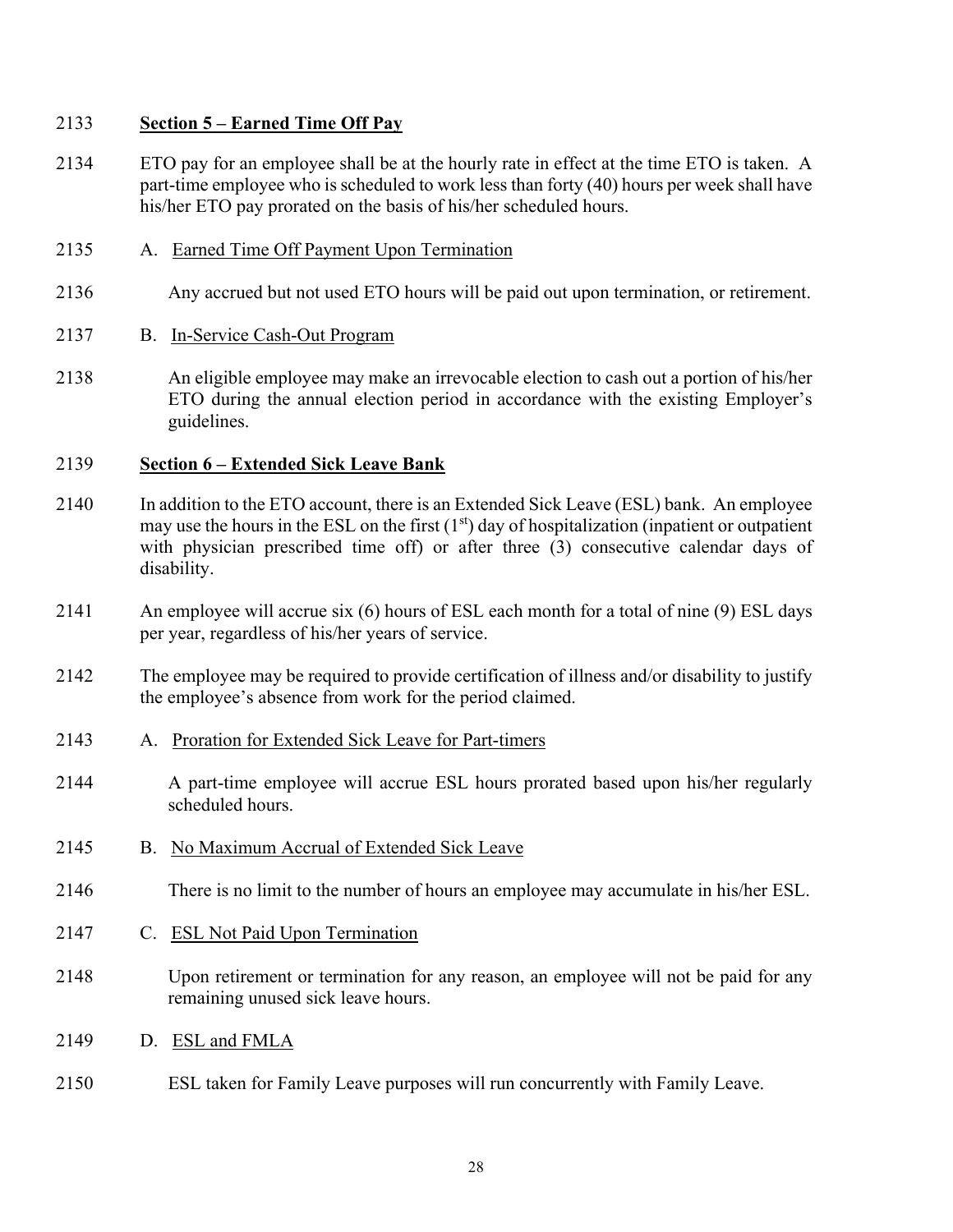#### 2151 E. Integration With State Disability Insurance/Workers' Compensation

- 2152 If an employee is eligible for State Disability Insurance (SDI) or Workers' Compensation (WC) payments, integration with paid ETO and/or ESL shall occur.
- 2153 An employee who is eligible for SDI benefits or Workers' Compensation (WC) benefits shall have his/her ETO account and ESL bank integrated with SDI or WC benefits so that combined SDI or WC pay and ETO/ESL income received do not total more than one hundred percent (100%) of his/her salary. The reduced amount of ETO or ESL payment shall then be charged against the employee's ETO or ESL bank. In the payment to an employee on ESL disability or Workers' Compensation, the Employer will deduct taxes in accordance with Federal and State laws.
- 2154 If an employee is absent from work to attend to a disabled family member, and is eligible to use ETO or ESL for all or part of the absence, he/she will receive ETO or ESL pay which, when combined with weekly benefits from the Family Temporary Disability Insurance (FTDI) he/she receives, or for which he/she is eligible, would total his/her regular straight time earnings for the period.
- 2155 It is the employee's responsibility to promptly file claims for any compensatory benefit for which he/she may be eligible and to provide documentation supporting the amount of such benefits to Human Resources.
- 2156 F. Two (2) Banks of Extended Sick Leave
- 2157 1. Post-ESL Bank Definition
- 2158 ESL hours earned on or after January 1, 2010 are placed in a post-ESL bank for the purposes of establishing a Health Reimbursement Account (HRA) in retirement.
- 2159 2. Pre-ESL Bank Definition
- 2160 An employee's accrued and unused ESL hours as of December 31, 2009 are placed in the employee's pre-ESL bank.
- 2161 G. ESL Hours Drawn From Pre-ESL Bank First
- 2162 When an employee meets the ESL access requirements, ESL hours will be withdrawn first from any pre-ESL bank. The post-ESL bank will be utilized upon exhaustion of any pre-ESL bank. A newly hired employee or transferring employee will accrue post-ESL bank hours only. If the transferring employee has a pre-ESL bank under his or her former employee or union group, then those hours will remain in a pre-ESL bank.

#### 2163 **Section 7 – ESL Conversion**

2164 A. Pre-ESL Bank Conversion to Credited Service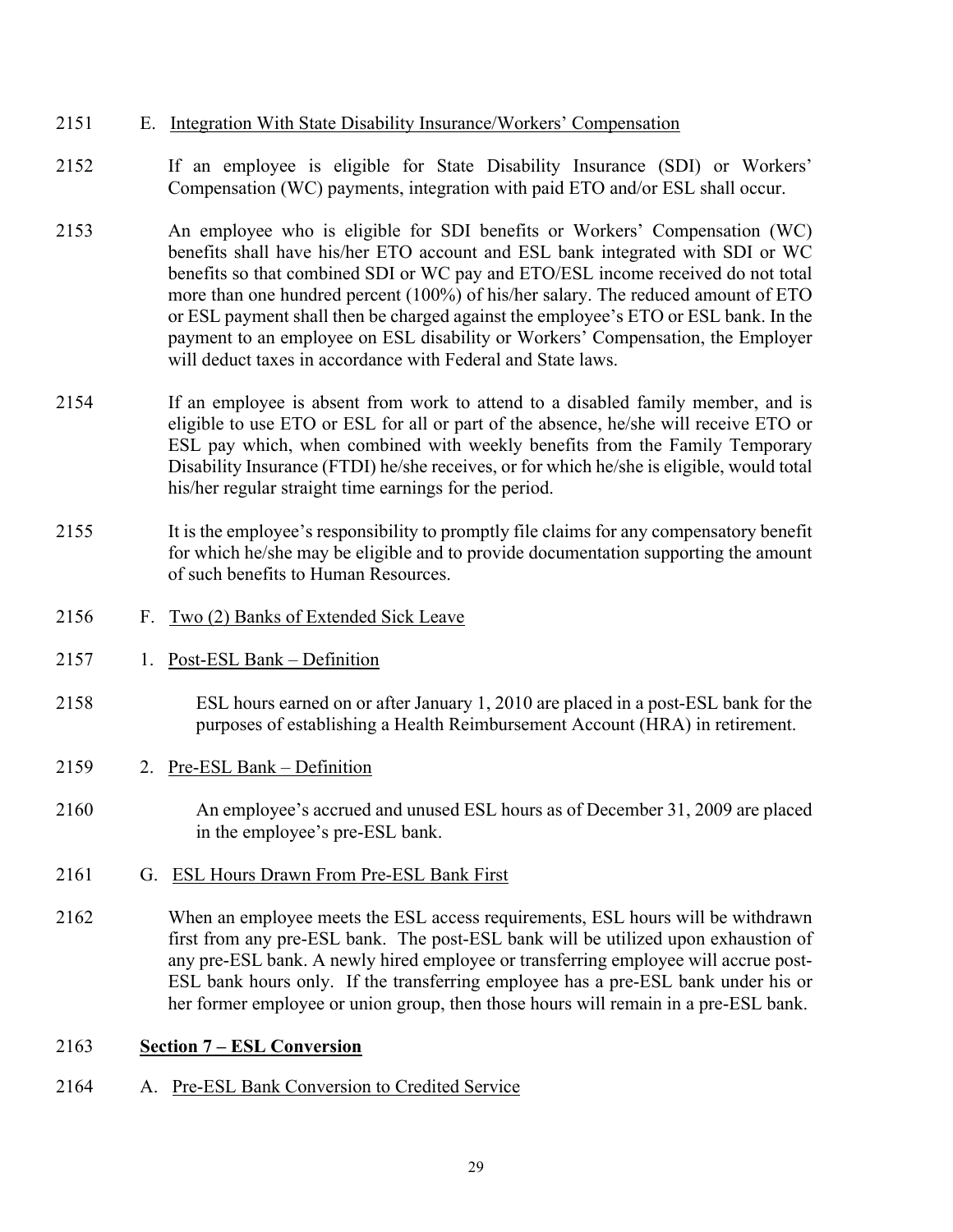- 2165 An employee who has a pre-ESL bank balance of two hundred fifty (250) hours or more and is vested in the basic pension plan, when he/she terminates employment, will have all unused hours in his/her pre-ESL bank converted to Credited Service for basic pension plan calculation purposes.
- 2166 If the employee meets the pension plan requirements for eligibility under the Normal, Early, or Postponed Retirement provisions, and effective January 1, 2015, if the employee meets the pension plan requirements for eligibility under the Disability Retirement provisions in accordance with the Kaiser Permanente Southern California Employees' Pension Plan supplement to the Kaiser Permanente Retirement Plan, then his/her pre-ESL hours will be counted as Credited Service, even if there is a pre-ESL balance of fewer than two hundred fifty (250) hours.
- 2167 B. Post-ESL Bank Conversion to an ESL Health Reimbursement Account (ESL-HRA)
- 2168 An employee who separates from employment with eligibility for post-retirement medical benefits (meets age and years of service requirements) will be eligible to have his/her post-ESL bank converted to an Extended Sick Leave-Health Reimbursement Account (ESL-HRA).
- 2169 Eighty percent (80%) of the post-ESL bank hours that remain unused at termination will be credited to an unfunded ESL-HRA at the employee's base wage at termination, provided the employee's post-ESL bank has enough hours so that the post-ESL conversion value at termination is at least one hundred dollars (\$100). The terms of the ESL-HRA are governed by the HRA Plan document.
- 2170 C. ESL-HRA Rules of Application
- 2171 The following rules shall apply to reimbursements from the ESL-HRA:
- 2172 1. A former employee or retiree may access the ESL-HRA for reimbursement of outof-pocket medical, dental, vision and hearing care expenses that qualify as federal income tax deductions under Section 213 of the Internal Revenue Code, or for premiums paid to a Kaiser Permanente medical plan.
- 2173 If the former employee resides in an area where no Kaiser Permanente medical plan is offered, she/he may submit premiums for a non-Kaiser Permanente medical plan to the HRA for reimbursement, subject to additional documentation requirements.
- 2174 2. In the event of a retiree's death, any balance in the ESL-HRA will be available for the benefit of the retiree's surviving spouse or domestic partner who is an eligible dependent as defined by the Internal Revenue Code. The surviving spouse or domestic partner may access the ESL-HRA for reimbursement of eligible medical expenses, subject to the same ESL-HRA Rules.
- 2175 Any balance in the ESL-HRA will remain available until remarriage, entering a new domestic partnership or death.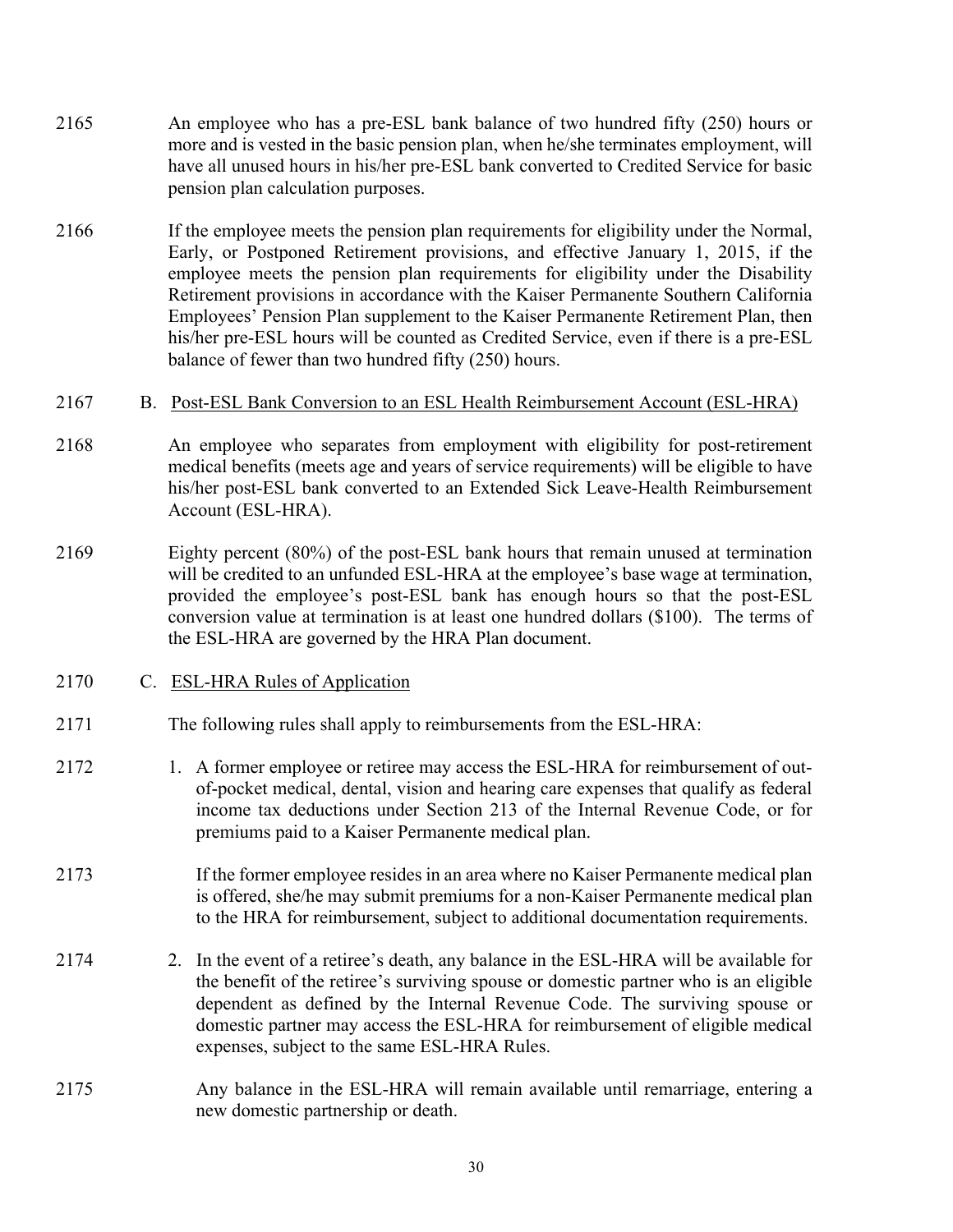2176 3. The terms of the ESL-HRA are governed by the HRA Plan Document.

### 2200 **ARTICLE XXII – LEAVES OF ABSENCE**

#### 2201 **Section 1 – Authorized Leaves**

2202 A full-time and part-time employee must have at least six (6) months of service to be considered eligible for a leave of absence without pay. However, an employee is immediately eligible for a Military Leave, a Medical Leave of Absence for reasons of disability due to pregnancy, or an Occupational Injury or Illness Leave.

#### 2203 Leave of Absence Requests

- 2204 An employee's request for a leave of absence must be submitted in advance, if foreseeable, or as soon as practicable. The request may be verbal or in writing. Any verbal requests must be followed by a written request. Any necessary documentation must also be provided to the Employer upon request.
- 2205 No provision of this Article shall be deemed a waiver of any right or privilege an employee is entitled to under Federal, State or local law or regulation.

#### 2206 **Section 2 – Family Leave of Absence**

- 2207 The Employer will comply with the provisions of the California Family Rights Act (CFRA) of 1991, as amended, and with the provisions of the Federal Family Medical Leave Act (FMLA) of 1993, as amended, and in accordance with the California Pregnancy Disability Leave Regulations (PDL). Any alleged violation of this Paragraph must be pursued under the procedures of these Acts.
- 2208 In determining the maximum duration for Family Leave and other leaves taken for Family Leave purposes, the two (2) types of leaves will run concurrently except that leaves taken for a purpose not covered by the CFRA will not exhaust the employee's entitlement to additional leave pursuant to the CFRA. Personal leaves of absence for situations covered by Family Leave will not be considered until the maximum duration of the Family Leave has been exhausted.

#### 2209 Benefits While On A Family Leave

2210 Health Plan, Alternate Mental Health, and Dental Plan coverage will be continued at Employer expense for the entire duration of an approved Family Leave. Employer-paid Supplemental Medical and Group Life Insurance, Earned Time Off and Extended Sick Leave accruals will continue for one month following commencement of the unpaid leave. If an employee wishes to continue certain employee-purchased benefits such as Additional Life Insurance, and/or Supplemental Medical, he/she must make arrangements to continue paying for these benefits.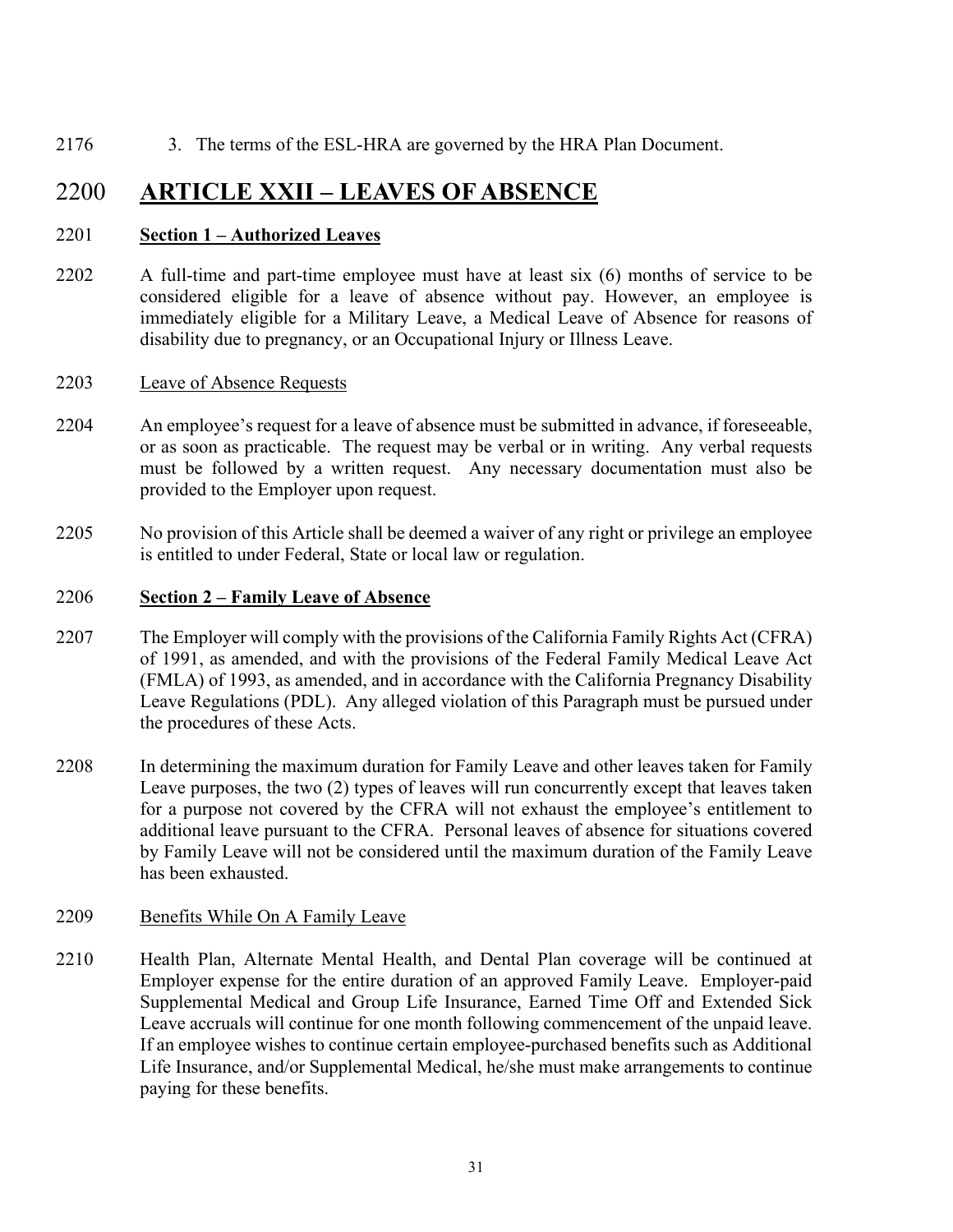#### 2211 **Section 3 – Medical Leave of Absence**

- 2212 Medical leaves of absence without pay for non-work-related medical disabilities, including conditions related to pregnancy, shall be granted for the period of disability, provided that a physician's certification is submitted setting forth the anticipated length of such disability.
- 2213 Medical leaves of absence shall not normally exceed one hundred twenty (120) calendar days for those employees with less than three (3) years of service and one (1) year for those employees with three (3) or more years of service.
- 2214 If an employee is also eligible for Family Leave (FMLA, CFRA or PDL), the Family Leave and the Medical Leave will run concurrently in determining the maximum Medical Leave of Absence.
- 2215 A. Medical Leaves of Absence Occurring Within Ninety (90) Days of Each Other
- 2216 If an employee takes a Medical Leave of Absence, returns to work and returns to a Medical Leave of Absence within ninety (90) days, the leave is treated as one continuous leave subject to the maximum limit.
- 2217 B. Medical Leaves of Absence Separated by Ninety (90) Days or More
- 2218 If an employee takes a Medical Leave of Absence, returns to work for a period of at least ninety (90) days, then returns to a Medical Leave of Absence, the leave is treated as a new leave subject to the maximum limit.
- 2219 C. Pregnancy-Related Disabilities
- 2220 For pregnancy-related disabilities, a Medical Leave of Absence may commence prior to the exhaustion of ESL if ESL use is waived.
- 2221 D. Commencement of Medical Leave Upon Exhaustion of ESL and Requirements for the Use of ETO
- 2222 Medical leaves shall commence after the exhaustion of accrued ESL and any additional ETO Account hours requested for use immediately following the exhaustion of ESL Bank hours. Requests to utilize ETO must be made fourteen (14) days prior to the exhaustion of ESL hours.
- 2223 An employee who is on a Medical Leave of Absence, may still request to use any accrued ETO hours, provided the request is made fourteen (14) days prior to utilizing any accrued ETO hours. ETO hours will be credited in forty (40) hour increments and will provide income continuation only and will not extend or modify the Medical Leave of Absence period.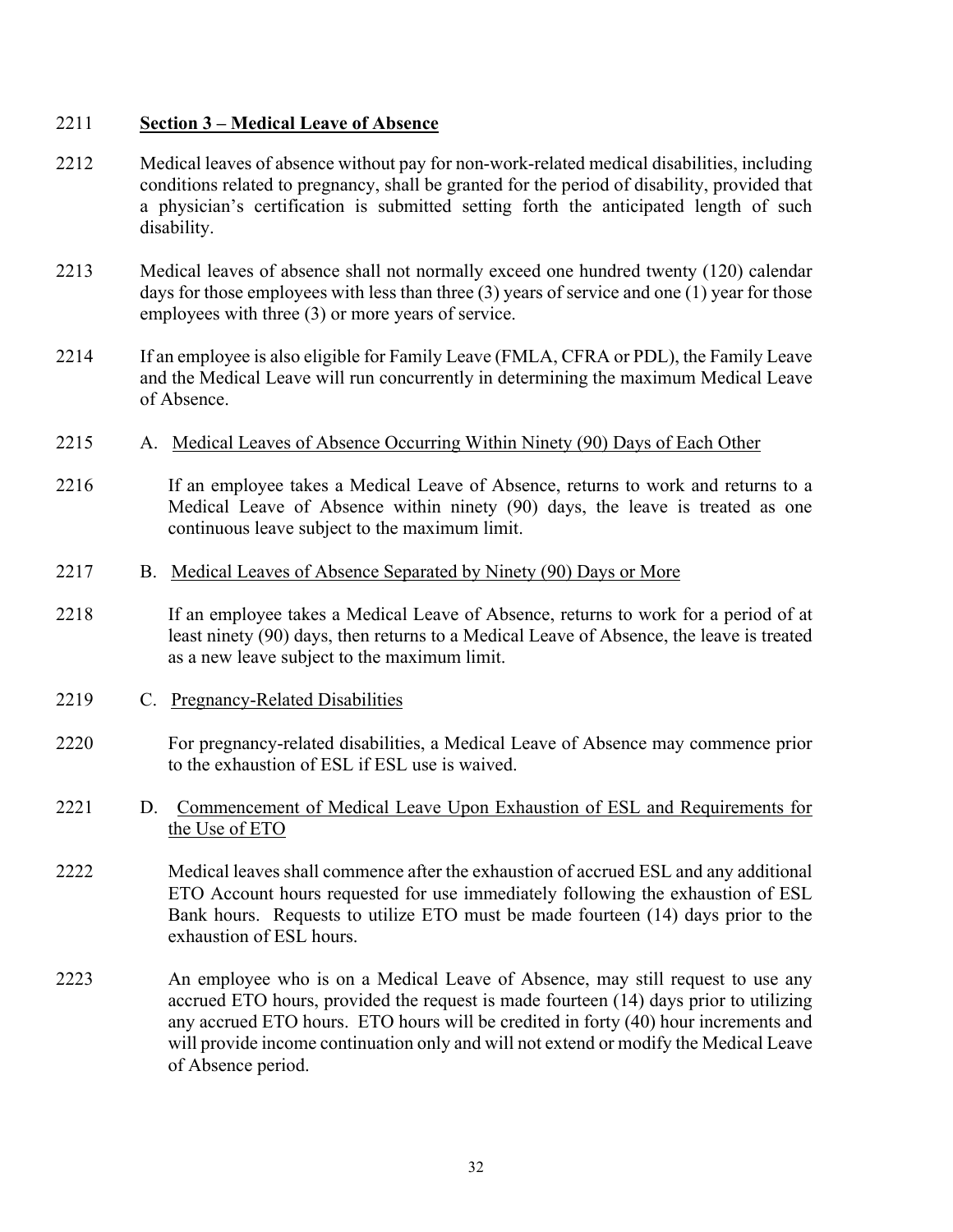### 2224 E. Extension of Medical Leaves

- 2225 If an employee is unable to return to work by the date specified by the physician, he/she will be required to furnish another certification setting forth the new anticipated return date.
- 2226 An employee who exhausts the allowed maximum period for a Medical Leave of Absence and has not returned to work will be terminated unless an extension is required as a reasonable accommodation for a disability pursuant to the Americans with Disabilities Act (ADA) and/or the Fair Employment and Housing Act (FEHA), or is otherwise required by law.

### 2227 F. Expiration of Medical Leave Upon Physician's Release

- 2228 A Medical Leave of Absence will expire in less than the maximum period once the employee is released to return to work by his/her physician and can perform his/her pre-disability job with or without reasonable accommodation.
- 2229 G. No Special Rights
- 2230 An employee on a Medical Leave of Absence has no greater right to reinstatement or to other benefits and conditions of employment than if the employee had been continuously employed during the leave period.

### 2231 **Section 4 – Benefits While on a Medical Leave**

- 2232 A. Health Plan
- 2233 Health Plan premiums will continue to be paid by the Employer for an employee regularly scheduled to work twenty (20) or more hours per week.
- 2234 B. Supplemental Medical and Life Insurance
- 2235 Premiums for Employer-paid Supplemental Medical, and Employer-paid Life Insurance will continue for an employee regularly scheduled to work thirty-two (32) or more hours per week.
- 2236 C. Survivor Assistance
- 2237 Survivor Assistance will continue for one (1) year.
- 2238 D. Length of Coverage While on Medical Leave
- 2239 The aforementioned benefits will continue for the length of the Medical Leave for a maximum of one (1) year, provided three (3) months elapse between Medical Leave incidents.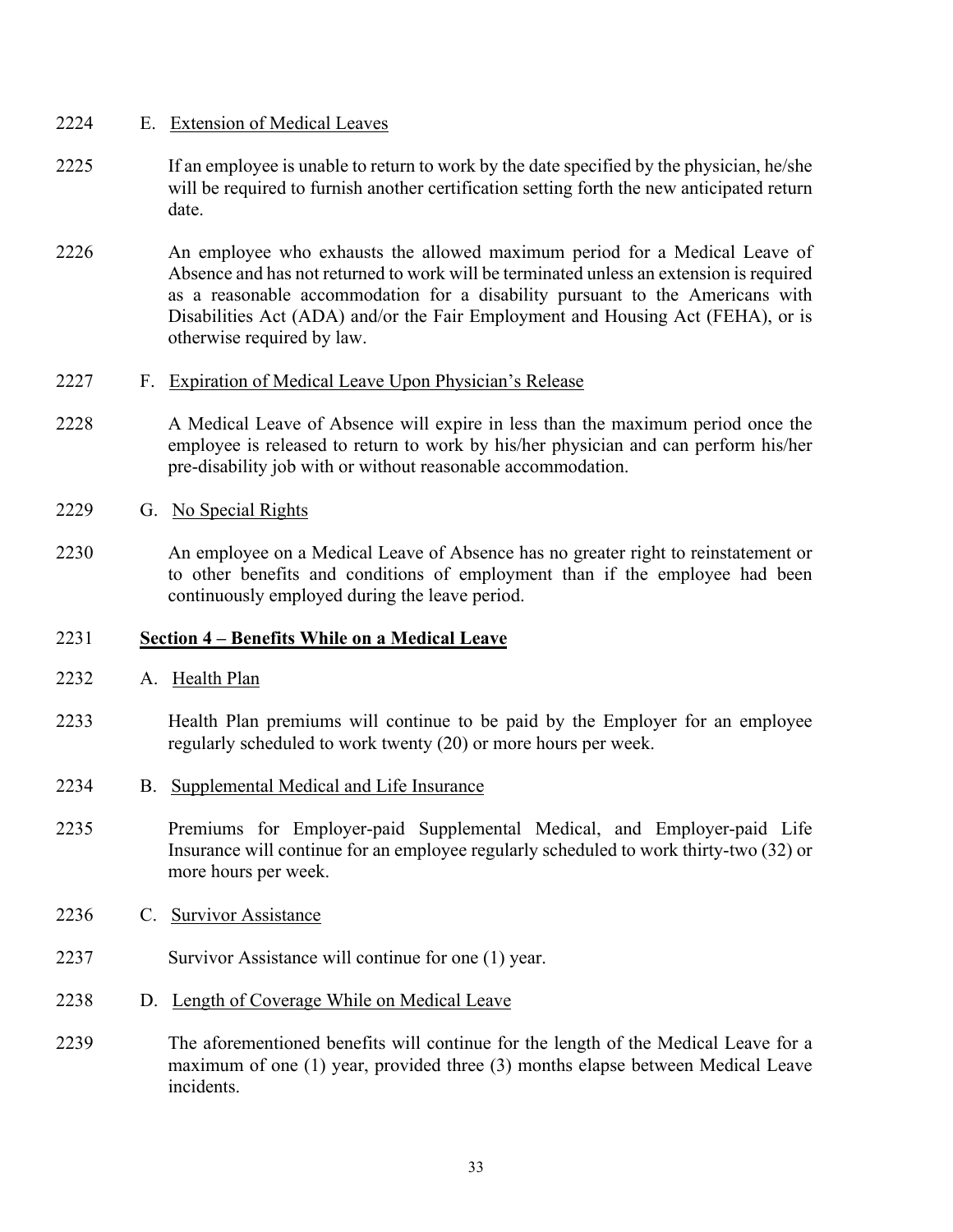## 2240 E. Coverage Paid by Employee

- 2241 Coverage not paid by the Employer, as specified above, may be continued at the employee's expense.
- 2242 F. Non-eligibility for Holiday Pay While on Unpaid Leave
- 2243 An employee will not be eligible for designated holiday pay on any unpaid leave status.
- 2244 G. ETO/ESL Accruals Stop While on Unpaid Leave
- 2245 ETO and ESL accruals will stop while on a Medical Leave. If the Medical Leave is more than sixty (60) days, the Leave Accrual Date for the accrual rate will be adjusted.
- 2246 H. Tax Deferred Plans, Dependent Care Spending Account, Health Care Spending Account, and Commuter Spending Account – Employee's Responsibility
- 2247 Contributions to the tax deferred plans, Dependent Care Spending Account, Health Care Spending Account, and Commuter Spending Account will cease and the employees will be responsible for making necessary arrangements to change his/her contribution status within thirty-one (31) days of the commencement of the Medical Leave.
- 2248 I. Additional Life Insurance, Supplemental Medical, Alternate Mental Health or Dental Coverage – Employee's Responsibility
- 2249 If an employee wishes to continue certain employee-purchased benefits such as Additional Life Insurance, and/or Supplemental Medical, he/she must make arrangements to continue paying for these benefits. If he/she wishes to maintain Alternate Mental Health and/or dental coverage, he/she must make arrangements to pay for these benefits.

### 2250 **Section 5 – Military Leave of Absence**

- 2251 An employee will be afforded the opportunity to take a Military Leave of Absence in accordance with the provisions of the Uniformed Services Employment and Redeployment Rights Act (USERRA), as amended and other applicable statutes. Any alleged violation of this paragraph must be pursued under the provisions of the relevant statutes.
- 2252 A. Benefits Restored Upon Reinstatement
- 2253 The Employer agrees that an employee on an extended military duty will have his or her ETO, ESL and other benefits restored upon reinstatement in accordance with the applicable statutes.
- 2254 B. ETO for Military Leave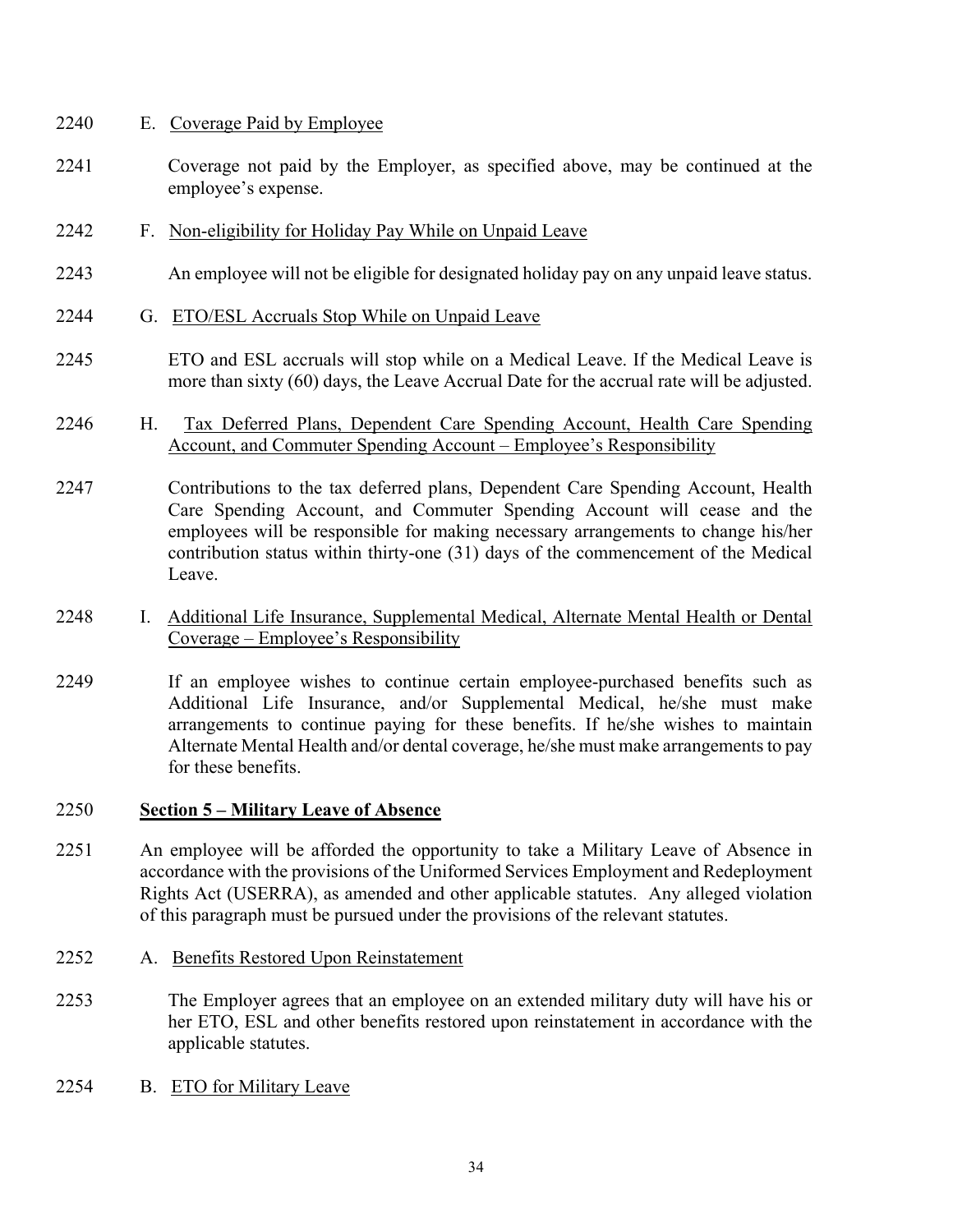2255 In those cases where an employee is in a reserve status and serves an annual two (2) week commitment, an employee may request and receive ETO for a Military Leave of Absence. Prior to granting of Military Leave or ETO as referred to herein, the Employer may require an employee to submit a copy of the appropriate military orders.

### 2256 C. Reemployment Upon Conclusion of Military Service

2257 The Employer shall accord to each employee who applies for reemployment, after conclusion of his/her military service, such reemployment rights as he/she shall be entitled to under the then existing statutes. It is understood that the employee must make application for reemployment within the time limits specified under the law.

### 2258 **Section 6 – Occupational Injury or Illness Leave**

#### 2259 A. Eligibility

2260 Commencing on the first  $(1<sup>st</sup>)$  day of employment, for illnesses or injuries determined to be compensable under the Workers' Compensation laws, employees will be eligible for an Occupational Injury or Illness Leave of Absence. Such leave shall be continuous, provided the employee furnishes a physician's certification, until the employee is released by the authorized physician(s) up to a maximum of two (2) years.

#### 2261 B. Commencement of An Occupational Injury

- 2262 An Occupational Injury or Illness Leave of Absence shall commence after the exhaustion of ESL hours, and if elected, immediately converted ETO hours. An Occupational Injury or Illness Leave of Absence may also commence prior to exhaustion of ESL hours if the employee elects not to use ESL hours or waives Workers' Compensation integration.
- 2263 Prior to the commencement of the Occupational Injury or Illness Leave of Absence, an employee may request to elect ETO hours to delay the commencement of an Occupational Injury or Illness Leave of Absence. An employee must submit such requests fourteen (14) days prior to exhaustion of Sick Leave. ETO hours will be credited in forty (40) hour increments.

#### 2264 C. Expiration of Leave for Occupational Injury or Illness

2265 The Occupational Injury or Illness Leave will expire in less than two (2) years if the employee is no longer disabled and can perform his or her pre-disability job with or without reasonable accommodations. If there is incontrovertible medical evidence that the employee is permanently disabled and cannot perform his or her pre-disability job with or without reasonable accommodation, the Occupational Injury or Illness Leave will expire after exhaustion of the interactive process job search (generally ninety [90] days**)**.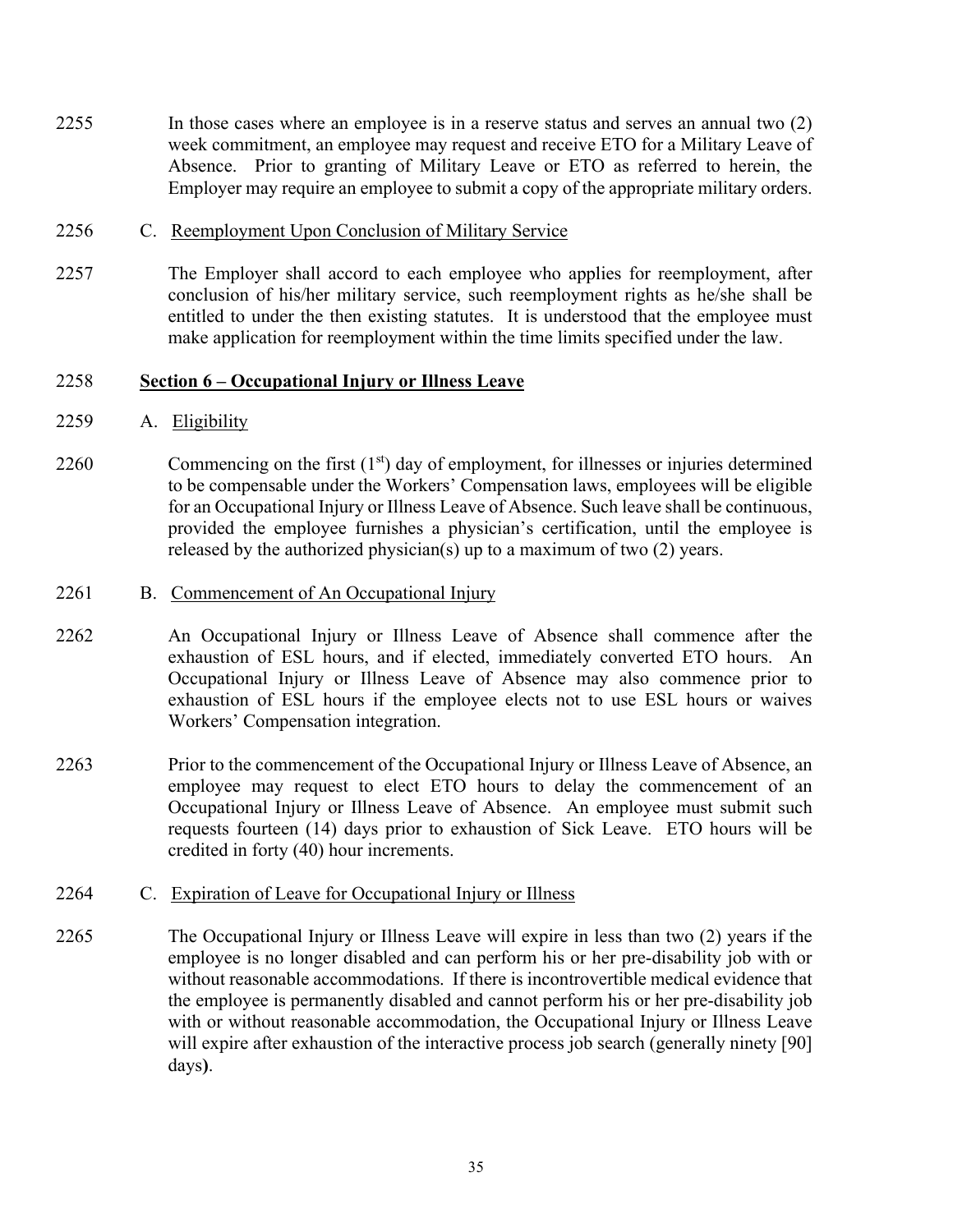## 2266 D. Return to Former or Comparable Position

2267 The Employer will place an employee released to return to work from an Occupational Injury or Illness without medical restrictions in his/her former or, if that position is not available, in a comparable position at her/his regular rate of pay as soon as reasonable not to exceed seven (7) days from the Employer's receipt of the release notice. The Employer will furnish all applicable Workers' Compensation benefits until the employee actively returns to work.

## 2268 E. Return to Work with Temporary Restrictions

- 2269 The Employer will place an employee released to return to work from an occupational injury or illness on a temporarily restricted basis in his/her usual job classification, at his/her regular rate of pay, provided the employee can perform the essential functions of the job, with reasonable accommodations.
- 2270 In situations where an employee is released to return to work on a temporarily restricted basis, but is unable to return to his or her usual job classification because of the medical restrictions, the employee will be temporarily assigned elsewhere in the department or facility, at the Employer's discretion, and may perform tasks not related to his/her usual job, at his/her regular rate of pay.
- 2271 Any such temporarily modified duty assignment will not exceed ninety (90) days.
- 2272 F. Return to Work with Permanent Restrictions
- 2273 The Employer will place an employee released to return to work from an occupational injury or illness on a permanently restricted basis in his/her usual job classification, at his/her regular rate of pay, provided the employee is capable of performing the essential functions of the job, with or without reasonable accommodation. If the employee is unable to perform his/her job, the Employer will engage in an interactive process with the employee during which the employee has the opportunity to bid on any job vacancy that he/she is qualified to perform, and is able to perform with or without reasonable accommodation.
- 2274 The Occupational Injury or Illness Leave will expire at the end of the interactive job search process: either upon the employee's successful bid on a job vacancy, or, upon determination that no job can be found (generally at the end of ninety [90] days). An Occupational Injury or Illness Leave shall be extended throughout any period of temporary disability.
- 2275 G. Return to Work Authorization
- 2276 Upon release from the treating physician(s) for occupational injury or illness, the Employer may request that the employee provide a return-to-work authorization containing the name of the physician, physician's signature, clarification of disability and date released to return to work, in sufficient time to allow the Employer to make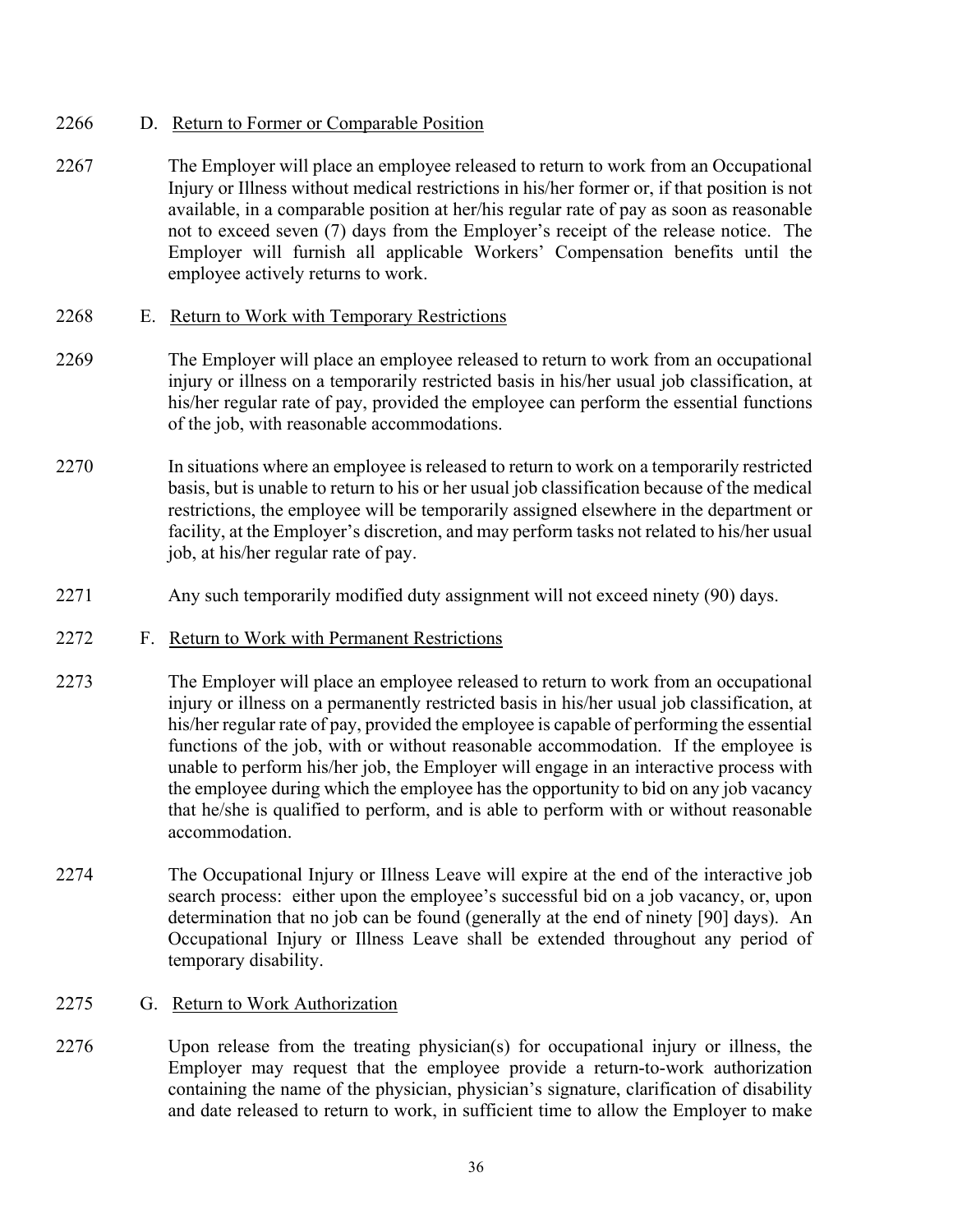an appropriate determination of the jobs the employee can perform, and the need for reasonable accommodation, if any.

## 2277 **Section 7 – Benefits While on Occupational Injury or Illness Leave – (Workers' Compensation)**

- 2278 A. Health Plan
- 2279 Health Plan and dental premiums will continue to be paid by the Employer for employees regularly scheduled to work twenty (20) or more hours per week.
- 2280 B. Supplemental Medical and Life Insurance
- 2281 Premiums for Employer-paid Supplemental Medical, and Employer-paid Life Insurance will continue for employees regularly scheduled to work thirty-two (32) or more hours per week.
- 2282 The aforementioned benefits will continue for the length of the leave.
- 2283 C. ETO and ESL Leave Accrual Date
- 2284 ETO and ESL accruals will stop while on an Occupational Injury or Illness leave. The Leave Accrual Date for the accrual rate will not be adjusted.
- 2285 D. Other Paid Leaves
- 2286 Employees will not be eligible for any paid time off, such as Educational Leave, Bereavement Leave, Designated Holiday pay, etc., or any unpaid leave status.
- 2287 E. Survivor Assistance
- 2288 Survivor Assistance will continue for up to one (1) year.
- 2289 F. Other Coverage Responsibility of Employee
- 2290 Coverage not paid by the Employer, as specified above, may be continued at the employee's expense. Contributions to the tax-deferred plans, Dependent Care Spending Account, Health Care Spending Account, and Commuter Spending Account will cease and the employees will be responsible to make necessary arrangements to change their contribution status within thirty-one (31) days of the commencement of the Occupational Injury or Illness Leave.
- 2291 Employees who wish to continue certain employee-purchased benefits such as Additional Life Insurance, and/or Supplemental Medical, must make arrangements to continue paying for these benefits. If an employee wishes to maintain Alternate Mental Health and/or dental coverages, he/she must make arrangements to pay for these benefits.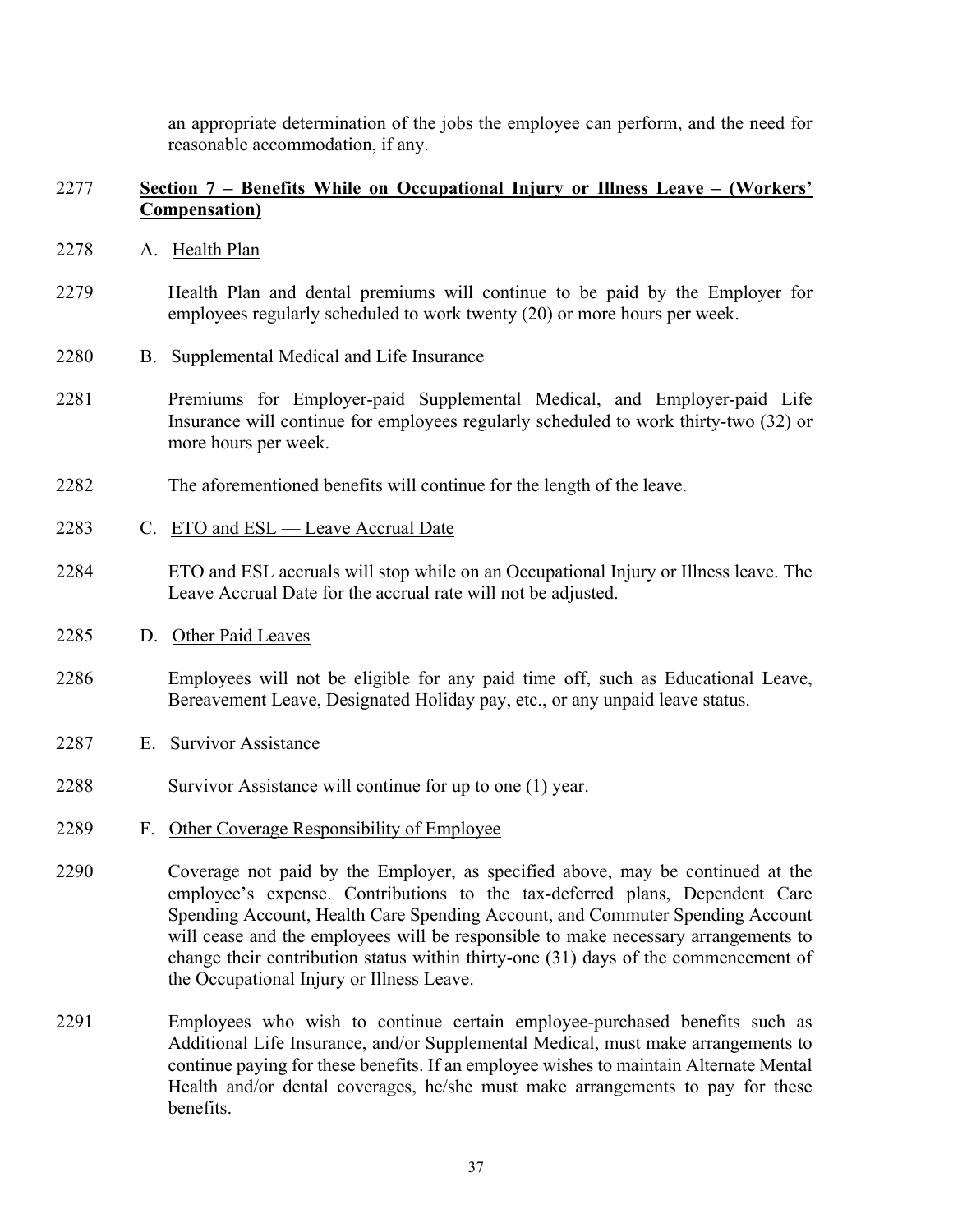## 2292 **Section 8 – Personal Leave of Absence**

- 2293 Leaves of absence without pay for emergency situations and/or personal reasons may be granted to employees at the discretion of the Employer.
- 2294 A. Length of Personal Leaves
- 2295 Such leaves of absence shall not be in excess of thirty (30) days, but may be extended beyond that time.
- 2296 B. Benefits While on Personal Leave
- 2297 Premiums for continued Health Plan coverage, Employer-paid Supplemental Medical, Alternate Mental Health, Dental, and Employer-paid Life Insurance coverage will be paid by the Employer for thirty (30) calendar days.
- 2298 Survivor Assistance and ETO and ESL accruals will continue for up to thirty (30) calendar days only.
- 2299 The Leave Accrual Date for the accrual rate will be adjusted if the Personal Leave extends beyond sixty (60) days.
- 22100 Coverage not paid by the Employer, as specified above, may be continued at the employee's expense if the Personal Leave extends beyond thirty (30) days.
- 22101 If an employee wishes to continue certain employee-paid benefits such as Additional Life Insurance, or Supplemental Medical, he/she must make arrangements to continue paying for these benefits.
- 22102 If he/she wishes to maintain Employer-paid Supplemental Medical, Alternate Mental Health or dental coverage beyond thirty (30) days, he/she must make arrangements to pay for these benefits.
- 22103 An employee will not be eligible for the Disability Plans while on a Personal Leave. Therefore, should he/she become ill or injured during a Personal Leave, he/she will not be eligible for short-term disability, salary continuance, or long-term disability.

## 22104 **Section 9 – Personal Time Off**

22105 Commencing on the first  $(1<sup>st</sup>)$  day of employment, where circumstances warrant, an employee may request and may receive personal time off, without pay, for short periods of time not to exceed five (5) workdays. Such requests shall not be unreasonably denied. In a verifiable emergency, an on-duty employee may ask for personal time off which shall be granted on momentary notice and such employee will be released from duty as soon as possible. In determining whether such a request shall be granted, the Employer shall consider the effect the granting of the request will have upon the operation of the facility.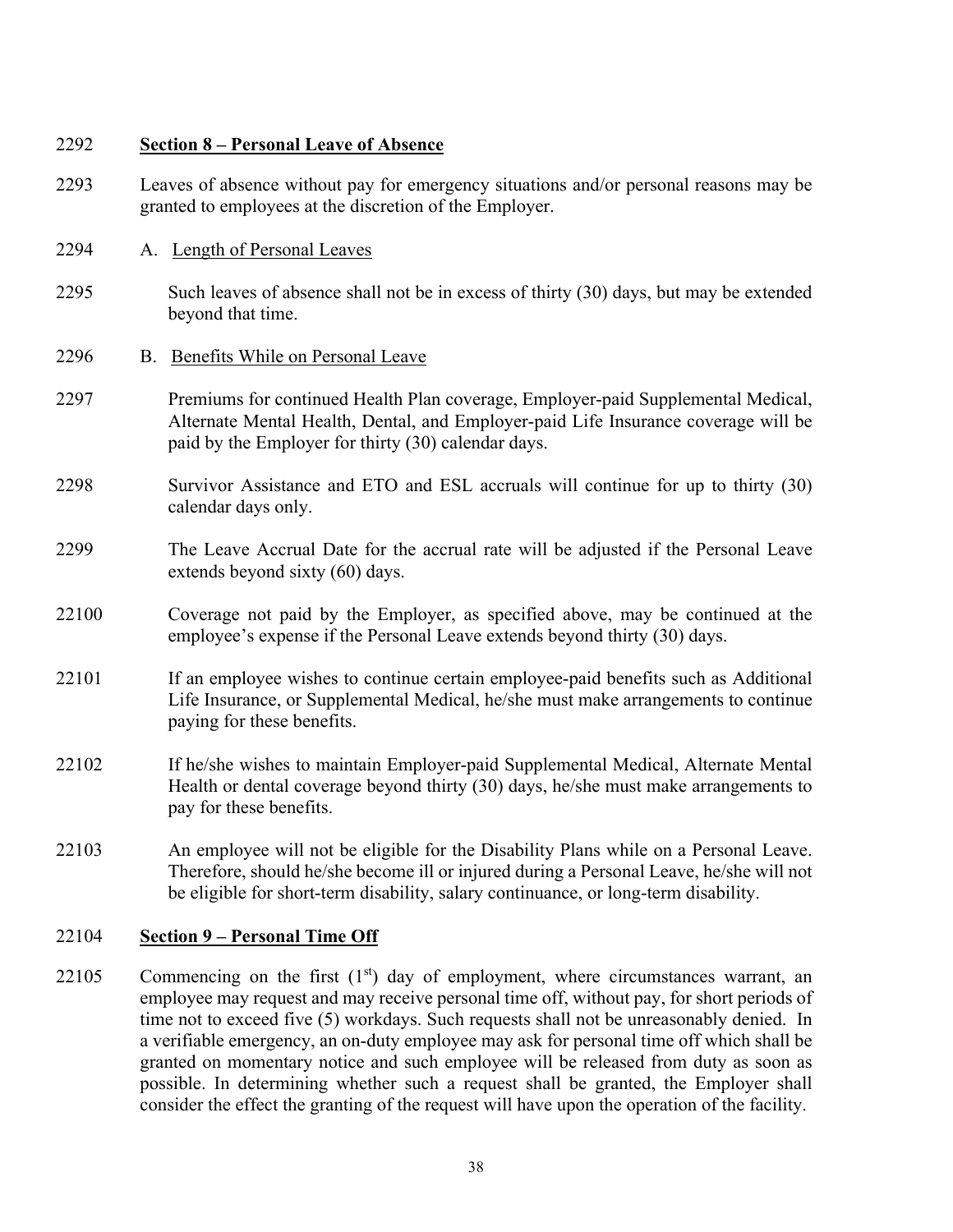## 22106 **Section 10 – Voluntary Leave For Disaster Service**

22107 An employee will be afforded the opportunity to take a Voluntary Leave for Disaster Service in accordance with the Employer's current policy.

## 22108 **Section 11 – Return from Leave of Absence**

- 22109 A. Notice of Return
- 22110 An employee shall give as much notice as possible of his/her intent to return from an authorized leave of absence. However, a notice of two (2) weeks must be given by an employee to her/his supervisor as a condition of reinstatement to a position.
- 22111 B. Reinstatement to Former or Comparable Position
- 22112 Such employee shall be reinstated to his/her former or comparable position in which he/she was employed prior to the leave of absence, unless conditions have changed to the extent that it is not possible to do so. In such a case, the Employer will place him/her in a position that is reasonably comparable to her/his original position with respect to hours, wages, benefits, etc. Additionally, the Employer will give such employee consideration for placement into a like position when comparable vacancies occur.

## 22113 **Section 12 – Accruals and Adjustments**

- 22114 A leave of absence for sixty (60) days or less will not affect the Leave Accrual Date. A leave of absence of sixty-one (61) days or more will be deducted in its entirety from the Leave Accrual Date.
- 22115 An Occupational Illness or Injury Leave of Absence, or a Military Leave shall not affect the Leave Accrual Date.

# 2300 **ARTICLE XXIII – BEREAVEMENT LEAVE**

- 2301 Benefit
- 2302 Effective the first  $(1<sup>st</sup>)$  day of the month following eligibility, all full-time and part-time employees are eligible for bereavement. Employees shall be granted up to three (3) days paid Bereavement Leave upon the death of their:
- 2303 Spouse or domestic partner (who is registered with the state/local government or has a Kaiser Permanente affidavit) and the employee's or spouse's/domestic partner's family members listed below:
	- Parent, Step Parent, Parent in-law, Step Parent in-law, in Loco Parentis
	- Daughter, Step Daughter, Daughter in-law, Step Daughter in-law
	- Son, Step Son, Son in-law, Step Son in-law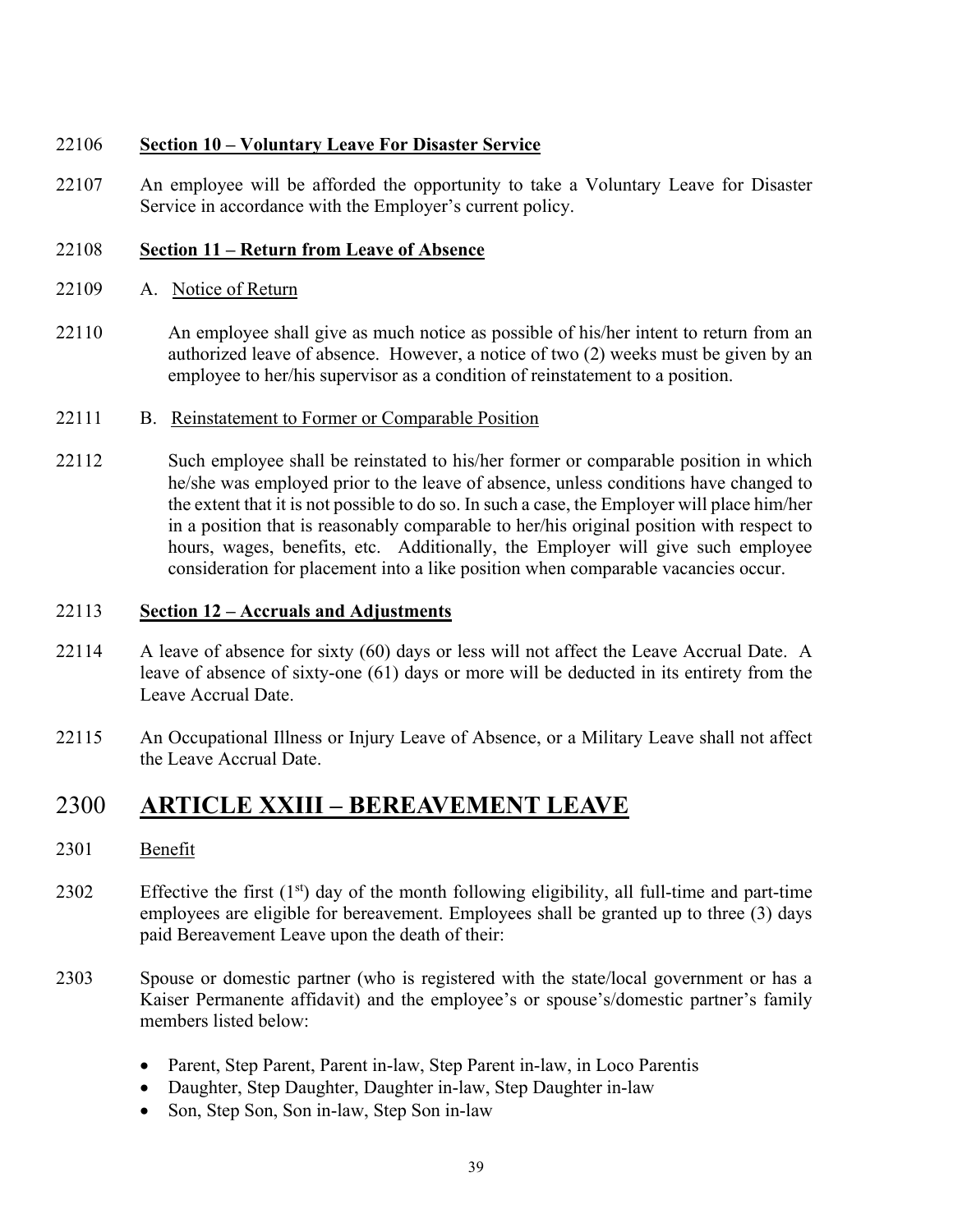- Sister, Step Sister, Sister in-law, Step Sister in-law
- Brother, Step Brother, Brother in-law, Step Brother in-law
- In Loco Parentis Child, Legal Ward, Legal Guardian, Foster Child, Adopted Child
- Grandparent, Step Grandparent, Grandparents in-law
- Grandchildren, Step Grandchildren, Grandchildren in-law
- Relative living in the same household as the employee

## 2304 Travel

2305 Employees will be granted an additional two (2) days of paid time when traveling three hundred (300) miles or more one way to attend funeral or memorial services. Bereavement Leave may be divided due to timing of services and related circumstances and need not be taken on consecutive days.

## 2306 Additional Leave

2307 Upon the death of an immediate family member as defined above, an additional seven (7) calendar days of unpaid leave may be granted upon request. At the employee's request, up to forty (40) hours of the additional seven (7) calendar days of unpaid leave may be designated as ETO, provided the employee has sufficient hours in her or his ETO Account.

# 2400 **ARTICLE XXIV – JURY DUTY AND SUBPOENAS**

## 2401 Excused from Work

- 2402 Employees required to report for jury services or subpoenaed to appear as a witness in a judicial procedure arising out of their employment will be excused from work.
- 2403 When an employee is called for jury service, the Employer shall schedule the employee to a Monday through Friday day shift unless the employee requests to maintain his or her current schedule.

### 2404 Pay While on Jury Service

- 2405 The employee shall receive pay during such workweek for each day on jury service at the rate of eight (8) hours straight time pay, except part-time employees who shall receive pay for the number of hours regularly scheduled on the day in question. The Employer will require the employee to show proof of jury service.
- 2406 The employee may, with the agreement of the Employer, work a shift in addition to time spent on jury service. The employee must provide verification of having been directed to report in connection with jury service or the subpoena.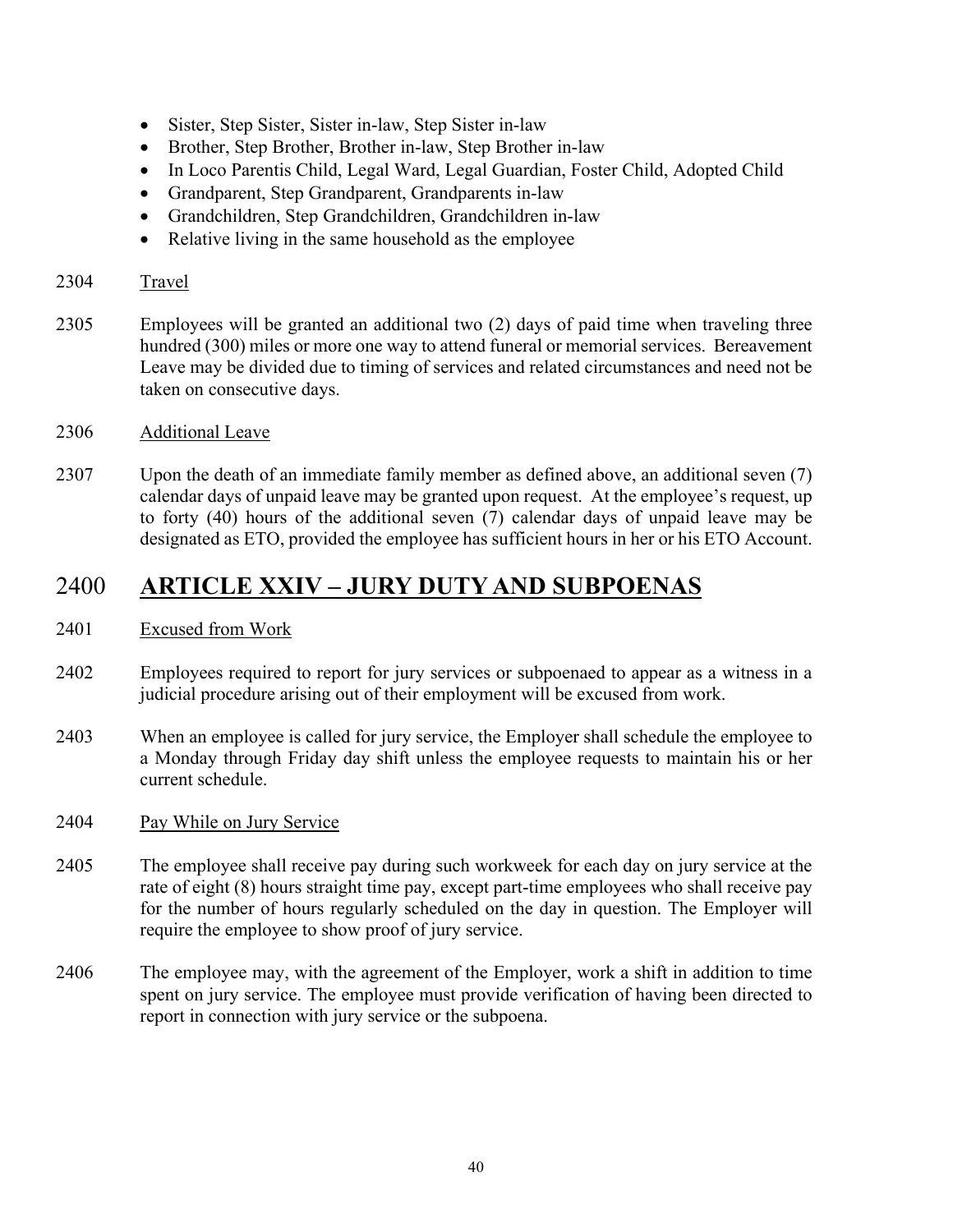## 2407 Return to Work if Excused from Service

- 2408 On any day of jury service in which an employee is excused entirely or in sufficient time to permit her/him to return to work for a minimum of one-half  $(\frac{1}{2})$  her/his scheduled workday, she/he shall be required to do so.
- 2409 Unlimited Service and No Offset Due to Pay Provided by Courts
- 2410 An employee shall be eligible for an unlimited number of days of jury duty pay. There shall be no offset to an employee's pay nor collection of jury duty pay provided by the courts.

## 2411 Notice to the Employer

2412 The Employer shall be advised in a timely manner of an employee's jury duty.

# 2500 **ARTICLE XXV – EDUCATIONAL LEAVE**

- 2501 Educational Leave is intended to allow employees to upgrade or maintain professional skills, or where a license or certificate issued by the State of California is required for continuous employment.
- 2502 Educational Leave shall be used for educational programs relevant to the employees' current position, (e.g., CEUs) or to other positions in the health care field.
- 2503/4 In addition, Educational Leave may be granted for attending educational programs offered via non-traditional modalities, e.g., web-based/internet training, home study programs, etc., provided such educational programs are relevant to the employees' current position or to other positions in the health care field.
- 2505 Eligibility and Pay
- 2506 Upon completion of one (1) year of service, employees regularly scheduled as full-time employees may be granted forty (40) hours of Educational Leave each calendar year. Such Educational Leave shall be prorated for employees regularly scheduled twenty (20) or more hours per week.
- 2507 Educational Leave may be taken in full or partial days. If partial days are granted, employees have the option of supplementing the remainder of their hours with ETO hours, if such hours are available in their ETO Account.
- 2508 Educational Leave shall be paid at straight time.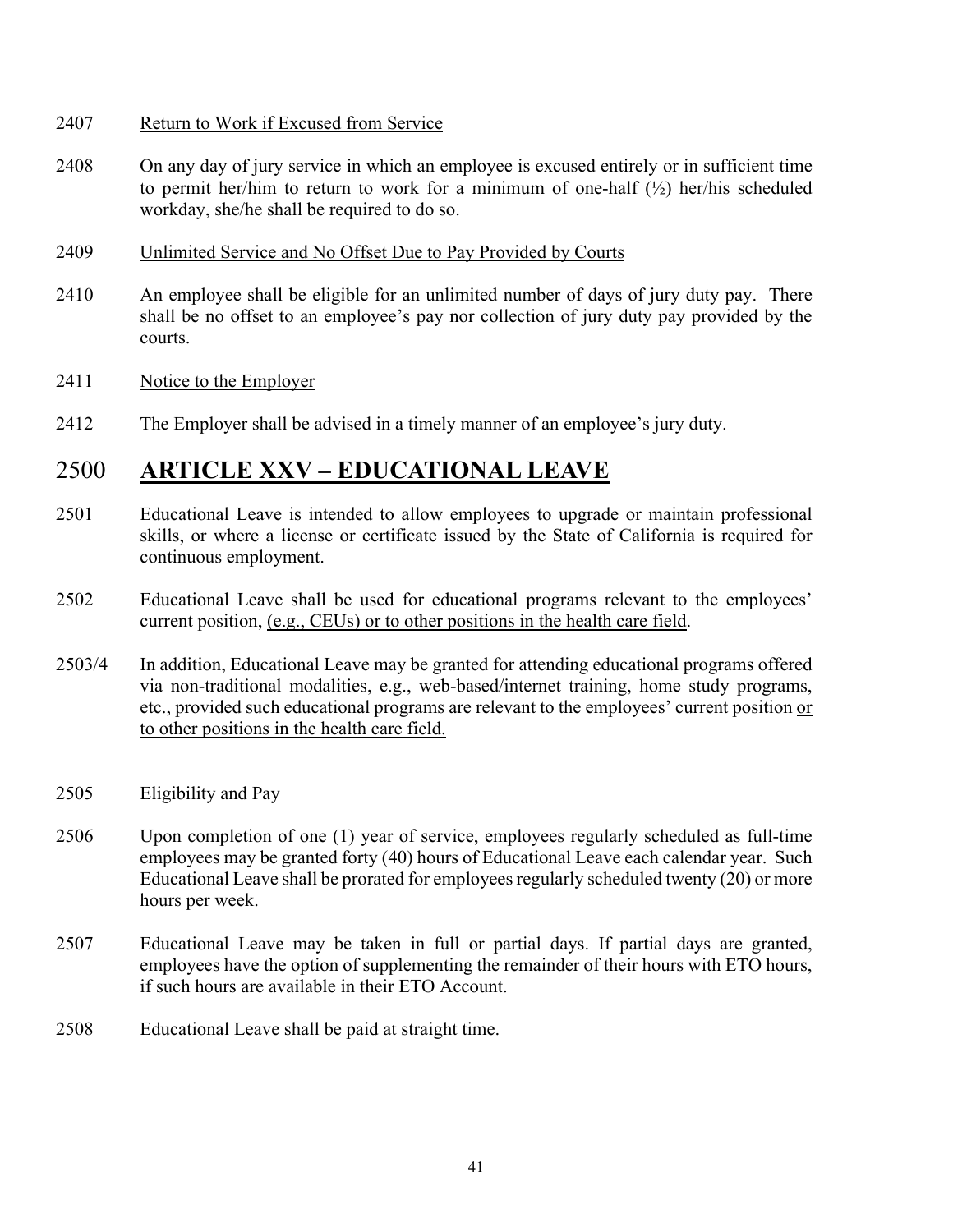#### 2509 Maximum Accumulation

- 2510 Full-time and part-time employees may carry over Educational Leave for a maximum accumulation of six (6) days over a period of two (2) years. Upon termination of employment or moving to an ineligible status, no payment will be made for unused Educational Leave.
- 2511 Educational Leave Protects Employee's Weekly Earnings.
- 2512 Educational Leave is intended to protect an employee's regular weekly earnings, excluding shift differential, while an employee attends an educational event.
- 2513 Educational Leave Falling on an Employee's Day Off
- 2514 If the requested Educational Leave falls on a day that an employee is not regularly scheduled to work, upon the employee's request, the manager or supervisor will make every attempt to adjust the employee's work schedule for that pay period.
- 2515 As an alternative, the employee may choose to take an alternative day off with pay for Educational Leave taken on a day that the employee is not scheduled to work. The alternate day must be taken within thirty (30) calendar days after the Education Leave Day.
- 2516 If the employee does not request an adjustment to his or her work schedule, the day taken to attend the educational event will be unpaid and not charged against the employee's Educational Leave.
- 2517 In addition, attendance at an educational event required by the Employer shall not be charged against the employee's Educational Leave.
- 2518 Approval Process for Educational Leave
- 2519 Educational Leave requests shall be made as much in advance as possible to facilitate scheduling. Employees must receive approval from their manager or supervisor in order to receive an Educational Leave day. Approvals will be based on operational needs to support patient care. Verification of completion of the educational program may be required by the employee's manager or supervisor.
- 2520 Tuition Reimbursement
- 2521 Eligible employees shall be entitled to participate in the Kaiser Permanente Tuition Reimbursement Program as set forth in the Employer's policy.
- 2522 Tuition reimbursement may be used in conjunction with education leave by employees for courses to obtain or maintain licensure, degrees and certification. Tuition reimbursement may also be used for basic skills programs (e.g., computer, basic math, second language and medical terminology courses). In accordance with the Tuition Reimbursement Policy in Southern California tuition and continuing education reimbursement is offered at \$3,000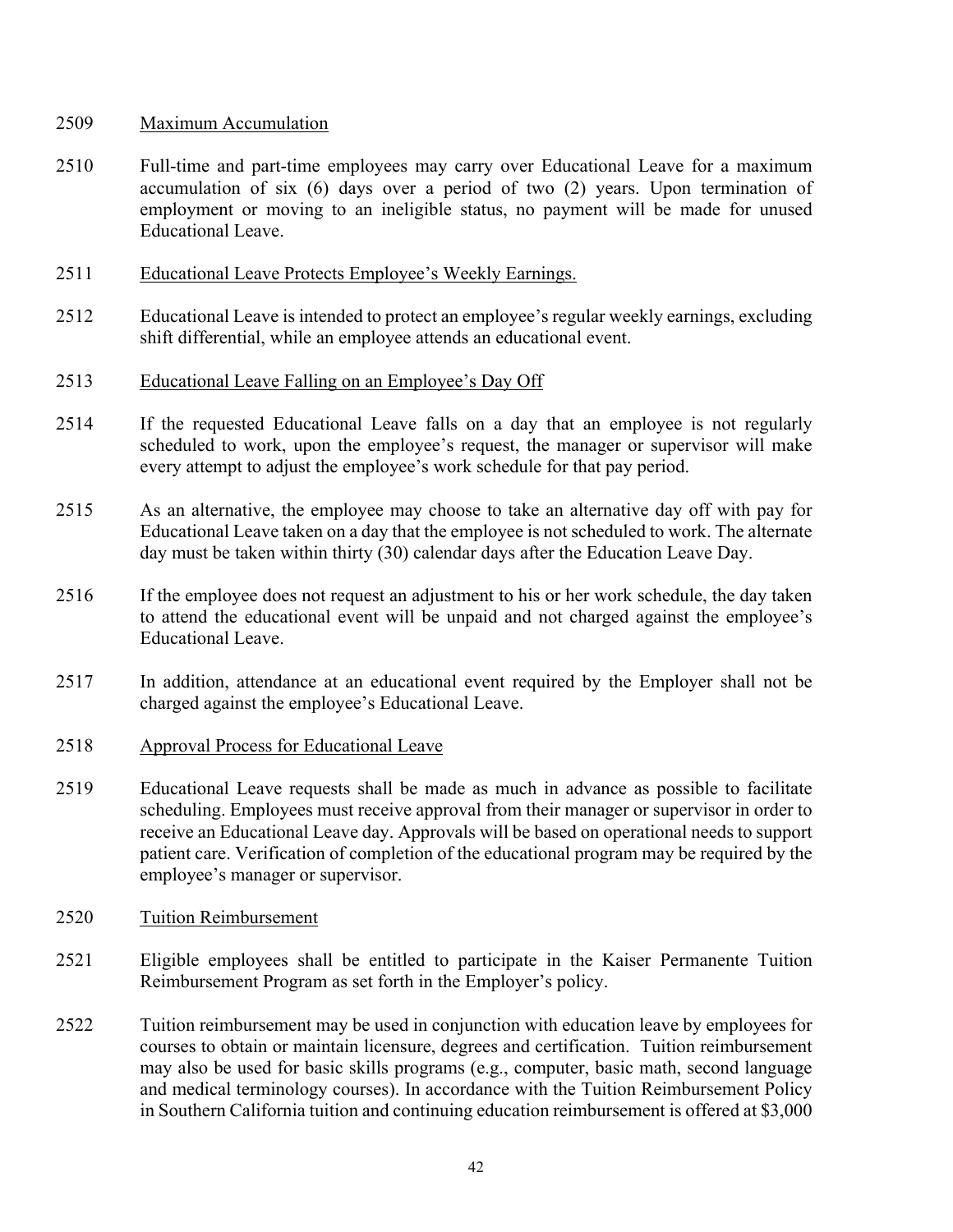per calendar year for all benefit eligible employees scheduled to work twenty (20) hours per week or more and who have been employed for at least ninety (90) days.

2523 Of the overall total annual reimbursement, employees may submit up to seven hundred and fifty dollars (\$750.00) for travel, room/lodging expenses (excluding meals) for courses, workshops, seminars, professional conferences, educational meetings, and special events taken/attended for continuing education in order to advance skills and obtain or maintain position-required licensure, or certification, provided they are taken at an accredited institution, professional society, or governmental agency. This shall include obtaining required licensure for a position.

# 2600 **ARTICLE XXVI – INSURANCES**

## 2601 **Section 1 – Health Plan Coverage for Active Employees**

- 2602 A. Employee Eligibility
- 2603 An employee regularly scheduled to work twenty (20) or more hours per week, is eligible for Employer-paid Kaiser Foundation Health Plan (KFHP) coverage on his/her date of employment. The plan covers the employee and his/her eligible dependents.
- 2604 B. Dependent Eligibility
- 2605 Eligible dependents are defined as follows:
	- The employee's spouse, or domestic partner;
	- The employee's natural, step or adopted child under the age of twenty-six  $(26)$ ;
	- The employee's foster child under the age of twenty-six (26) with court-issued Notice of Intent to Adopt;
	- A child under the age of twenty-six  $(26)$  for whom the employee is the courtappointed guardian;
	- The employee's grandchild only if the grandchild's parent (the employee's child, or the spouse's or domestic partner's child) is under the age of twenty-six (26), unmarried, and currently covered under the employee's medical coverage, and both the grandchild and the grandchild's parent (employee's child), 1) live with the employee, and 2) qualify as the employee's dependent on the employee's tax return as defined by the Internal Revenue Code  $152(a)(1)$ ;
	- The employee's domestic partner's natural or adopted child under the age of twenty-six  $(26)$ ;
	- The employee may be able to extend coverage past the normal age twenty-six  $(26)$ limit for an eligible dependent child who is incapable of self-support because of a mental or physical disability. The disability must begin before the child reaches age twenty-six (26). Annual certification of disability and dependency may be required by the Health Plan.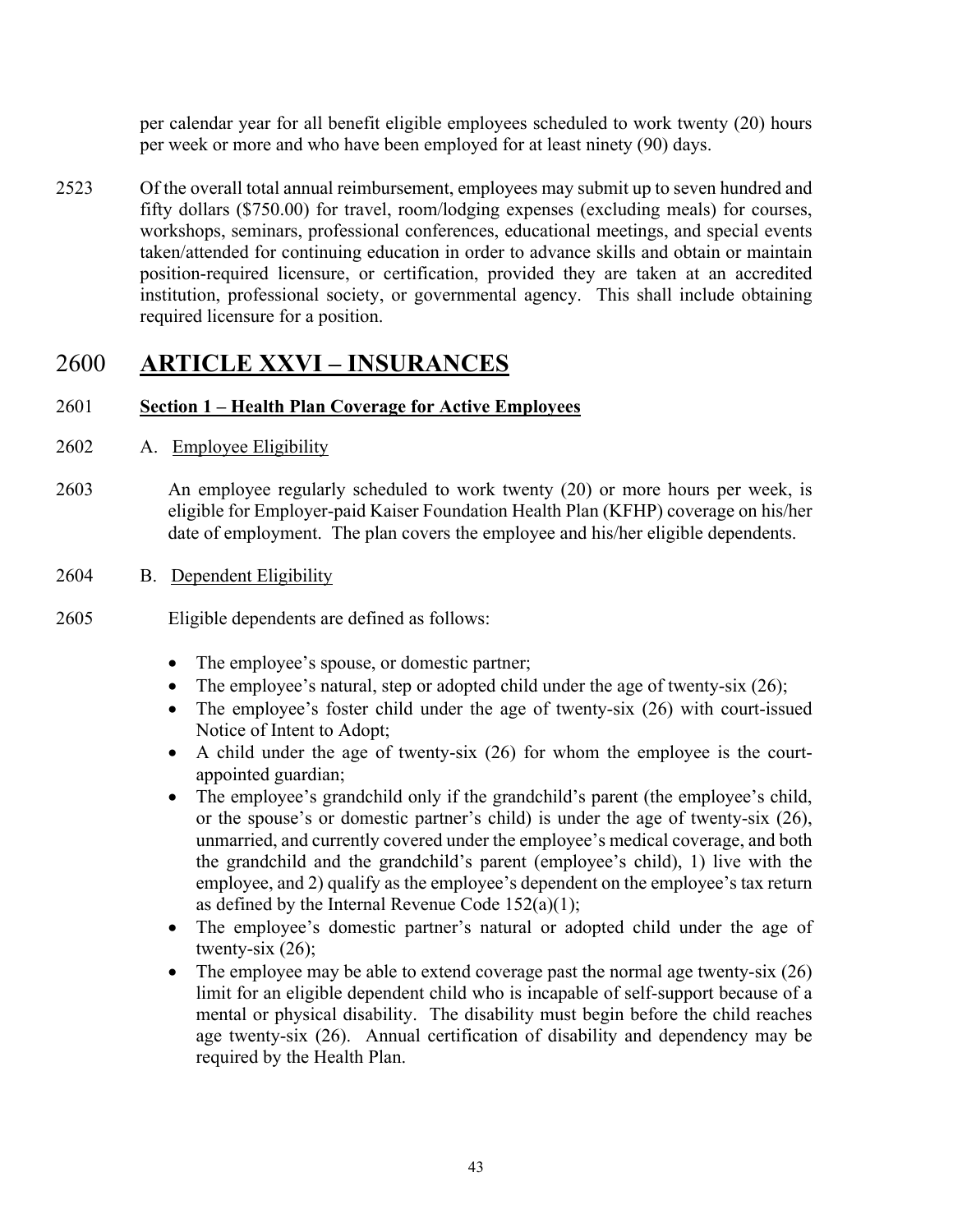- 2606 C. Potential Tax Implications for Children and Domestic Partners
- 2607 Some of the benefits provided to domestic partners and their children may be taxable to the employee.
- 2608 D. Health Plan Coverage
- 2609 The KFHP is a comprehensive medical plan covering services directly at Kaiser Permanente Medical facilities including hospitalization, inpatient and outpatient surgery, prescriptions by a Southern California Permanente Medical Group Physician, vision care and mental health coverage.
- 2610 E. \$20 Copay Program Beginning January 1, 2015
- 2611 Effective January 1, 2015, the copayments shall match the \$20 copayment level which includes \$20 medical office visits, \$20 urgent care, \$100 hospital inpatient care per admission, \$50 emergency visit, \$10 generic/\$15 brand prescription (30-day supply maximum), etc.
- 2612 A detailed list is described in the Appendix B, entitled Kaiser Foundation Health Plan Copayments.
- 2613 F. Termination of Coverage
- 2614 KFHP coverage stops at the end of the month in which the employee transfers to an ineligible status or terminates employment.
- 2615 G. Employer-paid coverage will cease in accordance with the leave of absence provisions contained in Article XXII.
- 2616 H. Governing Plan Document and Service Agreement
- 2617 The terms and conditions of this plan are in accordance with the governing plan document and service agreement.
- 2618 I. Parent Medical Coverage
- 2619 The Employer offers a group Health Plan coverage for Medicare-eligible parents, stepparents, parents-in-law including an employee's domestic partner's parents. Parents who enroll will be responsible for the entire amount of the premium, as well as any applicable copayments. The terms and conditions of this plan are in accordance with the governing plan document and service agreement.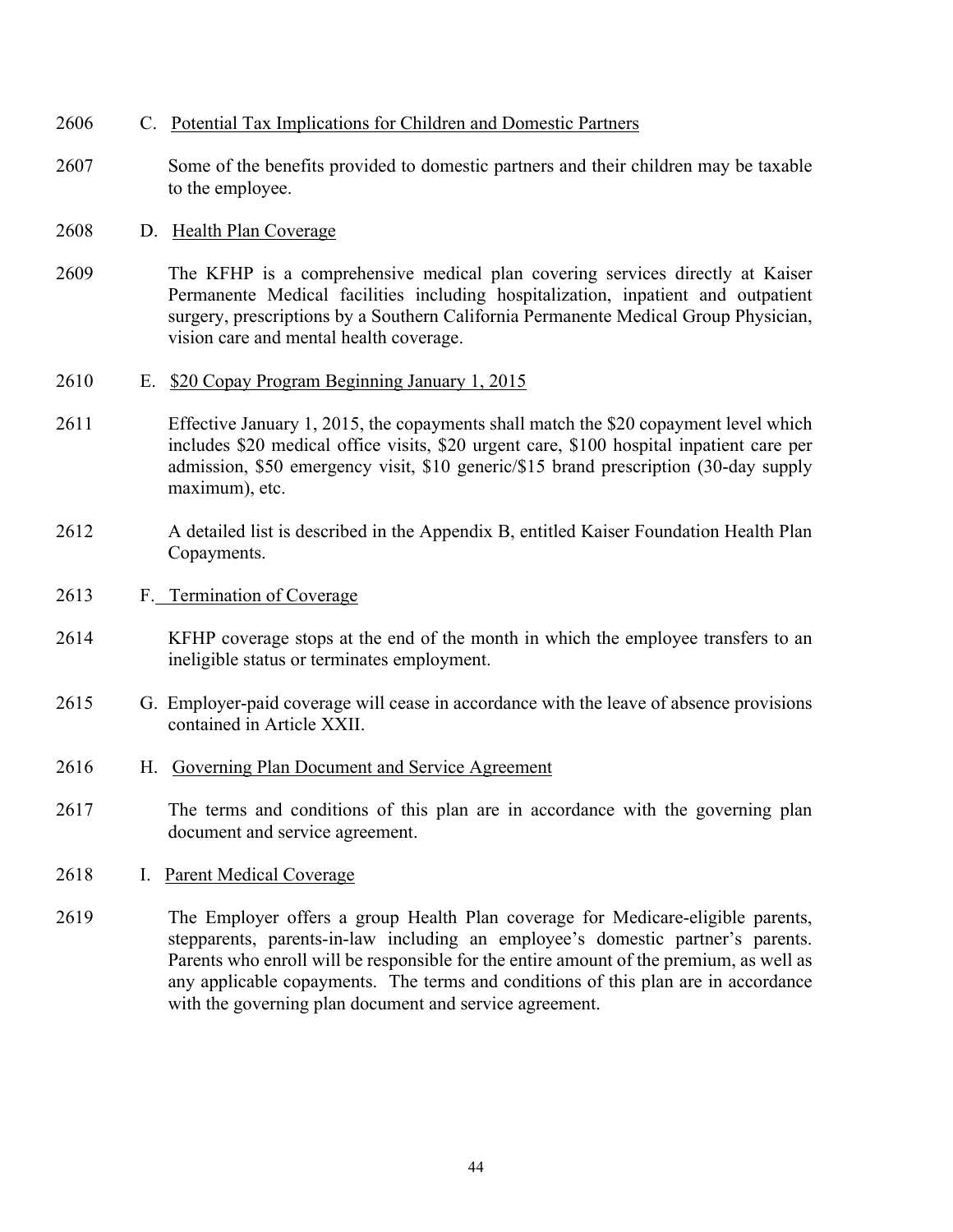## 2620 **Section 2 – Dental Plan Coverage for Active Employees**

## 2621 A. Eligibility

- 2622 An employee who is regularly scheduled to work twenty (20) or more hours per week is eligible for dental coverage effective the first  $(1<sup>st</sup>)$  day of the month after three  $(3)$ months of employment. Coverage extends to the employee, his/her spouse or domestic partner, and eligible dependent children as described in Article XXVI, paragraphs 2602 and 2605, up to the limiting age of twenty-six (26). Physically or mentally disabled children are also covered past age twenty-six (26), provided such disability occurred prior to the disabled dependent children turning age twenty-six (26). Annual certification of disability and dependency may be required.
- 2623 B. Potential Tax Implications for Children and Domestic Partners
- 2624 Some of the benefits provided to domestic partners and their children may be taxable to the employee.
- 2625 C. Costs Associated with Pre-Paid Dental Plans
- 2626 Dental coverage is Employer-paid. However, any cost for the pre-paid plans that exceeds the Employer's cost for the Delta Dental Plan shall be borne by the employees. To determine the cost of the Delta Dental Plan, the Employer will compute the monthly premium amount paid for the Delta Dental Plan by dividing the previous calendar year cost by the number of employees covered in that year, divided by twelve (12) months.
- 2627 D. Available Dental Plans and Eligibility
- 2628 A newly hired employee who is eligible for dental coverage must select an Employer provided prepaid dental plan during his/her first  $(1<sup>st</sup>)$  two  $(2)$  years of employment. After completing two (2) years of employment, an eligible employee may select the Delta Dental Plan within thirty-one (31) days of obtaining eligibility, and during the annual open enrollment period, an eligible employee may choose among the Employerprovided prepaid dental plans and the Delta Dental Plan.
- 2629 E. Pre-Paid Dental Coverage Services
- 2630 The pre-paid dental coverage services are covered at one hundred percent (100%). These services are provided through one (1) of the respective panel providers. There is no annual maximum benefit under the pre-paid options.
- 2631 F. Delta Dental Coverage
- 2632 The Delta Dental Plan coverage becomes effective the first of the month following eligibility, if elected within thirty-one (31 days) of eligibility, or January 1st, if elected during the annual open enrollment.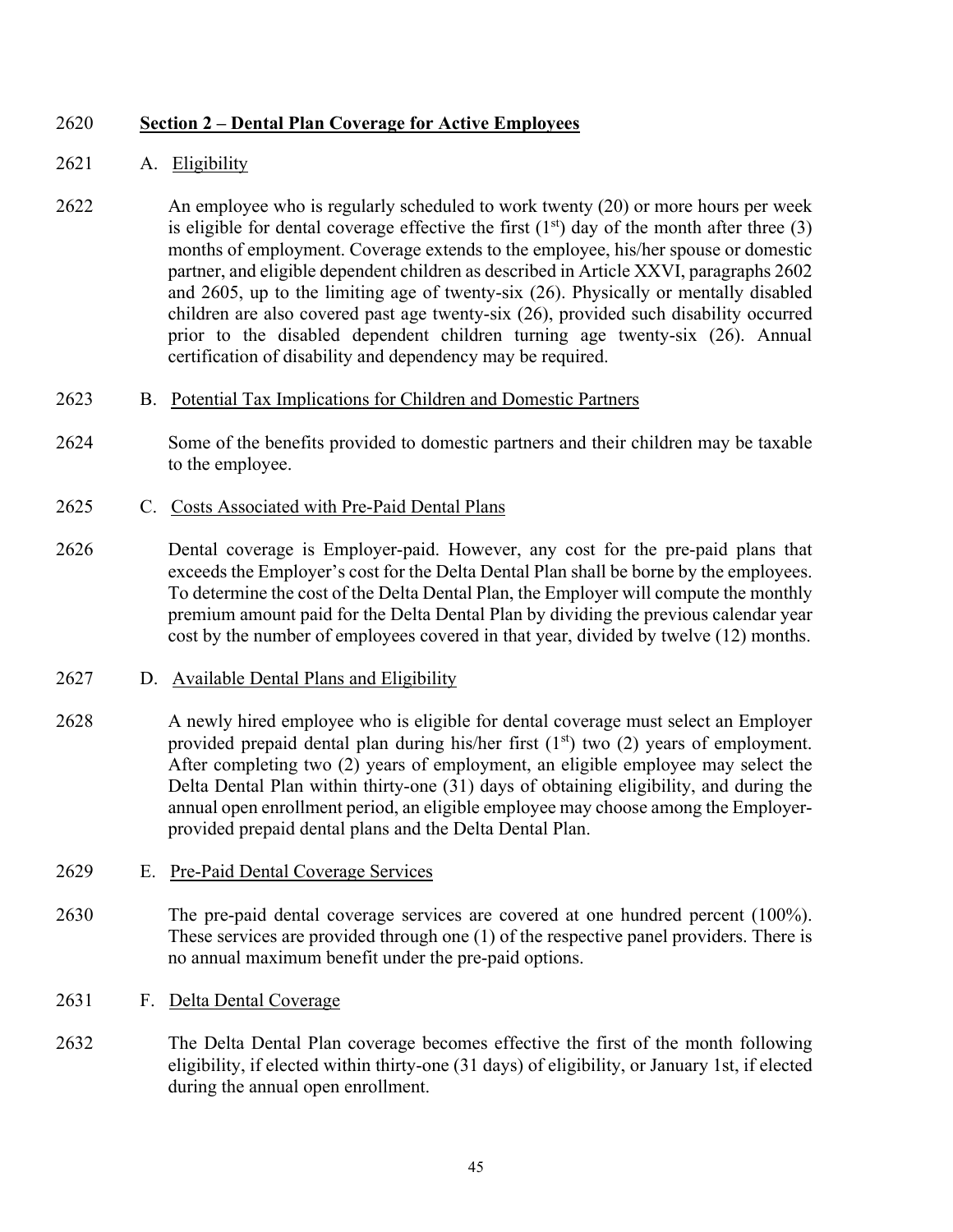- 2633 The plan covers one hundred percent (100%) of preventative services, eighty percent (80%) of usual, customary and reasonable charges for basic services. Basic services are oral surgery, periodontics, endodontics and restorative dentistry. The plan covers fifty per cent (50%) of usual, customary and reasonable charges for major services such as crowns, bridges and cast restorations.
- 2634 Orthodontia coverage is limited to dependent children under age twenty-six (26) at fifty percent (50%) with a lifetime maximum of one thousand five hundred dollars (\$1,500). The calendar year maximum dental benefit is one thousand five hundred dollars (\$1,500) per person.

### 2635 G. Alternate Mental Health

2636 An employee regularly scheduled to work thirty-two (32) or more hours per week, is eligible for the Alternate Mental Health insurance on his/her date of hire provided the employee is actively at work on the day coverage becomes effective. Coverage is extended to eligible dependents as defined in Health Plan eligibility on the same date. The Alternate Mental Health coverage is Employer-paid and covers 80% of reasonable and customary charges. Copayments apply. There is no maximum number of visits.

#### 2637 H. Plan Governed by Provider, Plan Documents and Employer

2638 This plan is governed by the terms and agreements between the provider, the Plan Documents, and the Employer.

### 2639 **Section 3 – Supplemental Medical**

- 2640 A. Eligibility
- 2641 An employee regularly scheduled to work thirty-two (32) or more hours per week has the option to purchase Supplemental Medical. Coverage starts on the employee's date of hire provided he/she is actively at work on the day coverage becomes effective.

### 2642 B. A Supplement to and Not a Replacement for KFHP

- 2643 Supplemental Medical is intended to supplement but not replace services provided under the Kaiser Foundation Health Plan (KFHP). This coverage pays 80% of reasonable and customary expenses and in some instances at 50% for services not covered or that exceed the limits under KFHP. Deductibles and co-insurance apply.
- 2644 C. Payment for Supplemental Medical Premiums
- 2645 For the first five (5) years, Supplemental Medical premiums are paid by the employee. After five (5) years of employee-purchased Supplemental Medical, the coverage continues Employer-paid.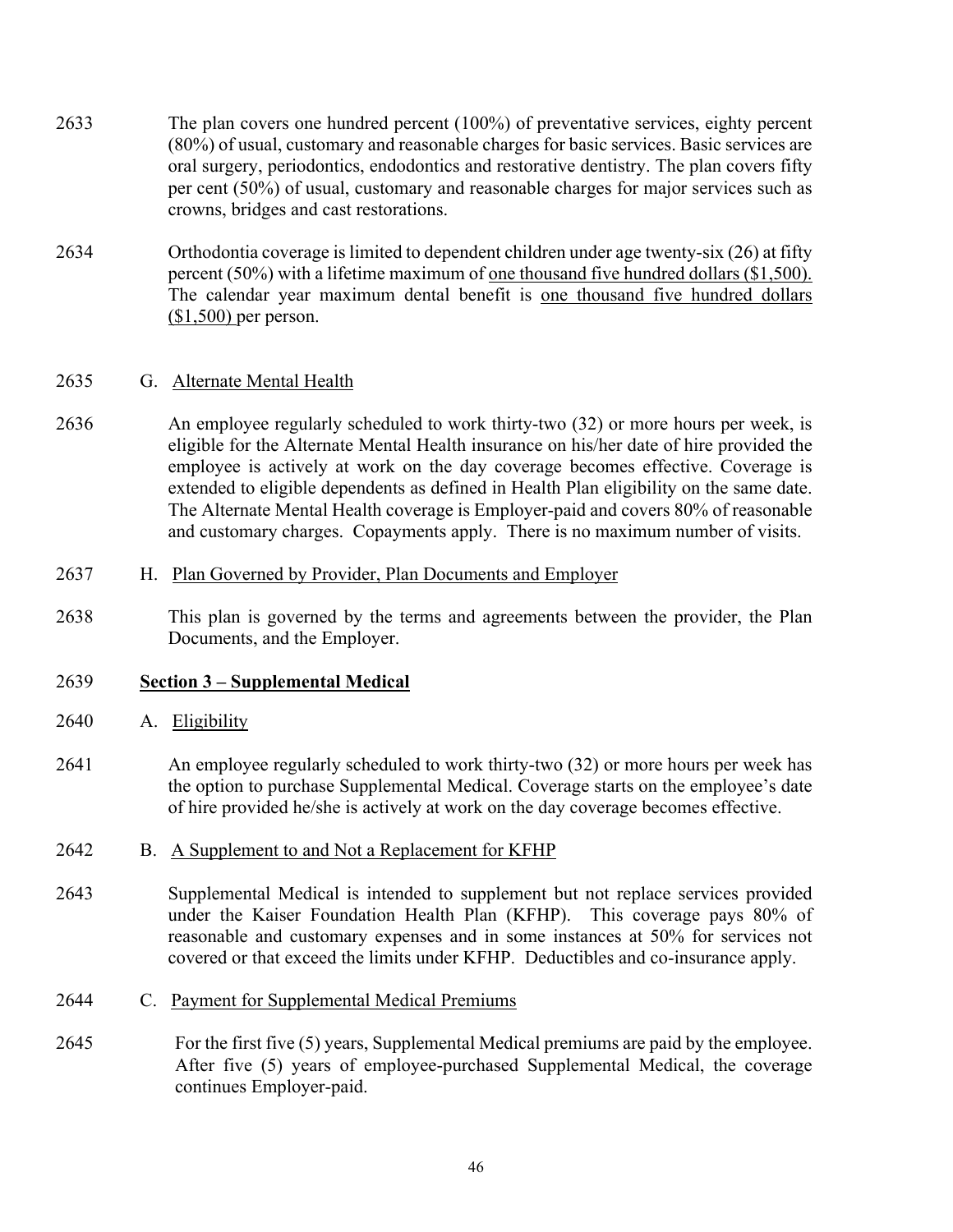- 2646 D. Governed by Provider, Plan Documents and Employer
- 2647 This plan is governed by the terms and agreements between the provider, the Plan Documents and the Employer.

## 2648 **Section 4 – Life Insurance**

- 2649 A. Eligibility
- 2650 Each employee regularly scheduled to work thirty-two (32) or more hours per week will be provided with the Age-Rated Life Insurance coverage on his/her date of hire provided he/she is actively at work. The Employer contributes a specific percentage of the employee's compensation based on his/her years of service and age, which determine how much coverage will be purchased on behalf of the employee.
- 2651 B. Option to Buy Additional Life Insurance
- 2652 Each employee regularly scheduled to work thirty-two (32) or more hours per week will have the option of electing additional insurance up to a maximum of seven hundred fifty thousand dollars (\$750,000) when combined with the Employer-paid Age-Rated Life Insurance. If the option for additional coverage is waived when first eligible or if the coverage is above \$150,000, Evidence of Insurability (EOI) may be required before being allowed to purchase coverage. Premium rates are subject to change annually.
- 2653 C. Additional Benefit for Employees Hired Prior to October 1, 1986
- 2654 An employee hired prior to October 1, 1986 had the option to remain in the previous life insurance program that provided either a \$5,000 Employer-paid coverage or twotimes his/her annual salary in life insurance coverage. After five (5) years of service, this program provided an additional one-time annual salary supplement and covered the employee in case of Accidental Death and Dismemberment.
- 2655 D. Accelerated Benefit Option (ABO)
- 2656 Under the Accelerated Benefit Option (ABO), an employee diagnosed with a terminal illness with a life expectancy of twelve (12) months or less, may apply for up to 50% of his/her life insurance or \$250,000 whichever is less, paid to him/her in a lump sum. Certain requirements and provisions apply. ABO is not available to retirees.
- 2657 E. Waiver of Life Insurance Premiums
- 2658 If an employee becomes totally disabled for at least six (6) months but not more than twelve (12) months, the Employer-paid life insurance coverage will continue with premiums being paid by the insurance company (excluding the one-time annual supplemental coverage under the previous life insurance and any additional life insurance the employee may be purchasing). The premium waiver will continue from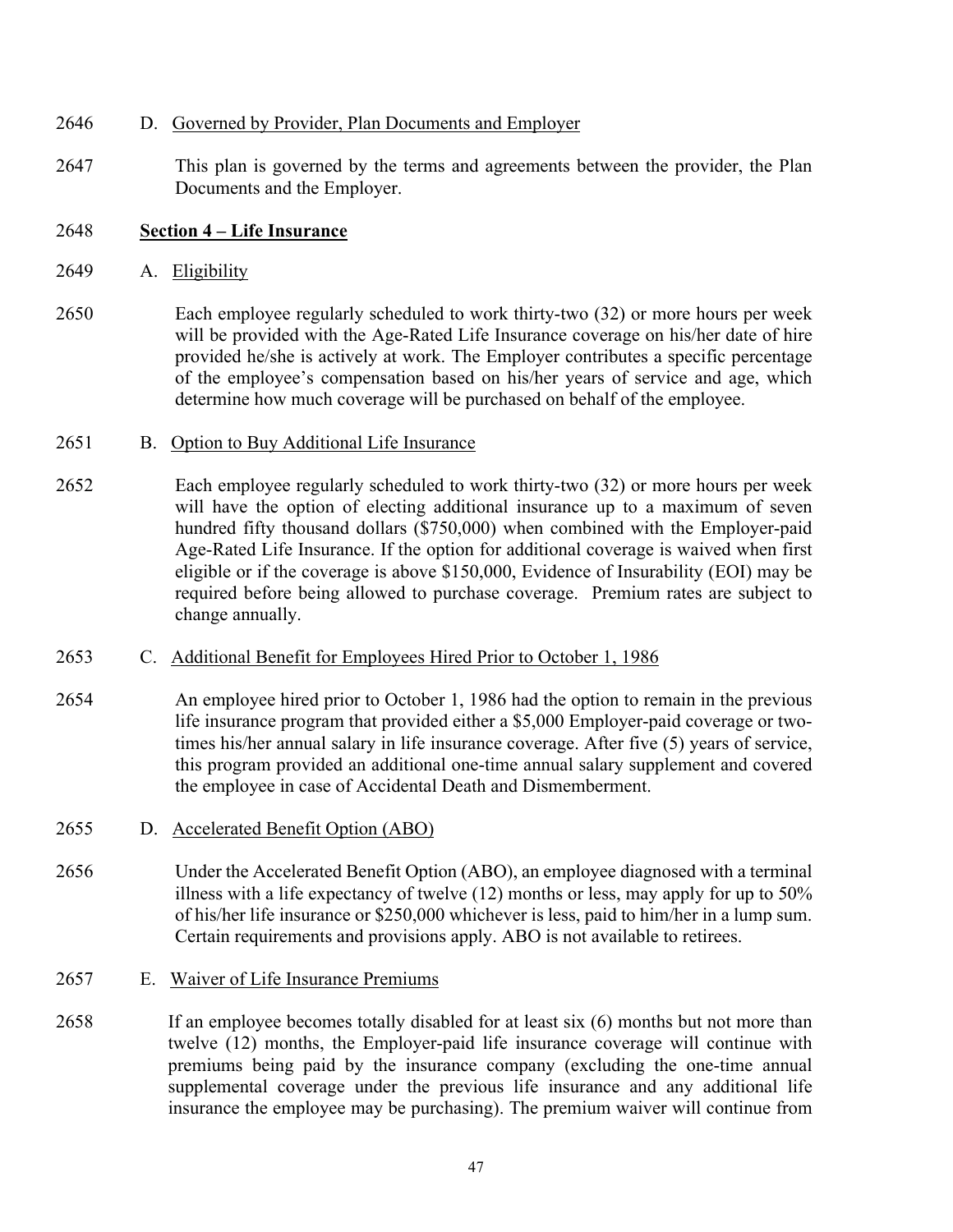the date the insurance company approves the employee's total disability until he/she returns to work, is no longer disabled, or reaches the maximum allowable timelines based on the age he/she becomes disabled.

## 2659 **Section 5 – Survivor Assistance Benefits**

2660 Each regularly scheduled full-time or part-time employee will be provided a Survivor Assistance Benefit equal to one (1) month's base wages (prorated for **a** part-time employee). This benefit is payable to a designated beneficiary in the event of an employee's death.

## 2661 **Section 6 – Travel Accident Insurance While on Employer's Business**

2662 An employee regularly scheduled to work twenty (20) or more hours per week will be automatically enrolled in the Travel Accident Insurance. The Travel Accident Insurance coverage provides a benefit of four (4) times the employee's annual salary with a minimum benefit of one hundred thousand dollars (\$100,000) and a maximum of two hundred fifty thousand dollars (\$250,000), whichever is greater. This benefit will be paid to a designated beneficiary in the event of death as a result of a travel accident while on Employer business.

## 2663 **Section 7 – Professional Liability Coverage**

2664 The Employer extends professional liability protection to employees who provide patient care subject to the terms and limitations of the coverage.

## 2665 **Section 8 – Exclusions and Limitations**

2666 Coverage, limitations and exclusions of the foregoing Health Plan, Dental Plans, Supplemental Medical Plan, Alternate Mental Health Plan, Life Insurance Plans, Travel Accident Insurance and Professional Liability Coverage are established and governed by the Employer's service agreements with the respective providers, and applicable insurance carriers, and Plan Documents. The foregoing is governed by the plan documents and/or Kaiser Permanente policies.

## 2667 **Section 9 – Benefits by Design Voluntary Programs**

2668 Insurance benefits found in the Benefits by Design voluntary program will be made available to employees eligible for benefits on an after-tax basis, subject to the satisfaction of any insurer requirements. The available options may include legal services, voluntary term life insurance, identity protection, auto, home & renter's insurance and pet insurance. Any improvements or changes to the program will be offered to employees.

# 2700 **ARTICLE XXVII – POST RETIREMENT BENEFITS**

## 2701 Retiree Medical Program For Retirees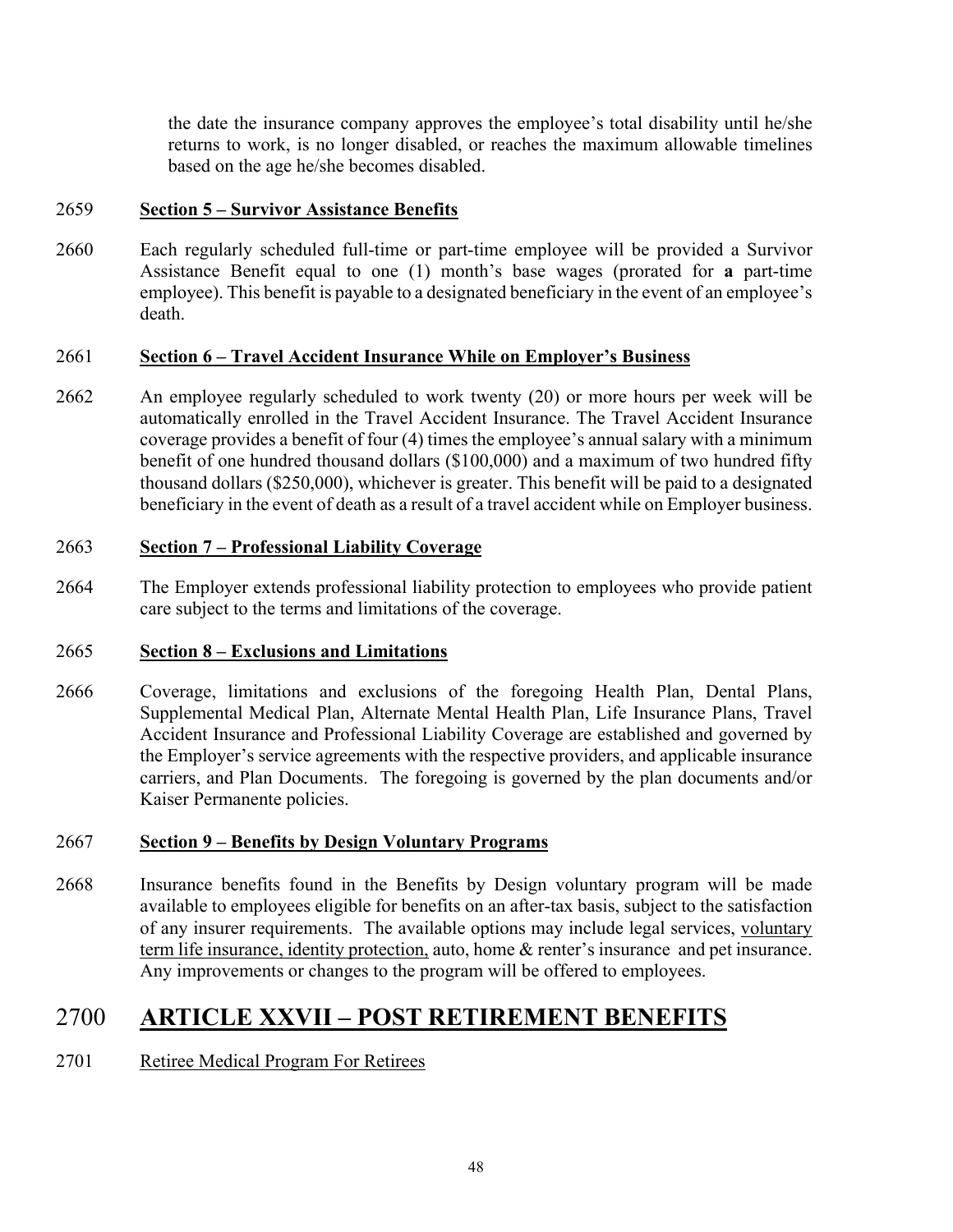2702 To qualify for post-retirement medical benefits, an employee must meet the Retiree Medical Program eligibility requirements described below.

## 2703 **Section 1 – Retiree Medical Program for Active Employees**

## 2704 **Retiree Medical Program "Eligibility" For Active Employees**

- 2705 A. Category 1 Employee Definition and Hours Needed for a Year of Service
- 2706 A Category 1 employee is an active employee who was hired before January 1, 2017, and who is age fifty-five (55) or older with fifteen (15) or more years of service upon termination.
- 2707 A year of service is defined as one thousand (1,000) compensated hours, or if more favorable, as otherwise defined under the rules existing prior to January 1, 2017.
- 2708 On or after January 1, 2017, a year of service is equal to two thousand (2,000) compensated hours, prorated as applicable.
- 2709 B. Category 2 Employee Definition and Hours Needed for a Year of Service
- 2710 A Category 2 employee is an active employee hired on or after January 1, 2017 who is age fifty-five (55) years or older with twenty (20) or more years of service upon termination. A year of service is defined as two thousand (2,000) compensated hours, prorated as applicable.

### 2711 **Section 2 – "Medical Subsidy" For Category 1 Employees**

- 2712 A. Category 1— Amount of Medical Subsidy and Annual Increases
- 2713 Upon retirement and attainment of age sixty-five (65) or older, or Medicare-eligibility if earlier, a Category 1 retiree shall receive a Medical Subsidy toward enrollment in the Southern California Region Kaiser Permanente Senior Advantage Plan ("KPSAP") or as further described in the "Medical Subsidy" rules below. The Medical Subsidy, effective January 1, 2022 shall be equal to the greater of one hundred fifteen dollars and ninety-three cents (\$115.93) per month or the monthly plan premium of the highest cost individual Southern California Region Kaiser Permanente Senior Advantage Plan or its successor as of January 1, 2022. After 2022, the Medical Subsidy shall increase the Medical Subsidy by three percent (3%) each year.
- 2714 B. Category 1— Dependent Eligibility for Medical Subsidy
- 2715 1. Category 1's Spouse/Domestic Partner at Age Sixty-Five (65)—Medicare Eligible
- 2716 A Category 1 retiree's spouse or eligible domestic partner shall receive a Medical Subsidy equal to one hundred percent (100%) of the Category 1 retiree's Medical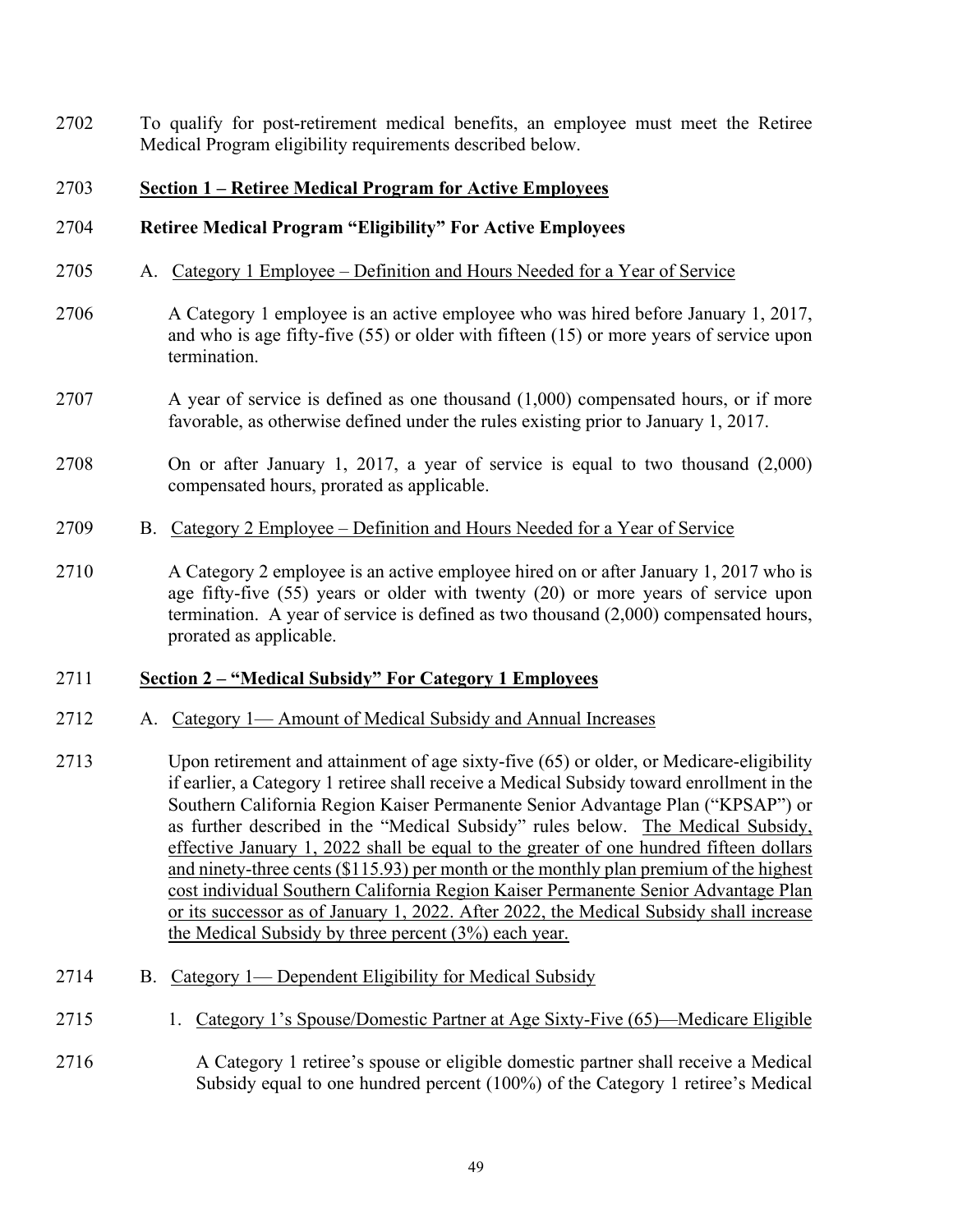|      |    | Subsidy. The one hundred percent 100% Medical Subsidy for a spouse or eligible<br>domestic partner will not apply until the retiree attains age sixty-five (65).                                                                                                                                                                                                                                                                                                                                                                                                                                                                                                                                                                                                                  |
|------|----|-----------------------------------------------------------------------------------------------------------------------------------------------------------------------------------------------------------------------------------------------------------------------------------------------------------------------------------------------------------------------------------------------------------------------------------------------------------------------------------------------------------------------------------------------------------------------------------------------------------------------------------------------------------------------------------------------------------------------------------------------------------------------------------|
| 2717 | 2. | Category 1's Spouse/Domestic Partner Prior to Age Sixty-Five (65) or Medicare<br>Eligible                                                                                                                                                                                                                                                                                                                                                                                                                                                                                                                                                                                                                                                                                         |
| 2718 |    | If the Category 1 retiree's spouse or domestic partner is not yet Medicare-eligible<br>when the retiree attains age 65, the spouse or domestic partner shall be covered<br>under the active employee plan in effect, until attainment of age sixty-five (65), or<br>Medicare eligibility if earlier.                                                                                                                                                                                                                                                                                                                                                                                                                                                                              |
| 2719 |    | 3. Category 1's Eligible Dependent Child                                                                                                                                                                                                                                                                                                                                                                                                                                                                                                                                                                                                                                                                                                                                          |
| 2720 |    | A Category 1 retiree's eligible dependent child, up to the limiting age, and disabled<br>dependent child shall be covered under the active employee plan in effect at the<br>time that the eligible dependent child receives services.                                                                                                                                                                                                                                                                                                                                                                                                                                                                                                                                            |
| 2721 | 4. | Summary and Requirement for Category 1's Spouse/Domestic Partner and/or<br>Eligible Children to Enroll in Medicare When Eligible                                                                                                                                                                                                                                                                                                                                                                                                                                                                                                                                                                                                                                                  |
| 2722 |    | The Retiree Medical Program for a Category 1 retiree's eligible dependents<br>(spouse, domestic partner, and/or eligible children) will not apply until the retiree<br>attains age 65 or Medicare eligibility. An eligible spouse or domestic partner who<br>is not yet Medicare eligible will have active coverage end as soon as she/he<br>becomes Medicare eligible. The spouse or domestic partner must enroll in Medicare<br>and KPSAP as soon as she/he becomes eligible in order to receive the Medical<br>Subsidy. An eligible dependent child who becomes Medicare eligible must enroll<br>in all relevant parts of Medicare and his or her Medicare rights must be assigned to<br>the applicable Kaiser Permanente Plan to assign/coordinate coverage with<br>Medicare. |
| 2723 |    | C. Exception for a Category 1 Employee Who Had Ten (10) Years of Service As of<br>January 1, 1990                                                                                                                                                                                                                                                                                                                                                                                                                                                                                                                                                                                                                                                                                 |

2724 If the Category 1 retiree is a grandfathered retiree, who is defined as an employee who had at least ten (10) years of service as of January 1, 1990, then the grandfathered Category 1 retiree shall be covered under the active employee plan in effect, until attainment of age sixty-five (65), or Medicare eligibility, if earlier. The active plan coverage will end as soon as the grandfathered Category 1 retiree becomes Medicareeligible, and the Category 1 retiree will then receive the Medical Subsidy for KPSAP. The grandfathered retiree's pre-Medicare medical coverage includes the spouse or domestic partner, dependent children up to the limiting age, and disabled dependent children.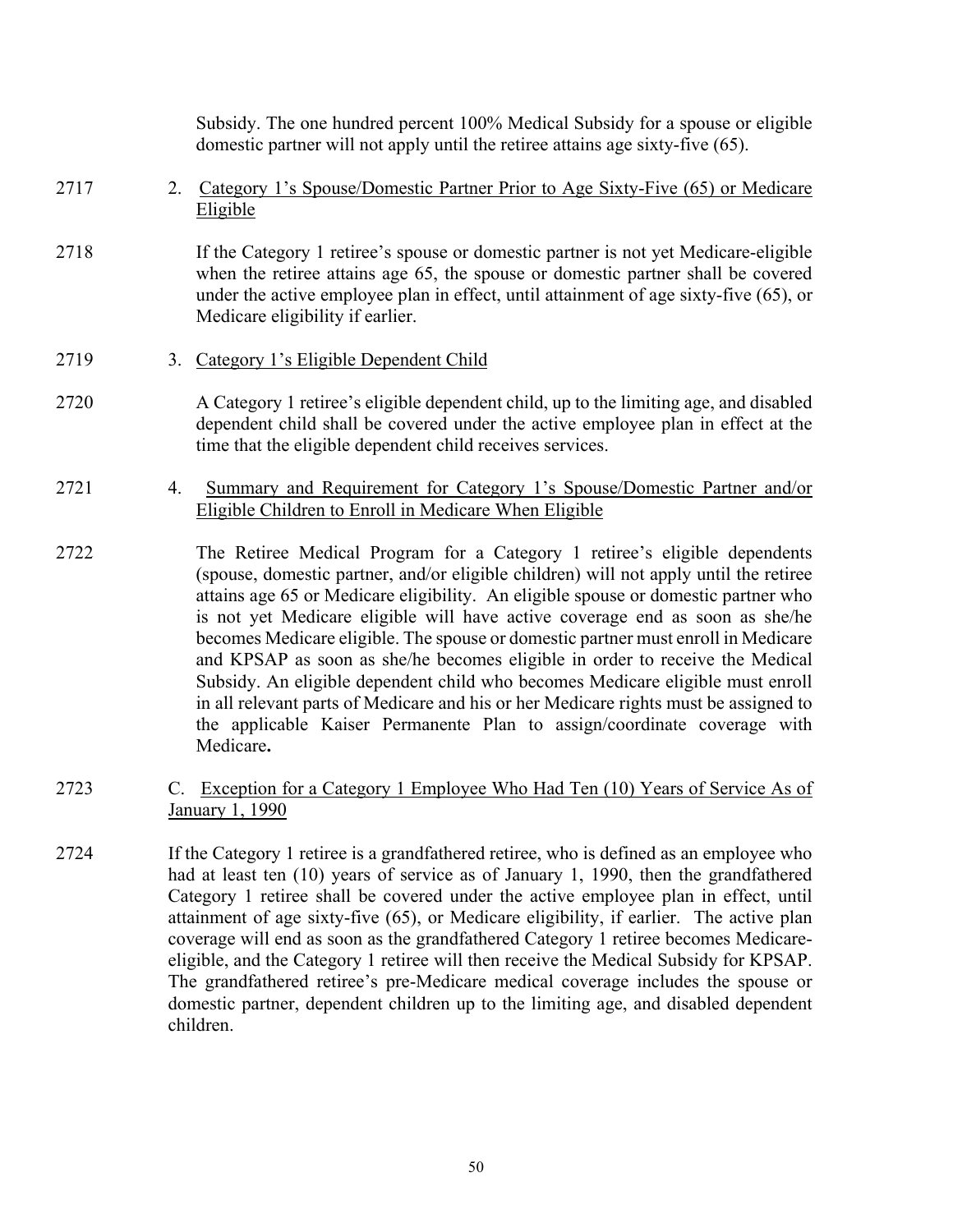## 2725 D. Upon the Death of a Category 1 Employee While Receiving the Medical Subsidy

- 2726 In the event a Category 1 retiree who has commenced receiving the Medical Subsidy, or grandfathered retiree coverage dies, the surviving pre-Medicare eligible spouse/domestic partner and eligible children shall be covered under the active employee plan, until limiting age, and the pre-Medicare active plan coverage or the Medical Subsidy will continue for the surviving spouse or domestic partner.
- 2727 The Medical Subsidy or pre-Medicare active coverage for the surviving spouse/domestic partner or eligible children of any other Category 1 retiree will begin when the deceased Category 1 retiree would have attained age 65.
- 2728 E. While Still Employed
- 2729 If a grandfathered Category 1 retiree dies while still employed, survivor coverage will begin at the start of the month following the date of death.
- 2730 The active medical plan for disabled dependent children does not continue past age twenty-six (26) in the event of a Category 1 retiree's death.

### 2731 **Section 3 – Category 2 Employees**

2732 A Category 2 retiree and his/her spouse or domestic partner, and his/her dependent child will not receive a Medical Subsidy.

### 2733 **Section 4 – "Medical Subsidy" Rules of Application (Category 1 Employees only)**

- 2734 The following rules shall apply to the Medical Subsidy:
- 2735 A. If Costs of the Premium for KPSAP Exceed or Are Less Than the Subsidy
- 2736 If the Medical Subsidy amount exceeds the premium costs of the lowest cost KPSAP, then the excess amount will be forfeited. Any cost of medical coverage above the Medical Subsidy shall be borne by the retiree.
- 2737 B. Failure to Pay KPSAP Premiums
- 2738 A retiree who does not pay the retiree's share of KPSAP premiums shall lose coverage in accordance with KPSAP terms. If a retiree does not pay the retiree's share of KPSAP premiums for his/her Medicare-eligible spouse or domestic partner, the spouse or domestic partner shall lose coverage in accordance with KPSAP terms.
- 2739 C. Application of the Medical Subsidy Within the Southern California Region and Coordination with Medicare
- 2740 Within the Southern California Region or another Kaiser Permanente Service Area, Medical Subsidy applies only for the amount of the lowest cost KPSAP coverage (and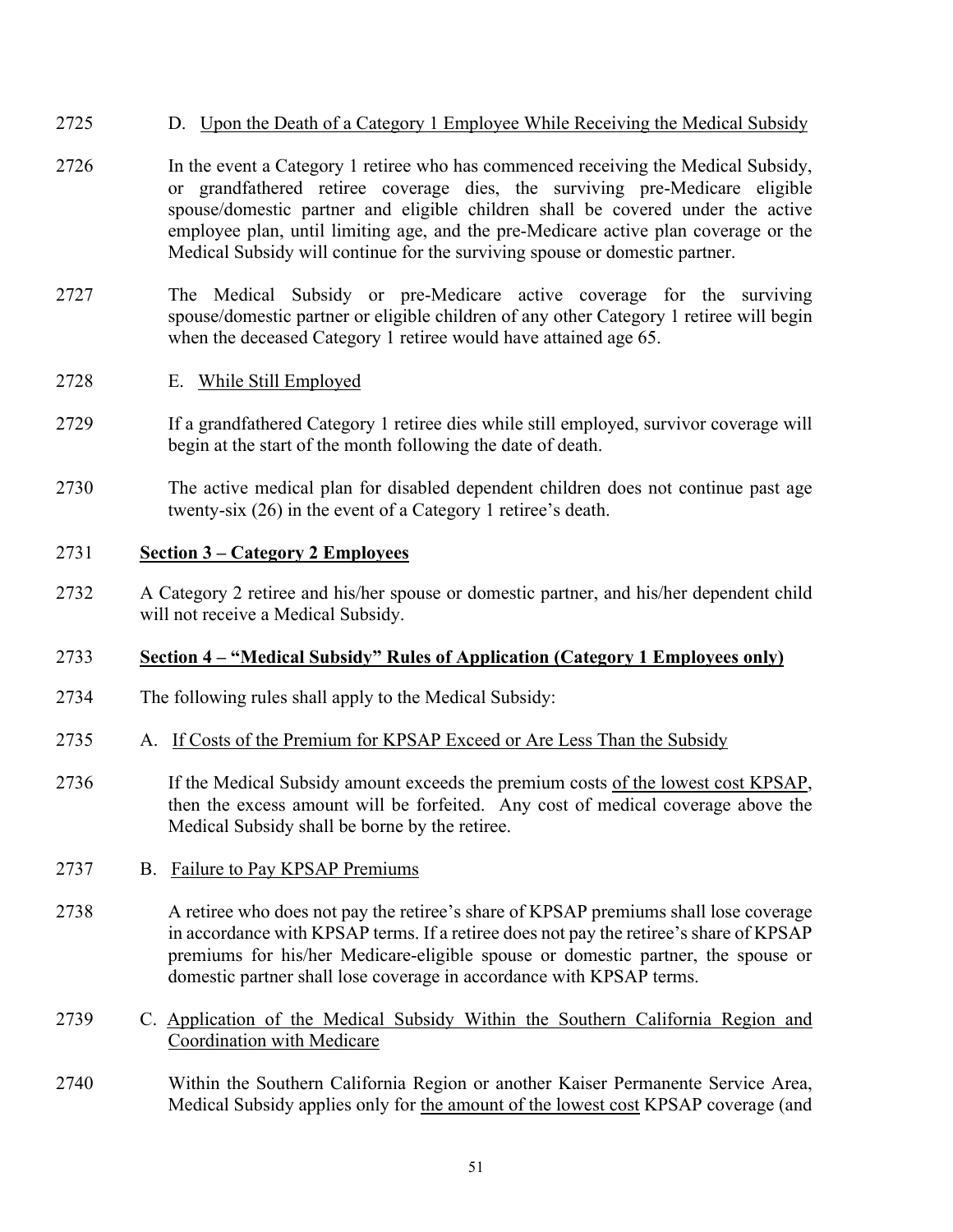not for any non-Kaiser Permanente plan). A retiree must enroll in Medicare Parts A & B and any other relevant Parts of Medicare, assign his/her Medicare rights to the applicable Kaiser Permanente Plan, and take such other action as the applicable Kaiser Permanente Plan determines is necessary to assign/coordinate Medicare. The spouse or domestic partner must also take the same actions when eligible.

- 2741 D. Application of the Medical Subsidy Outside the Southern California Region
- 2742 If a Category 1 retiree and/or his/her eligible dependents reside outside of a Kaiser Permanente Service Area, the Medical Subsidy can be used for any medical premiums permitted by the Internal Revenue Code.
- 2743 E. When the Medical Subsidy Applies
- 2744 The Medical Subsidy for a Category 1 retiree, his/her spouse or eligible domestic partner, and coverage for the Category 1 retiree's eligible dependent children, shall not apply until the Category 1 retiree attains age sixty-five (65) or is Medicare eligible unless the retiree meets the definition of Category 3: Disabled Employees as described in paragraph 2772 or is a previously grandfathered employee who is defined as an employee who had ten (10) years or more of service as of January 1, 1990.
- 2745 F. Upon the Retiree's Death
- 2746 In the event of a Category 1 retiree's death, the one hundred percent (100%) Medical Subsidy for a surviving spouse or eligible domestic partner will continue for the survivor until remarriage/recommitment or death.

### 2747 **Section 5 – Health Reimbursement Account ("HRA")**

## 2748 **Retiree Medical Employer Allocation to Health Reimbursement Account ("HRA") For Category 1 and 2 Employees**

2749 A. Category 1 Employees – HRA Account – \$1,000 per Year of Service

A Category 1 employee will receive an Employer allocation to an unfunded Retiree Medical Health Reimbursement Account ("HRA"/"Retiree Medical HRA") at the time of retirement in the amount of one thousand dollars (\$1,000) per year of Service. Category 1 employees who retire on or after January 1, 2020, will receive an Employer allocation to an unfunded Retiree Medical HRA at the time of retirement of two thousand dollars (\$2,000) per year of Service. A Category 1 employee who retires on or after January 1, 2022 will receive an allocation to the HRA equal to ten thousand dollars (\$10,000) when the retiree reaches age eight-five (85).

- 2750 B. Service Defined for Years Prior to January 1, 2017
- 2751 A year of Service is defined as one thousand (1,000) compensated hours, or if more favorable, as otherwise defined under the rules existing prior to January 1, 2017.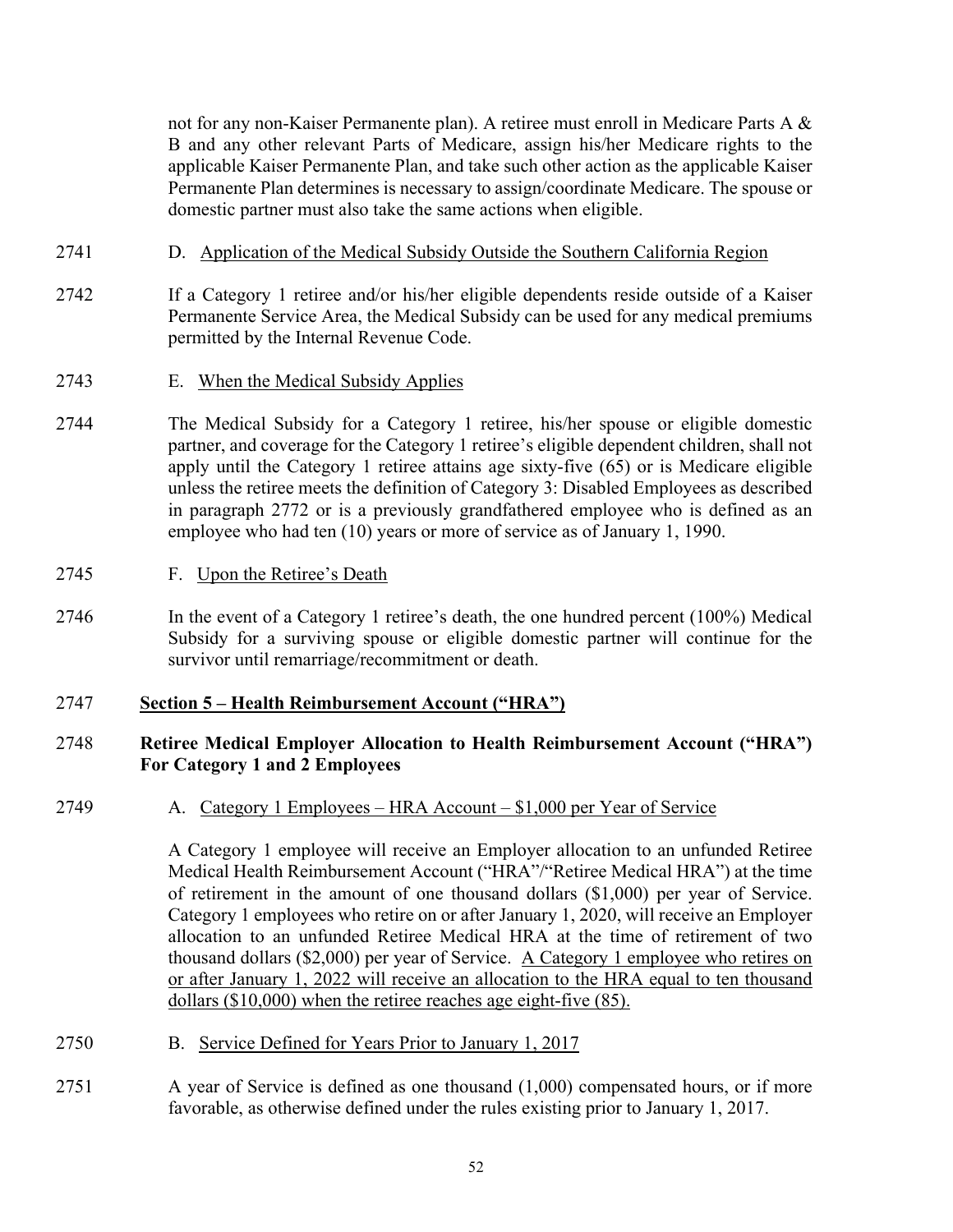## 2752 C. Service Defined for Years On or After January 1, 2017

- 2753 On or after January 1, 2017, a year of Service is equal to two thousand (2,000) compensated hours, prorated as applicable,
- 2754 D. Category 2 Employees HRA Account Thirty-Five (35) Year Maximum

A Category 2 employee will receive an Employer allocation to an unfunded Retiree Medical HRA at the time of retirement in the amount of one thousand dollars (\$1,000) per year of Service, prorated as applicable, up to a maximum of thirty-five (35) years. Category 2 employees who retire on or after January 1, 2020, will receive an Employer allocation to an unfunded Retiree Medical HRA at the time of retirement of two thousand (\$2,000) per year of Service, prorated as applicable. A year of Service is equal to two thousand (2,000) compensated hours. A Category 2 employee who retires on or after January 1, 2022 will receive an allocation to the HRA equal to ten thousand dollars (\$10,000) when the retiree reaches age eight-five (85).

- 2755 E. Retiree Medical HRA Rules of Application For Category 1 and 2 Employees
- 2756 The following rules shall apply to reimbursements from the Retiree Medical HRA:
- 2757 1. Access to HRA Account
- 2758 A retiree may access the Retiree Medical HRA for reimbursement of IRS-approved expenses (with limitations described below) upon attainment of age sixty-five (65). A retiree who becomes Medicare-eligible prior to age sixty-five (65) may access the Retiree Medical HRA prior to age sixty-five (65).
- 2759 2. Applicable Reimbursements from the HRA Within the KP Service Area
- 2760 For a retiree residing within the Kaiser Permanente Service Area, reimbursements shall be limited to the KPSAP (or other plans offered by Kaiser Foundation Health Plan) coverage costs, consisting of premiums in excess of the Medical Subsidy and deductibles or copayments required for covered services under KPSAP (or other plans offered by Kaiser Foundation Health Plan).
- 2761 3. Applicable Reimbursements from the HRA Outside the KP Service Area
- 2762 A retiree residing outside the Kaiser Permanente Service Area may receive Retiree Medical HRA reimbursements for any Medicare supplemental plan costs, consisting of Medicare supplemental plan premiums in excess of the Medical Subsidy, and Medicare supplemental plan deductibles or copayments, based on guidelines issued by the Internal Revenue Service.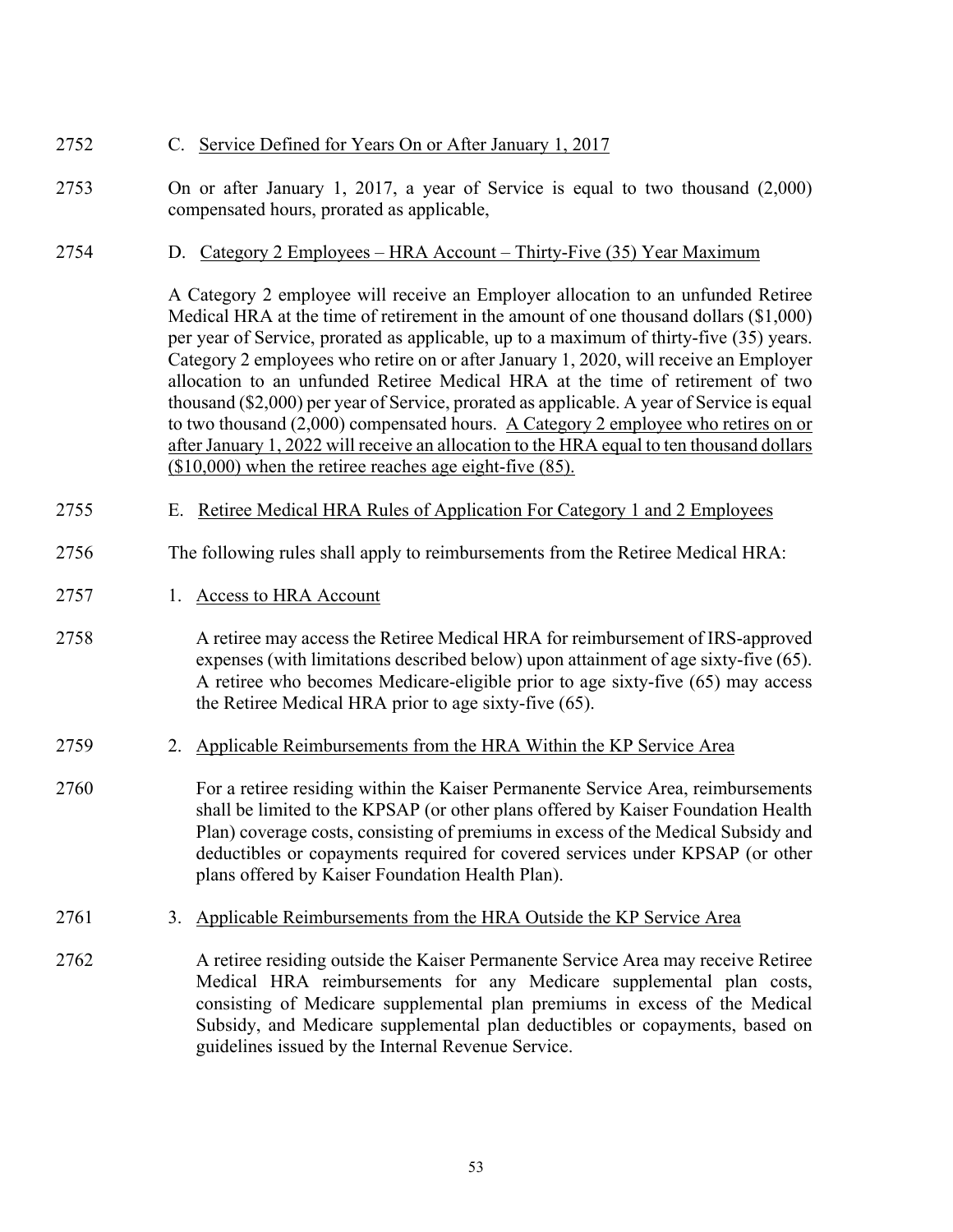- 2763 4. In Cases Where the HRA is Legally Not Applicable to a Retiree's Same Sex Spouse or Domestic Partner
- 2764 To the extent the Retiree Medical HRA mechanism is not available for a retiree's same-sex spouse or domestic partner, due to federal tax limitations, this paragraph shall apply. If an eligible retiree has an eligible domestic partner or same-sex spouse who is not a dependent as defined in the Internal Revenue Code, one-third (1/3) of the amount that otherwise would be allocated to the Retiree Medical HRA will instead be paid out in cash to the retiree within ninety (90) days of the later of the date the retiree attains age sixty-five (65) or separates from service. The amount described in this section shall, in no event, be paid later than the end of the applicable calendar year (or the fifteenth  $[15<sup>th</sup>]$  day of the third  $[3<sup>rd</sup>]$  month after the applicable event, if later).
- 2765 5. In Case of the Retiree's Death
- 2766 In the event of a retiree's death, any balance in the Retiree Medical HRA will be available for the benefit of the retiree's surviving spouse or surviving domestic partner who is an eligible dependent as defined by the Internal Revenue Code. The surviving spouse or domestic partner may access the Retiree Medical HRA for reimbursement of eligible medical expenses, subject to the same Retiree Medical HRA Rules of Application set forth in this Section E, when the retiree would have been eligible to access the HRA. Any balance in the Retiree Medical HRA will remain available until remarriage, entering a new domestic partnership, or death.

### 2767 **Section 6 – Category 3 Employees – Disabled Employees**

## 2768 **Retiree Medical Program for Disabled (Category 3) Employees on and After January 1, 2017**

- 2769 "Eligibility" For Category 3 Disabled Employees
- 2770 A. Hired Prior to January 1, 2017
- 2771 An active employee who was hired before January 1, 2017 who is eligible for Employer-paid health benefits as an active employee, who retires (separates from service) on or after January 1, 2017, after becoming disabled, and who has at least ten (10) years or more of Service and who is eligible for disability benefits under Title II of the Social Security Act.
- 2772 B. Hired on or After January 1, 2017
- 2773 An active employee who was hired on or after January 1, 2017 who is eligible for Employer-paid health benefits as an active employee, who retires (separates from service) on or after January 1, 2017, after becoming disabled, and who has at least fifteen (15) years or more of Service and who is eligible for disability benefits under Title II of the Social Security Act.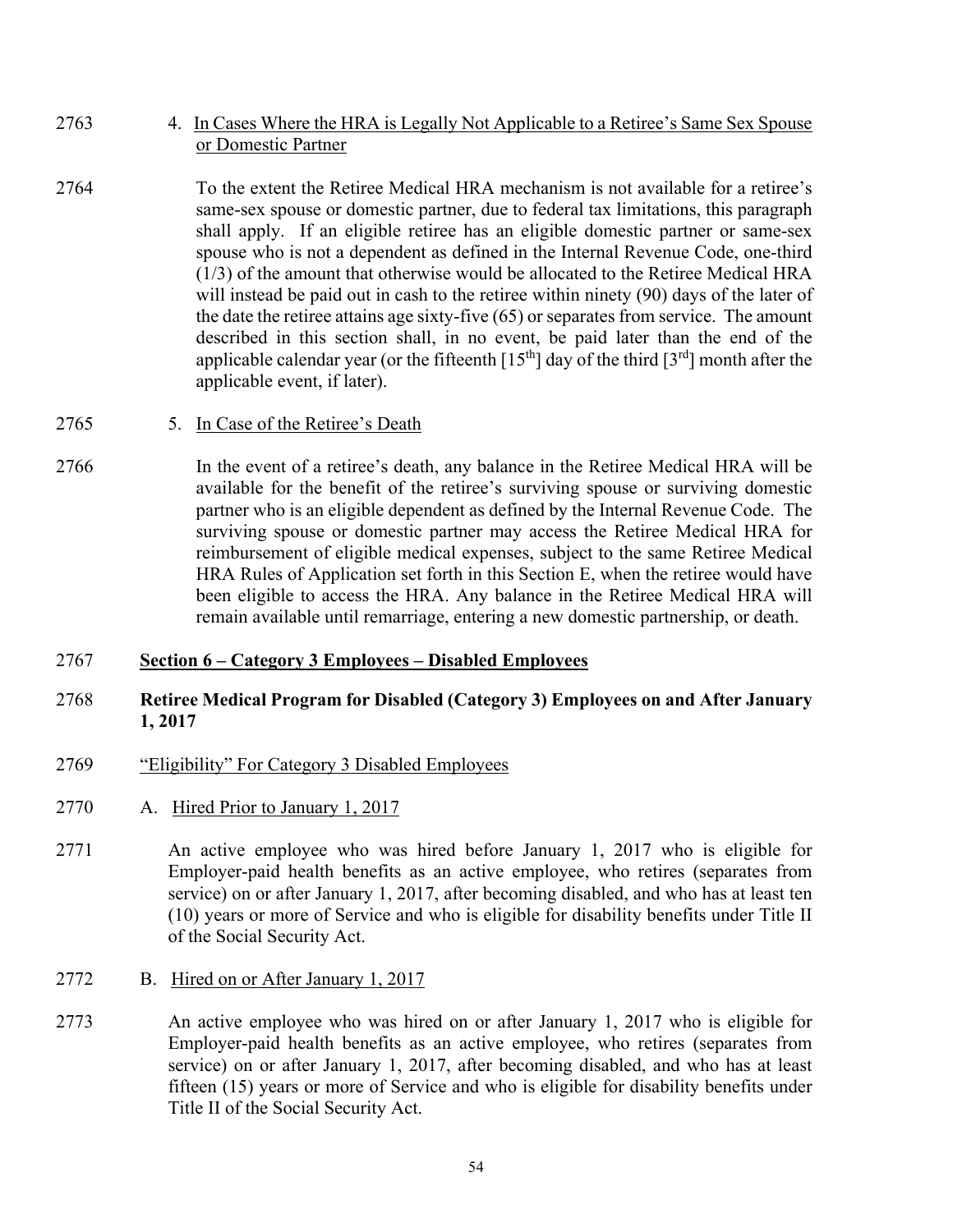## 2774 C. Definition of Year of Service

- 2775 For the purpose of determining an employee's eligibility under Category 3, a year of Service is defined as one thousand (1,000) compensated hours or, if more favorable, as otherwise defined under the rules existing prior to January 1, 2017.
- 2776 On or after January 1, 2017, a year of Service is equal to two thousand (2,000) compensated hours, prorated as applicable.

## 2777 **Section 7 – "Medical Subsidy" For Category 3 Disabled Employees**

- 2778 A. Category 3 Amount of Medical Subsidy and Annual Increases
- 2779 A Category 3 disabled retiree shall be entitled to a Medical Subsidy equal to the greater of one hundred fifteen dollars and ninety-three cents (\$115.93) per month or the monthly premium of the highest cost individual Southern California Region Kaiser Permanente Senior Advantage Plan ("KPSAP") or its successor as of January 1, 2022. After 2022, the Medical Subsidy shall increase by three percent (3%) each year.
- 2780 B. Category 3 Employee Must Meet Category 1 Requirements for Spouse/Domestic Partner Coverage
- 2781 Unless the Category 3 disabled retiree also meets the requirements in Category 1, a Category 3 disabled retiree's spouse or eligible domestic partner shall not receive a Medical Subsidy.
- 2782 C. Category 3 Employee's Dependent Children
- 2783 The Category 3 disabled retiree's eligible dependent children shall be covered under the active employee plan in effect at the time services are received. The active medical plan for disabled dependent children does not continue past age 26 in the event of a Category 3 retiree's death.
- 2784 D. Category 3 Employee's Coverage in the Active Employee's Health Plan Until Medicare Becomes Effective
- 2785 Before Medicare becomes effective, a Category 3 disabled retiree shall be covered under the active employee plan in effect at the time services are received until Medicare becomes effective.
- 2786 If the Category 3 disabled retiree also meets the requirements in Category 1, the Category 3 disabled retiree's spouse/domestic partner and dependent children also shall be covered under the active employee plan in effect at the time services are received until Medicare becomes effective.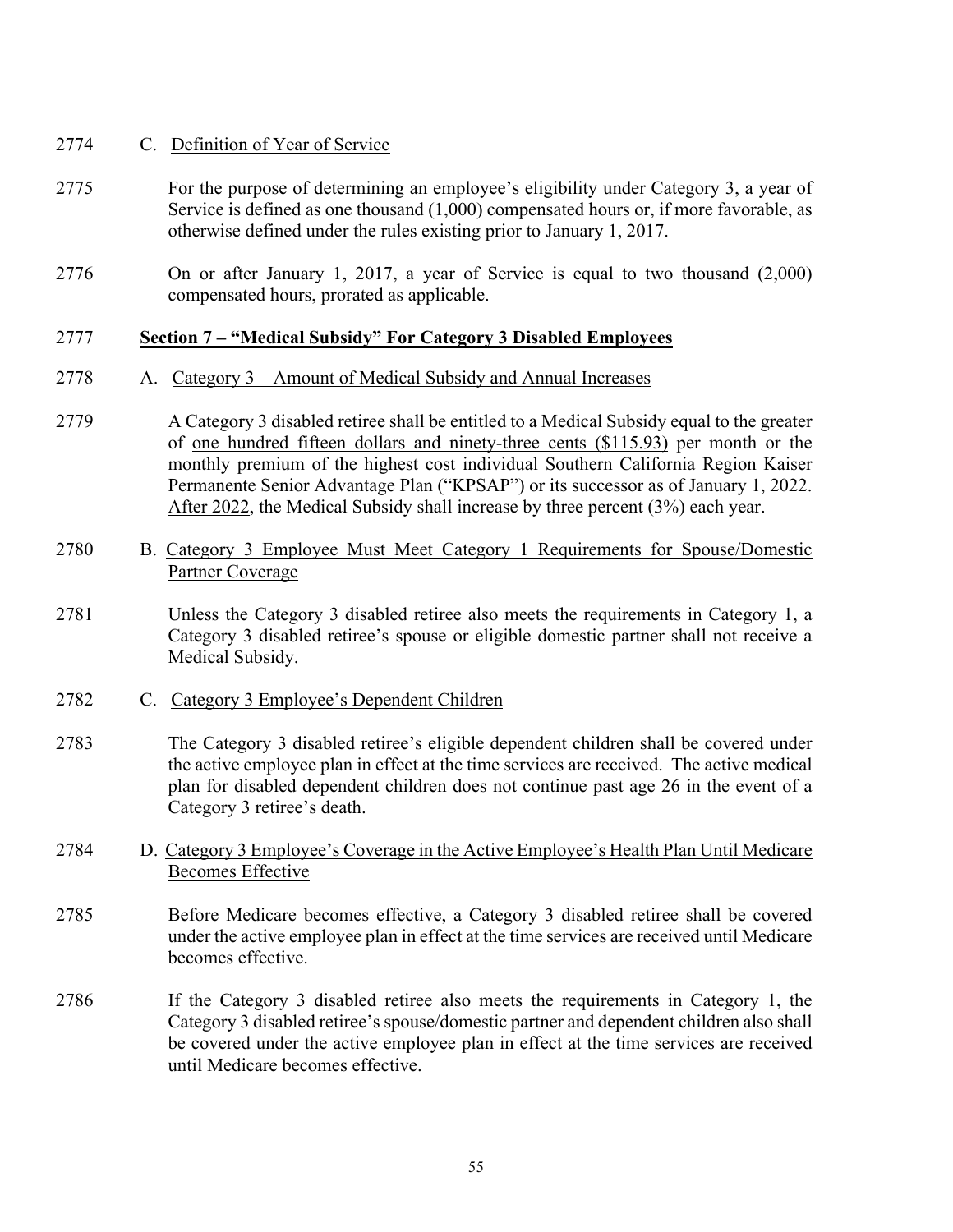- 2787 E. Category 3 Rules of Application of Medical Subsidy the Same as Category 1
- 2788 The Retiree Program "Medical Subsidy" Rules of Application above, for Category 1 employees shall also apply to Category 3, Disabled employees.

## 2789 **Section 8 – Category 3 – Employer Allocation to Health Reimbursement Account For Category 3 Disabled Employees**

- 2790 A. Amount of Allocation for Category 3 Employee
- 2791 A Category 3 disabled employee will receive an Employer allocation to an unfunded Retiree Medical HRA at the time of retirement (separation from service) in the amount equal to the greater of fifteen thousand dollars (\$15,000) or one thousand dollars (\$1,000) per year of Service based on a 1,000-hour compensated year or as otherwise then defined prior to January 1, 2017, if more favorable. A Category 3 disabled employee who retires on or after January 1, 2020, will receive an Employer allocation to an unfunded Retiree Medical HRA at the time of retirement (separation from service) in the amount equal to the greater of fifteen thousand dollars (\$15,000) or one thousand dollars (\$1,000) per year of Service based on a 1,000-hour compensated year, prorated as applicable, or as otherwise then defined prior to January 1, 2017, if more favorable. On or after January 1, 2017, a year of Service is equal to two thousand (2,000) compensated hours, prorated as applicable. A Category 3 employee who retires on or after January 1, 2022 will receive an allocation to the HRA equal to ten thousand dollars (\$10,000) when the retiree reaches age eight-five (85).
- 2792 B. Category 3 Rules of Application of HRA the Same as Category 1 and 2
- 2793 The Retiree Medical HRA Rules of Application above for Category 1 and 2 employees shall also apply to Category 3 Disabled employees.

## 2794 **Section 9 – Retiree Medical Program For Current Retirees (Retired Prior to January 1, 2017)**

- 2795 A. Current Retiree Definition An Employee Who Retires Before January 1, 2017
- 2796 A "Current Retiree" is an active employee who retires on or after the effective date of this Agreement and before January 1, 2017. An active employee "retires" before January 1, 2017, if he/she retires under the KPRP, after attaining at least age 55, or has age plus years of service equal seventy-five (75) and with at least fifteen (15) or more years of Service.
- 2797 B. Health Plan Coverage for Current Retirees Prior to January 1, 2015 \$5 Copay Program
- 2798 A Current Retiree and his/her eligible dependents who become eligible for Retiree Health Plan coverage commencement prior to December 31, 2014 will have a five-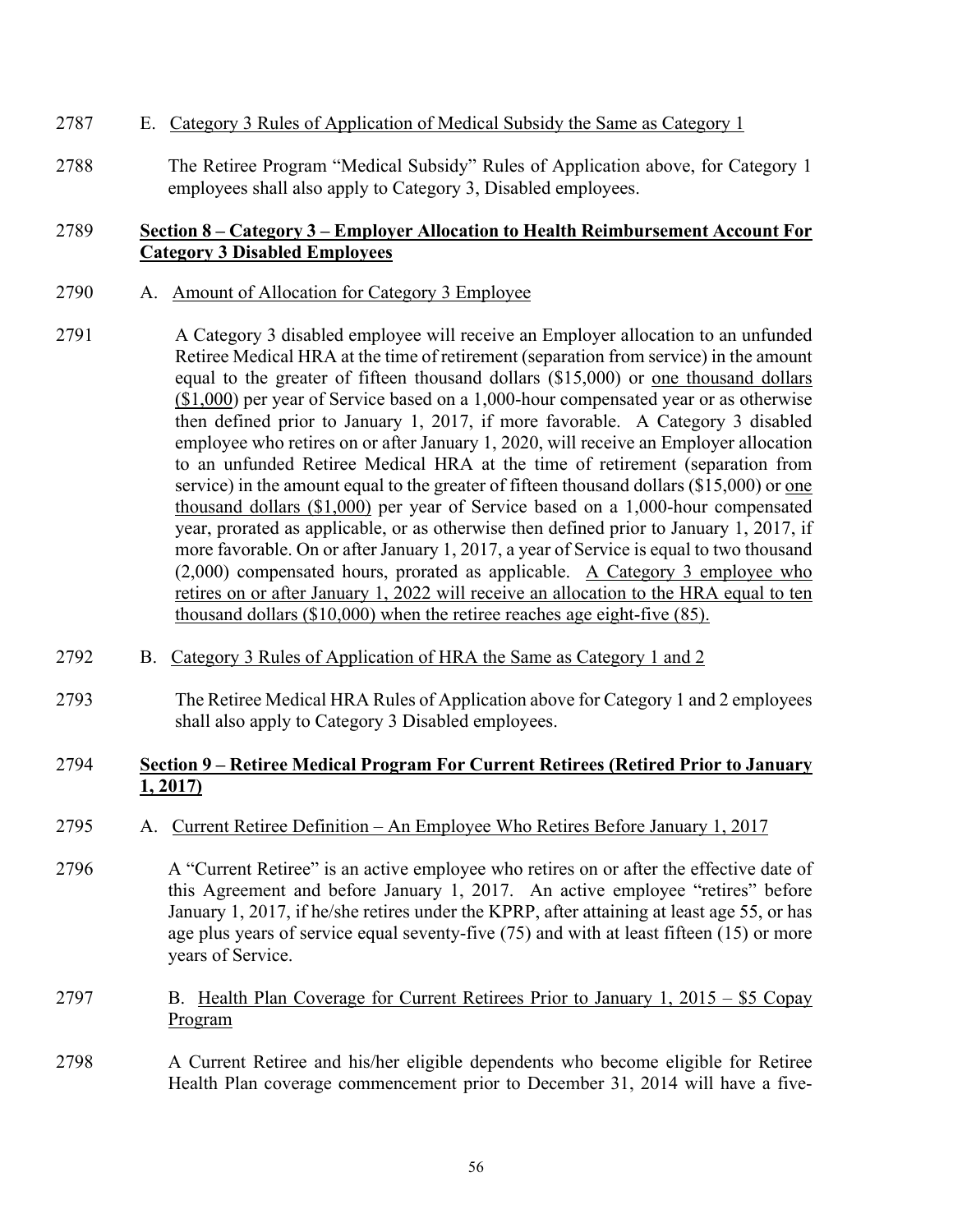|       | dollar (\$5.00) copayment for each medical office visit and each prescription through<br>December 31, 2014.                                                                                                                                                                                                                                                                              |
|-------|------------------------------------------------------------------------------------------------------------------------------------------------------------------------------------------------------------------------------------------------------------------------------------------------------------------------------------------------------------------------------------------|
| 2799  | Health Plan Coverage for Current Retirees On or After January 1, 2015 – \$20<br>$\mathbf{C}$ .<br>Copay Program                                                                                                                                                                                                                                                                          |
| 27100 | Effective January 1, 2015, a Current Retiree and his/her eligible dependents will have<br>a twenty dollar (\$20) copayment level which includes \$20 medical office visits, \$20<br>urgent care, \$100 hospital inpatient care per admission, \$50 emergency visit, \$10<br>generic/\$15 brand prescription (30-day supply maximum), etc. A detailed list is<br>described in Appendix B. |
| 27101 | Any changes to the active employee copayments on or after January 1, 2015 will also<br>be implemented for the retiree and his/her eligible dependents and survivors.                                                                                                                                                                                                                     |
| 27102 | Paragraphs 27105 through 27133 describe the eligibility, Medicare coordination, out-<br>of-area, out-of-region and survivor benefit rules for Current Retirees.                                                                                                                                                                                                                          |
| 27103 | D. A Current Retiree Retiring at Age Sixty-Five (65)                                                                                                                                                                                                                                                                                                                                     |
| 27104 | A Current Retiree who retires at age sixty-five (65) with fifteen (15) or more years of<br>Service and has Health Plan coverage at the time of retirement, remains eligible for<br>Retiree Health Plan coverage on his/her retirement date.                                                                                                                                              |
| 27105 | Coverage will be extended to the spouse of the eligible Current Retiree until such time<br>that the spouse remarries or dies, and to the retiree's eligible dependents until they<br>reach the limiting age. Employer-paid Retiree Health Plan coverage will be extended<br>to the domestic partner for the duration of the life of the Current Retiree.                                 |
| 27106 | E. A Current Retiree Retiring Before Age Sixty-Five (65)                                                                                                                                                                                                                                                                                                                                 |
| 27107 | A Current Retiree younger than age 65 (i.e., Early Retiree) with fifteen (15) or more<br>years of Service remains eligible for Employer-paid Retiree Health Plan, coverage<br>commencing at age sixty-five (65).                                                                                                                                                                         |
| 27108 | As an exception, a Current Retiree with fifteen (15) or more years of Service, who has<br>ten (10) or more years of Service prior to January 1, 1990, remains eligible for<br>Employer-paid Retiree Health Plan coverage from his/her early retirement date.                                                                                                                             |
| 27109 | Requirements for Eligibility for Continued Employer Paid Retiree Health Plan<br>F.<br>Coverage for Current Retiree                                                                                                                                                                                                                                                                       |
| 27110 | Upon attaining age sixty-five (65) in order to be eligible for continued Employer-paid<br>Retiree Health Plan coverage, a Current Retiree must enroll in Parts A and B and any<br>other relevant Parts of Medicare.                                                                                                                                                                      |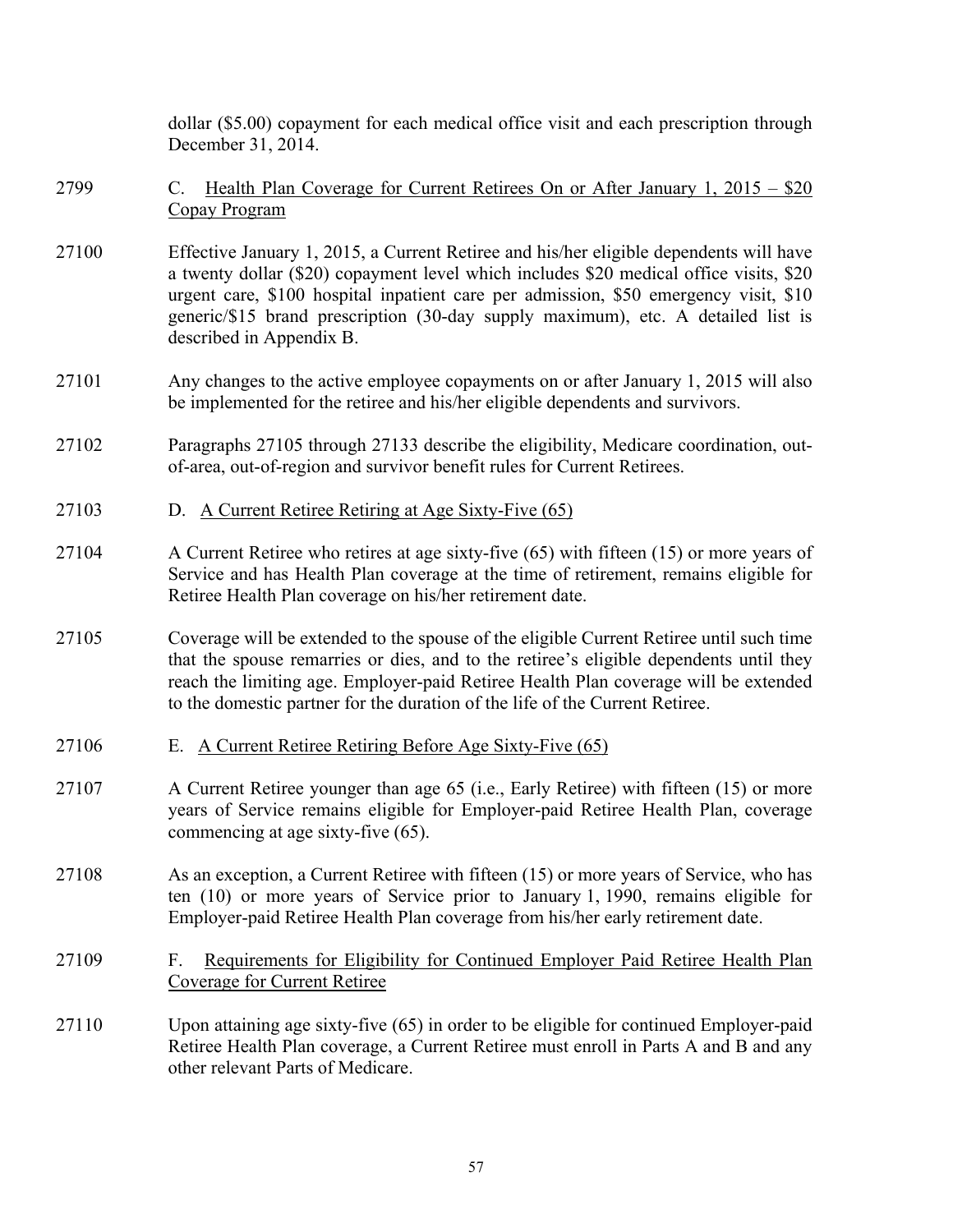- 27111 The Current Retiree's spouse or domestic partner must also take the same actions when eligible. Eligible dependents will be covered until they reach the limiting age.
- 27112 Physically or mentally disabled children are also covered past age 26, provided such disability occurred prior to the dependent children turning 26. Annual certification of disability and dependency may be required by Health Plan.
- 27113 G. Additional Requirement for Current Retiree Health Plan Coverage Coordinated with Medicare
- 27114 The Employer will provide Kaiser Foundation Health Plan Coverage coordinated with Medicare to an eligible Current Retiree and/or his/her spouse or eligible domestic partner who becomes eligible for Medicare at the time of Normal or Postponed retirement or when first eligible after Early retirement.
- 27115 Should the Current Retiree and/or spouse or eligible domestic partner elect nonenrollment or to disenroll in the current Medicare coordinated Health Plan Coverage program, the retiree must pay the difference between the Employer's cost for the Medicare Coordinated program and the non-Medicare coordinated Coverage premiums.
- 27116 H. Change In Medicare Laws and Bargaining
- 27117 In the event there are any changes in the Social Security Medicare laws which affect the Employer's Medicare reimbursement, the Employer retains the right to contact the Union to commence negotiations relative to the retiree Health Plan benefit.
- 27118 I. Out-of-Area Plan for Current Retiree
- 27119 The out-of-area plan is an optional plan for a Current Retiree who is eligible for postretirement medical benefits and who move to an area not served by Kaiser Permanente.
- 27120 The out-of-area plan will integrate with Medicare, when applicable, and includes inpatient services at 100% of usual and customary; outpatient services such as lab tests, outpatient surgery etc., at 100% of usual and customary; emergency care at 100% of usual and customary; and prescription drugs (co-payments apply).
- 27121 The Current Retiree has the option to maintain his/her Southern California Kaiser Permanente Retiree Health Plan coverage instead of the out-of-area plan. This coverage is not comprehensive and covers emergency/urgent care and mail order prescriptions only.
- 27122 J. Out-of-Region Plan for Current Retirees
- 27123 The out-of-region plan is a required plan for a Current Retiree who is eligible for postretirement medical benefits and who moves to another Kaiser Permanente region. The out-of-region plan will require Medicare assignments, when applicable. The out-of-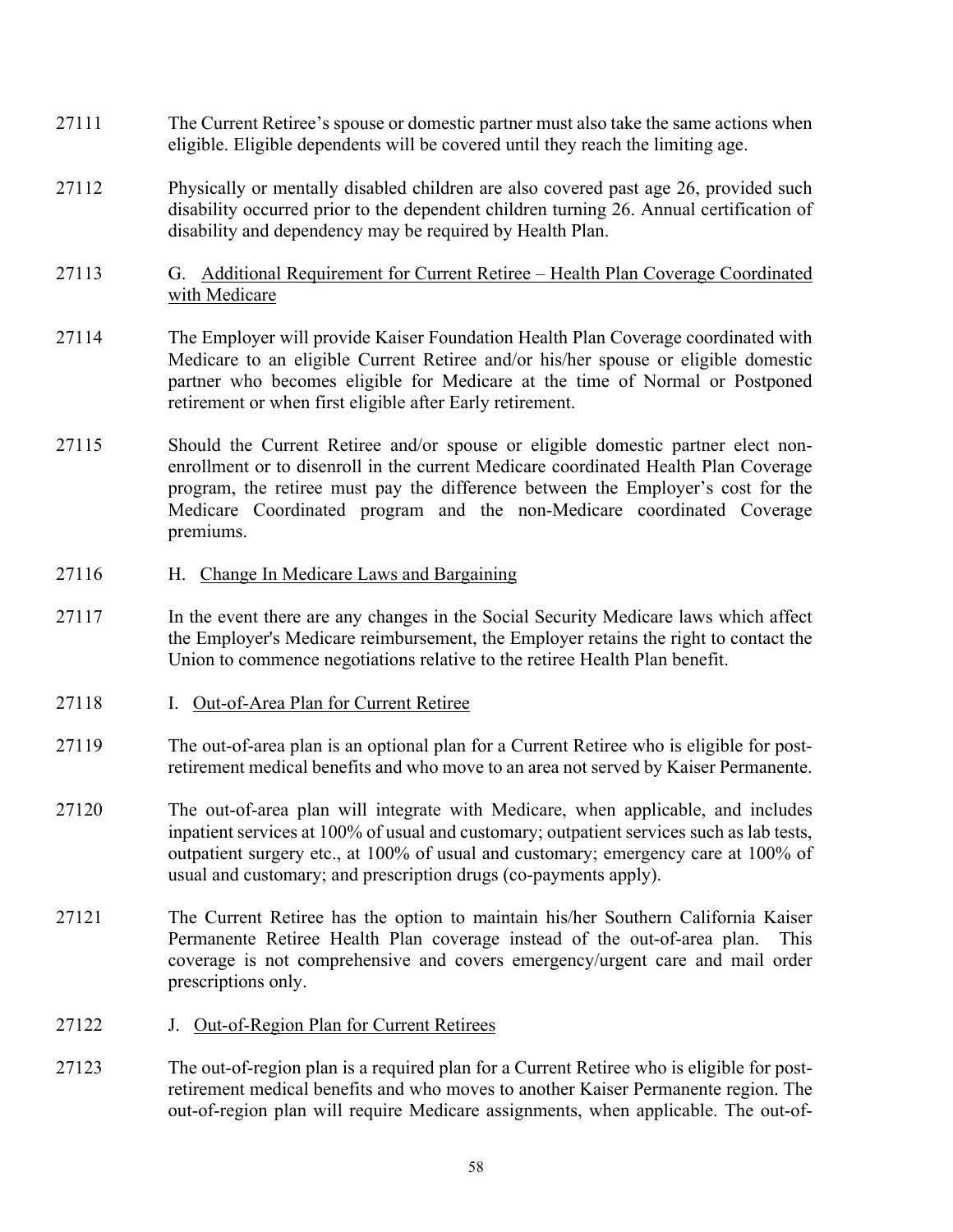region plan includes services such as doctor's office visits, prescription drugs, inpatient services, emergency care, vision care, and durable medical equipment coverage. Copayments will apply.

- 27124 K. Dental Plan Coverage for Current Retiree
- 27125 Kaiser Permanente does not provide Employer-paid Dental coverage for retirees.
- 27126 L. Survivor Health Plan Coverage for Current Retiree Death While Actively Employed
- 27127 In the event a Current Retiree, who has fifteen (15) or more years of service and has met the eligibility requirements for retirement, dies while actively employed, Retiree Health Plan coverage will be provided to the spouse/domestic partner, until remarriage/recommitment or death, and eligible dependents until they reach the limiting age.
- 27128 Coverage will begin when the deceased Current Retiree would have been eligible for Retiree Health Plan coverage if he/she was alive. Upon the death of the Current Retiree, a physically or mentally dependent child who is beyond limiting age will be given the option to convert to direct pay Health Plan Coverage or continue Health Plan Coverage under provisions as specified by COBRA.
- 27129 M. Death While Retired
- 27130 In the event a Current Retiree with Retiree Health Plan coverage dies, the Retiree Health Plan coverage shall continue for the spouse/eligible domestic partner until remarriage/recommitment or death and for eligible dependents until they reach the limiting age.
- 27131 Upon the death of the Current Retiree with Retiree Health Plan coverage, a physically or mentally dependent child who is beyond limiting age, will be given the option to convert to direct pay Health Plan Coverage or continue Health Plan Coverage under provisions as specified by COBRA.

### 27132 **Section 10 – Retiree Life Insurance**

- 27133 Each employee who retires at age 55 or older with fifteen (15) years or more of Service and was regularly scheduled to work thirty-two (32) or more hours per week and had life insurance coverage at the time of retirement, Kaiser Permanente will provide the employee with company-paid retiree life insurance coverage.
- 27134 The Age-Rated insurance will taper in five (5) year increments to a minimum of \$5,000. The \$5,000 life insurance will reduce to \$2,000. The two (2) times annual insurance will taper 1% per month for seventy-five (75) months to the greater of \$2,000 or 25% of the original life insurance amount. The one (1) time annual salary Supplemental Life insurance coverage may be converted to an individual plan.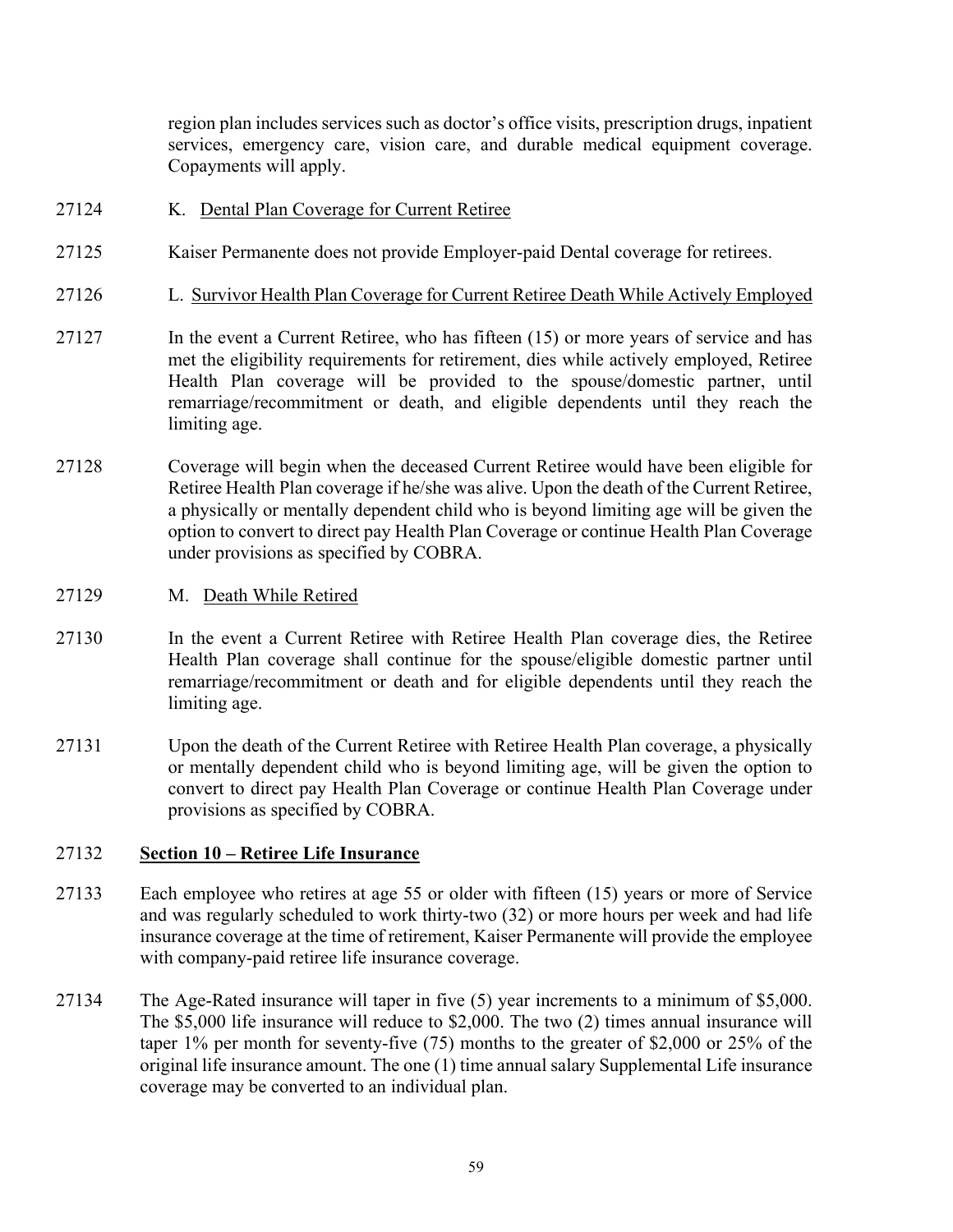27135 Additional employee-purchased coverage will be available for conversion to an individual policy upon retirement.

## 27136 **COVERAGE, LIMITATIONS AND EXCLUSIONS**

27137 Coverage, limitations and exclusions of the foregoing Health and Welfare plans for retirees are established and governed by the Employer's service agreements with the respective providers and insurance carriers, and Plan Documents.

# 2800 **ARTICLE XXVIII – DISABILITY PLANS**

## 2801 **Section 1 – Short-Term Disability (STD)**

- 2802 An active employee regularly scheduled to work thirty-two (32) or more hours per week has the option to purchase Short-Term Disability (STD) Insurance.
- 2803 Benefits are payable beginning on the first  $(1<sup>st</sup>)$  day of hospitalization or on the eighth  $(8<sup>th</sup>)$ consecutive day of illness or injury or upon exhaustion of ESL hours, whichever is later. This coverage provides at least fifty percent (50%) of the employee's base salary, or up to sixty percent (60%) of the base salary if combined with other disability income such as State Disability Insurance (SDI), Workers' Compensation and/or Social Security.
- 2804 Disability benefits may be paid for a maximum of three (3) years from the date of disability with continued physician certification. Disability benefits will cease earlier if the employee is no longer disabled or dies.
- 2805 In order to be a participant in this benefit, the employee must enroll and pay a monthly premium.

## 2806 **Section 2 – Salary Continuance**

- 2807 Each employee regularly scheduled to work thirty-two (32) or more hours per week is automatically eligible for the Salary Continuance (SC) plan after two (2) years of employment. This benefit is Employer-paid.
- 2808 In the event of a disability, in instances where the employee has no ESL hours or does not elect ETO hours, the Salary Continuance benefit will bridge the employee's income with a total of 50% of his/her base salary for up to six (6) months from the date of disability or until the employee is eligible for Long-Term Disability, whichever is sooner.
- 2809 In order to receive Salary Continuance benefits, the employee must be eligible for SDI or Workers' Compensation.

## 2810 **Section 3 – Long–Term Disability (LTD)**

2811 An employee regularly scheduled to work thirty-two (32) or more hours per week and has two (2) years of employment, is automatically covered by the company-paid Long-Term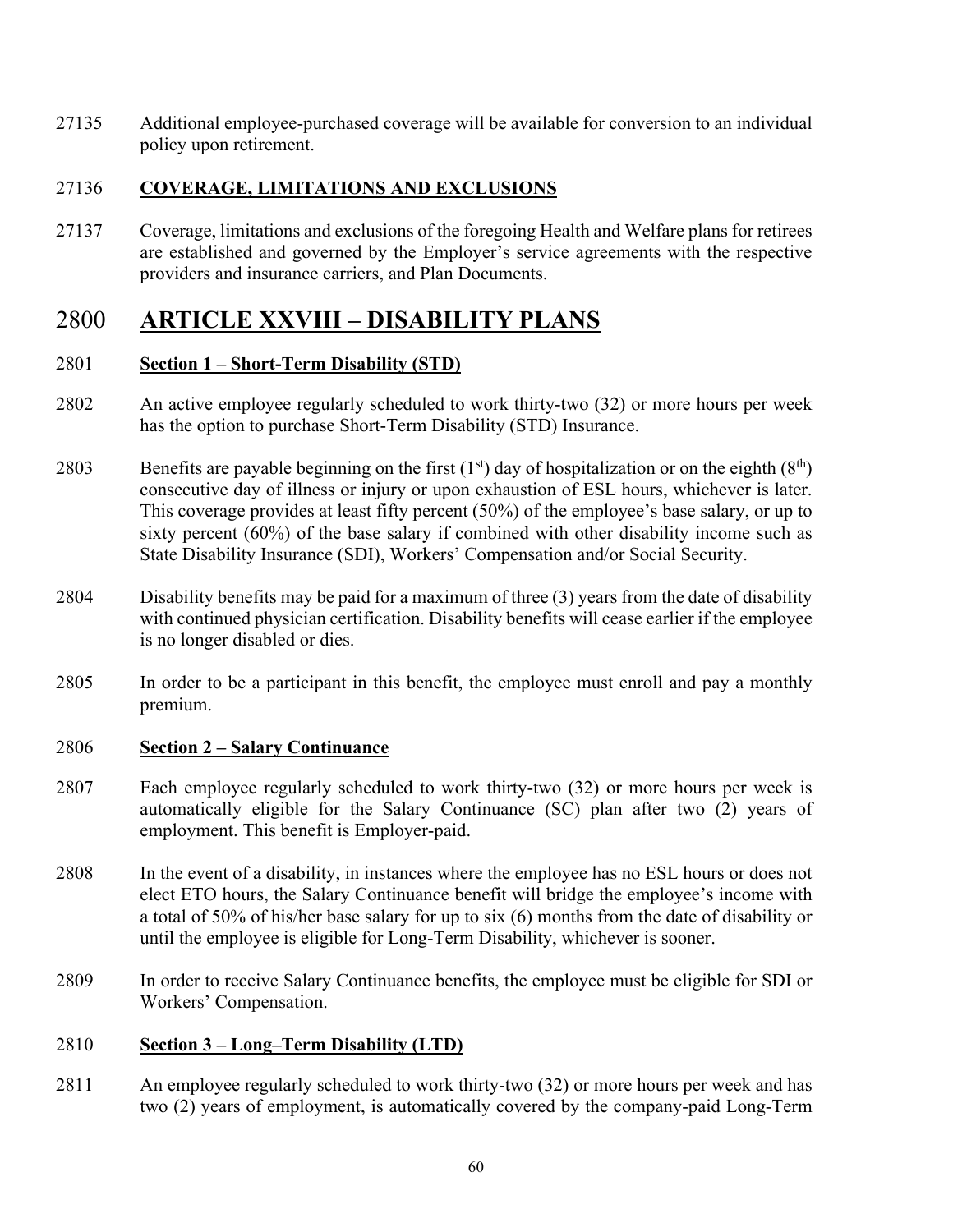Disability (LTD) benefits. LTD provides monthly income payments if an employee becomes disabled and cannot earn more than 80% of his/her pre-disability salary.

- 2812 Benefits are payable after six (6) months of disability or when an employee exhausts all hours in his/her ESL Bank and uses any immediately elected ETO hours, whichever is later.
- 2813 This benefit provides at least fifty percent (50%) of an employee's base salary or up to sixty percent (60%) if integrated with other disability income such as State Disability, Workers' Compensation and/or Social Security, or up to 100% of the employee's predisability base salary with offsets from other income, during the first  $(1<sup>st</sup>)$  twenty-four  $(24)$ months of disability if participating in an approved rehabilitation/return to work incentive plan.
- 2814 Further incentives are provided after the first  $(1<sup>st</sup>)$  twenty-four  $(24)$  months, if applicable. Benefits are paid on a monthly basis according to the following table:

| Age on Date of Disability Starts | Maximum Benefit Duration from Date of Disability |  |
|----------------------------------|--------------------------------------------------|--|
| Less than $61$                   | Up to Age $65$                                   |  |
| 62                               | 48 Months                                        |  |
| 63                               | 48 Months                                        |  |
| 64                               | 48 Months                                        |  |
| 65                               | 48 Months                                        |  |
| 66                               | 48 Months                                        |  |
| 67                               | 24 Months                                        |  |
| 68                               | 24 Months                                        |  |
| 69 and over 12 Months            |                                                  |  |

## 2815 **Duration of Benefits Table**

- 2816 LTD benefits due to mental or nervous disorders or diseases, and drug, alcohol or substance abuse or dependency are limited to a maximum of three (3) years in the employee's lifetime.
- 2817 The LTD plan has a pre-existing condition clause that excludes disability coverage during the first twelve (12) months of coverage on a disability resulting from a condition which is treated within three (3) months prior to coverage becoming effective.

## 2818 **Exclusions and Limitations**

2819 Coverage, limitations and exclusions of the foregoing disability plans are established and governed by the Employer's service agreements with the respective providers, and insurance carriers, and Plan Documents. The foregoing plans are governed by the plan documents and/or Kaiser Permanente policies.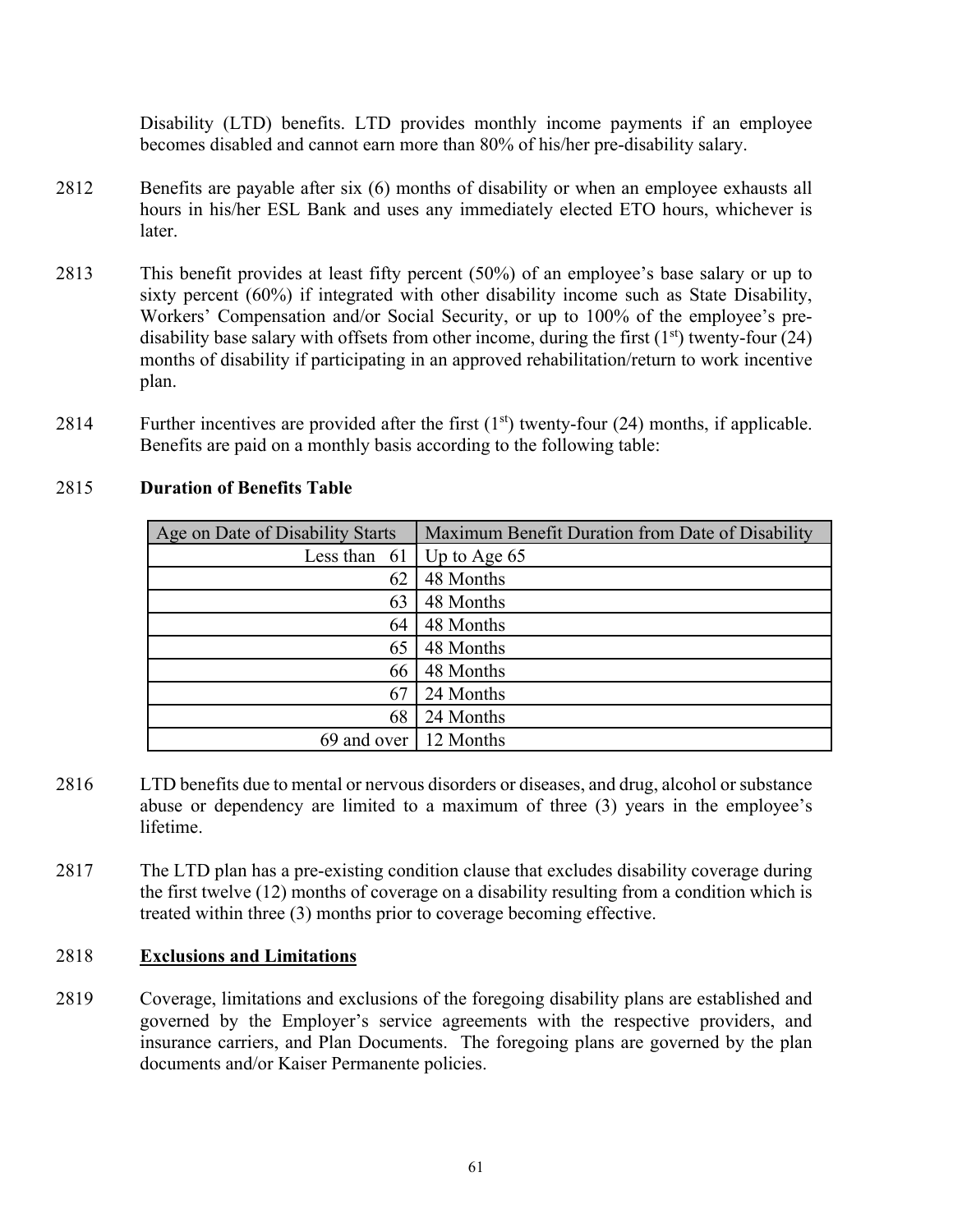# 2900 **ARTICLE XXIX – RETIREMENT PLANS**

## 2901 **Section 1 – Kaiser Permanente Retirement Plan (KPRP)**

- 2902 A. Through December 31, 2014 an Employee Becomes a Participant in the Kaiser Permanente Retirement Plan (KPRP)
- 2903 Through December 31, 2014, an employee becomes a participant in the Employerfunded Kaiser Permanente Represented Employees Pension Plan supplement to the Kaiser Permanente Retirement Plan (KPRP), regardless of his/her employment status and work schedule, in the calendar year in which he/she completes at least one thousand (1,000) hours.
- 2904 An employee who becomes a participant in the KPRP receives Credited Service from his/her date of hire.
- 2905 B. New Hires Do Not Participate in KPRP Effective January 1, 2015
- 2906 Effective January 1, 2015, a newly hired employee or an employee rehired after a break in service will not be eligible for and will not become a participant in the KPRP.
- 2907 C. New Hires Participate in a Defined Contribution Plan
- 2908 A newly hired employee or an employee rehired after a break in service will be covered under the Kaiser Permanente Southern California Employees Defined Contribution (EDC) as described below in Section 4.
- 2909 D. Employees Hired Prior to January 1, 2015 Retain KPRP When Transferring
- 2910 Effective January 1, 2015, a current employee or a transferring employee without a break in service, and who was employed by the Employer before January 1, 2015 shall become a participant in the Kaiser Permanente Southern California Employees' Pension Plan supplement to the Kaiser Permanente Retirement Plan.
- 2911 E. Benefit of KPRP
- 2912 1. Retirement Income
- 2913 For an employee hired prior to January 1**,** 2015, the pension plan provides an employee with retirement income based on his/her length of **S**ervice and compensation.
- 2914 2. Vesting
- 2915 Vesting in KPRP is attained after five (5) years of service.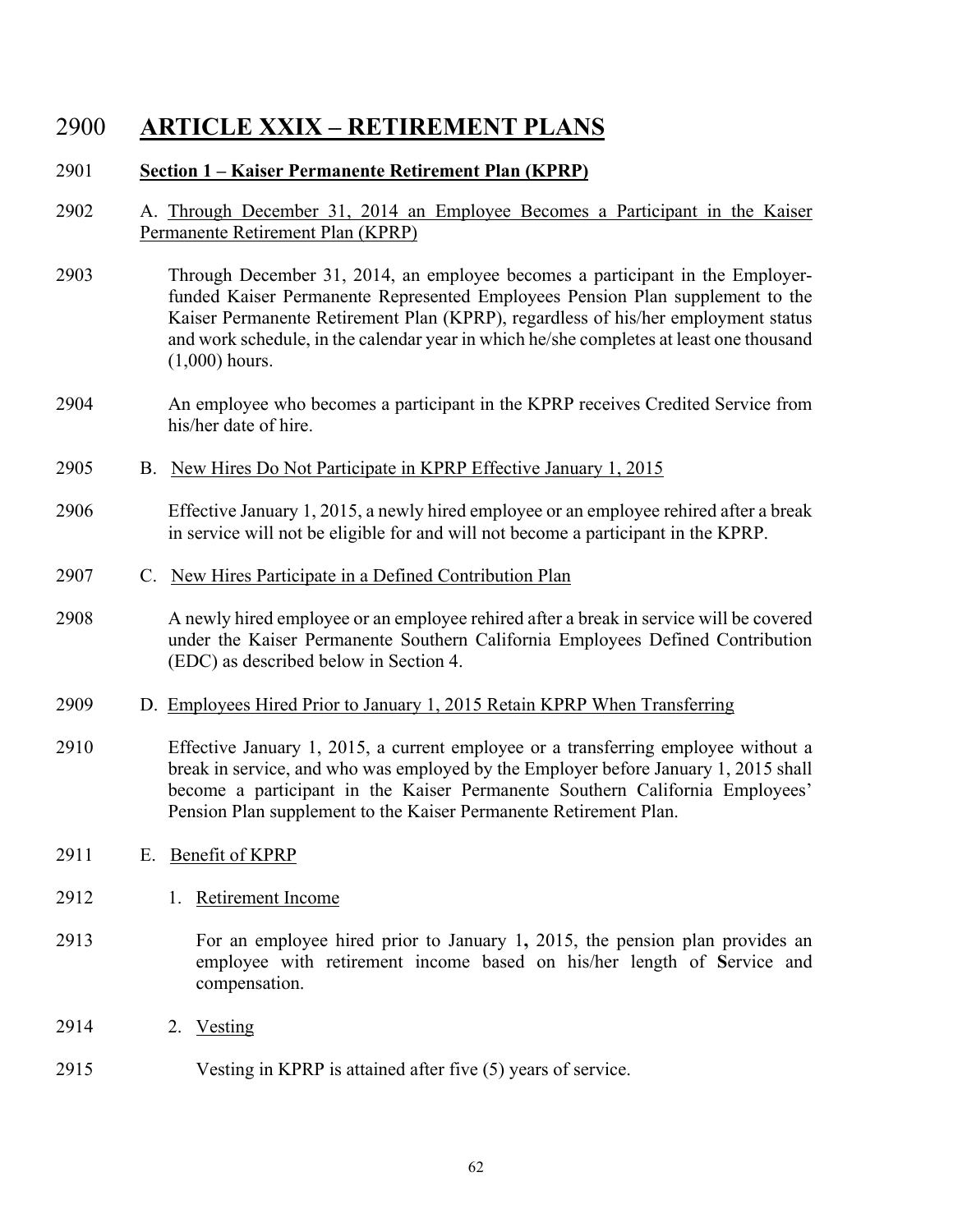| 2916 |  | 3. Benefit Upon Termination |
|------|--|-----------------------------|
|      |  |                             |

- 2917 If an employee terminates after five (5) years of Service, but before eligibility for early retirement, he/she is eligible for an unreduced Deferred Vested Pension, payable at age sixty-five (65) based upon the benefit accrued at time of termination. An employee who terminates with fifteen (15) or more years of Service, prior to being eligible to retire, will be eligible to receive an actuarially reduced Deferred Vested Pension, as early as age fifty-five (55) based upon the benefit accrued at time of termination.
- 2918 F. Years of Service Used to Determine Vesting KPRP
- 2919 1. Prior to January 1, 2015 No Proration for Years of Service
- 2920 Through December 31, 2014, one (1) year of Service is equal to one thousand (1,000) compensated hours in a calendar year. There is no proportional year of Service for those years in which an employee has fewer than 1,000 compensated hours.
- 2921 2. On or After January 1, 2015 Years of Service for Vesting Prorated KPRP
- 2922 Effective January 1, 2015, an employee will have Service prorated for years in which he/she earns fewer than 1,000 hours. Years of Service determine if an employee is eligible for deferred vested retirement, or early, normal or postponed retirement.
- 2923 G. Credited Service Used to Determine Amount of Monthly Pension Benefit of KPRP
- 2924 One (1) year of Credited Service is equal to two thousand (2,000) compensated hours in a calendar year. For those years in which an employee has fewer than two thousand (2,000) compensated hours, proportional Credited Service will be granted for all compensated hours based upon a two thousand (2,000) hour year. Credited Service is used to determine the amount of monthly pension benefits.
- 2925 H. Final Average Monthly Compensation for KPRP (FAMC)
- 2926 FAMC is the employee's average monthly compensation for the highest sixty (60) consecutive months of employment in the last one hundred twenty (120) months of employment. The FAMC shall be calculated based on straight time base rate.
- 2927 I. KPRP Formula Prior to January 1, 2015
- 2928 Through December 31, 2014, the formula for normal monthly retirement income shall be the FAMC multiplied by the 1.5% factor multiplied by the years of Credited Service.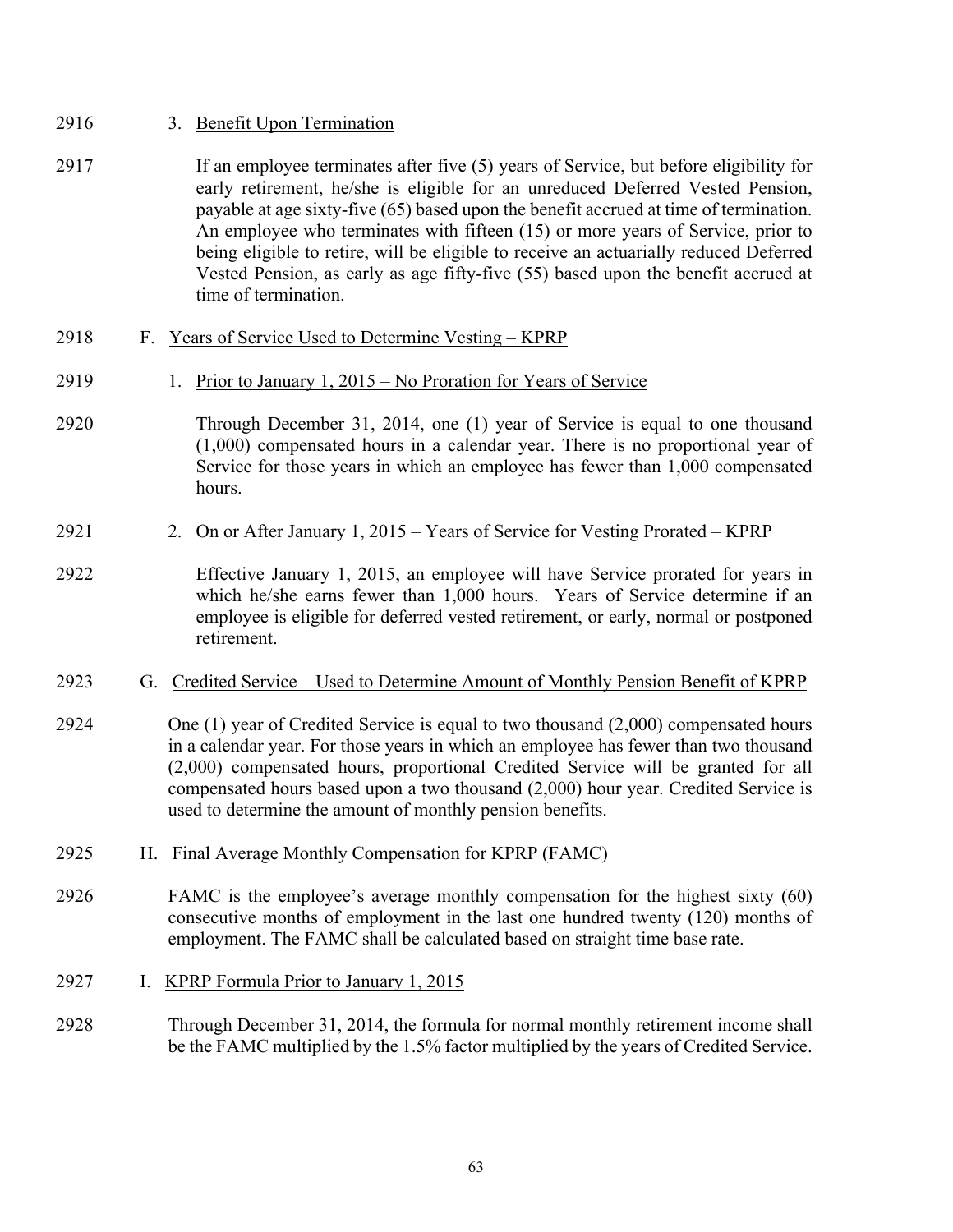- 2929 J. KPRP Formula On and After January 1, 2015
- 2930 Effective January 1, 2015, an eligible employee's normal retirement income shall be computed at 1.45% factor multiplied by their years of Credited Service earned after December 31, 2014.
- 2931 K. In-Service KPRP Distribution
- 2932 Effective January 1, 2015, an eligible employee who has not separated from service as defined by the Internal Revenue Code shall be entitled to elect a one-time in-service distribution from KPRP at age sixty-five (65) or older, in accordance with the terms of the governing plan documents and applicable IRS rules.
- 2933 L. Early Retirement KPRP
- 2934 1. Prior to January 1, 2015
- 2935 Early Retirement eligibility is established if an employee is at least fifty-five (55) years old and has fifteen (15) or more years of Service, or when the sum of his/her age and years of Service is at least 75.
- 2936 2. On or After January 1, 2015
- 2937 Effective January 1, 2015, Early Retirement eligibility under the Kaiser Permanente Southern California Employees' Pension Plan supplement to the Kaiser Permanente Retirement Plan is established only if an eligible employee is at least fifty-five (55) years old and has fifteen (15) or more years of Service.
- 2938 3. Reduction Schedule for Early Retirement
- 2939 An eligible employee who elects Early Retirement will have his/her benefit accrued under KPRP/KPSCEPP reduced for early payment based on the fifty percent 50% at age fifty-five (55) reduction schedule as described in the plan.
- 2940 M. Normal Retirement
- 2941 Normal retirement is established if an employee is age sixty-five (65).
- 2942 N. Postponed Retirement
- 2943 Postponed retirement is established when an employee retires beyond age sixty-five  $(65)$ .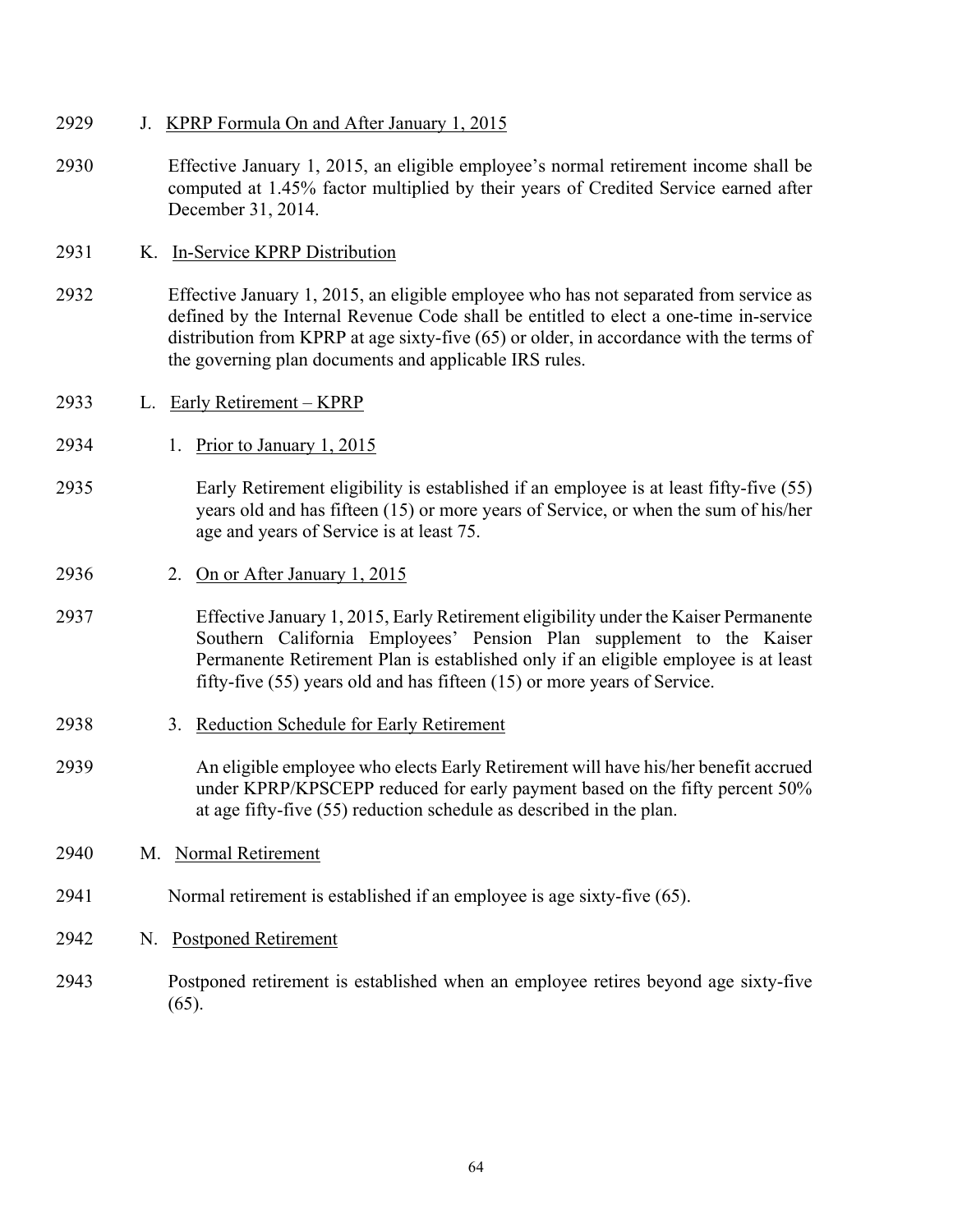#### 2944 O. Disability Retirement

- 2945 Effective January 1, 2015, an employee may be eligible for a Disability Retirement benefit accrued under the Kaiser Permanente Southern California Employees' Pension Plan supplement to the Kaiser Permanente Retirement Plan at a reduced level of benefit, if he/she has ten (10) years of pension Service and receives a Title II Social Security Disability Award (or as otherwise required under the plan terms).
- 2946 P. Pre-Retirement Survivor Annuity KPRP
- 2947 1. Death of Vested, Active Employee
- 2948 In the event an eligible employee who is vested in the pension plan, dies while actively employed, the Employer will provide the surviving spouse or eligible domestic partner a lifetime monthly benefit.
- 2949 2. Survivor Benefit Prior to January 1, 2015
- 2950 Through December 31, 2014, the amount of the Survivor Annuity is determined as if the employee had elected a joint and survivor annuity with a 66 2/3% continuation to the surviving spouse or domestic partner.
- 2951 3. Survivor Benefit On or After January 1, 2015
- 2952 Effective January 1, 2015, the amount of the Survivor Annuity benefit accrued under the Kaiser Permanente Southern California Employees' Pension Plan supplement to the Kaiser Permanente Retirement Plan is determined as if the eligible employee had elected a joint and survivor annuity with a 50% continuation to the surviving spouse or domestic partner.
- 2953 4. Commencement of Payment of Survivor Benefit
- 2954 Payment of the Survivor Annuity to the spouse commences on the first  $(1^{st})$  day of the month following the eligible employee's Normal Retirement date, unless the spouse elects earlier payment. Payment of the Survivor Annuity to the eligible domestic partner commences no later than one year after date of death, in accordance with applicable IRC rules.
- 2955 5. Qualified Dependent Survivor Benefit KPRP
- 2956 Effective January 1, 2015, with respect to the benefit accrued under the Kaiser Permanente Southern California Employees' Pension Plan supplement to the Kaiser Permanente Retirement, if the employee dies and had no surviving spouse or eligible domestic partner, pension plan survivor benefits will be payable to a non-spouse, non-domestic partner survivor qualified dependent as defined under the KPSCEPP.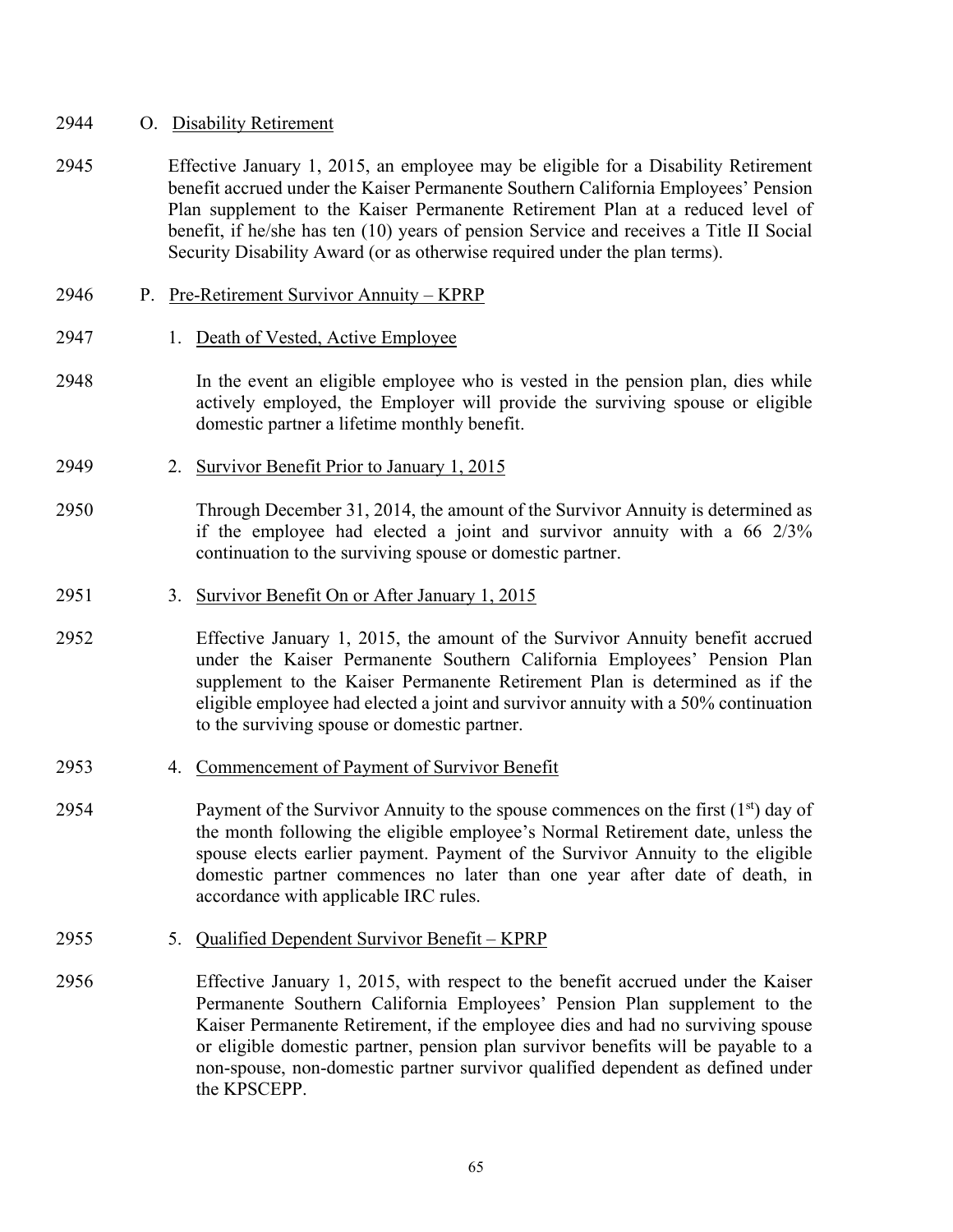- 2957 6. Coverage, Limitations, and Exclusions
- 2958 Coverage, limitations and exclusions of the foregoing pension plan are determined by the Employer's pension plan documents.

## 2959 **Section 2 – Kaiser Permanente Supplemental Savings and Retirement Plan For Union Groups (PUG)**

## 2960 A. Commencement and Termination of Employer Contributions to PUG

- 2961 If an employee completed two (2) years of employment prior to December 31, 2014, an employee automatically participated in the Employer-paid Kaiser Permanente Supplemental Savings and Retirement Plan For Union Groups (PUG). The Employer contributed a fixed five percent (5%) of the employee's annual salary to PUG. The five percent (5%) Employer contribution ceased as of the last pay period in the December 2014 payroll calendar year.
- 2962 B. Termination of Employee Contributions to PUG
- 2963 Through December 31, 2014, an employee may have elected to make after-tax contributions by deferring a percentage of his/her salary into PUG. An employee's contributions ceased as of the last pay period in the December 2014 payroll calendar year.

## 2964 **Section 3 – Tax Deferred Retirement Plan**

- 2965 A. Employee Participation in the Tax Deferred Retirement Plan
- 2966 An employee may elect to participate in a tax-deferred retirement plan through pre-tax contributions. Enrollment in this plan can be on his/her date of hire or anytime thereafter, regardless of employment status and work schedule.
- 2967 B. Automatic Enrollment in the Tax Deferred Retirement Plan
- 2968 Effective January 1, 2015, a newly hired employee will be automatically enrolled in the employee contribution of the tax-deferred retirement plan at two percent (2%) of eligible compensation. A newly hired employee may opt out of the automatic enrollment within forty-five (45) days.
- 2969 C. Employer Match Contribution to the Tax Deferred Retirement Plan
- 2970 Beginning January 1, 2015, an employee with one (1) or more years of service, who contributes to the tax deferred retirement savings plan, will be eligible for the Employer Match program.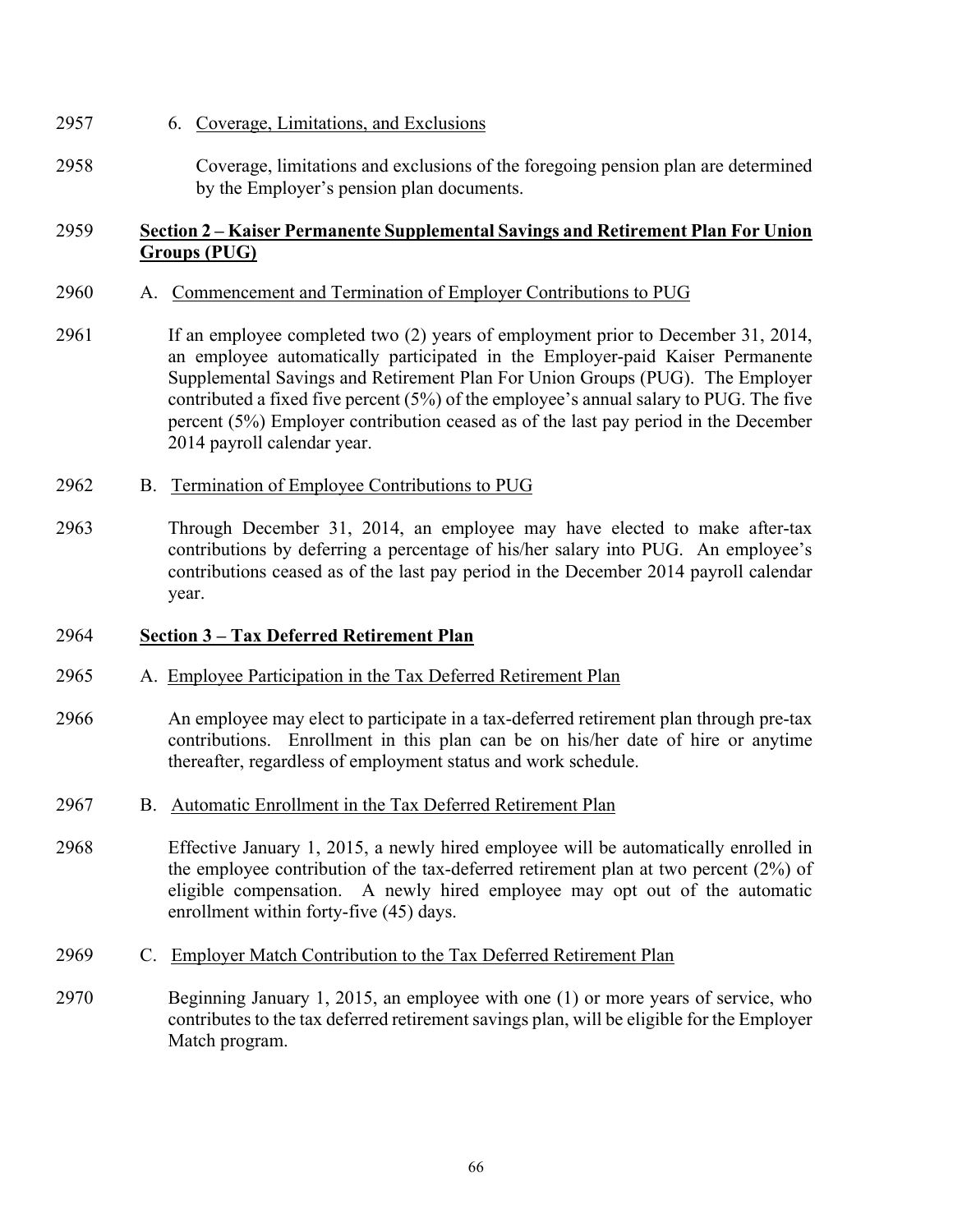- 2971 The Employer will make contributions to match one hundred percent (100%) of an employee's contribution, up to one and one-quarter percent (1.25%) with optimization of the employee's eligible compensation. Effective January 1, 2021, if an eligible employee participates in the EDC, the employee will be eligible for Employer contributions to match one hundred percent (100%) of an employee's contribution, up to three percent (3%) of the employee's eligible compensation.
- 2972 The Employer Match contributions will vest in increments of twenty percent (20%) per year, with participants becoming fully vested after five (5) years of employment. All years of employment count toward eligibility and vesting.
- 2973 The Employer will ensure that as long as the employee remains employed by Kaiser Permanente on December 31 of the applicable year and contributes at least two percent (2%) of eligible compensation throughout the year, the Employer will match one and one-quarter percent (1.25%) of his/her eligible compensation.
- 2974 Effective January 1, 2021, the Employer will ensure that as long as the employee remains employed by Kaiser Permanente on December 31 of the applicable year and contributes throughout the year at least two percent (2%) of eligible compensation, or three percent (3%) of eligible compensation if an eligible employee participates in the EDC, the Employer will provide the applicable match on the total of his/her eligible compensation.
- 2975 D. Qualifications for In-Service Hardship Withdrawals, Distributions and Loans
- 2976 An eligible employee in the tax deferred retirement savings plan shall qualify for inservice hardship withdrawals, distributions, and loans in accordance with the terms of the governing plan documents and applicable IRC rules. Upon termination or retirement, the vested tax deferred retirement savings plan account balance is distributed or deferred in accordance with the governing plan documents and applicable IRC rules.
- 2977 E. Governance of Tax Deferred Retirement Plan
- 2978 The tax deferred retirement savings plan is governed by the plan documents as amended from time to time.

## 2979 **Section 4 – Kaiser Permanente Southern California Employees Defined Contribution (EDC)**

- 2980 A. Eligibility
- 2981 1. New Hires Effective January 1, 2015
- 2982 Effective January 1, 2015, a newly hired employee, or an employee rehired after a break in service, shall become a participant in the Kaiser Permanente Southern California Employees Defined Contribution (EDC) plan.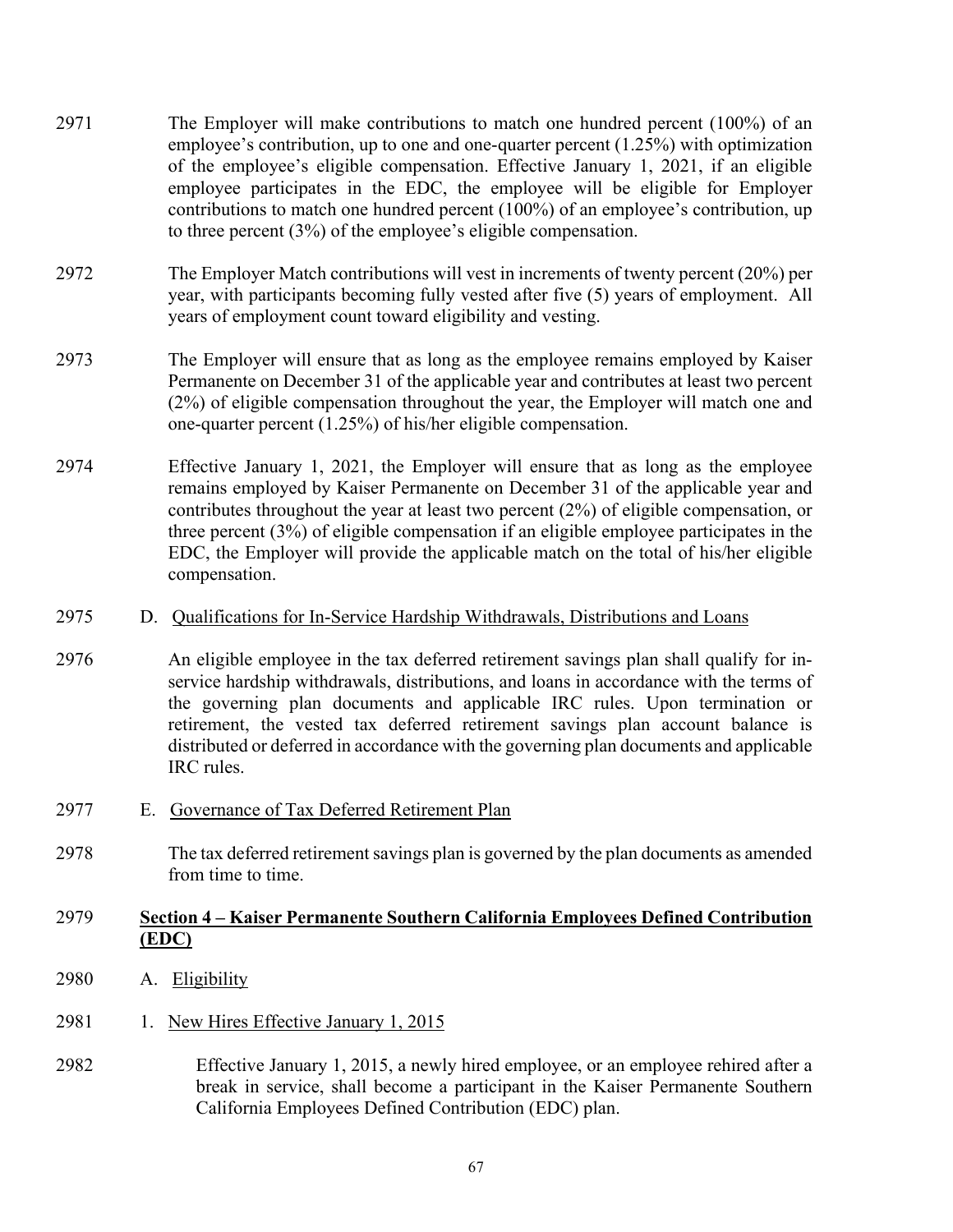| 2983 |           | 2. Employees Transferring Into a Bargaining Unit Position On or After January 1, 2015                                                                                                                                                                                                                                            |
|------|-----------|----------------------------------------------------------------------------------------------------------------------------------------------------------------------------------------------------------------------------------------------------------------------------------------------------------------------------------|
| 2984 |           | An employee who transfers into the bargaining unit on or after January 1, 2015,<br>who was hired or rehired by the Employer on or after January 1, 2015, also shall<br>become a participant in the EDC.                                                                                                                          |
| 2985 |           | 3. Automatic Participation in Defined Contribution Plan (EDC)                                                                                                                                                                                                                                                                    |
| 2986 |           | An employee hired or rehired on or after January 1, 2015 automatically participates<br>in the EDC upon his/her first day of employment in an eligible status under the<br>terms of the EDC. An employee hired or rehired on or after January 1, 2015 may<br>participate in EDC regardless of scheduled hours.                    |
| 2987 |           | 4. Employees Participating in KPRP Not Eligible to Participate in EDC                                                                                                                                                                                                                                                            |
| 2988 |           | No employee who continues to accrue Credited Service in the Kaiser Permanente<br>Southern California Employees' Pension Plan supplement to the Kaiser<br>Permanente Retirement Plan (KPRP) on or after January 1, 2015 is eligible to<br>participate in the EDC.                                                                 |
| 2989 | <b>B.</b> | <b>Employer Contribution to EDC</b>                                                                                                                                                                                                                                                                                              |
| 2990 |           | An eligible employee in the EDC will receive an Employer contribution of five percent<br>(5%) of eligible compensation.                                                                                                                                                                                                          |
| 2991 |           | Effective January 1, 2016, the Employer contribution is increased to six percent $(6\%)$<br>of eligible compensation.                                                                                                                                                                                                            |
| 2992 |           | An employee will be provided with a variety of investment options. An employee who<br>does not make investment selections will default into investment alternatives in<br>accordance with DOL rules as specified in the EDC. The maximum contribution<br>amount is defined in accordance with IRC rules as specified in the EDC. |
| 2993 |           | C. Employee Contribution to the EDC                                                                                                                                                                                                                                                                                              |
| 2994 |           | An eligible employee in the EDC may contribute up to ten percent (10%) of<br>compensation on an after-tax basis.                                                                                                                                                                                                                 |
| 2995 |           | An employee will be provided with a variety of investment options. An employee who<br>does not make investment selections will default into investment alternatives in<br>accordance with DOL rules as specified in the EDC. The maximum contribution<br>amount is defined in accordance with IRC rules as specified in the EDC. |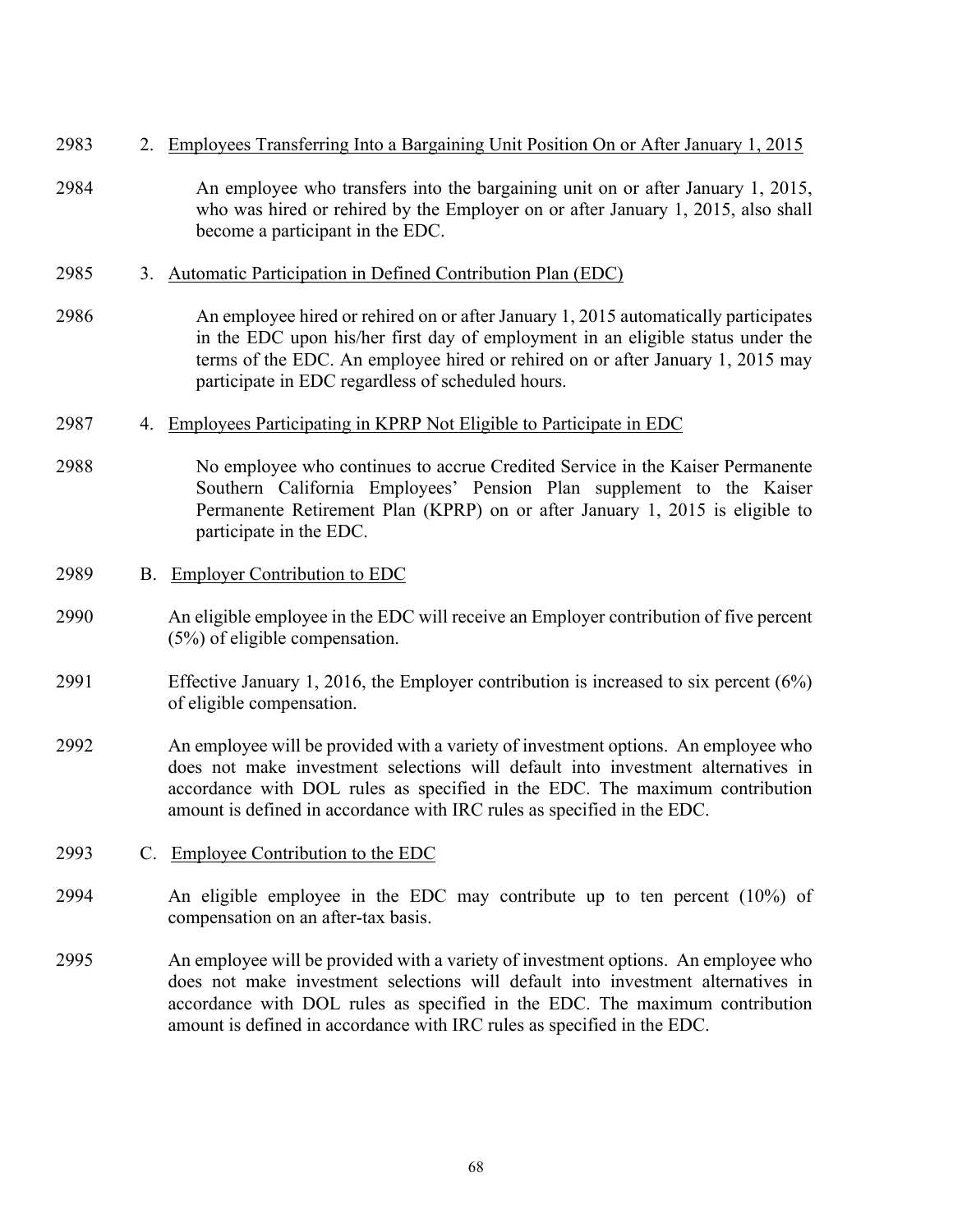- 2996 D. Vesting in the EDC
- 2997 An eligible employee in the EDC is immediately one hundred percent (100%) vested in the Employer and employee contributions.
- 2998 E. Distributions and Withdrawals from the EDC
- 2999 An eligible employee in the EDC shall qualify for in-service withdrawals and distributions in accordance with the terms of the EDC and applicable IRC rules. Upon termination or retirement, the EDC account balance is distributed to the participant or, if qualified and elected, deferred in accordance with the applicable IRC rules.

#### 29100 F. Plan Terms of the EDC

29101 The EDC is governed by the plan documents as amended from time to time.

## 3000 **ARTICLE XXX – SPENDING ACCOUNTS**

#### 3001 **Section 1 – Dependent Care Spending Account (DCSA)**

- 3002 An employee with eligible dependent expenses can participate in the Dependent Care Spending Account (DCSA) which is entirely voluntary and allows employees to pay for eligible dependent services with pre-tax dollars.
- 3003 The future of the Plan and its provisions will be determined by Kaiser Foundation Health Plan, Inc.
- 3004 An employee, regardless of work schedule, is eligible to enroll in the DCSA effective on his/her date of hire.
- 3005 The DCSA allows employees to contribute pre-tax dollars annually as limited by the plan or Internal Revenue Code (IRC). These contributions may be used to pay for certain dependent care expenses for eligible dependents as permitted by the IRC and as governed by law.

#### 3006 **Section 2 – Health Care Spending Account (HCSA)**

- 3007 An employee can participate in the Health Care Spending Account (HCSA), which is entirely voluntary and allows employees to pay for eligible medical care services with pretax dollars.
- 3008 The future of the Plan and its provisions will be determined by Kaiser Foundation Health Plan, Inc.
- 3009 An employee who is regularly scheduled to work twenty (20) hours or more per week is eligible to participate in the HCSA, effective on date of hire. The HCSA allows employees to contribute pre-tax dollars annually as limited by the plan or IRC as applicable. This plan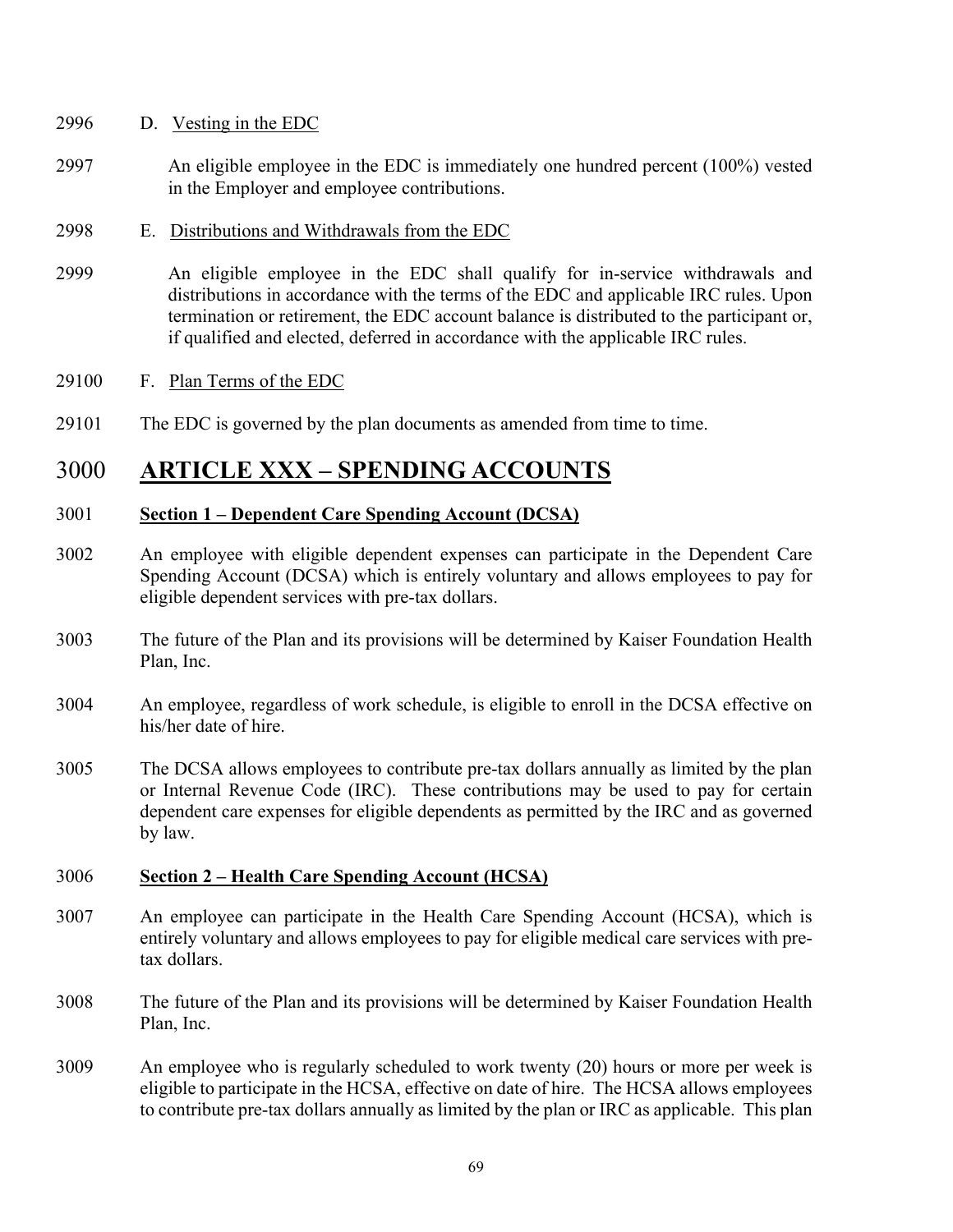may pay for eligible health care expenses for an employee and/or his/her eligible dependents, as permitted by the IRC and as governed by law.

## 3100 **ARTICLE XXXI – ANNUAL PERFORMANCE EVALUATION**

#### 3101 **Section 1 – Performance Evaluations**

- 3102 A. A Teaching Tool
- 3103 Performance evaluations shall be based on objective and observable behaviors or activities as outlined in job descriptions. Performance evaluations are to be used as a teaching tool and to provide an opportunity for feedback, recognition, and identification of mutual areas of interest.
- 3104 B. Not Intended for Use As Discipline
- 3105 Performance evaluations are not intended to be used as a means of discipline; therefore, the contents of such evaluations will not serve as a basis to deny transfer rights or promotions. Employees shall be provided performance evaluations annually and given a written copy of the performance evaluation document. Employees shall sign and date such material only as proof of receipt.
- 3106 C. Employee Written Comments
- 3107 Employees shall be given an opportunity to read and attach written comments to performance evaluations prior to placement in the employee's personnel file.
- 3108 D. Performance Evaluations Not Grievable
- 3109 Performance evaluations shall not be grievable.

#### 3110 **Section 2 – Access to Personnel Records**

- 3111 Inspection and Copying
- 3112 An employee shall be entitled at a mutually convenient time to inspect documents, reports and other written materials in her/his official personnel files relating to his/her employment and performance.
- 3113 When inspecting said materials the employee may, at the employee's request, be accompanied by a Union Representative.
- 3114 Upon request, an employee may receive copies of materials normally provided to the employee (e.g., notices of disciplinary action, performance evaluations).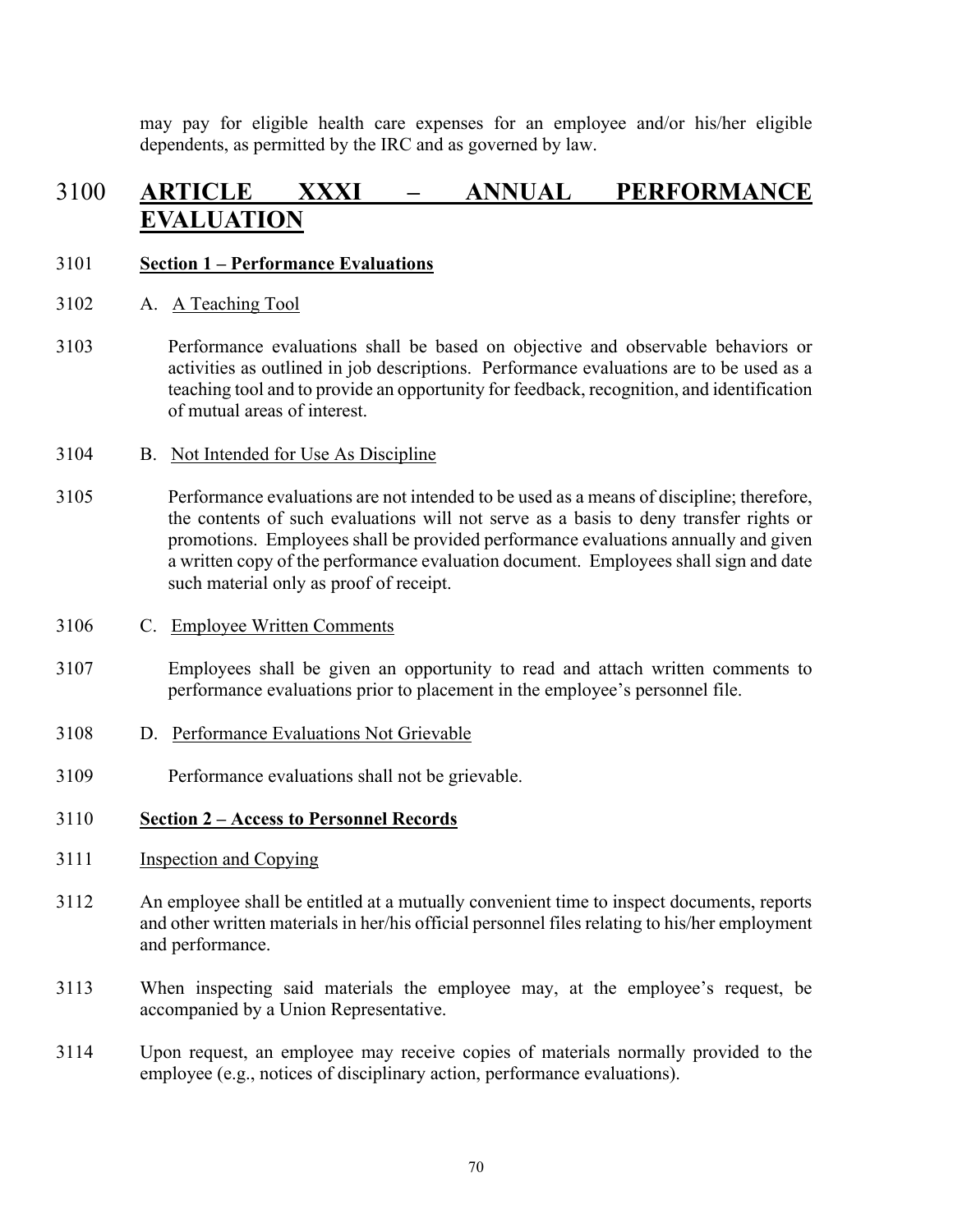#### 3115 **Section 3 – Filing Copies**

- 3116 A copy of any material relating to the performance and/or discipline of an employee shall be provided to the employee prior to being placed in her or his official personnel files.
- 3117 The employee shall acknowledge receipt of a copy of such material by signing the actual copy to be filed with the understanding that said signature merely signifies that the employee has read the material and does not necessarily indicate agreement with its contents.
- 3118 An employee shall have the right to answer any material filed within ten (10) working days after such filing, and this answer shall be attached to the file copy. An employee may grieve the placement of disciplinary material in her/his file.

#### 3119 **Section 4 – Incorrect Material**

3120 Material will be removed or otherwise deleted from an employee's file if the Employer and the employee agree that such material is incorrect or if such material is determined to be incorrect as a result of the grievance procedure.

## 3200 **ARTICLE XXXII – CORRECTIVE ACTION**

- 3201 A. Definition
- 3202 The Corrective Action Procedure shall be applied and relied on by both parties as the basic means of progressive discipline. It is intended to be an open process that utilizes a problem-solving approach to address issues and explore alternatives to correct performance and/or behavioral concerns using a "just cause" standard. All disputes arising out of the Corrective Action Procedure shall be subject to the Grievance/Arbitration Procedure.
- 3203 B. Just Cause
- 3204 No employee shall be disciplined or discharged without just cause. Any employee who is discharged shall be informed in writing at the time of the discharge of the reason(s) for the discharge.
- 3205 C. Request for Union Representation
- 3206 Supervisors shall ask the employee if he/she wishes the presence of a Union Steward and/or Union Staff Representative in any meeting or investigation that may result in discipline. The selection of a union representative shall not unduly delay the proceeding.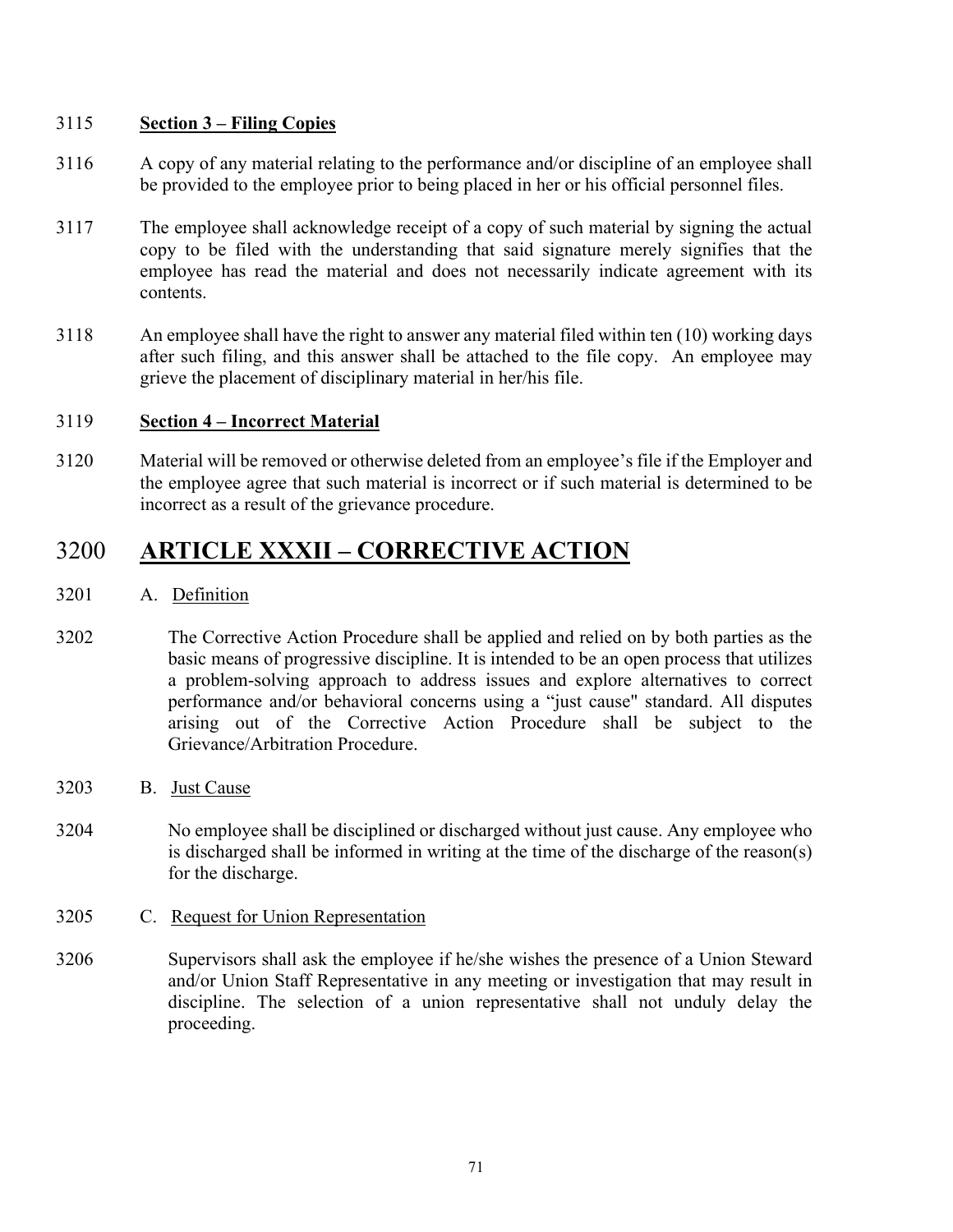#### 3207 D. Progressive Discipline

3208 It is the Employer's intent normally to make use of progressive discipline in accordance with established practices and policy.

#### 3209 E. Relevant Documents

3210 In the event the Employer disciplines or discharges an employee, the Employer will, at the written request of the employee and/or Union, furnish copies of necessary and/or relevant documents or written statements used by the Employer as a basis for the disciplinary action.

#### 3211 F. Right to Respond in Writing

3212 Employees shall have the right to respond in writing to any written disciplinary notices and documentation of employee counseling sessions and shall have that response attached to the relevant material.

#### 3213 **Section 1 – Corrective Action Procedure**

- 3214 A. Level 1 Oral Reminder
- 3215 The manager/supervisor will meet privately with the employee and a representative of the Union (unless such representation is refused), to clarify the performance and/or behavioral issue(s). The manager/supervisor's primary role at Level 1 (One) is to gain the employee's understanding and agreement to solve the problem.
- $3216$  The focus of the oral reminder is to remind the employee that (s) he has a personal responsibility to meet reasonable standards of performance and/or behavior. The supervisor/manager and employee should use this opportunity to problem-solve the issues, clarify expectations, and explore and agree upon behavioral changes including measurements of achievement and timelines.
- 3217 B. Level 2 Individual Action Plan
- 3218 This is the second level of the Corrective Action Procedure and should be utilized if the employee's performance and/or behavioral problems continue.
- 3219 At this level the supervisor/manager will meet privately with the employee and a representative of the Union (unless such representation is refused), to revisit the issues/problems, and clarify the need for the employee to meet reasonable standards of performance and behavior.
- 3220 This discussion will include a review of the progress made by the employee based on input at Level 1; the joint development of a written Individual Action Plan; and the time frame in which the employee is expected to meet performance and/or behavioral standards. The employee and supervisor should both sign the Individual Action Plan.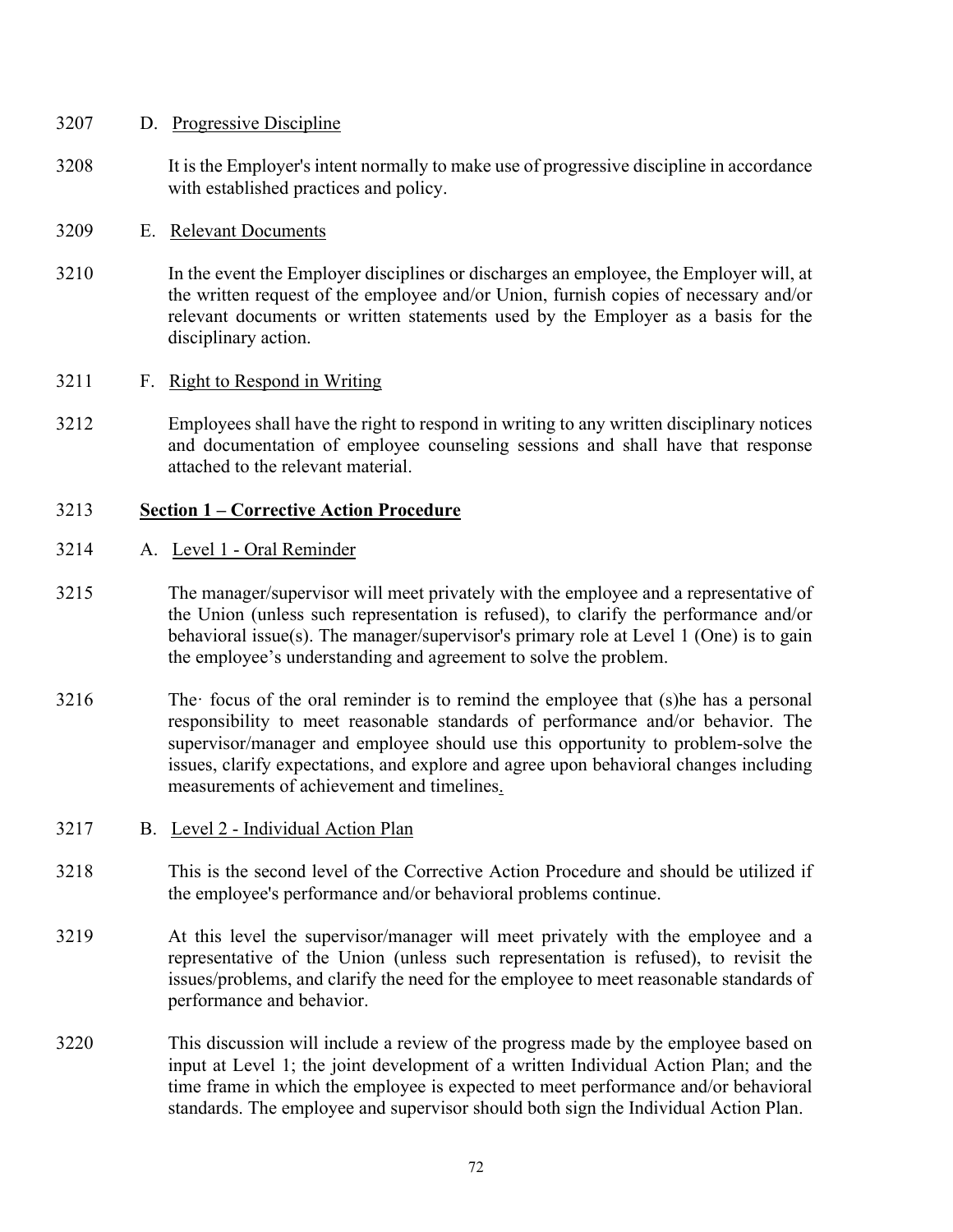#### 3221 C. Level 3 - Corrective Action Plan

- 3222 This is the third level of the Corrective Action Procedure and should be utilized if the employee's performance and/or behavioral problems continue, or if the employee refused to sign the Individual Action Plan at Level 2.
- 3223 At this level the supervisor/manager will meet privately with the employee and a representative of the Union (unless such representation is refused), to revisit the individual action plan, timelines, and progress made under the Individual Action Plan.
- 3224 The preferred outcome of this meeting is that the supervisor/manager and the employee, through a collaborative process, will mutually agree and sign a Corrective Action Plan.
- 3225 However, if the employee refuses to acknowledge the issue or if agreement cannot be reached, the supervisor/manager will prepare the Corrective Action Plan necessary for the employee to correct performance and/or behavioral issues. In these circumstances, the supervisor/manager may unilaterally implement the Corrective Action Plan after notification to the employee.

#### 3226 D. Level 4 - Day of Decision

- 3227 This is the fourth level of the Corrective Action Procedure and should be utilized if the employee has not shown improvement in performance and/or behavioral problems after having gone through Level 3 of the Corrective Action Procedure.
- 3228 At the conclusion of the follow-up meeting at Level 3, and after having determined that prior efforts have failed to produce the desired changes, a meeting will be scheduled between the supervisor/manager (and may include the next higher level manager/chief, the employee, and the union steward and may include the next higher union representative, (unless such representation is refused), to discuss the continuing problem. The purpose of this meeting is to review the continuing performance and/or behavioral issues and the lack of improvement.
- 3229 If management decides to invoke the Day of Decision, management will explain the severity of the situation to the employee and will place the employee on a paid Day of Decision. (The Day of Decision is paid to demonstrate the Employer's commitment to retain the employee.) Management will stress the need for the employee to use the Day of Decision as a day of reflection and choice. The employee has the opportunity to choose to change his/her performance and/or behavior and return to the organization, or voluntarily sever the employment relationship. Management will document the meeting in a memorandum, which will include the date, location, attendees, and summary of the discussion.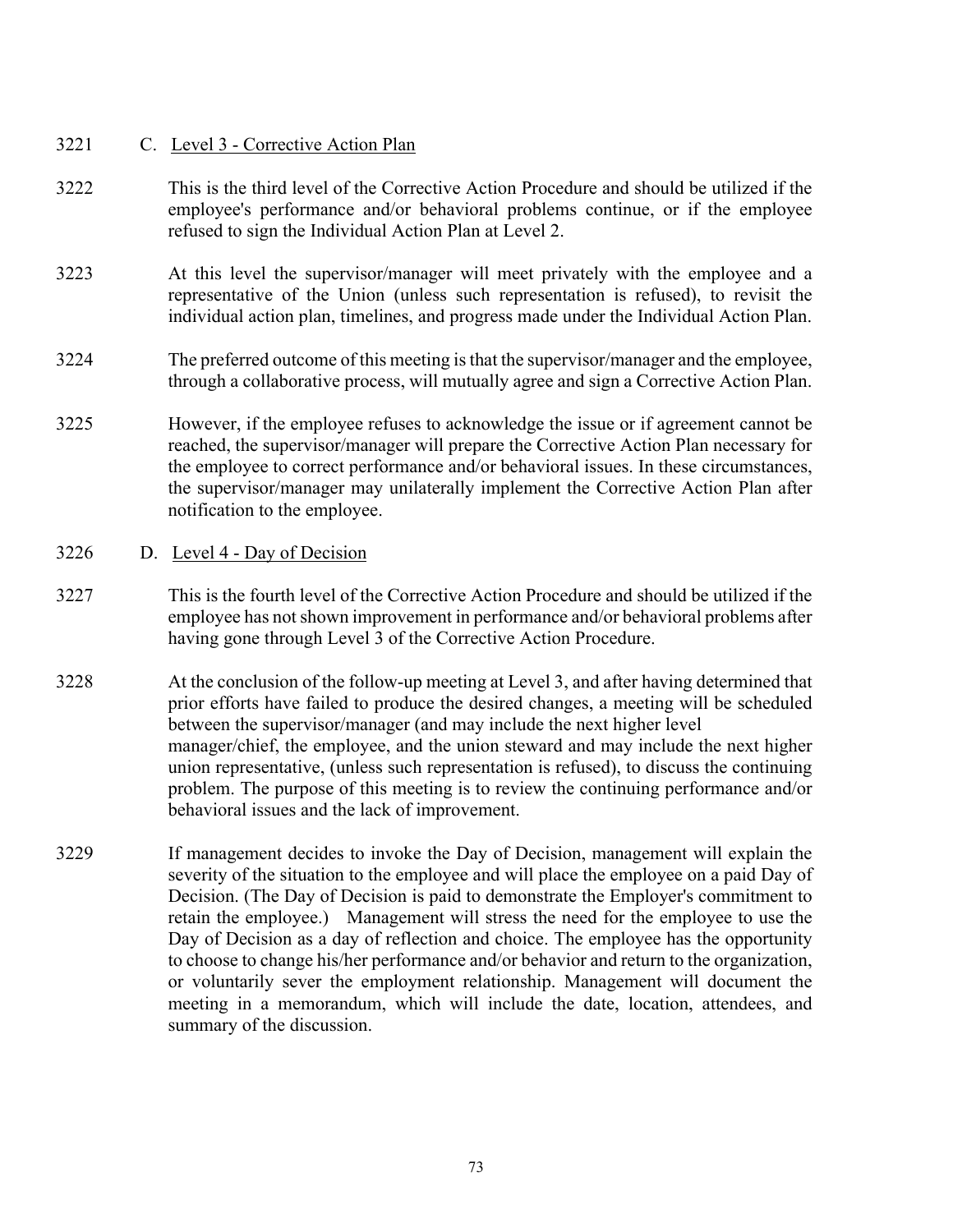- 3230 Upon the employee's return, the supervisor/manager, the employee, and the Union representative (unless such representation is refused), will meet to review the employee's decision. If the employee's decision is to change his/her performance and/or behavior and continue employment, the supervisor/manager, employee and Union representative (if any), will meet to develop and sign a Last Chance Agreement. The Last Chance Agreement will include a Final Corrective Action Plan.
- 3231 E. Level 5 Termination
- 3232 Termination is the final level of the Corrective Action Procedure and should be utilized if performance and/or behavioral issues still persist despite the Oral Reminder, Individual Action Plan, Corrective Action Plan, and Day of Decision.

#### 3233 **Section 2 – Purging of Documentation**

3234 Written disciplinary notices and documentation of employee counseling sessions shall be invalid after a period of one (1) year from the date of issuance except when there are other materials of the same or related nature. It is understood that while the Employer may retain expired documents to satisfy legal and regulatory requirements, such documents will not be used to justify further disciplinary action.

### 3235 **Section 3 – Maintenance of Documentation**

3236 In order to satisfy governmental record keeping requirements, purged documentation will be maintained by the Employer in a separate file to which supervisors/managers do not have access.

#### 3237 **Section 4 – Investigatory Suspensions**

3238 In situations where the Employer determines that removal of an employee is warranted due to the nature of a reported incident or allegation, such employee will be placed on a paid investigatory suspension. At the conclusion of the investigatory suspension, the Employer will determine at what level, up to and including Level 5, to place the employee in the Corrective Action Procedure.

#### 3239 **Section 5 – Acts of Gross Misconduct**

3240 Acts of gross misconduct and/or gross negligence will subject the employee to an accelerated level in the Corrective Action Procedure, up to and including Last Chance Agreement or Termination.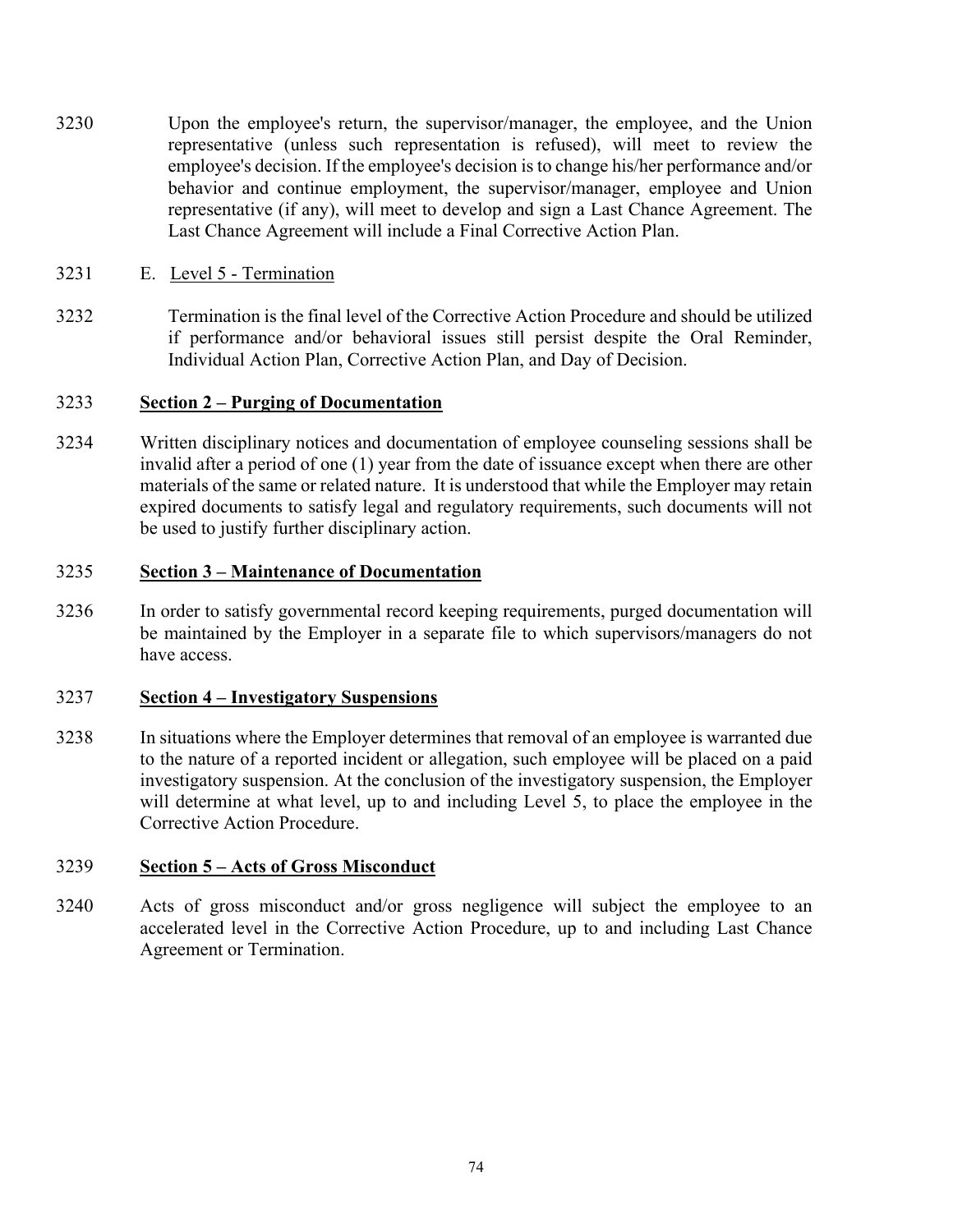# 3300 **ARTICLE XXXIII – DISPUTES**

### 3301 Work Stoppages

- 3302 The Employer and the Union realize that the Employer's facilities are different in their operations from other industries because of services rendered to the community and for humanitarian reasons, and agree that there shall be no lockouts on the part of the Employer, nor suspension of work on the part of the employees, it being one of the purposes of this Agreement to guarantee that there will be no strikes, lockouts or work stoppages.
- 3303 All disputes in other matters of controversy coming within the scope of this Agreement will be settled by the procedure hereinafter provided.

## 3400 **ARTICLE XXXIV – ISSUE RESOLUTION AND GRIEVANCE AND ARBITRATION PROCEDURE**

#### 3401 **Section 1 – Issue Resolution**

- 3402 Issues of concern to either the Employer or the employees or both, initially will be raised at the work unit level, and the employees and management within the work unit will meet as soon as possible to attempt to resolve the concern using a variety of problem-solving techniques, including, but not limited to, interest-based problem-solving.
- 3403 Issue resolution is not intended as a substitute for the grievance procedure.

#### 3404 **Section 2 – Grievance and Arbitration Procedure**

#### 3405 **General Principles**

- 3406 A. Basic Means of Settling Grievances
- 3407 The following procedure shall be applied and relied upon by both parties as the basic means of seeking adjustment of and settling grievances. Grievance, as referred to in this Article, includes every dispute concerning interpretation and application of this Contract and/or any dispute concerning wages, hours, or working conditions. All such disputes shall be subject to the grievance procedure.
- 3408 B. Time Limits
- 3409 Except for grievances alleging errors in wages, benefits errors, or discharge, each grievance arising under this Agreement shall be presented to the appropriate party within thirty (30) calendar days after the grievant had knowledge of the event or should have had knowledge of the event.
- 3410 All discharge grievances shall be referred immediately to Step Two of this procedure within ten (10) calendar days from the date of the discharge.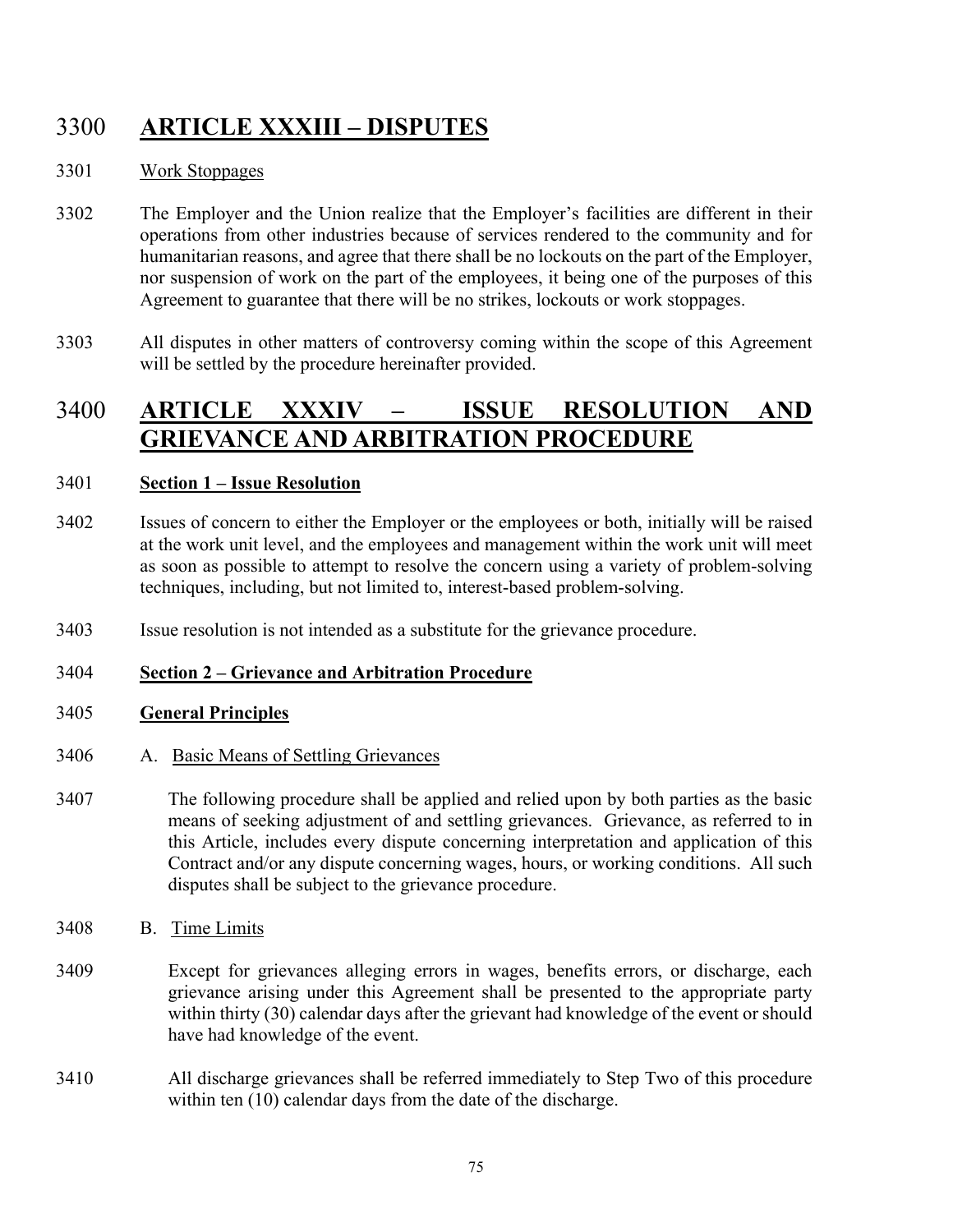- 3411 Any grievance not timely filed is deemed waived by the aggrieved party.
- 3412 Both parties agree that the grievance and arbitration procedure should proceed as expeditiously as possible; however, by mutual agreement between the Union and the Employer, the time limits of any step of the grievance procedure, may be extended and this extension must be confirmed in writing within the specified time limits.
- 3413 Both parties agree, however, to make their best effort to abide by the time limits outlined in this Agreement. In the event the Union fails to appeal a grievance in a timely manner, the grievance will be treated as withdrawn by the Union. If the Employer fails to respond to the grievance within the time limits specified, the grievance may be appealed to the next step of the grievance procedure by the Union.
- 3414 C. Mandatory Meetings
- 3415 There shall be a mandatory meeting at each step of the grievance procedure unless waived by mutual agreement of the parties. Employees participating in such meetings shall not suffer any reduction in pay due to their participation.
- 3416 D. Written Grievance Documents
- 3417 All grievances, grievance appeals, grievance responses, requests for extensions of time limits and agreements to extend time limits will be given in writing.
- 3418 E. Non-Precedent-Setting Settlements
- 3419 Grievance settlements or resolutions reached at Step One or Two of the grievance procedure shall not be precedent setting for any purpose and shall not be used to interpret the language or associated practices of the agreement.
- 3420 F. Good Faith Efforts to Resolve Issues
- 3421 The goal of the parties is to achieve early and prompt resolution of issues and disputes through informal and formal interest-based discussions between the steward, employee(s) and the direct supervisor or department head in Step One and Step Two. The use of the procedures contained in this Article should not preclude, or be used by any party to avoid, active good faith efforts to achieve dispute or issue resolution.
- 3422 G. Union Staff Representatives
- 3423 Union Staff representatives may participate at any level of the grievance procedure.
- 3424 H. Necessary and/or Relevant Information
- 3425 The parties agree and understand that the free exchange of necessary and/or relevant information is essential to their mutual understanding and satisfactory resolution of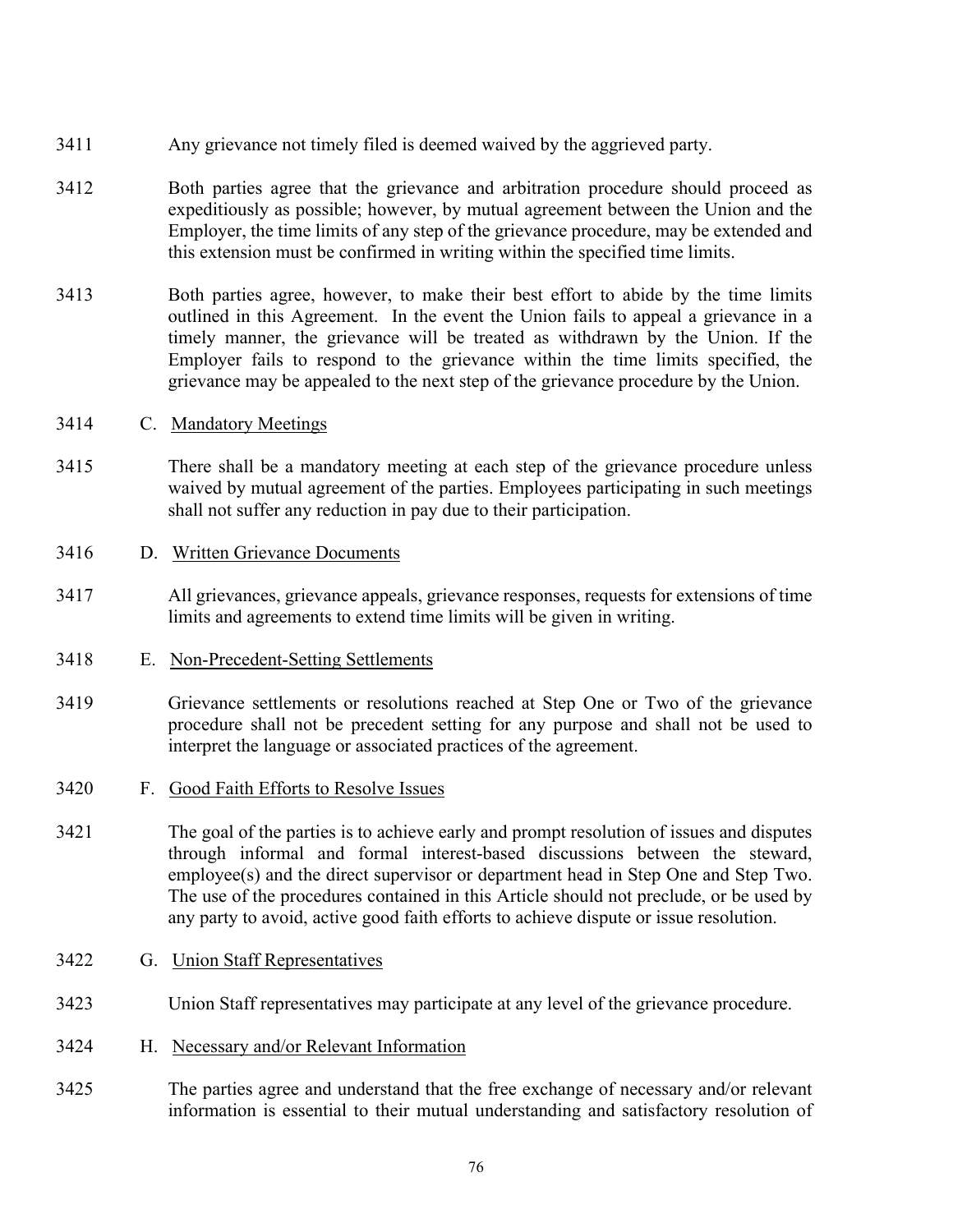issues and disputes. Accordingly, the parties agree to respond adequately, in a timely, good faith manner to requests for information, and to promptly address and resolve any disputes relating to the provision of requested information.

#### 3426 **Section 3 – Steps of the Grievance and Arbitration Procedure**

- 3427 A. Step One
- 3428 Step One of the grievance procedure is an informal process. The parties recognize that most issues or disputes can and should be resolved informally at the closest possible level to the unit/department in which they occur.
- 3429 The Grievance procedure shall be initiated at Step One, except grievances specified in this Article as going directly to Step Two. A Union Steward representing an employee shall initiate the grievance procedure at Step One by presenting the issues to the employee's immediate supervisor.
- 3430 Within ten (10) calendar days after submission of the issues, a meeting shall be held. The parties are encouraged to continue to work collaboratively on the issue until either party feels that further work at this step will not resolve the issue.
- 3431 Once resolution is reached, or the decision is made that joint resolution is not possible, the supervisor shall respond to the grievant(s) and the Union Steward within ten  $(10)$ calendar days.
- 3432 Participants in Step One discussions should include the employee(s), the involved supervisor, and the Union Steward.
- 3433 B. Step Two
- 3434 All issues that are not resolved at Step One may be appealed to Step Two within fifteen (15) calendar days. An appeal to Step Two shall be submitted in writing as a formal grievance after either party feels the issue(s) cannot be resolved at Step One in a timely manner.
- 3435 The parties shall attempt to resolve the grievance within ten (10) calendar days after the appeal is received. If the parties are unable to resolve the grievance within these time limits, a grievance response shall be given within ten (10) calendar days thereafter.
- 3436 Grievances regarding discharge must be initiated at Step Two within ten (10) calendar days after the action.
- 3437 In addition, grievances involving workload and suspension shall be introduced directly to Step Two of the Grievance and Arbitration Procedure.
- 3438 Participants in Step Two should include the employee(s), the Union steward, the supervisor, and the human resources representative.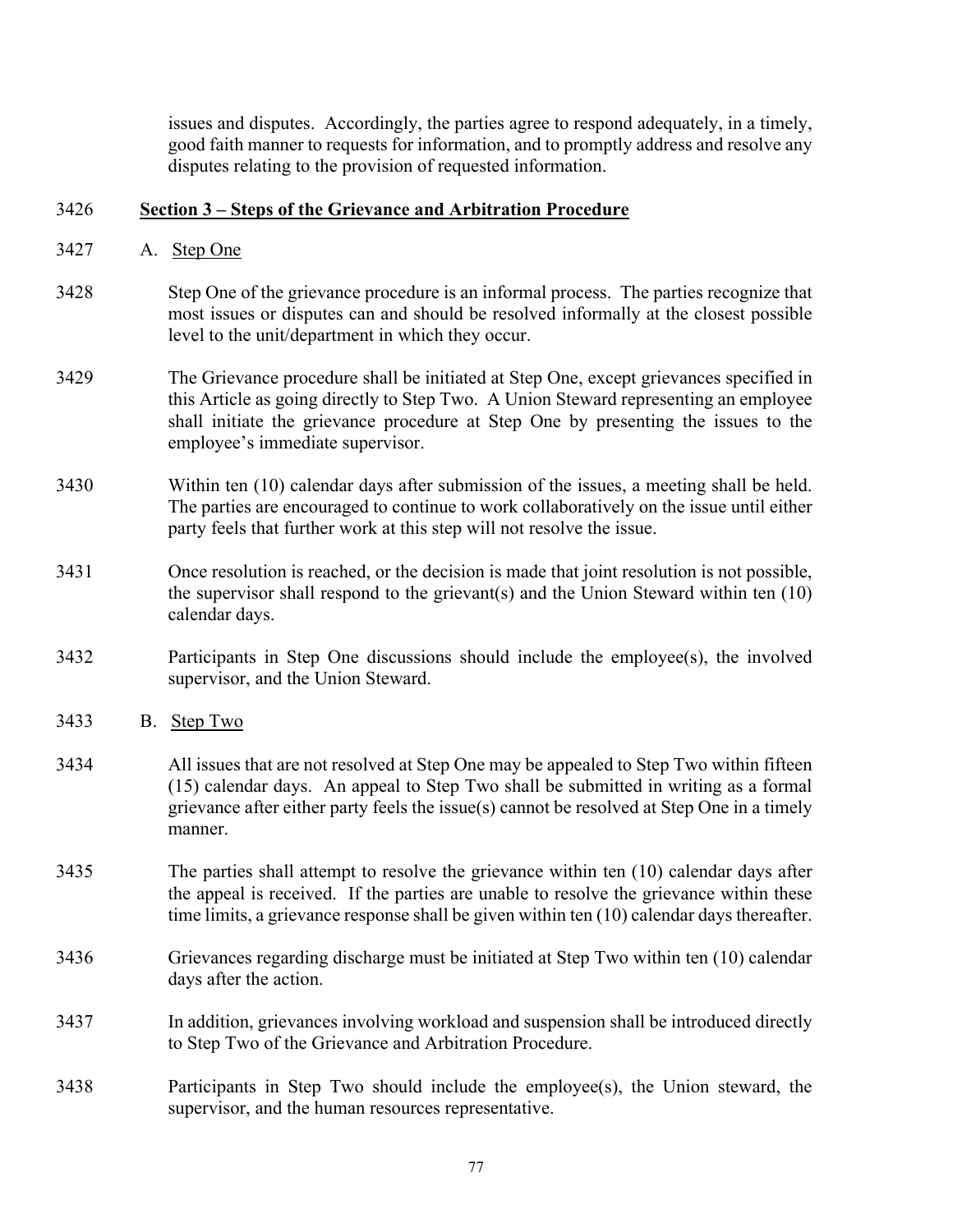- 3439 C. Step Three
- 3440 All grievances that are not resolved at Step Two may be appealed to Step Three within fifteen (15) calendar days. The appeal to Step Three shall be submitted in writing to the parties' designees.
- 3441 Within ten (10) calendar days of the receipt of such appeal a meeting shall be held including the parties' designees, Union Steward and grievant(s).
- 3442 Within ten (10) calendar days after such meeting, the Employer's designee shall respond to the Union staff representative and other meeting participants in writing.

#### 3443 D. Step Four – Arbitration

- 3444 In the event the grievance remains unresolved, the grieving party may appeal the grievance to arbitration. Written notice of such appeal must be received by the Director of Labor Relations or Designee within fifteen (15) calendar days after receipt of the Step Three response.
- 3445 No grievance shall be appealed to arbitration without first being processed through the appropriate steps of the Grievance and Arbitration Procedure except by mutual agreement.

#### 3446 E. Selection of Arbitrator

3447 An impartial arbitrator shall be selected by mutual agreement of the parties. In the event mutual agreement is not reached, the party appealing the grievance to arbitration shall request a panel of arbitrators from the Federal Mediation and Conciliation Service. Upon receipt of said panel, the parties will select an arbitrator by alternately striking names.

#### 3448 F. Authority of Arbitrator

- 3449 The arbitrator shall be prohibited from adding to, modifying or subtracting from, the terms of this Agreement or any supplemental written agreement of the parties. Further, it shall not be within the jurisdiction of the arbitrator to change any existing wage rate or establish a new wage rate.
- 3450 However, grievances involving reclassification and upgrade are within the scope of the grievance procedure and are within the jurisdiction and powers of the arbitrator. The decision of the arbitrator, however, is limited to changes in the classification of a position within the existing wage schedule.
- 3451 The award of the arbitrator shall be final and binding on both parties.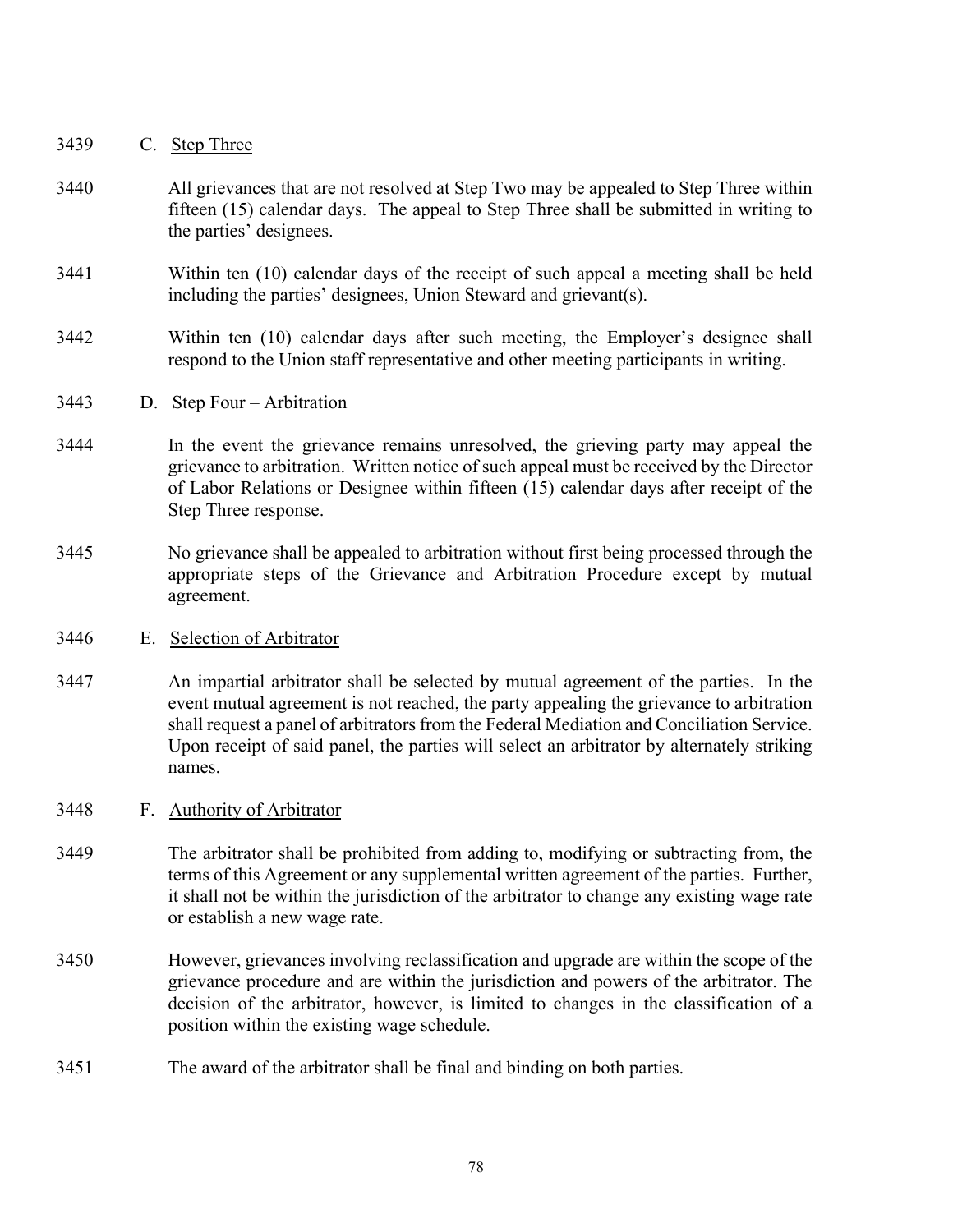#### 3452 G. Cost of Arbitration

3453 Each party shall pay one-half  $(\frac{1}{2})$  the cost of the arbitration proceedings which include but are not limited to the cost of the arbitrator, court reporter and transcript for the arbitrator, if mutually agreed to as necessary, conference rooms costs and other related costs, and each party shall be responsible for the cost of its own representatives and witnesses.

# 3500 **ARTICLE XXXV – CONFORMITY TO LAW – SAVINGS CLAUSE**

- 3501 If any provision of this Agreement is found to be in conflict with State or Federal law, the remaining provisions of the Agreement shall remain in full force and effect. In the event any provision(s) are declared to be in conflict with any law, both parties shall meet immediately for the purpose of renegotiating only the provision(s) so invalidated.
- 3502 It is further agreed, that the parties will enter negotiations for the correction of any illegal or unenforceable provision(s) of this Agreement.

# 3600 **ARTICLE XXXVI – CONFIDENTIALITY OF RECORDS AND PROTECTED HEALTH INFORMATION**

3601 In accordance with the Employer's compliance policies, indiscriminate or unauthorized review, use or disclosure of protected health information regarding any patient or employee is expressly prohibited. Accessing, reviewing, discussing, photocopying or disclosing patient information, medical or otherwise, is expressly prohibited, except where required in the regular course of business and where proper authorization has been obtained.

## 3700 **ARTICLE XXXVII DURATION**

- 3701 This Agreement shall be effective October 1, 2021 and remain in effect through September 30, 2024. The Agreement shall continue from year to year thereafter unless amended, modified or terminated.
- 3702 Either party wishing to change or terminate this Agreement must serve written notice of a desire to amend to the other party at least ninety (90) days prior to the expiration date.
- 3703 Notice of desire to change or terminate given by one party shall render unnecessary a similar notice by the other party.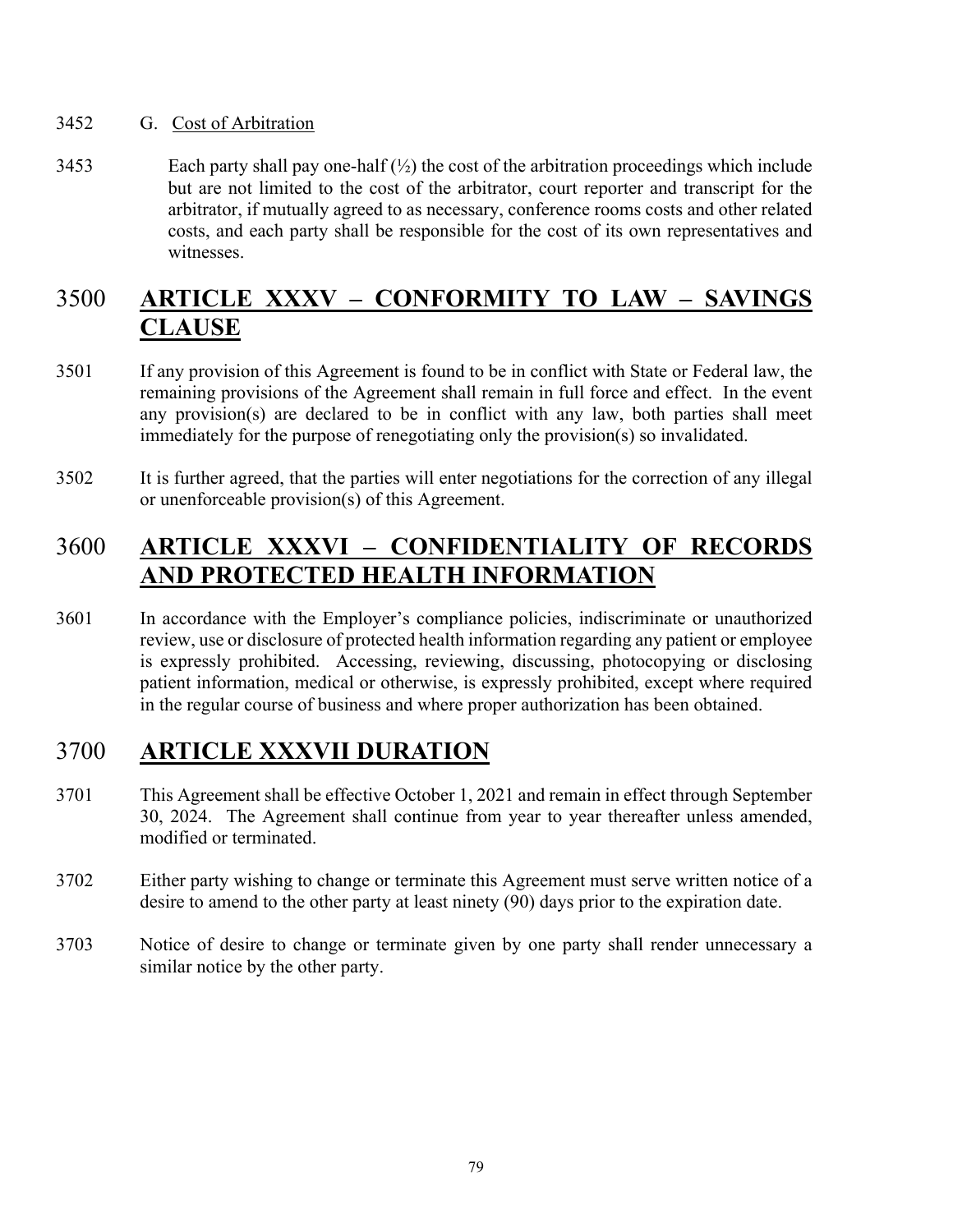#### SOUTHERN CALIFORNIA REGION Kaiser Foundation Hospitals Southern California Permanente Medical Group

#### NATIONAL UNION OF HEALTHCARE WORKERS

**IN WITNESS WHEREOF,** the respective parties hereto have executed this Agreement on March 31, 2022.

Teresa P. Marinkovich Senior Labor Relations Consultant

/S/ Ramin Davidoff Ramin Davidoff

/S/ Sylvia Everroad Sylvia Everroad

/S/ Julie Miller-Phipps Julie Miller-Phipps

/S/ Frank Hurtarte Frank Hurtarte

' /S/ Richard D. Rosas Richard D. Rosas

/S/ Stephen Abad Stephen Abad

/S/ David Alvarez David Alvarez

/S/ Ann Bendroff Ann Bendroff

/S/ Teri Gahre Teri Gahre

/S/ Elaine Helmick Elaine Helmick

Sal Rosselli<br>President, NUHW

Greg Tegenkamp

Kaiser Division, Director, NUHW

/S/ Ralph R. Cornejo Ralph Cornejo

/S/ Turusew Gedebu-Wilson Turusew Gedebu-Wilson

/S/ Brandy Brent Brandy Brent

/S/Mía Hernández Mía Hernández

/S/ Matt Johnson Matt Johnson

/S/ Kelly Mai Kelly Mai

/S/ Marla Simon Marla Simon

/S/ Carla Y aldezian Carla Yaldezian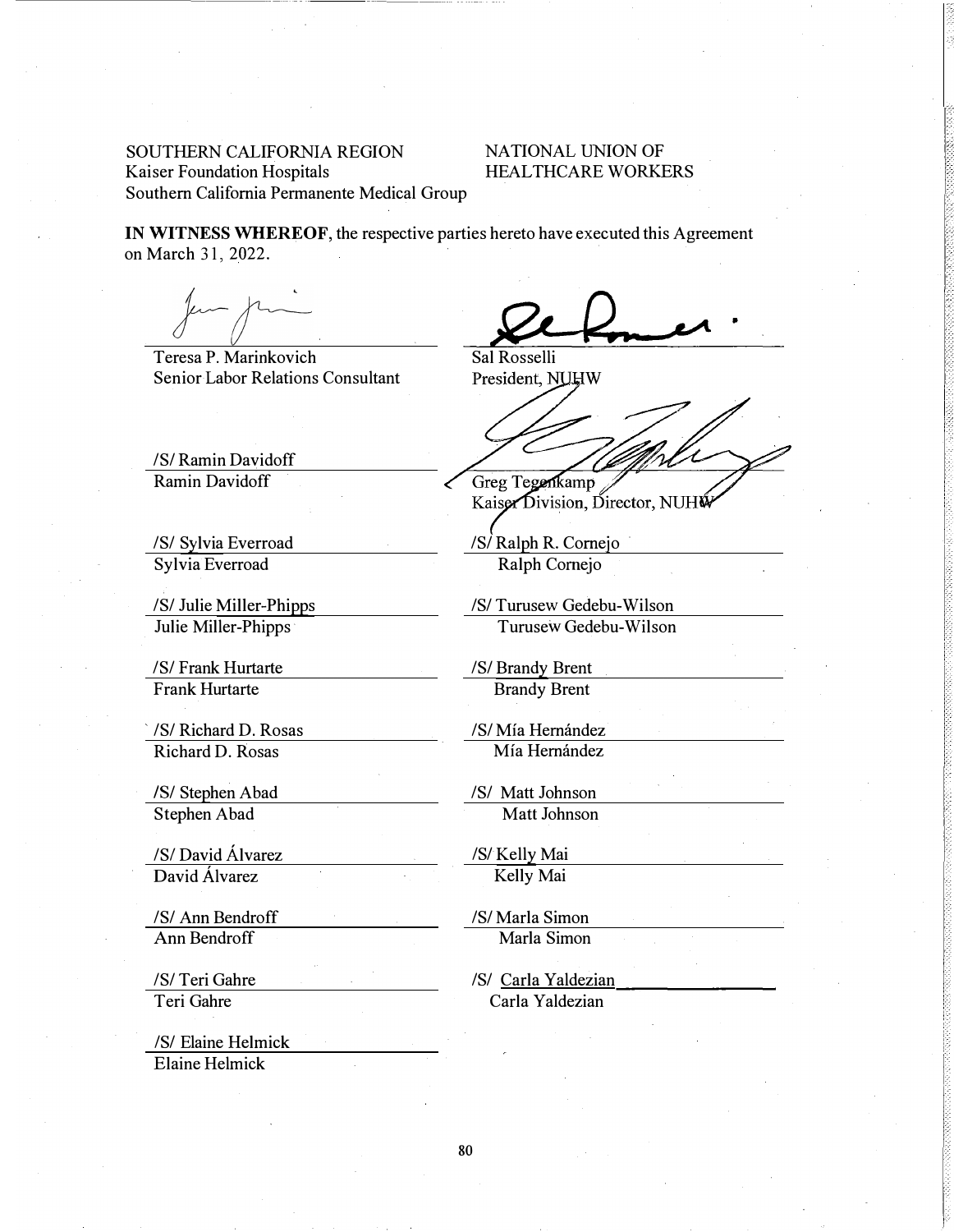/S/ Kim Kaiser

Kim Kaiser

/S/ Renee Pilypaitis Renee Pilypaitis

/S/ Joann Raval Joann Raval

/S/María Vargas

María Vargas

/S/ James Wannares

James Wannares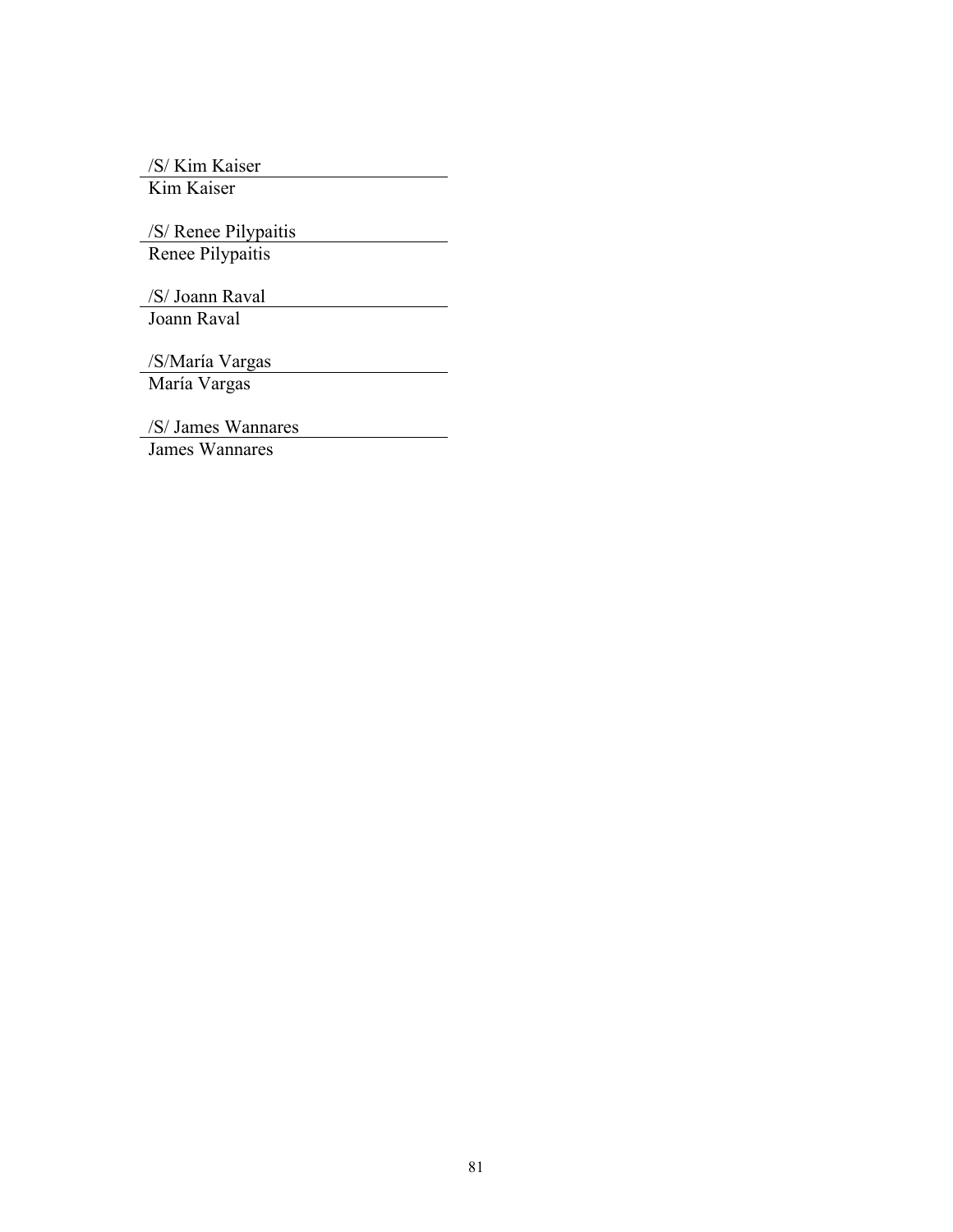## **APPENDIX A – WAGES**

#### PAY ID MASTER UNION CODE B17 (FORMER EMPLOYEE GROUP E)

#### NUHW – HEALTH CARE PROFESSIONALS DIETITIANS AND HEALTH EDUCATORS

|                                   |             |             |              | <b>PAY ID</b>     | <b>PAY ID</b>     | <b>PAY ID</b>     | <b>PAY ID</b>     | <b>PAY ID</b>     | <b>PAY ID</b>     | <b>PAY ID</b>     |
|-----------------------------------|-------------|-------------|--------------|-------------------|-------------------|-------------------|-------------------|-------------------|-------------------|-------------------|
|                                   |             |             |              | 01                | 02                | 03                | 04                | 05                | 06                | 07                |
|                                   | <b>JOB</b>  | <b>SAL</b>  | <b>SAL</b>   | STEP <sub>1</sub> | STEP <sub>2</sub> | STEP <sub>3</sub> | STEP <sub>4</sub> | STEP <sub>5</sub> | STEP <sub>6</sub> | STEP <sub>7</sub> |
| <b>JOB TITLE</b>                  | <b>CODE</b> | <b>PLAN</b> | <b>GRADE</b> | <b>START</b>      | <b>1 YR</b>       | <b>2 YR</b>       | 3 YR              | 4 YR              | <b>5 YR</b>       | 6 YR              |
| <b>BASE WAGE RATES</b>            |             |             |              |                   |                   |                   |                   |                   |                   |                   |
| <b>LEVEL I</b>                    |             |             |              |                   |                   |                   |                   |                   |                   |                   |
| <b>DIETITIAN I</b>                | 10023       | 64          | 01           | 35.664            | 37.157            | 38.713            | 40.330            | 42.012            | 43.757            | 46.031            |
| <sup>1</sup> DIETITIAN I-PT/Hrly  | 65352       |             | 10/4/2021    | 36.734            | 38.272            | 39.874            | 41.540            | 43.272            | 45.070            | 47.412            |
| <b>HEALTH EDUCATOR I</b>          | 10024       |             | 10/3/2022    | 37.469            | 39.037            | 40.671            | 42.371            | 44.137            | 45.971            | 48.360            |
| <sup>1</sup> Hith Edr I-PT/Hrly   | 65353       |             | 10/2/2023    | 38.218            | 39.818            | 41.484            | 43.218            | 45.020            | 46.890            | 49.327            |
|                                   |             |             |              |                   |                   |                   |                   |                   |                   |                   |
|                                   |             |             |              |                   |                   |                   |                   |                   |                   |                   |
| LEVEL II                          |             |             |              |                   |                   |                   |                   |                   |                   |                   |
| <b>DIETITIAN II</b>               | 10025       | 64          | 02           | 37.319            | 38.811            | 40.365            | 41.981            | 43.663            | 45.410            | 47.683            |
| <sup>1</sup> DIETITION II-PT/Hrly | 65350       |             | 10/4/2021    | 38.439            | 39.975            | 41.576            | 43.240            | 44.973            | 46.772            | 49.113            |
| <b>HEALTH EDUCATOR II</b>         | 10026       |             | 10/3/2022    | 39.208            | 40.775            | 42.408            | 44.105            | 45.872            | 47.707            | 50.095            |
| <sup>1</sup> Hith Edr II-PT/Hrly  | 65351       |             | 10/2/2023    | 39.992            | 41.591            | 43.256            | 44.987            | 46.789            | 48.661            | 51.097            |
|                                   |             |             |              |                   |                   |                   |                   |                   |                   |                   |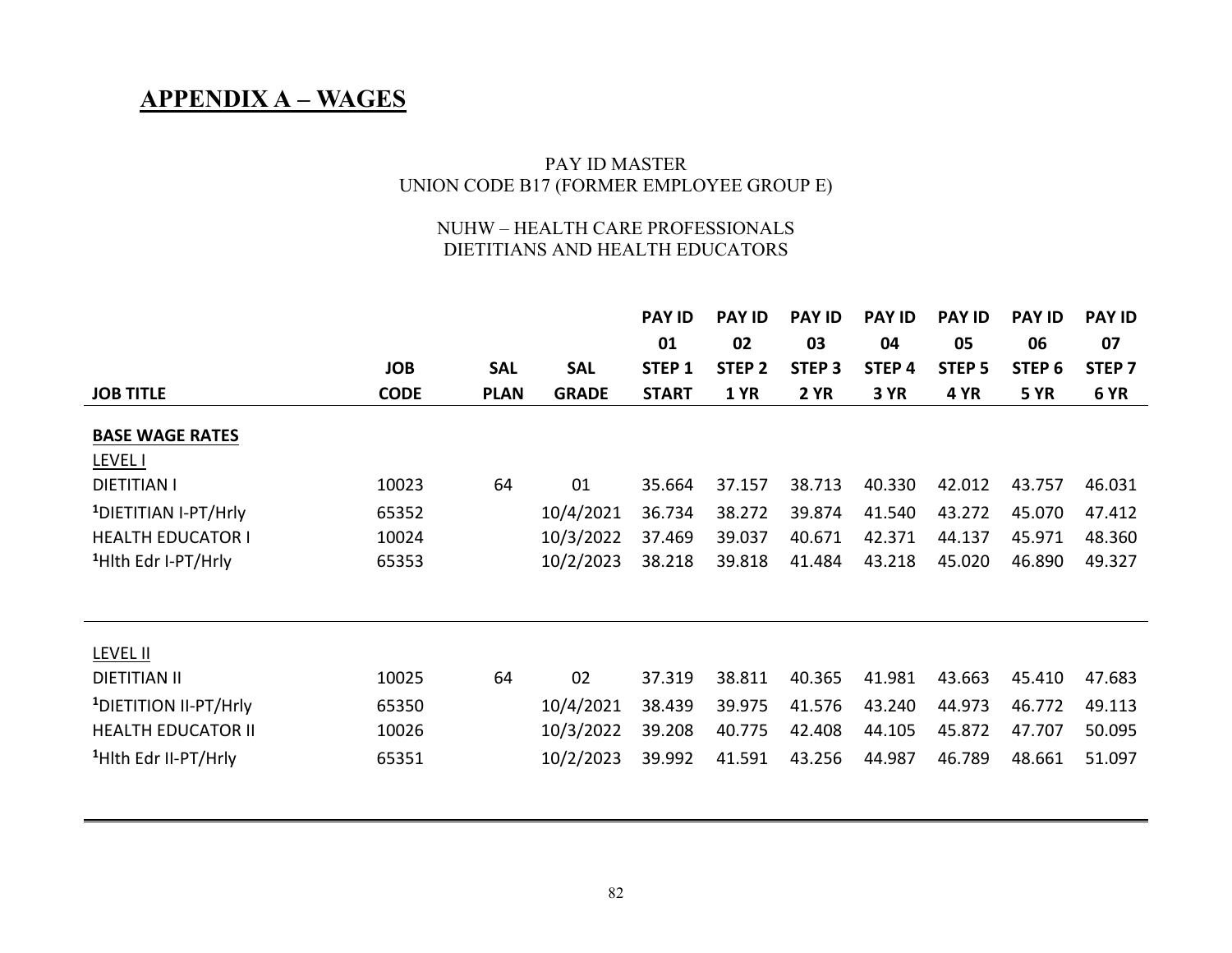|                           |             |             |              | <b>PAY ID</b>     | <b>PAY ID</b>     | <b>PAY ID</b>     | <b>PAY ID</b>     | <b>PAY ID</b>     | <b>PAY ID</b>     | <b>PAY ID</b>     |
|---------------------------|-------------|-------------|--------------|-------------------|-------------------|-------------------|-------------------|-------------------|-------------------|-------------------|
|                           |             |             |              | 01                | 02                | 03                | 04                | 05                | 06                | 07                |
|                           | <b>JOB</b>  | <b>SAL</b>  | <b>SAL</b>   | STEP <sub>1</sub> | STEP <sub>2</sub> | STEP <sub>3</sub> | STEP <sub>4</sub> | STEP <sub>5</sub> | STEP <sub>6</sub> | STEP <sub>7</sub> |
| <b>JOB TITLE</b>          | <b>CODE</b> | <b>PLAN</b> | <b>GRADE</b> | <b>START</b>      | <b>1 YR</b>       | <b>2 YR</b>       | 3 YR              | 4 YR              | <b>5 YR</b>       | 6 YR              |
|                           |             |             |              |                   |                   |                   |                   |                   |                   |                   |
| PER DIEM - 20% ABOVE BASE |             |             |              |                   |                   |                   |                   |                   |                   |                   |
| LEVEL I                   |             |             |              |                   |                   |                   |                   |                   |                   |                   |
| <b>DIETITIAN I</b>        | 10027       | 65          | 01           | 42.797            | 44.588            | 46.456            | 48.396            | 50.414            | 52.508            | 55.237            |
| <b>HEALTH EDUCATOR I</b>  | 10028       |             | 10/4/2021    | 44.081            | 45.926            | 47.849            | 49.848            | 51.926            | 54.084            | 56.894            |
|                           |             |             | 10/3/2022    | 44.963            | 46.844            | 48.805            | 50.845            | 52.964            | 55.165            | 58.032            |
|                           |             |             | 10/2/2023    | 45.862            | 47.782            | 49.781            | 51.862            | 54.024            | 56.268            | 59.192            |
|                           |             |             |              |                   |                   |                   |                   |                   |                   |                   |
|                           |             |             |              |                   |                   |                   |                   |                   |                   |                   |
| <b>LEVEL II</b>           |             |             |              |                   |                   |                   |                   |                   |                   |                   |
| <b>DIETITIAN II</b>       | 10029       | 65          | 02           | 44.783            | 46.573            | 48.438            | 50.377            | 52.396            | 54.492            | 57.220            |
| <b>HEALTH EDUCATOR II</b> | 10030       |             | 10/4/2021    | 46.127            | 47.970            | 49.891            | 51.888            | 53.968            | 56.126            | 58.936            |
|                           |             |             | 10/3/2022    | 47.050            | 48.930            | 50.890            | 52.926            | 55.046            | 57.248            | 60.114            |
|                           |             |             | 10/2/2023    | 47.990            | 49.909            | 51.907            | 53.984            | 56.147            | 58.393            | 61.316            |
|                           |             |             |              |                   |                   |                   |                   |                   |                   |                   |

\*Added to Structure 6/2/15 **<sup>1</sup>**NEW CLASSIFICATIONS EFFECTIVE 11/21/2016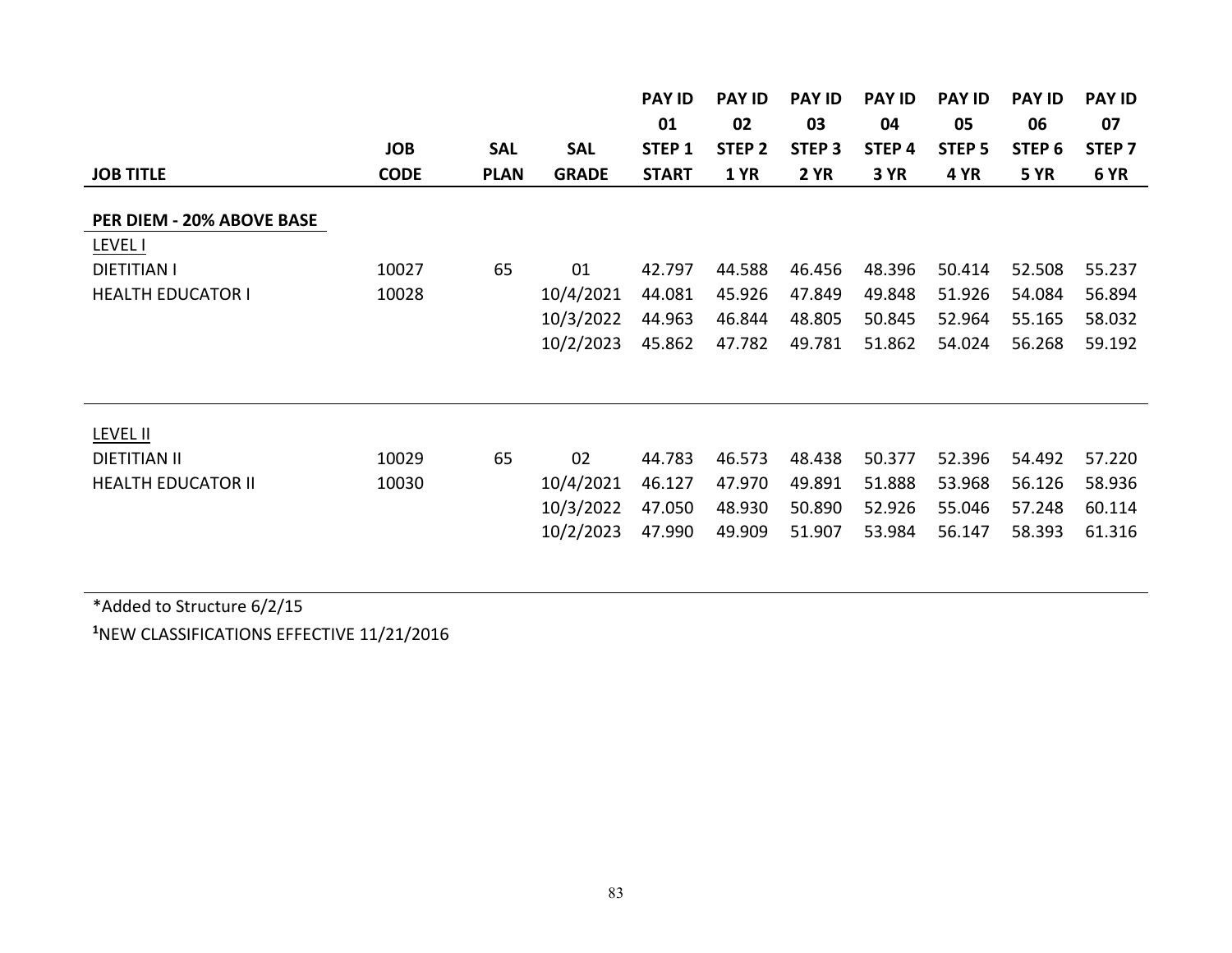#### **Advanced Hiring Criteria**

At the time of hire, Dietitians and Health Educators may be considered for advanced step placement reflective of their experience as follows:

| 0 to less than 2 years' experience       | <b>Start Rate</b> |
|------------------------------------------|-------------------|
| 2 years to less than 4 years' experience | 1 Year Rate       |
| 4 years to less than 6 years' experience | 2 Year Rate       |
| 6 or more years' experience              | 3 Year Rate       |

#### **Level II Criteria: Master's degree in a field related to position and/or the following certifications:**

Certifications must be current/valid for placement and retaining Level II designation

 CDE – Certified Diabetes Educator CNSD – Certified Nutrition Support Dietitian CNSC – Certified Nutrition Support Clinician CSR – Board Certified Specialist in Renal Nutrition CSP – Board Certified Specialist in Pediatric Nutrition CSO - Board Certified Specialist in Oncology Nutrition CSG - Board Certified Specialist in Gerontological Nutrition CSOWM - Board Certified Specialist in Obesity and Weight Management CSPCC - Board Certified Specialist in Pediatric Critical Care Nutrition IBCLC - International Board Certified Lactation Consultant CSSD – Board Certified Specialist in Sports Dietetics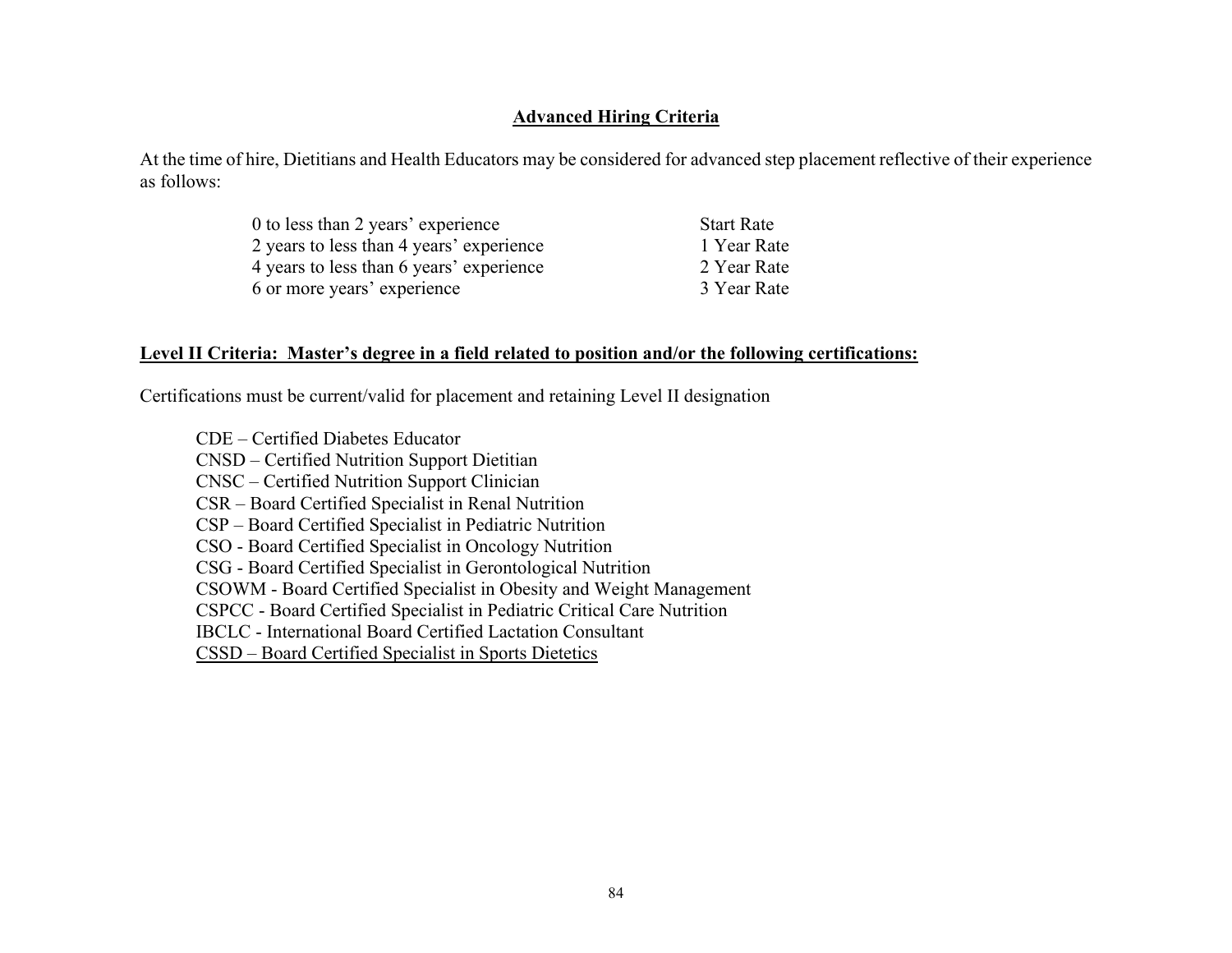#### PAY ID MASTER UNION CODE B17 (FORMER EMPLOYEE GROUP E)

#### NUHW—HEALTH CARE PROFESSIONALS AUDIOLOGISTS AND SPEECH PATHOLOGISTS

|                                  |             |             |              | <b>PAY ID</b>     | <b>PAY ID</b>     | <b>PAY ID</b>     | <b>PAY ID</b>     | <b>PAY ID</b> | <b>PAY ID</b>     | <b>PAY ID</b>     | <b>PAY ID</b>     | <b>PAY ID</b>     | <b>PAY ID</b>  | <b>PAY ID</b>  |
|----------------------------------|-------------|-------------|--------------|-------------------|-------------------|-------------------|-------------------|---------------|-------------------|-------------------|-------------------|-------------------|----------------|----------------|
|                                  |             |             |              | 01                | 02                | 03                | 04                | 05            | 06                | 07                | 08                | 09                | 10             | 11             |
|                                  | <b>JOB</b>  | <b>SAL</b>  | <b>SAL</b>   | STEP <sub>1</sub> | STEP <sub>2</sub> | STEP <sub>3</sub> | STEP <sub>4</sub> | <b>STEP 5</b> | STEP <sub>6</sub> | STEP <sub>7</sub> | STEP <sub>8</sub> | STEP <sub>9</sub> | <b>STEP 10</b> | <b>STEP 11</b> |
| <b>JOB TITLE</b>                 | <b>CODE</b> | <b>PLAN</b> | <b>GRADE</b> | <b>START</b>      | <b>1 YR</b>       | <b>2 YR</b>       | 3 YR              | 4 YR          | <b>5 YR</b>       | 6 YR              | <b>7 YR</b>       | <b>8 YR</b>       | <b>9 YR</b>    | <b>10 YR</b>   |
| <b>BASE WAGE RATES</b>           |             |             |              |                   |                   |                   |                   |               |                   |                   |                   |                   |                |                |
| <b>AUDIOLOGIST</b>               | 67234       | 66          | 01           | 43.958            | 45.498            | 47.090            | 48.739            | 50.447        | 52.214            | 54.042            | 55.932            | 57.892            | 59.629         | 61.418         |
| <b>SPEECH PATH</b>               | 67206       |             | 10/4/2021    | 45.277            | 46.863            | 48.503            | 50.201            | 51.960        | 53.780            | 55.663            | 57.610            | 59.629            | 61.418         | 63.261         |
| <sup>1</sup> Speech Path-PT/Hrly | 65354       |             | 10/3/2022    | 46.183            | 47.800            | 49.473            | 51.205            | 52.999        | 54.856            | 56.776            | 58.762            | 60.822            | 62.646         | 64.526         |
|                                  |             |             | 10/2/2023    | 47.107            | 48.756            | 50.462            | 52.229            | 54.059        | 55.953            | 57.912            | 59.937            | 62.038            | 63.899         | 65.817         |
|                                  |             |             |              |                   |                   |                   |                   |               |                   |                   |                   |                   |                |                |
|                                  |             |             |              |                   |                   |                   |                   |               |                   |                   |                   |                   |                |                |
| <b>AUDIOLOGIST Level II</b>      | 67240       | 66          | 02           | 46.156            | 47.773            | 49.446            | 51.180            | 52.969        | 54.826            | 56.745            | 58.730            | 60.787            | 62.613         | 64.487         |
|                                  |             |             | 10/4/2021    | 47.541            | 49.206            | 50.929            | 52.715            | 54.558        | 56.471            | 58.447            | 60.492            | 62.611            | 64.491         | 66.422         |
|                                  |             |             | 10/3/2022    | 48.492            | 50.190            | 51.948            | 53.769            | 55.649        | 57.600            | 59.616            | 61.702            | 63.863            | 65.781         | 67.750         |
|                                  |             |             | 10/2/2023    | 49.462            | 51.194            | 52.987            | 54.844            | 56.762        | 58.752            | 60.808            | 62.936            | 65.140            | 67.097         | 69.105         |
|                                  |             |             |              |                   |                   |                   |                   |               |                   |                   |                   |                   |                |                |
|                                  |             |             |              |                   |                   |                   |                   |               |                   |                   |                   |                   |                |                |
| <b>AUDIOLOGIST CFY</b>           | 67232       | 66          | 03           | 38.678            |                   |                   |                   |               |                   |                   |                   |                   |                |                |
| SPEECH PATH CFY                  | 67202       |             | 10/4/2021    | 39.838            |                   |                   |                   |               |                   |                   |                   |                   |                |                |
|                                  |             |             | 10/3/2022    | 40.635            |                   |                   |                   |               |                   |                   |                   |                   |                |                |
|                                  |             |             | 10/2/2023    | 41.448            |                   |                   |                   |               |                   |                   |                   |                   |                |                |
|                                  |             |             |              |                   |                   |                   |                   |               |                   |                   |                   |                   |                |                |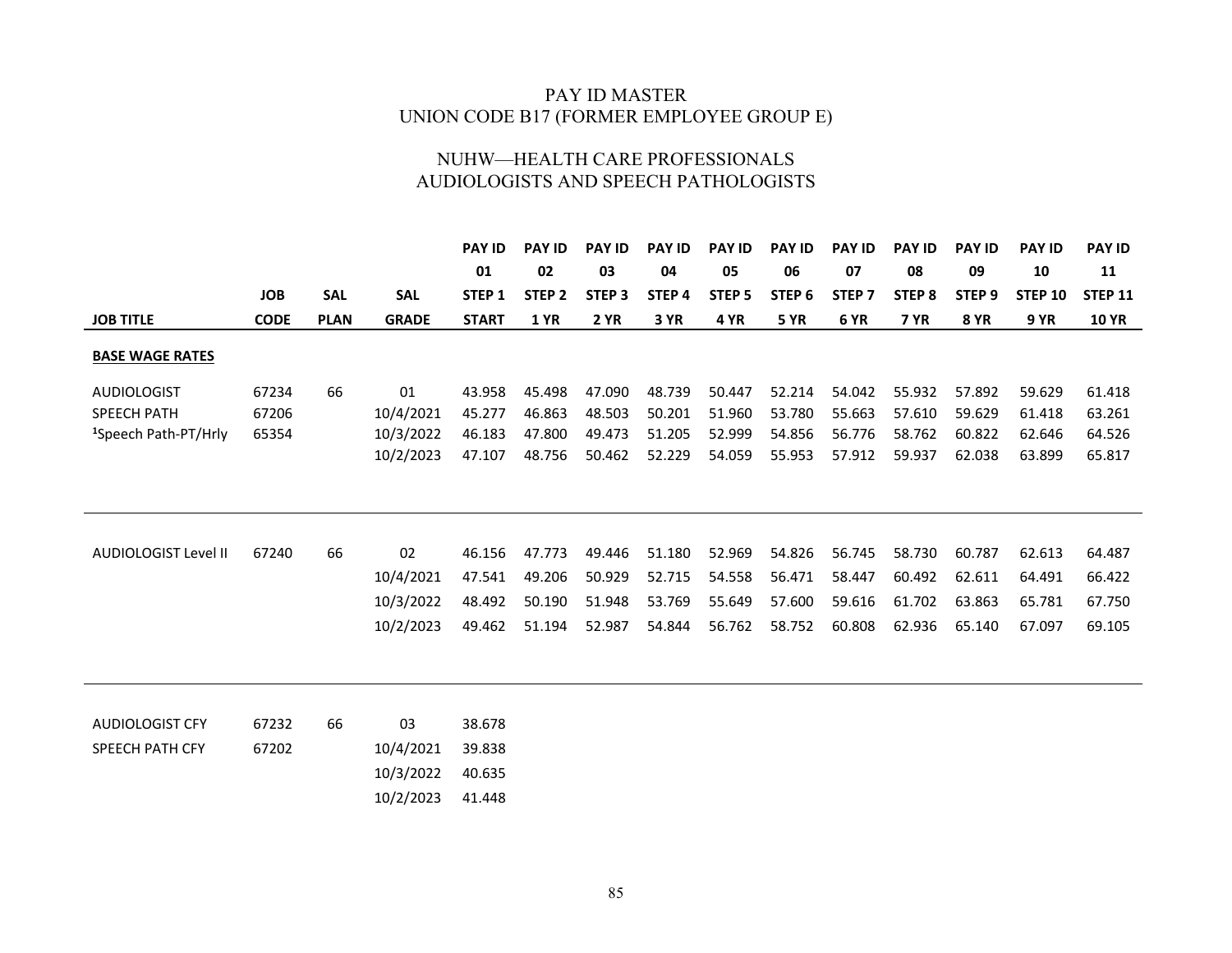|                             |             |             |              | <b>PAY ID</b> | <b>PAY ID</b>     | <b>PAY ID</b> | <b>PAY ID</b> | <b>PAY ID</b>     | <b>PAY ID</b>     | <b>PAY ID</b>     | <b>PAY ID</b> | <b>PAY ID</b> | <b>PAY ID</b>  | <b>PAY ID</b>  |
|-----------------------------|-------------|-------------|--------------|---------------|-------------------|---------------|---------------|-------------------|-------------------|-------------------|---------------|---------------|----------------|----------------|
|                             |             |             |              | 01            | 02                | 03            | 04            | 05                | 06                | 07                | 08            | 09            | 10             | 11             |
|                             | <b>JOB</b>  | <b>SAL</b>  | <b>SAL</b>   | STEP 1        | STEP <sub>2</sub> | STEP 3        | STEP 4        | STEP <sub>5</sub> | STEP <sub>6</sub> | STEP <sub>7</sub> | STEP 8        | STEP 9        | <b>STEP 10</b> | <b>STEP 11</b> |
| <b>JOB TITLE</b>            | <b>CODE</b> | <b>PLAN</b> | <b>GRADE</b> | <b>START</b>  | <b>1 YR</b>       | <b>2 YR</b>   | 3 YR          | <b>4 YR</b>       | <b>5 YR</b>       | 6 YR              | <b>7 YR</b>   | <b>8 YR</b>   | <b>9 YR</b>    | <b>10 YR</b>   |
|                             |             |             |              |               |                   |               |               |                   |                   |                   |               |               |                |                |
| PER DIEM                    |             |             |              |               |                   |               |               |                   |                   |                   |               |               |                |                |
| 20% ABOVE BASE              |             |             |              |               |                   |               |               |                   |                   |                   |               |               |                |                |
|                             |             |             |              |               |                   |               |               |                   |                   |                   |               |               |                |                |
| <b>AUDIOLOGIST</b>          | 67235       | 67          | 01           | 52.750        | 54.598            | 56.508        | 58.487        | 60.536            | 62.657            | 64.850            | 67.118        |               |                |                |
| <b>SPEECH PATH</b>          | 67207       |             | 10/4/2021    | 54.332        | 56.236            | 58.204        | 60.241        | 62.352            | 64.536            | 66.796            | 69.132        |               |                |                |
|                             |             |             | 10/3/2022    | 55.420        | 57.360            | 59.368        | 61.446        | 63.599            | 65.827            | 68.131            | 70.514        |               |                |                |
|                             |             |             | 10/2/2023    | 56.528        | 58.507            | 60.554        | 62.675        | 64.871            | 67.144            | 69.494            | 71.924        |               |                |                |
|                             |             |             |              |               |                   |               |               |                   |                   |                   |               |               |                |                |
|                             |             |             |              |               |                   |               |               |                   |                   |                   |               |               |                |                |
| <b>AUDIOLOGIST Level II</b> | 67236       | 67          | 02           | 55.387        | 57.328            | 59.335        | 61.416        | 63.563            | 65.791            | 68.094            | 70.476        |               |                |                |
|                             |             |             |              |               |                   |               |               |                   |                   |                   |               |               |                |                |
|                             |             |             | 10/4/2021    | 57.049        | 59.047            | 61.115        | 63.258        | 65.470            | 67.765            | 70.136            | 72.590        |               |                |                |
|                             |             |             | 10/3/2022    | 58.190        | 60.228            | 62.338        | 64.523        | 66.779            | 69.120            | 71.539            | 74.042        |               |                |                |
|                             |             |             | 10/2/2023    | 59.354        | 61.433            | 63.584        | 65.813        | 68.114            | 70.502            | 72.970            | 75.523        |               |                |                |
|                             |             |             |              |               |                   |               |               |                   |                   |                   |               |               |                |                |

**<sup>1</sup>**NEW CLASSIFICATIONS EFFECTIVE 11/21/2016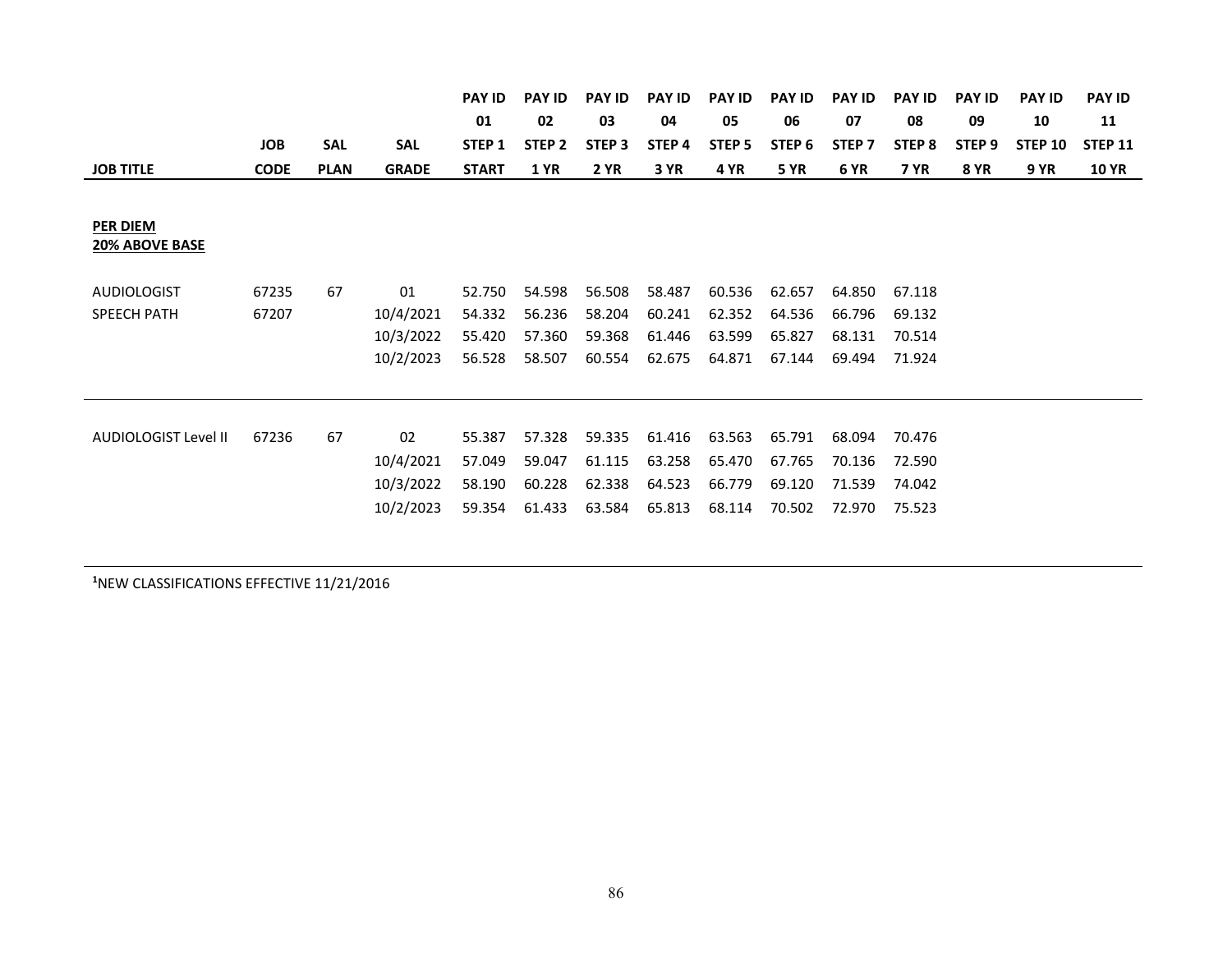### **Advanced Hiring Criteria**

At the time of hire, Audiologists and Speech Pathologists may be considered for advanced step placement reflective of their experience as follows:

| Less than 1-year experience   | Step 1 (Start rate)  |
|-------------------------------|----------------------|
| Between 1-2 years' experience | Step 2 (1-year rate) |
| Between 2-3 years' experience | Step 3 (2-year rate) |
| Between 3-4 years' experience | Step 4 (3-year rate) |
| Between 4-5 years' experience | Step 5 (4-year rate) |
| Between 5-6 years' experience | Step 6 (5-year rate) |
| Between 6-7 years' experience | Step 7 (6-year rate) |
| 7 or more years of experience | Step 8 (7-year rate) |
|                               |                      |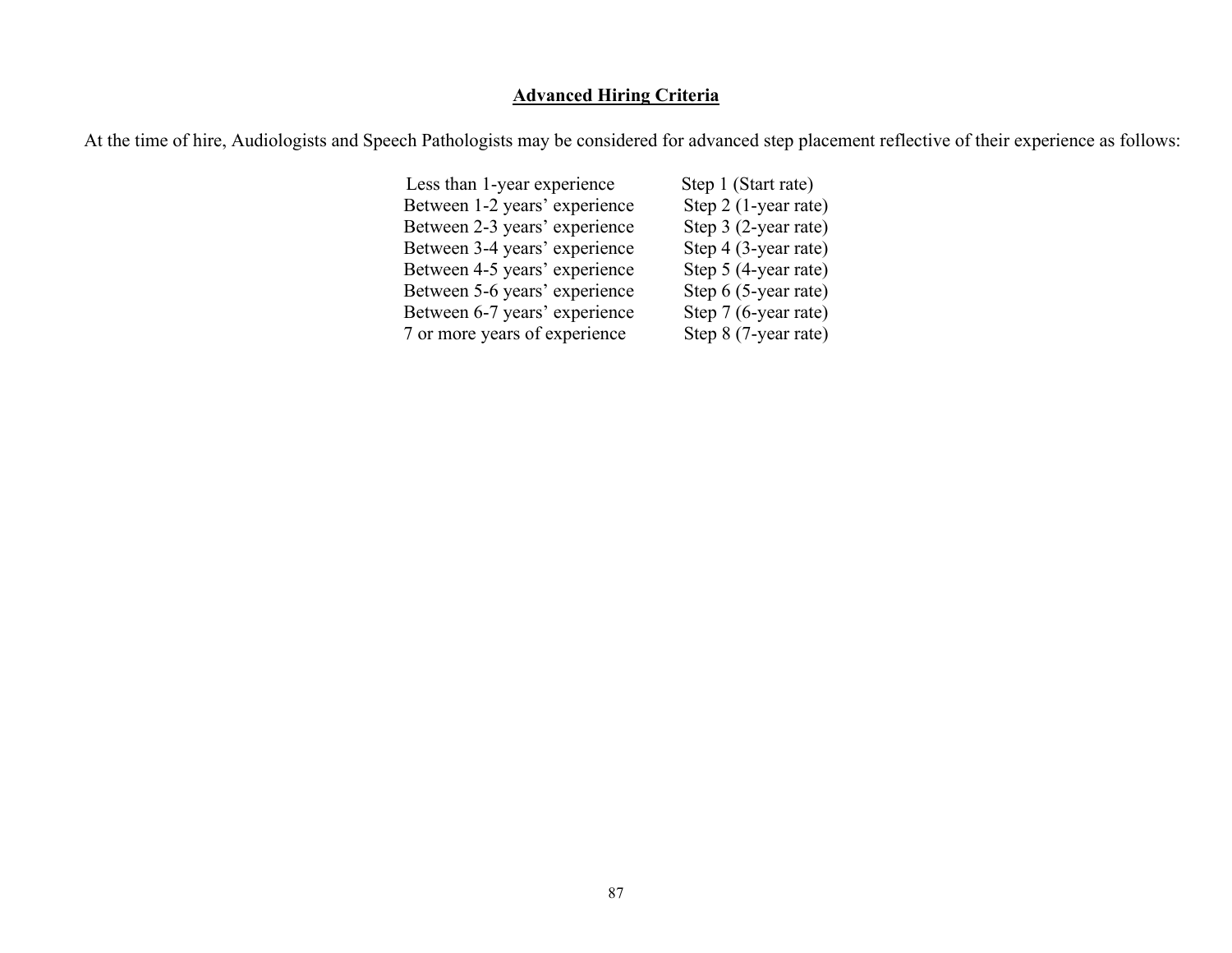# **APPENDIX B – KAISER FOUNDATION HEALTH PLAN COPAYMENTS**

**This chart is illustrative of copayments for some of the most commonly used services and is not an exhaustive list. The Affordable Care Act preventive care services are provided with a zero dollar (\$0) copayment charge.** 

| <b>COVERED SERIVCES</b>                           | <b>COPAYMENTS</b> |
|---------------------------------------------------|-------------------|
| <b>Office Visit</b>                               | \$20 copay        |
| <b>Routine Physical Exam</b>                      | No charge         |
|                                                   |                   |
| <b>Emergency Room Visit</b>                       | \$50 copay        |
| <b>Outpatient Surgery</b>                         | \$50 copay        |
| <b>Inpatient Admission</b>                        | \$100 copay       |
|                                                   |                   |
| <b>Routine Vision Care</b>                        | No charge         |
| <b>Eyeglass Lenses and Frames Every 24 Months</b> | \$175 allowance   |
|                                                   |                   |
| <b>Generic Prescriptions</b>                      | \$10 copay        |
| <b>Brand Prescriptions</b>                        | \$15 copay        |
|                                                   |                   |
| <b>Annual Copay Limit</b>                         |                   |
| <b>Individual</b>                                 | \$1500            |
| <b>Family</b>                                     | \$3000            |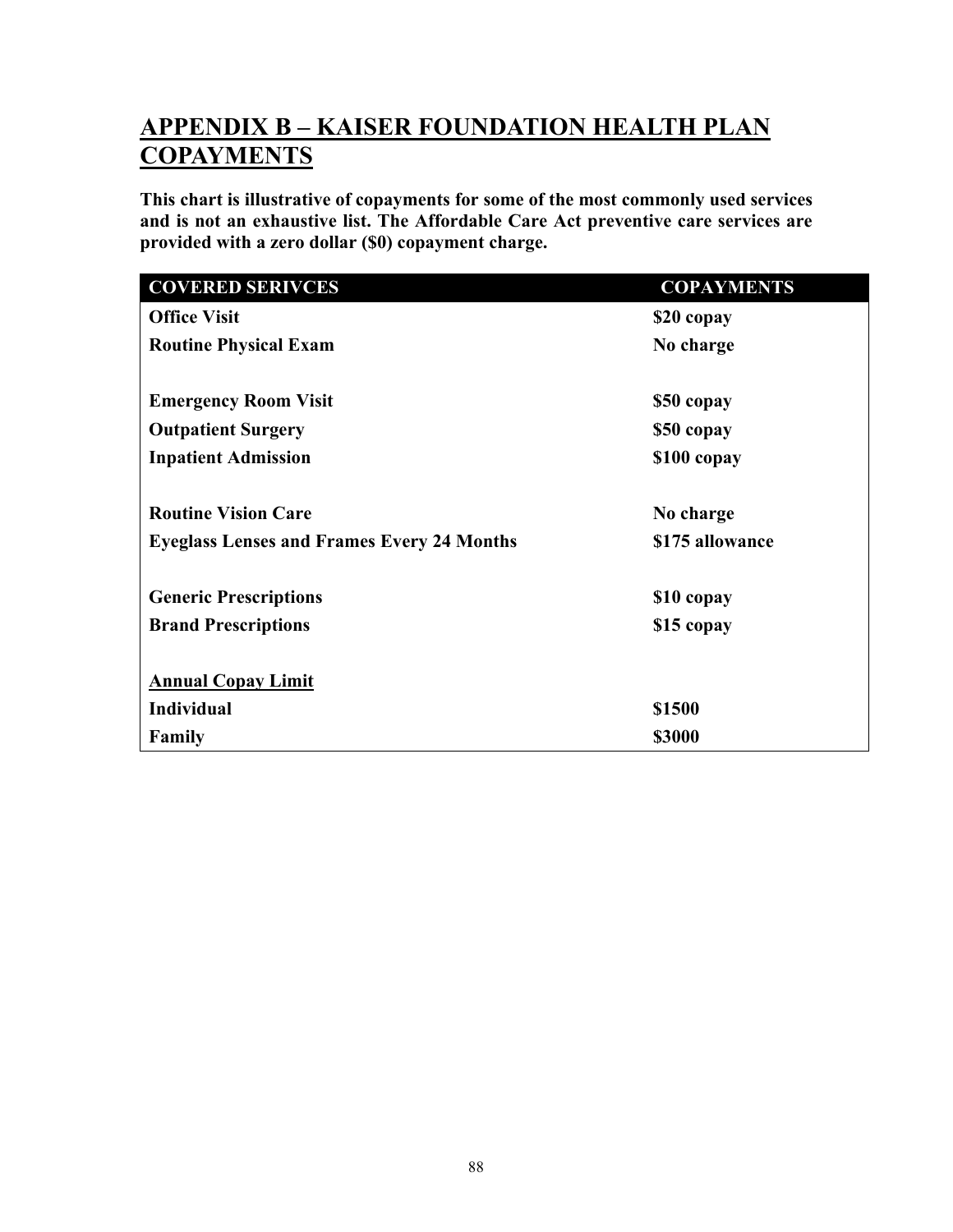# **SIDE LETTERS OF AGREEMENT**

### **1. Pay For Bargaining Committee**

During the term of this Agreement, a maximum of five (5) employee members of the union bargaining team shall be compensated for time spent in collective bargaining, in accordance with the following:

- Salaried exempt employees shall be compensated on a "keep whole" basis; meaning their regular weekly salary shall not be adversely impacted due to time spent in collective bargaining; and,
- Hourly nonexempt employees shall be compensated for time spent in collective bargaining at their regular straight time hourly rate of pay, not to exceed the number of hours they are regularly scheduled to work on a day spent in bargaining. Time spent in collective bargaining for such employees shall not be considered as time worked for purposes of computing overtime or determining if a missed break of any kind occurred in a workweek.

### **2. Performance Bonus**

Bonus Payout in 2023. There is a bonus opportunity of up to three thousand dollars (\$3,000), payable in the first quarter of 2023. Management will determine the metrics for the bonuses after consultation and engagement with the Union. Such payment shall be based upon performance metrics determined in 2022.

Bonus Payout in 2024. There is a bonus opportunity of up to three thousand dollars (\$3,000), payable in the first quarter of 2024. Management will determine the metrics for the bonuses after consultation and engagement with the Union. Such payment shall be based upon performance metrics determined in 2023.

Bonus Payout in 2025. There is a bonus opportunity of up to three thousand dollars (\$3,000), payable in the first quarter of 2025. Management will determine the metrics for the bonuses after consultation and engagement with the Union. Such payment shall be based upon performance metrics determined in 2024.

### **3. Commitment to Competitive Pay**

The parties will work together to gather and analyze data related to Kaiser Permanente jobs and pay rates and develop a common understanding of this data relative to the market and review the findings ahead of the next round of collective bargaining.

Kaiser Permanente remains committed to competitive pay that allows Kaiser Permanente to continue to be an employer of choice while improving affordability and delivering high-quality care and service.